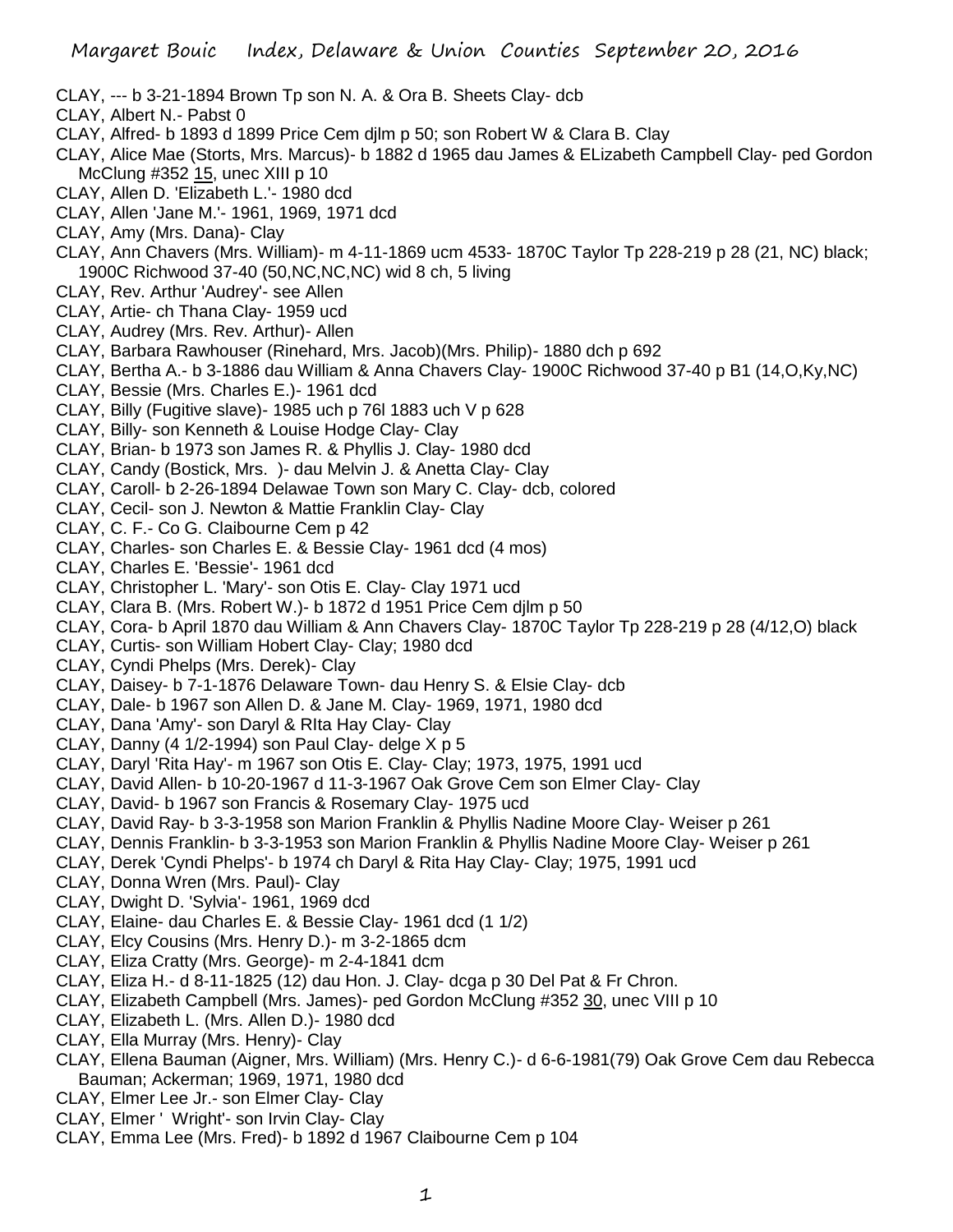- CLAY, Ethel Reed (Mrs. Henry Clinton)- b 11-26-1895 m 6-28-1924 d 2-13-1964- dau John Martin & Sallie Davis Reed- ped Paul Clay 5- delge V p 48; Clay
- CLAY, Exer (Brown, Mrs. Roby)- b 10-27-1904 d 8-24-1985 bur Forest Grove- dau Henry & Ella Murray Clay-Clay; Brown
- CLAY, Ferne M. (Mrs. Frank E.)- b 1906 Price Cem djlm p 55
- CLAY, Florence- 1880C Delaware Town p 496A
- CLAY, Flossie Evans (Mrs. Howsard H.)- Clay
- CLAY, Frances- b 1972 ch Francis & Rosemary Clay- 1975, 1983 ucd
- CLAY, Frances M. Hutchisson (Mrs. Glen)- dau Francis Marion & Mary Smith Hutchisson- Hutchisson p 57
- CLAY, Francis 'Rosemary'- 1975 ucd
- CLAY, Frank- d 1-3-1882 (29-2-22) Ashley Cem Powell p 189
- CLAY, Frank E.- b 1903 d 1977 Price Cem djlm p 55
- CLAY, Frank H. 'Sarah Elizabeth Dixon'- 1880 dch p 790
- CLAY, Fred 'Emma Lee'- b 6-1889 d 1970 Claibourne Cem p 104; 1900C Richwood 37-40 p B2 (10,O,O,O) black
- CLAY, Freddy- DJ p 123
- CLAY, Friend- d 2-27-1837 9or 1867?) son Ira & Lucy Clay- Powell p 313
- CLAY, George- uca p 103
- CLAY, George 'Eliza Cratty'- m 2-4-1841 dcm
- CLAY, O. Glenn 'Helen I. Jumper'- m 1-1960 d 12-2-1969 (79) bur Green Mound, Kilb. brother Henry Clay-1961 dcd; Clay; delge IV p 16, 30
- CLAY, Glen 'Frances M. Hutchisson'- Hutchisson p 57
- CLAY, Rev. H.- 1883 uch V p 575
- CLAY, Harry- 1908 dch p 425
- CLAY, Helen I. Jumper (Mrs. O. Glenn)- Clay; 1961 dcd
- CLAY, Henry- McKitrick p 231; dumch p 310; 1883 uch V p 128; Sunbury p 15; Clay; Powers Pat p 212; dcga p 30 Del Pat & Fr Chron 8-25-1825
- CLAY, Henry Clinton 'Ethel Reed''Ellena'- b 4-18-1904 Brown Tp dcb, d 12-22-1981 (77) bur Fairfield Co- son Norton & Ora Belle Sheets Clay- Clay; ped Paul Clay 4- delge V p 48, VII p 23, dg 1-3-1902; 1969. 1971, 1980 dcd
- CLAY, Henry C.- 1880C Delaware Town p 499C
- CLAY, Henry 'Ella Murray'- Clay
- CLAY, Henry- son Morris & Lydia Ann Longwell Clay- 1860C Leesburg Tp 483 (7,O)
- CLAY, Henry C. 'Elcy Cousins'- m 3-2-1865 dcm; 1880 dch p 411; 1908 dch p 259, 260, 412, 425
- CLAY, Henry F.- Pabst 0
- CLAY, Henry 'Sarah Ann Artiss'- m 8-17-1863 dcm
- CLAY, Howard H. 'Flossie Evans'- Clay
- CLAY, Hubbard H.- b 3-1882 son William & Anna Chevers Clay- 1900C Richwood 37-40 p B2 (18,O,Ky,NC)
- CLAY, Ira 'Lucy'- Powell p 313; 1835 men 12 #132 p 16 Bennington Tp; delge  $V$  p 43
- CLAY, Irvin- Clay
- CLAY, James- 1980 dcd
- CLAY, James C. 'Nancy J.'- b 1836 d 1908 Price Cem lptw p 55
- CLAY, James 'Elizabeth Campbell'- b 1864 d 1899 ped Gordon McClung #352, unec XIII p 10
- CLAY, James- b 1975 son Francis & Rosemary Clay- 1975 ucd
- CLAY, James P. 'Patricia'- son Paul & Idonna Wren Clay- Clay
- CLAY, James R. 'Phyllis J.'- 1980 dcd
- CLAY, Jane (Keirns, Mrs. John)- dau Paul & Idonna Wren Clay- Clay
- CLAY, Jane M. Andrich (Mrs. Allen)(Smith, Mrs. Jesse J.)- m 5-22-1981 dau George Andrich- Clay; 1961, 1969, 1971, 1980 dcd
- CLAY, Jean Ann- b 1932 d 1935 Price Cem djlm p 55
- CLAY, Jina- dau Kenneth & Louise Hodge Clay- Clay
- CLAY, John- delge VI p 4
- CLAY, John Albert 'Patricia Jean Smith'- b 2-22-1925 m 9-16-1950 son Henry Clinton & Ethel Reed Clay- ped Paul Clay 2- delge V p 48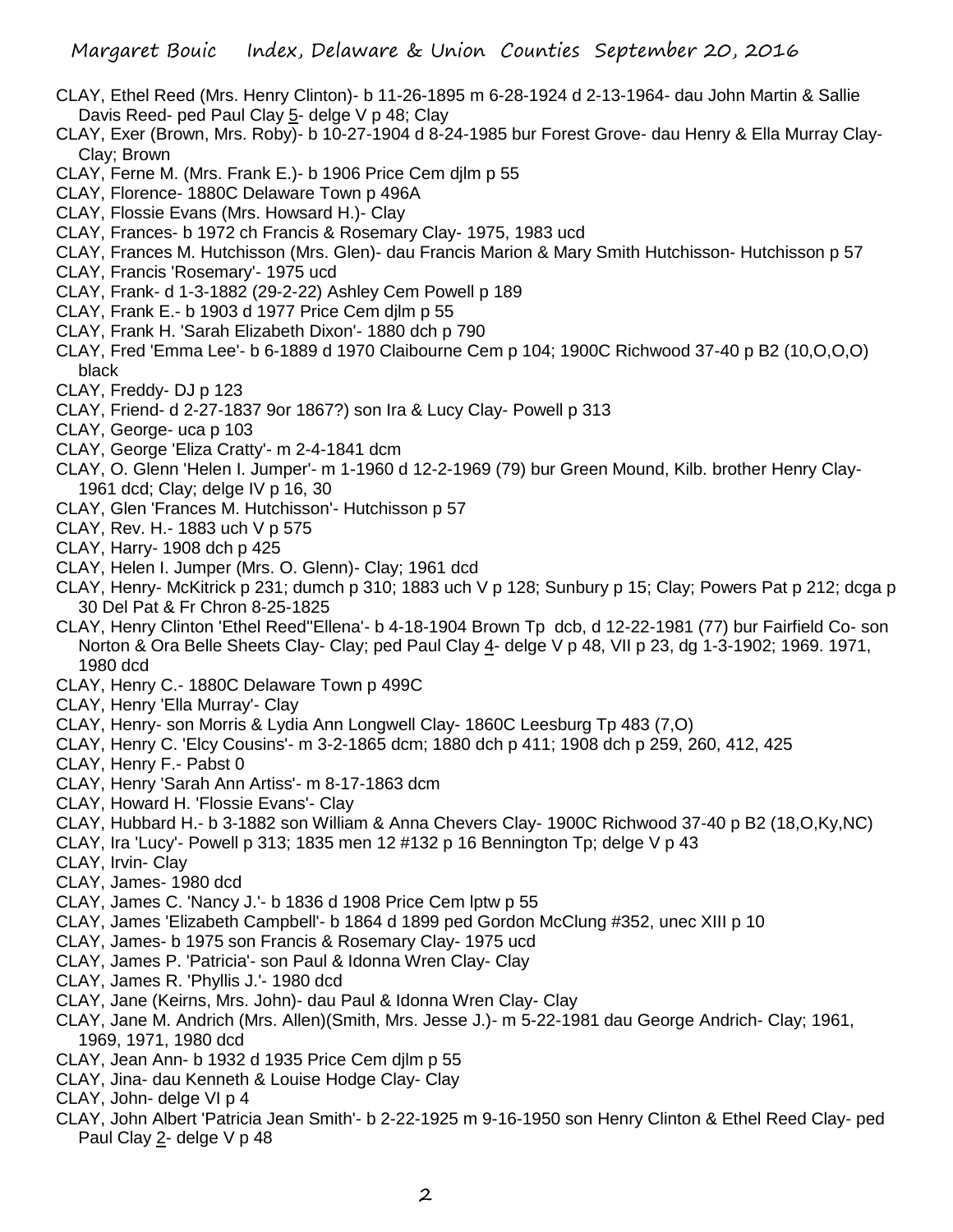- CLAY, John Daniel- b 6-24-1989 son Paul Allen & Robin Louise Kinney Clay- delge V p 80
- CLAY, John H.- b 1891 d 1954 Price Cem djlm p 50
- CLAY, John- son Henry C. Clay- Clay
- CLAY, Juanita (Mrs. Otis)- 1971, 1991 ucd
- CLAY, Julia Seely (Mrs. Otis E.)- Clay
- CLAY, Kenneth 'Louise Hodge'- b 6-5-1914 m 10-1938 d 7-9-1978 (64) son Paul Franklin & Idonna Wren Clay-**Clav**
- CLAY, Lance- son Allen D. & Jane M. Andrich Clay- Clay
- CLAY, Lee- son Paul Franklin & Idonna Wren Clay- Clay
- CLAY, Leslie Earl- son Elmer Clay- Clay
- CLAY, Lewis 'Marie Griffith'- Clay
- CLAY, Lisa Kathleen Robe (Mrs. Richard)- dau Edward S. & Sally Allen Robe- 1985 uch p 6; Allen
- CLAY, L. L.- DJ p 123
- CLAY, Louise Hodge (Mrs. Kenneth)- m 10-1938- Clay
- CLAY, Lucas Thomas- b 12-29-1993 son Paul Clay- delge X p 5
- CLAY, Lucy (Mrs. Ira)- Powell p 313; delge V p 43
- CLAY, Lucy E.- dau morris & Lydia Longwell Clay- Pabst 0; 1860C Leesburg Tp 483 (4,O)
- CLAY, Luella F. (Long, Mrs. Clifford)- b 3-21-1916 d 6-3-1985 bur Sumerford Tp -dau Paul Franklin & Idonna Wren Clay- Clay
- CLAY, Lydia Longwell (Mrs. Morris)- m 1-1-1852 dcm- dau Ralph & Betsey Thurston Longwell- Thurston p 2; ped Paul Clay 17- delge V p 48, XIII p 21; 1860C Leesburg Tp 483 (26,O)
- CLAY, Madelyn (Mrs. Roy James)- Clay
- CLAY, Margaret- dau Morris & Lydia Ann Longwell Clay- 1860C Leesburg Tp 483 (1,O)
- CLAYT, Marie Griffith (Mrs. Lewis)- Clay
- CLAY, Marie (Pemberton, Mrs. Wendell)- dau Paul Franklin & Idonna Wren Clay- Clay
- CLAY, Marion Franklin 'Phyllis Nadine Moore'- b 5-20-1927 m 2-19-1952- Weiser p 261
- CLAY, Martha A. (Pennington, Mrs. Marion)- b 7-19-1918 d 8-5-1997 )79) East Liberty Cem- dau Paul Franklin & Idonna Wren Clay- Clay
- CLAY, Mary C.- Pabst 0
- CLAY, Mary E. (Ream, Mrs. Avon M.)- b 4-7-1921 m 3-15-1945 d 12-24-1988 Maple Grove Cem- dau Paul Franklin & Donna Wren Clay; Ream
- CLAY, Mary (Gallant, Mrs. James)- dcc Vera Griffiths Hedges 77; dcq Ellis Gallant 17; dumch p 310; cousin Henry Clay
- CLAY, Mary (Kloepfer, Mrs. Frank)- Kloepfer
- CLAY, Mary E.(Ream, Mrs. Avon M.)- b 4-7-1921 m 3-15-1945 d 12-24-1988 Maple Grove Cem dau Paul & Donna Wren Clay- Clay; Ream
- CLAY, Matthew R. 'Mollie Campbell'- lic 1-26-1866 dcm, delge X p 32
- CLAY, Mattie Franklin (Mrs. J. Newton)- Clay
- CLAY, Maud A.- b 8-13-1875 Oxford Tp dau Frank & L. Dixon Clay- dcb
- CLAY, M. C./F.- d 1861 (35) Kilborune Cem p 1 or d 12-22-1864 (35-2-10) Powell p 71
- CLAY, Melvin J. 'Anetta'- b 10-31-1920 d 4-5-1974 bur Woodstock- son Howard H. & Flossie Evans Clay- Clay
- CLAY, Michael- son Kenneth & Louise Hodge Clay- Clay; 1971, 1991 ucd
- CLAY, Michael- son Otis E. Clay- Clay
- CLAY, Mildred (Hendricks, Mrs. George)- dau Paul Franklin & Idonna Wren Clay- Clay
- CLAY, Molly Campbell (Mrs. Matthew R.)- lic 1-26-1866 dcm, delge X p 32
- CLAY, Morris C. 'Lydia Longwell'- m 1-1-1852 dcm; Pabst 0; Thurston p 2; 1860C Leesburg Tp 483 (30, NY); ped Paul Clay 16- delge V p 48. XIII p 21
- CLAY, Nancy J. (Mrs. James C.)- b 1841 d 1916 Price Cem djlm p 55
- CLAY, Nellie E.- b 1-28-1880 Delaware Town dau H. C. & Elsy Cousins Clay- dcb
- CLAY, J. Newton 'Mattie Franklin'- Clay
- CLAY, Nicy (Doty, Mrs. John)- delge I p 11
- CLAY, Norma I. (Reed, Mrs. Harold N.)- b 8-3-1921 m 10-26-1946 d 5-1-1993 (71) bur Milford dau J. Newton & Mattie Franklin Clay- Clay
- CLAY, Norton 'Ora Belle Sheets' b 9-26-1862 m 9-23-1885 d 12-11-1934 son Morris C. & Lydia A. Longwell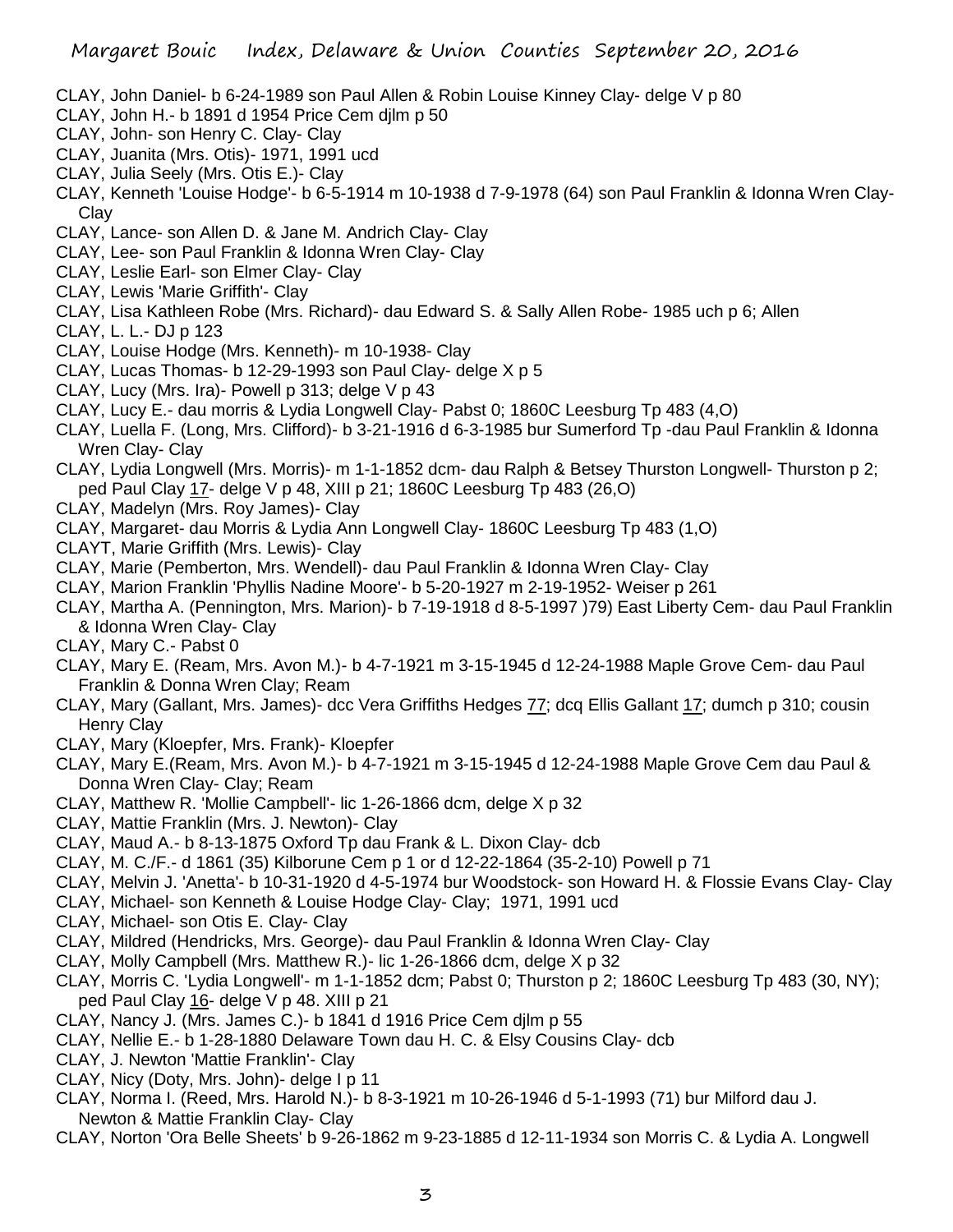Clay- ped Paul Clay 8; delge V p 48; 1880C Brown Tp p 378C

- CLAY, Ora Belle Sheets (Mrs. Norton)- b 2-2-1867 m 9-23-1885 d 7-10-1940 dau Daniel & Eunis Malinda Lake Sheets- ped Paul Clay 9- delge V p 48
- CLAY, Otis E. 'Juanita''Julia Seely'- b 7-22-1927 d 1-18-1990 son Lewis & Marie Griffith Clay- Clay 1971 ucd
- CLAY, Patricia (Mrs. James)- Clay
- CLAY, Patricia Jean Smith (Mrs. John Albert)- b 5-12-1923 m 9-16-1950 dau John Elsworth & Helen McClure Smith- ped Paul Clay 3- delge V p 48
- CLAY, Patrick- b 1969 son Francis & Rosemary Clay- 1975 ucd
- CLAY, Paul Allen 'Robin Louise Kinney'- b 5-12-1953 m 8-23-1986 son John Albert & Patricia Jean Smith Clay- delge IV p 30, 39, V p 23, 38, 43, 48, 63, 80, VI p 5, 16, 17, 30, 45, 54, 62, 67, VII p 3, 37, 59. IX p 3, 27, 31, 51, 71, VIII p 2,3,21, 38, 70, X p 5, 60
- CLAY, Paul Franklin 'Idonna Wren'- Clay
- CLAY, Paula (Peoples, Mrs. Phillip)- dau Paul & Idonna Wren Clay- Clay
- CLAY, Phillip 'Barbara Rawhouser'- 1880 dch p 692
- CLAY, Phyllis J. (Mrs. James R.)- 1980 dcd
- CLAY, Phyllis Nadine Moore (Mrs. Marion Franklin)- b 12-26-1933 m 2-19-1952 dau Nathan John & Vera Florence Weiser Moore- Weiser p 261
- CLAY, Richard 'Lisa K. Robe'- son Rev. Arthur & Audrey Clay- Allen1985 uch p 6
- CLAY, Rita Hay (Mrs. Daryl E.)- b 3-7-1949 m 1967 d 7-25-1997 (48) Forest Grove Cem- dau George W. & Mary Alice Barker Hay- Clay; 1973, 1975, 1991 ucd
- CLAY, Robert W. 'Clara B.'- b 1869 d 1918 Price Cem djlm p 50
- CLAY, Robert- son William Hobert Clay- Clay
- CLAY, Robin Louise Kinney (Mrs. Paul Allen)- m 8-23-1986 ped Paul Clay (1)- delge V p 48, 80
- CLAY, Robin 'Sue'- b 1956 ch Otis E. & Juanita Clay- Clay; 1971 ucd
- CLAY, Robin (Mrs. Timothy)- Clay
- CLAY, Ronald B.- son Melvin J. & Anetta Clay- Clay
- CLAY, Rosemary (Mrs. Francis)- 1975 ucd
- CLAY, Roy James 'Madelyn'- son Howard Clay- Clay bur Welch W. Va (45)
- CLAY, Sarah Ann Artiss (Mrs. Henry)- m 8-17-1863 dcm
- CLAY, Sidney- ch Charles E. & Bessie Clay- 1961 dcd(2)
- CLAY, Sonya (Cox, Mrs. Leonard)- dau Kenneth & Louise Hodge Clay -Clay
- CLAY, Steven- son Kenneth & Louise Hodge Clay- Clay
- CLAY, Sue (Turck, Mrs. )- dau J. Newton Y Mattie Franklin Clay- Clay
- CLAY, Susie (Peoples, Mrs. Philip)- dau Paul Franklin & Idonna Wren Clay- Clay
- CLAY, Sylvia (Mrs. Dwight D.)- 1961, 1969 dcd
- CLAY, Tavane Marie (Cammarn, Mrs. Stephen Richard)- d 9-3-1983- ch Allen & Jane M. Andrich Clay- 1961 (7mos), 1969, 1971, 1980 dcd
- CLAY, Thana- 1959 ucd
- CLAY, Timothy Jay- b 8-2-1956 son Marion Franklin & Phyllis Nadine Moore Clay- Weiser p 261
- CLAY, Timothy'Robin'- b 1958 son Otis E. & Juanita Clay- 1971 ucd; Clay
- CLAY, Tobi- dau Kenneth & Louisa Hodge Clay- Clay
- CLAY, Tommy- son Paul Franklin & Idonna Wren Clay- Clay
- CLAY, Vicki Lynn (Epps, Mrs. David,Jr.)- m 4-30-199-- Clay
- CLAY, Viola- b 3-1890 dau William & Anna Chevers Clay- 1900C Richwood 37-40 p 28 (10,O,Ky,NC)
- CLAY, W.- uca p 92
- CLAY, Wayne- son Charles E. & Bessie Clay- 1961 dcd(4)
- CLAY, William- 1880C Thompson Tp p 296C
- CLAY, William 'Ann Chavers'- m 4-11-1869 ucm 4533; 1870C Taylor Tp 228-219 p 28 (24, Ky) black
- CLAY, William E.- b 2-10-1874 Delaware Tp son Henry C. & Eline A. Clay- dcb, colored
- CLAY, William Hobert- d 5-13-1977 (77) bur Ky- Clay
- CLAY, William Howard- son Roy James Clay- Clay
- CLAYBAUGH, Rev.- dcga p 47 Del Pat & Fr Chron 8-13-1829
- CLAYBORNE, Hazel- d 7-13-1990 (82) sister Virginia Davidson- Clayborne
- CLAYBORNE, William- Nash p 108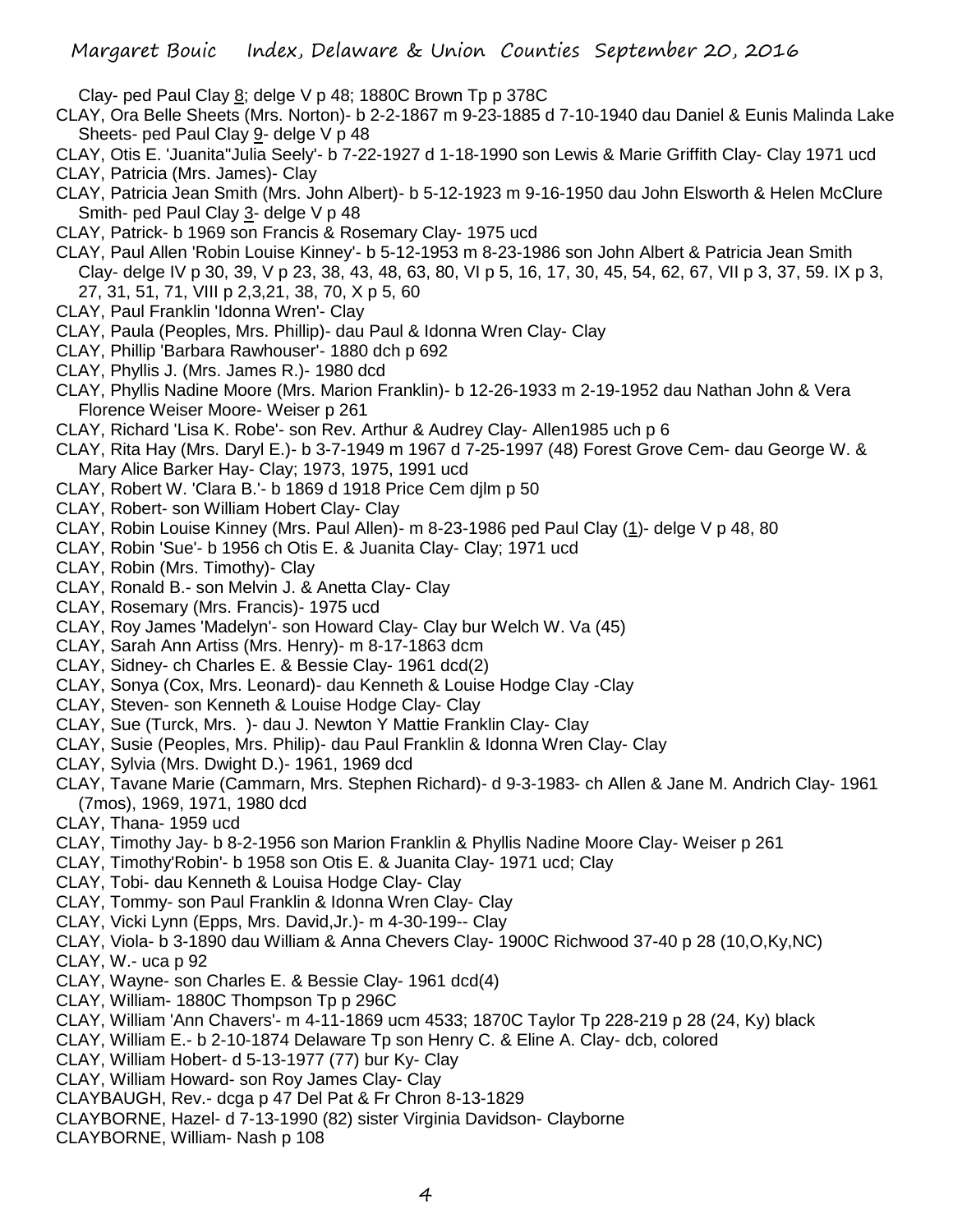CLAYBROOK, Anne M. kirtley (Mrs. Edward W.) b 3-23-1937 d 6-14-1989 (52) Oak Grove Cem - dau Leonard Kirtley- Claybrook CLAYBROOK, Edward W. 'Anne M. Kirtley'- d 1986- Claybrook CLAYCOMB, John- Claycomb CLAYCOMB, Patti Ellan- dau John Claycomb- Claycomb- engaged to Geald L. Kingsmore III- Kingsmore CLAYDON, Edward- Genther p 16 CLAYMIER, Freda Melman (Mrs. Lanza L.)-s 12-3-1987 bur New Agudas Achim Cem- Claymier; 1961, 1969, 1971, 1980 dcd CLAYMIER, Joellen (Truitt, Mrs. )- dau Lanza L. & Freda Claymier- Claymier; 1961(10),1969, 1971 dcd CLAYMIER, Lanza L. 'Freda'- d 10-18-1981 (78) bur Union Cem- Claymier; 1961, 1969, 1971, 1980 dcd CLAYMIER, Lois (Hitch, Mrs. )- sister Lanza L. Claymier- Claymier CLAYMIER, Marie (Mounts, mrs. )- sister Lanza L. Claymier- Claymier CLAYMIER, Robert William 'Therese Marie Wolary'- m 6-24-1983 son Lanza L. & Freda Claymier- Claymier; 1961(11), 1969, 1971 dcd CLAYMIER, Therese Marie Wolary (Mrs. Robert William)- m 6-24-1983 dau Francis Wolary- Claymier CLAYPOLE, J.- Genther p 22 CLAYPOOLE, James G.- Genther p 17, 18, 25 CLAYPOOL, ---Cline p 10 CLAYPOOL, Ada (Keen, Mrs. David)- b 12-27-1891 Oxford Tp dau B. A. & Flora Dennis Claypool- dcb; Schultz p 6 CLAYPOOL, Alice Mae- b 1906 d 1927 Marlborough Cem p 190 CLAYPOOL, Alice (Mrs. J. H.)- d 3-17-1888 (35-6-16) Winsor Corners Cem Powell p 192 CLAYPOOL, Asa- 1850C Berkshire Tp 48 p 5 (18,O) CLAYPOOL, B. A. 1908 dch p 427, 477 CLAYPOOL, Barbara Baker (Mrs. DeWitt)- Claypool CLAYPOOL, Barbara (Mrs. D. Harvey)(Nichols, Mrs. )- Claypool CLAYPOOL, Bob- son Wanda Wheeler Claypool- Claypool CLAYPOOL, Clarissa Crooks (Mrs. David)- m 10-3-1852 dcm CLAYPOOL, Claude 'Wanda I. Wheeler'- Claypool CLAYPOOL, David 'Clarissa Crooks'- m 10-3-1852 dcm CLAYPOOL, David Leslie- b 11-13-1987 Japan- son DeWitt & Barbara Claypool- Claypool CLAYPOLL, DeWitt 'Barbara Baker'- Claypool CLAYPOOL, Don- Claypool CLAYPOOL, Dorothy (Howard, Mrs. )- Claypool CLAYPOOL, Edith (Cline, Mrs. Orin)- Schultz p 4 CLAYPOOL, Edith (Crine, Mrs. )- dau erry & Ella Counterman Claypool, Claypool CLAYPOOL, Elizabeth Morehouse (Mrs. Levi)- b 11-2-1861 dcm CLAYPOOL, Ella F. Counterman (Mrs. Jerry H.)- b 4-25-1863 d 10-10-1925 Marlborough Cem p 171 CLAYPOOL, Ellen (Foust, Mrs. William)- Powell p 365 CLAYPOOL, Fanny (Mrs. John)- d 5-4-1882 (71-5-4) Winsor Corner Cem- Powell p 192 CLAYPOOL, George- 1880 dch p 196, 539; 1908 dch p 141; Cline p 9; 1976 dch p 262; delge VI p 71 CLAYPOOL, George L.'Sil K.'- d 1-27-1981 (43) bur Ft. Benning, Ga. son Claude & Wanda Wheeler Claypool-Claypool CLAYPOOL, Harvey D.'Barbara'- Claypool; 1980 dcd CLAYPOOL, Ida M.- b 1899 d 1948 Marlborough Cem CLAYPOOL, Isaiah- hadc p 58 Westfield Tp CLAYPOOL, Jack- son Wanda Wheeler Claypool- Claypool CLAYPOOL, Jacob- Pabst 0 CLAYPOOL, Mrs. Jacob- b Oxford Tp before 1830, delge VIII p 7 CLAYPOOL, Jacob 'Martha McGonigle/McDonegal'- m 5-8-1845 dcm; son William & Sarah Sperry Claypoolhadc p 42; CCC; Powell p 366 CLAYPOOL, James- son Claude & Wanda I. Wheeler Clay- Clay CLAYPOOL, Jerry H. 'Ella F. Counterman'- b 12-12-1849 d 5-5-1913 Marlborough Cem p 171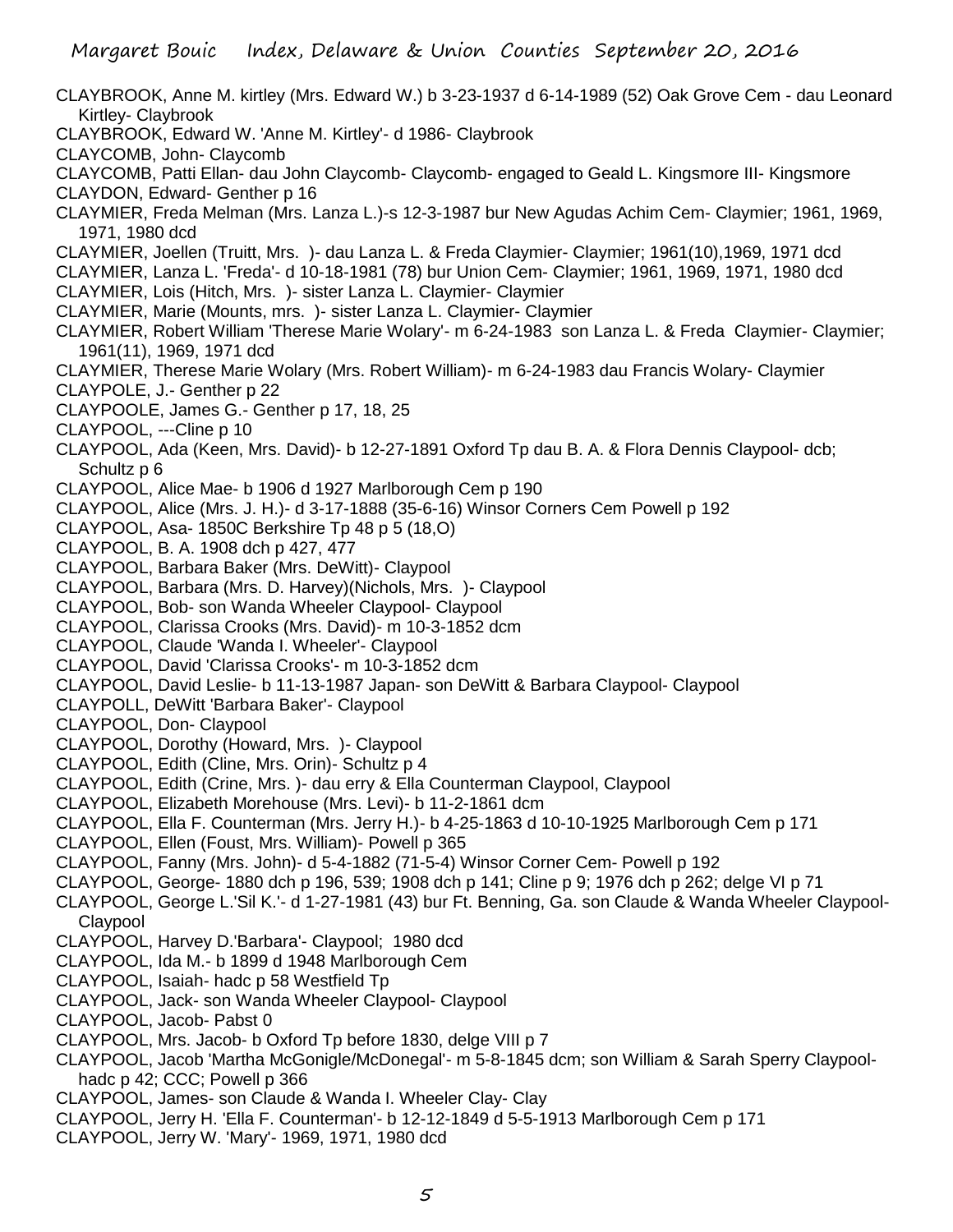- CLAYPOOL, J. H. 'Alice'- Powell p 192
- CLAYPOOL, John 'Fanny'- d 9-30-1879 (69-11-22) Winsor Corners Cem- Powell p 192- hadc p 42; CCC
- CLAYPOOL, John 'Margaret'- d 1932- Claypool
- CLAYPOOL, Lela (Hagar, Mrs. Herbert)- b 9-6-1895 d (80) bur Middleburg Cem- dau Jerry & Ella Counterman Claypool- Claypool
- CLAYPOOL, Leo- son Murray & May Claypool- Claypool
- CLAYPOOL, Levi 'Elizabeth Morehouse'- m 11-2-1861 dcm
- CLAYPOOL, Linda (Daniel, Mrs. )- dau Wanda Wheeler Claypool- Claypool
- CLAYPOOL, Mamie (Ruggles, Mrs. )- dau Jerry & Ella Counterman Claypool- Claypool
- CLAYPOOL, Margaret (Mrs. John)- d 12-27-1962(99) bur Mt. Gilead- Claypool
- CLAYPOOL, Martha McGonigle/McDonegal (Mrs. Levi)- m 5-8-1845 dcm; Powell p 366
- CLAYPOOL, Murray 'May'- d 1962- Claypool
- CLAYPOOL, Nancy Marie- b 1894 d 1954 Marlborough Cem p 153
- CLAYPOOL, Mary (Mrs. Jerry W.)- 1969, 1971, 1980 dcd
- CLAYPOOL, May (Mrs. Murray)- d 4-22-1962 (89) bur Marlborough Cem
- CLAYPOOL, Millie- b 11-11-1886 Morrow Co dau John W. & Cornelia Brown Claypool- dcb
- CLAYPOOL, Ora (Yohn, Mrs. )- dau Jerry & Ella Counterman Claypool- Claypool
- CLAYPOOL, Sarah (Bartholomew, Mrs. Chester)- m 4-23-1842 dcm
- CLAYPOOL, Sarah Sperry (Mrs. William)- d 1857?(74-5-1) Winsor Corners Cem Powell p 194, 366; delge VI p 10
- CLAYPOOL, Sperry- b 11-27-1888 Oxford Tp son Birt & Florry Dennis Claypool- dcb
- CLAYPOOL, Sil K. (Mrs. George L.)- Claypool
- CLAYPOOL, Wolsin H.- delge V p 55
- CLAYPOOL, Wanda I. Wheeler (Mrs. Claude)- b 4-10-1916 d 4-5-1993 (76) dau John & Mae Lauer Wheeler-Claypool
- CLAYPOOL, William 'Sarah Sperry'- d 2-15-1845 (63-1-12) Winsor Corners Cem Powell p 194, 366; delge X p 21
- CLAYPOOLE, Aaron 'Mary Morehouse'- m 1-31-1856 dcm
- CLAYPOOLE, Mary Morehouse (Mrs. Aaron)- m 1-31-1856 dcm
- CLAYS, Ann (Mrs. William)- 1850C Liberty Tp Un Co 1004-1021 p 150 (30, Eng)
- CLAYS, Elisabeth- dau William & Ann Clays- 1850C Liberty Tp Un Co 1004-1021 p 150 (3,O)
- CLAYS, James- son William & Ann Clays- 1850C Liberty Tp Un Co 1004-1021 p 150 (11/12,O)
- CLAYS, John- 1850C Liberty Tp Un Co 1004-1021 p 150 (63, Eng)
- CLAYS, William 'Ann'- 1850C Liberty Tp Un Co 1004-1021 p 150 (30, Eng)
- CLAYTON,----family of Hazel M. Stein #69 unec IX p 61
- CLAYTON, --b 4-1-1896 Trenton Tp son William & FLora D. Boston Clayton- dcb
- CLAYTON, Alice B. Eastman (Mrs. John M.)- b 11- 1862 m 2-26-1881 lic 10-25-1881 ucm 7046 d 1946 Price Cem R6 djlm p 45; dau John & Alice Eastman- 1985 uch p 124; 1900C Richwood 318-336 p 12B (37,O,O,O); 6 ch, div
- CLAYTON, Almira Patee (Mrs. Wellington)- m 11-13-1851 dcm; Powell p 187
- CLAYTON, Anna (Chonner, Mrs. James)- m 12-12-1844 dcm
- CLAYTON, Arbutus (Swackhammer, Mrs. Everett L.)- m 10-25-1963- Clayton; 1961 dcd
- CLAYTON, Arthur- 1971 dcd
- CLAYTON, Bernard Arthur II 'Caren Jennifer Taylor'- m 8-11-1984 son Bernard Arthur & Jane Clayton- Clayton
- CLAYTON, Bernard Arthur 'Jane'- Clayton
- CLAYTON, Bernice Grummel (Mrs. William)- Clayton
- CLAYTON, Bessie M. (Mrs. Emory B.)- d 2-2-1981 (95) bur Centerburg- Clayton
- CLAYTON, Betsy Russell 9Mrs. William)- m 10-10-1840 dcm
- CLAYTON, Caren Jennifer Taylor (Mrs. Bernard Arthur II)- m 8-11-1984 dau Judge William W. Taylor- Clayton
- CLAYTON, Carl Leroy- b 1904 d 1918 Price Cem R12 djlm p 50
- CLAYTON, Carlos- brother Malcolm E. Clayton- Clayton
- CLAYTON, Caros- son Morton M. Clayton- Clayton
- CLAYTON, Cloie- b 3-1888 dau John & Alice Eastman Clayton- 1900C Richwood 318-336 p 12B (12,O,O,O) CLAYTON, Cora Hess (Mrs. Harvey)- Clayton; 1961, 1969, 1971, 1980 dcd
-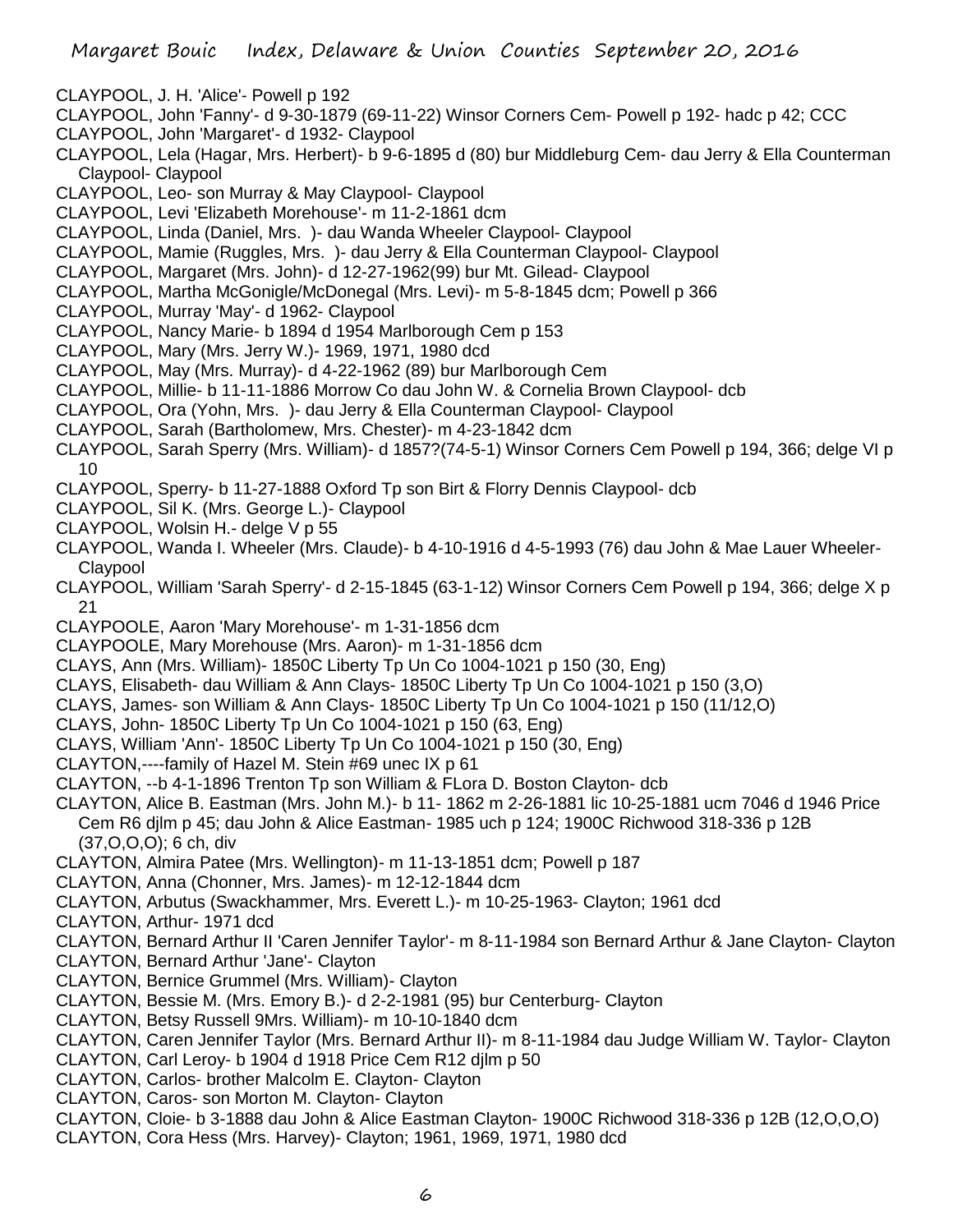- CLAYTON, Daisy Zella (Scott, Mrs. Frank Pearl)- b 11-8-1882 m 1906 d 3-12-1956- dau John & Alice Eastman Clayton- 1985 uch p 124; 1900C Richwood 318-336 p 12B (17,O,O,O)
- CLAYTON, Dan R.- 1971 ucd
- CLAYTON, Dave- brother Harvey Clayton- Clayton
- CLAYTON, David Eugene'Debra Eileen Tevis'- b 1954 m 7-30-1977 son Donald R. & Marjorie A. Clayton-1967, 1971, 1973, 1975, 1979, 1981 ucd
- CLAYTON, Debra Eileen Tevis (Mrs. David Eugene)- m 7-30-1977 dau Paul E. Tevis, Sr.- Clayton; 1981 ucd
- CLAYTON, Donald R. 'Marjorie A.'- 1967, 1971, 1973, 1975, 1979, 1981, 1983 ucd
- CLAYTON, Earnest- brother Harvey Clayton- Clayton
- CLAYTON, Edna (Cushman, Mrs. )- b 5-1884 dau John & Alice Eastman Clayton- 1985 uch p 124; 1900C Richwood 318-336 p 12B (16,O,O,O)
- CLAYTON, Edward Peter 'Louise Timms Downin'- m 5-3-1912- Maugans Anc p 60
- CLAYTON, Eldon- son William A. Clayton- Clayton
- CLAYTON, Eli- 1850C Delaware Town 1148 p 87 (20.O)
- CLAYTON, Elizabeth (Day, Mrs. Truman)- m 10-1-1835 dcm
- CLAYTON, Elmer- son Harvey & Cora Hess Clayton- Clayton
- CLAYTON, Elmer C. 'Nancy L.''Norma J.'- 1961, 1969, 1971, dcd
- CLAYTON, Emma E. d 6-30-1855 (1y9m) dau J. Wellington & Almira E. Patee Clayton- Ashley Cem Powell p 187
- CLAYTON, Emma- b 9-1890 dau John & Alice B. Eastman Clayton- 1900C Richwood 318-336 p 12B (9,O,O,O)
- CLAYTON, Emory B. 'Bessie M.'- d 1961- Clayton
- CLAYTON, Esther E.- b 1881 d 1967 Price Cem R12 djlm p 50
- CLAYTON, Frances (Garvin, Mrs. Herbert)- m 5-27-1944 Maugans Anc p 45
- CLAYTON, Frances L. (Buxton, Mrs. )- dau Emory B. & Bessie M. Clayton- Clayton
- CLAYTON, Gail- son William A. Clayton- Clayton
- CLAYTON, Gaile L.- son Emory B. & Bessie M. Clayton- Clayton
- CLAYTON, Giles- son Harvey & Cora Hess Clayton- Clayton
- CLAYTON, Glenn- son Emory B. & Bessie M. Clayton- Clayton
- CLAYTON, Gloria (Saunders, Mrs. )- dau William A. Clayton- Clayton
- CLAYTON, Goldie Ross (Mrs. William)- Pabst 6 p 102
- CLAYTON, Hannah (Selby, Mrs. John)- m 7-8-1845 dcm
- CLAYTON, Harvey 'Cora Hess'- d 6-24-1973 (68) bur Trenton Cem- Clayton; 1961, 1969, 1971 dcd
- CLAYTON, Hazel (Wilcox, Mrs. Earl)(Mrs. Arthur)- d 2-24-1981 (79)
- CLAYTON, Helen (Waldron, Mrs. Robert Kenneth)- b 3-23-1912 m 6-6-1948- Weiser p 258
- CLAYTON, Henry- Nash p 30
- CLAYTON, Henry- son Stephen & Maria Clayton- 1850C Paris Tp 594-608 p 91 (11,O)
- CLAYTON, Ione (Pruitt, Mrs. )- dau Emory B. & Bessie M. Clayton- Clayton
- CLAYTON, Irene (Poe, Mrs. )- dau Harvey & Cora Hess Clayton- Clayton
- CLAYTON, Jamie (Ledford, Mrs. )- dau Paul C. & Marjorie J. Clayton- Clayton
- CLAYTON, Janine- dau Paul C. & Marjorie J. Clayton- Clayton
- CLAYTON, Jeanne- son William A. Clayton- Clayton
- CLAYTON, Jim- b 1959 son Elmer C. & Norma Clayton- 1971 dcd
- CLAYTON, John 'Alice Eastman'- 1985 uch p 124
- CLAYTON, John O.- 1980 dcd
- CLAYTON, Juanita M.- dau Morton M. Clayton- Clayton; 1961, 1969, 1971, 1980 dcd
- CLAYTON, Junior Gail 'Marjorie June Stegner'- Pabst 6 p 102
- CLAYTON, Kathy- b 1951 dau Harvey & Cora Hess Clayton- Clayton; 1961, 1969 dcd
- CLAYTON, Keith- son William & Bernice Grummel Clayton- Clayton
- CLAYTON, Kimball- son William A. Clayton- Clayton
- CLAYTON, Letha (Garrabrant, Mrs. )- sister Malcolm E. Clayton- Clayton
- CLAYTON, Levi- son Stephen & Maria Clayton- 1850C Paris Tp 594-608 p 91 (12,O)
- CLAYTON, Linda- dau Elmer C. & Nancy L. Clayton- 1961 dcd (20mo), 1969, 1971 dcd
- CLAYTON, Lodelea- dau Stephen & Maria Clayton- 1850c Paris Tp 594-608 p 91 (3,O)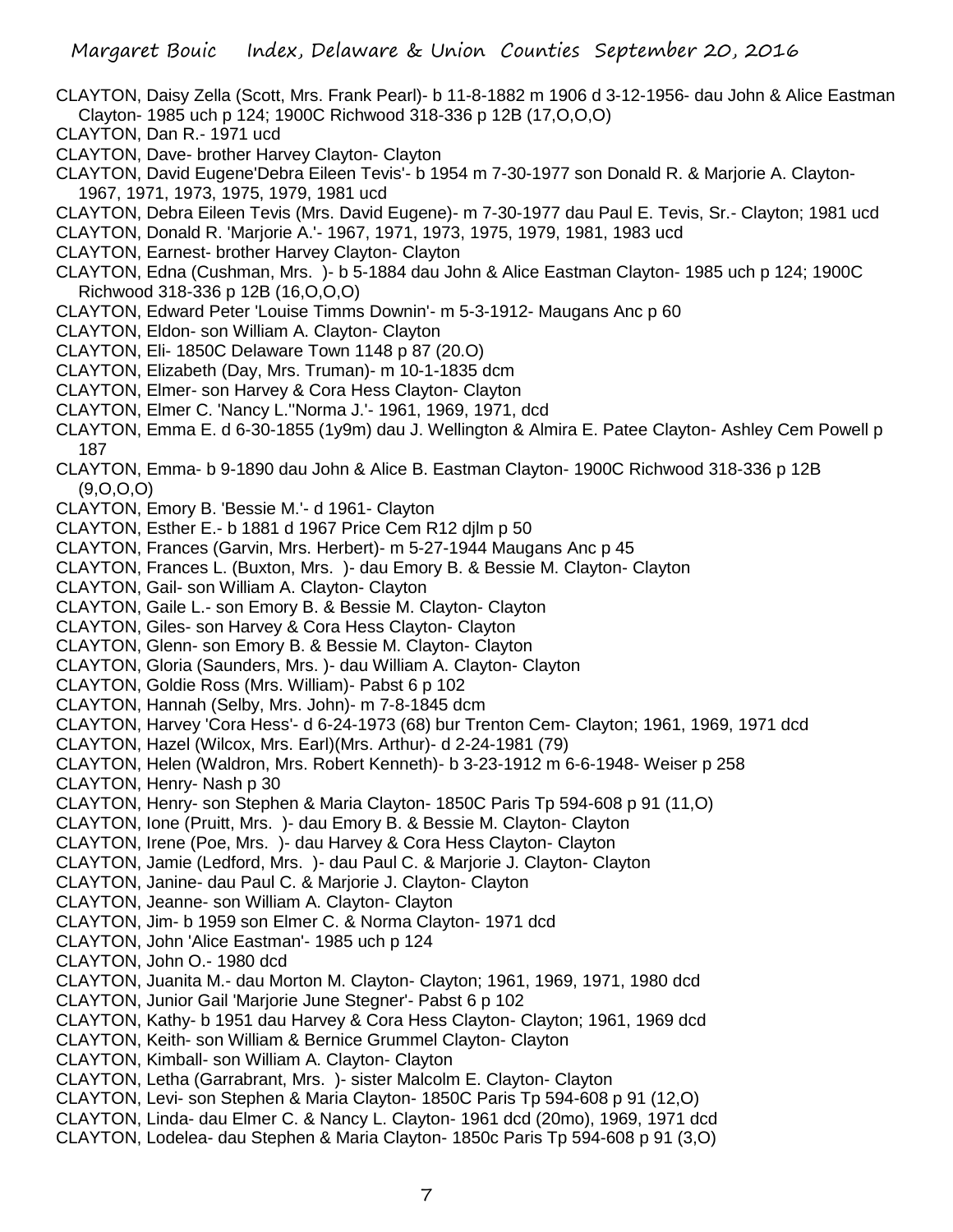- CLAYTON, Lorenso- son Stephen & Maria Clayton- 1850C Paris Tp 594-608 p 91 (15,O)
- CLAYTON, Louise Timms Downin (Mrs. Edward Peter)- b 6-30-1910 dau Norman Hause & Louise Timms Downin- Maugans Anc p 60
- CLAYTON, Malcolm E. d 3-1-1977 (75) bur Lima- son Morton M. Clayton- Clayton
- CLAYTON, Margaret (Skinkey, Mrs. D. S.)- m 1-21-1836 dcm; 1880 dch p 835
- CLAYTON, Maria (Parthemore,/Parthemer Mrs. Jacob)- m 4-13-1852 ucm 1794;unec III p 10; 1850C Allen Tp 1522-1541 p 225 (19, Md); m slip unec VII p 57
- CLAYTON, Maria (Mrs. Stephen)- 1850c Paris Tp 594-608 p 91 (40, Va)
- CLAYTON, Maria- dau Stephen & Maria Clayton- 1850C Paris Tp 594-608 p 91 (18,O)
- CLAYTON, Marjorie A. (Mrs. Donald R.)- 1967, 1971, 1973, 1975, 1979, 1981, 1983 ucd
- CLAYTON, Marjorie J. (Mrs. Paul C.)- Clayton; 1980 dcd
- CLAYTON, Marleen Sue- dau Junior Gail & Marjorie June Stegner Clayton- Pabst 6 p 102
- CLAYTON, Martha (Walker, Mrs. )- sister Malcolm E. Clayton- Clayton
- CLAYTON, Mary Adelaide (Jenkins, Mrs. William Coburn)- dau William & Sarah Walters Clayton- dcc Colleen Jenkins Huckabee 9
- CLAYTON, Mary Ellen (Webb, Mrs. Samuel)- b 2-8-1844 d 1914- dcc Owen Tagg 13
- CLAYTON, Mary (Rooney, Mrs. George)- 1880 dch p 826
- CLAYTON, Matilda (Miles, Mrs. George)- Sunbury p 137
- CLAYTON, Maxine (Hollar, Mrs. )- sister Malcolm E. Clayton- Clayton
- CLAYTON, Merle- son Harvey & Cora Hess Clayton- Clayton; 1961 dcd
- CLAYTON, Mike- b 1962/3 son Elmer C. & Norma Clayton- 1969, 1971 dcd
- CLAYTON, Myrtha (Walker, Mrs. )- sister Rex L. Clayton- Clayton
- CLAYTON, Morton M.- d 7-3-1967 (90) bur Alexandria- Clayton; 1961 dcd
- CLAYTON, Nancy L. (Mrs. Elmer C.)- 1961 dcd
- CLAYTON, Nancy- dau Stephen & Maria Clayton- 1850C Paris Tp 594-608 p 91 (9,O)
- CLAYTON, Norma J. (Mrs. Elmer C.)- 1969, 1971 dcd
- CLAYTON, Opal (Shannon, Mrs. )- dau Emory B. & Bessie M. Clayton- Clayton
- CLAYTON, Opel- b 4-1886 dau John & Alice Eastman Clayton- 1900C Richwood 318-336 p 12B (14,O,O,O)
- CLAYTON, Patricia (Floyd, Mrs. )- dau Malcolm E. Clayton- Clayton
- CLAYTON, Paul- son Malcolm E. Clayton- Clayton
- CLAYTON, Paul C. 'Marjorie J.'-b 10-16-1924 d 6-1-1991 (66) son William & Bernice Grummel Clayton-Clayton; 1980 dcd
- CLAYTON, Prudence (Reynolds, Mrs. Henry)- ped Barbara Barker 97 #107 unec VII p 35
- CLAYTON, Randol- 1880C Berlin Tp p 367C
- CLAYTON, Raymond L.- son Emory B. & Bessie M. Clayton- Clayton
- CLAYTON, Rebecca Westlake (Mrs. William)- m 11-15-1833 ucm 311; unec III p 7
- CLAYTON, Rebecca Wilson (Mrs. William)- lic 11-25-1856 ucm 2484; unec VIII p 65
- CLAYTON, Rex L.-d 5-2-1977 (69) bur Maple Grove- son Morton M.. Clayton- Clayton
- CLAYTON, Rhodes W. 'Sarah C.'- b 1851 d 1926 father Price Cem R2 p 58
- CLAYTON, Rosamon- Nash p 179
- CLAYTON, Ruth (Ingmire, Mrs. )- dau Harvey & Cora Hess Clayton- Clayton; 1961 dcd (16)
- CLAYTON, Samuel J.- b 1877 d 1949 Price Cem djlm p 50
- CLAYTON, Sarah C. (Mrs. Rhodes W.)- b 1885 d 1926 mother- Price Cem R 2 djlm p 58
- CLAYTON, Sarah Walters (Mrs. William)- dcc Colleen Jenkins Huckabee 19
- CLAYTON, Sharon A.- 1967 ucd
- CLAYTON, Stephen Craig- son Junior Gail & Marhoire June Stegner Clayton- Pabst 6 p 102
- CLAYTON, Stephen 'Maria'- 1850C Paris Tp 594-608 p 91 (40, Va)
- CLAYTON, Susie- b 3-1893 dau John & Alice Eastman Clayton- 1900C Richwood 318-336 p 12B (7,O,O,O)
- CLAYTON, Thomas- 1850C Oxford Tp 2738 p 154 (19, Eng)
- CLAYTON, Timothy- son William A. Clayton- Clayton
- CLAYTON, J. Wellington 'Almira Patee'- m 11-13-1851 dcm; Powell p 187
- CLAYTON, William A.- d 12-18-1975 (79) bur Hartford Cem- Clayton
- CLAYTON, William'Bernice Grummel'- Clayton
- CLAYTON, William 'Betsy Russell'- m 10-10-1840 dcm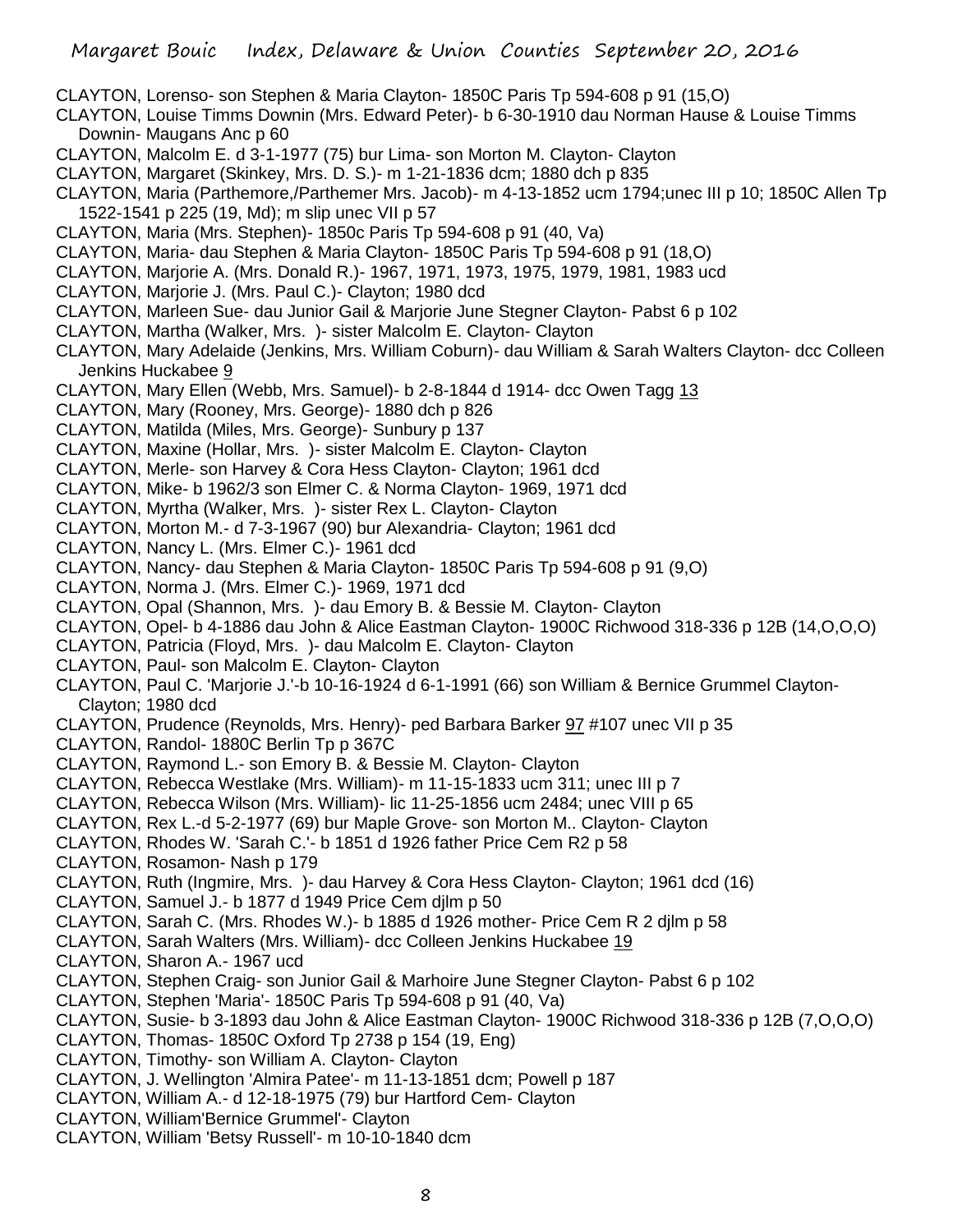CLAYTON, William 'Goldie Ross'- Pabst 6 p 102 CLAYTON, William 'Rebecca Westlake'- m 11-15-1833 ucm 311; unec III p 7 CLAYTON, William 'Rebecca Wilson'- lic 11-25-1856 ucm 2484; unec VIII p 65 CLAYTON, William Jr.- son William A. Clayton- Clayton CLAYTON, William Sr.- Nash p 167 CLAYTON, William 'Sarah Walters'- dcc Colleen Jenkins Huckabee 18 CLAYTOR, Bert 'Daisy Watkins'- d 1956- Claytor CLAYTOR, Brent Eric- son Norman D. & Doris A. Claytor- Claytor engaged to Denise Marie Whitmore CLAYTOR, Daisy Watkins (Mrs. Bert)- d 12-16-1968 (89) bur Glendale- Claytor CLAYTOR, Doris A. (Mrs. Norman D.)- 1980 dcd CLAYTOR, Norman D. 'Doris A.'- 1980 dcd CLEARWATER, Rev. A.- unec IV p 43 CLEARWATER, Elizabeth (Huddleston, Mrs. Henry)- dcq Clarita Huddleston Pardo 9 CLEARY, Jennie M.- delge IV p 46, 47 grad Del H.S. 1888, VII p 20 CLEARY, Mary- b 1856 d 1904 Oak Grove Cem Powell p 430 CLEARY, Patrick- 1908 dch p 390; 1880C Delaware Town p 535C; delge VIII p 26 CLEARY, Robert E.- b 9-5-1872 Delaware Town son Patrick & Margaret Cleary- dcb CLEASON, Eliza Smith (Mrs. Sol)- dau Charles & Sarah Godfrey Smith- 1915 uch p 1093 CLEASON, Sol 'Eliza Smith'- 1915 uch p 1093 CLEAVELAND- see Cleveland CLEAVER, --- (Kaisen, Mrs. George)- dau James & Mary Allen Cleaver- Cleaver CLEAVER, Alma Horton (Mrs. Sahley)- m 1918 White II(68) CLEAVER, Amelia Morris (Mrs. Amos G.)- dau Samuel Morris- 1908 dch p 575 CLEAVER, Amos G. 'Amelia Morris'- son John & Annie Vail Cleaver- 1908 dch p 575 CLEAVER, Anna Eliza White (Mrs. William H.)- b 1847 m 1870 d 1889 dau Wesley & Jane Ailes White- White II 16 CLEAVER, Annie (Jones, mrs. )- dau Amos G. & Amelia Morris Cleaver- 1908 dch p 575 CLEAVER, Annie Vail (Mrs. John)- 1908 dch p 575 CLEAVER, Ashley 'Alma Horton'- b 1895 m 1918 son Mahlon & Bertha Seybert Cleaver- White II 68 CLEAVER, Bently- son John & Annie Vail Cleaver- 1908 dch p 575 CLEAVER, Bertha Seybert (Mrs. Mahlon)- m 1894- White II (64) CLEAVER, Betty (Mrs. Holstein)- Cleaver CLEAVER, Chester 'Myrtle Gaiser'- son Mahlon & Bertha Seybert Cleaver- White II 69 CLEAVER, Clara (Brashear, Mrs. Charles)- b 1877 m 1905 dau Hiram T. & Margaret Etta Woodfill Cleaver-White II 66 CLEAVER, Eleanor Joy- b 1872 d 1914 dau William M. & Anna Eliza White Cleaver- White II 19 CLEAVER, Eli- son John & Annie Vail Cleaver- 1908 dch p 575 CLEAVER, Elizabeth (Bronson, Mrs. Hiram)- dau Samuel M. & Mina Keenan Cleaver- 1908 dch p 576 CLEAVER, Elizabeth (Linton, Mrs. )- dau Amos G. & Amelia Morris Cleaver- 1985 uch p 575 CLEAVER, Ella Curry (Mrs. Samuel M.)- dau thomas Curry- 1985 uch p 576 CLEAVER, Ella (Reynolds, Mrs. Frank)- b 1874 m 1897 dau Hiram T. & Margaret Etta Woodfill Cleaver- White II 65 CLEAVER, Emily- dau Mary Cleaver- 1850C Berkshire Tp 68 p 8 (21,O) CLEAVER, Emma- dau James & Mary Allen Cleaver- Cleaver CLEAVER, Everett 'Louisa Baird'- b 1897 m 1926 son Ira A. & May Williams Cleaver- White II'67' CLEAVER, Frank W.- son Samuel M. & Ella Curry Cleaver- 1908 dch p 576; Cleaver CLEAVER, Dr. Hiram M.- son John & Annie Vail Cleaver- 1908 dch p 575 CLEAVER, Hiram- son Mary Cleaver- 1850C Berkshire Tp 68 p 8 (18,O) CLEAVER, Hiram T. 'Margaret Etta Woodfill'- m 1867 son Amos G. & Amelia Morris Cleaver- White II (56) CLEAVER, Holstein 'Betty'- Cleaver

CLEAVER, Ira A.'May Williams'- b 1869 m 1895 son Hiram T. & Margaret Etta Woodfill Cleaver- White II 63

- CLEAVER, Isaac- Ekelberry Ledger- delge X p 52
- CLEAVER, James 'Mary Allen'- Cleaver
- CLEAVER, James A.- son James & Mary Allen Cleaver- Cleaver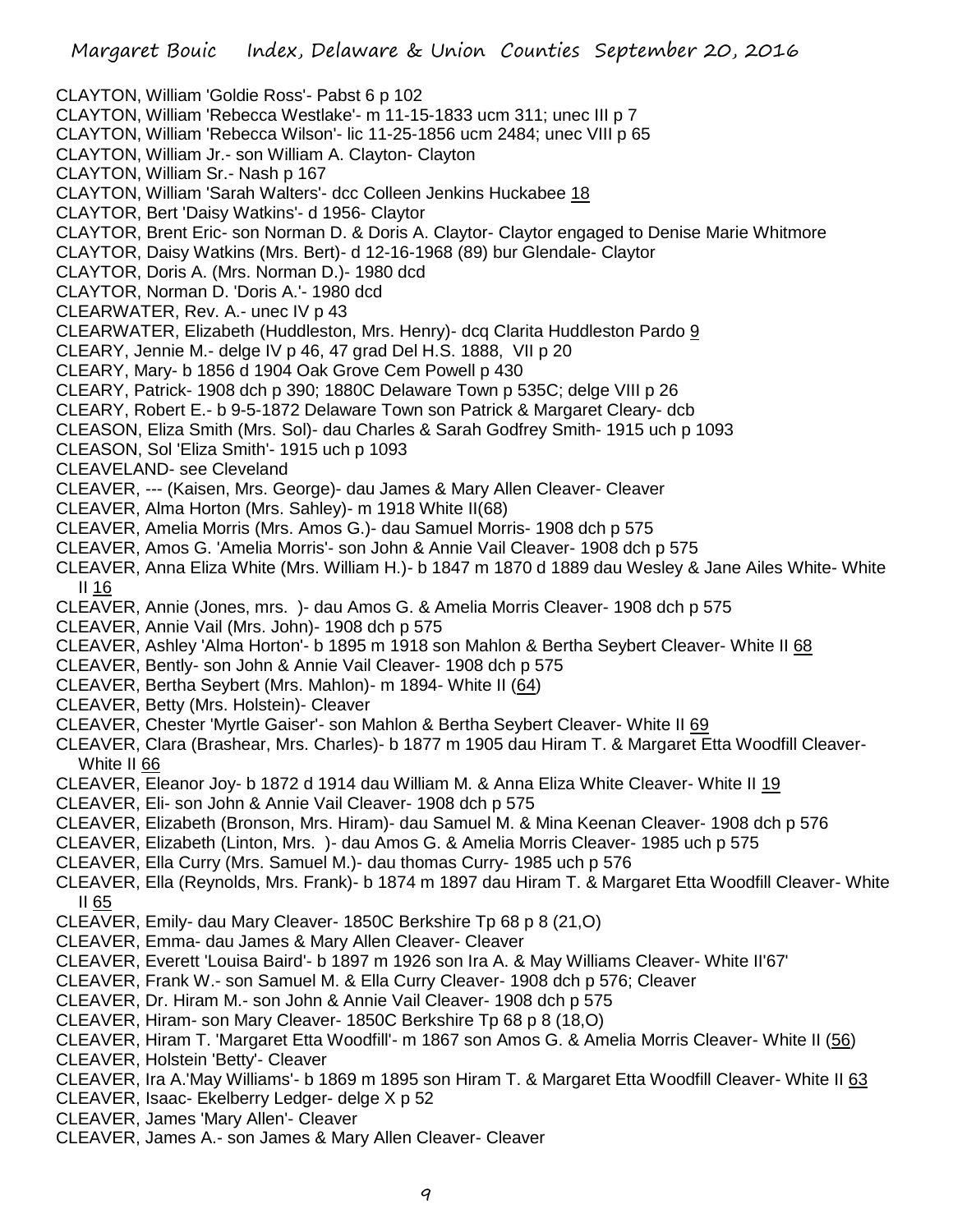- CLEAVER, John- son Amos G. & Amelia Morris Cleaver- 1908 dch p 575
- CLEAVER, John 'Annie Vail'- 1908 dch p 575
- CLEAVER, John Ira- son John & Annie Vail Cleaver- 1908 dch p 575
- CLEAVER, John M. 'Lisa Jo Thogmartin'- m 9-7-1996 son Holstein & Betty Cleaver- Cleaveer
- CLEAVER, Lenore Jane 9Hill, Mrs. James R.)- b 1876 m 1899 dau William M. & Eliza Anna White- White II 20
- CLEAVER, Lewis M.- son Amos G. & Amelia Morris g,- 1908 dch p 575
- CLEAVER, Lillian- dau James & Mary Allen Cleaver- Cleaver
- CLEAVER, Lisa Jo Thogmartin (Mrs. John M.)- m 9-7-1996 dau Dean & Jo Ane Thogmartin- Cleaver
- CLEAVER, Louisa Baird (Mrs. Everett)- m 1926- White II (67)
- CLEAVER, Mahlon 'Bertha Seybert'- b 1871 m 1894 d 1900- son Hiram T. & Margaret Etta Woodfill Cleaver-White II 64
- CLEAVER, Margaret Alma- b 1924 dau Ashley & Alma Horton Cleaver- White II 71
- CLEAVER, Margaret Etta Woodfill (Mrs. Hiram T.)- b 1849 m 1867 dau Joseph & Mary White Woodfill- White II 56
- CLEAVER, Mary- 1850c Berkshire Tp 68 p 8 (53, Pa)
- CLEAVER, Mary A.- dau Mary Cleaver- 1850C Berkshire Tp 68 p 9 (24, Pa)
- CLEAVER, Mary Allen (Dean, Mrs. George Washington)(Mrs. James)- b 6-7-1831 dau Hugh & Catharine Allen- g,
- CLEAVER, May Williams (Mrs. Ira A.)- m 1895- White II (63)
- CLEAVER, Mayrie Amelia (Linton, Mrs. Frederick B.)- b 1879 m 1903 dau William H. & Anna Eliza White Cleaver- White II 21
- CLEAVER, Mina Keenan (Farquhar, Mrs. Dr. Charles)(Mrs. Samuel M.)- b 1-15-1863 d 9-3-1963 Oak Grove Cem dau William Keenan- 1908 dch p 576; Cleaver
- CLEAVER, Robert- son James & Mary Allen Cleaver Cleaver
- CLEAVER, Myrtle Gaiser (Mrs. Chester)- m 1917- White II (19)
- CLEAVER, Samuel M. 'Ella Curry'- d 10-1920 (69) son Amos G. & Amelia Morris Cleaver- 1908 dch p 32, 574, 575; 1976 dch p 275
- CLEAVER, William Ashley- b 1922 d 1930 son Ashley & Alma Horton Cleaver- White II 70
- CLEAVER, William H. 'Anna Eliza'- m 1870 son Amos G. & Amelia Morris Cleaver- 1908 dch p 575; White II  $(16)$
- CLEAVER, William- son Mary Cleaver- 1850C Berkshire Tp 68 p 8 (27, Pa)
- CLEAVES, Amelia Teresia Neumeier (Mrs. Ralph)- b 12-23-1888 m 1913 d 9-10-1967 bur Wapakoneta- dau Andrew & Katherine Fisher Neumeier- Cleaves
- CLEAVES, Annabelle (Mrs. Bernard W.)- Cleaves
- CLEAVES, Becky- dau Bernard W. & Annabelle Cleaves- Cleaves
- CLEAVES, Bernard W. 'Annabelle'- d 12-2-1963- son Ralph & Amelia Teresia Meumeier Cleaves- Cleaves
- CLEAVES, Karen Anne- dau Bernard W. & Annabelle Cleaves- Cleaves
- CLEAVES, Mary- dau Bernard W. & Annabelle Cleaves- Cleaves
- CLEAVES, Minnie (Cahill, mrs. )- sister Ralph William Cleaves- Cleaves
- CLEAVES, Ralph William 'Amelia Teresia Neumeier' b 1-1-1890 m 1913 d 4-22-1968- Cleaves
- CLEAVES, William- son Bernard W. & Annabelle Cleaves- Cleaves
- CLEAVLAND, Silas H.- delge VIII p 11, 1828
- CLEBEN, John- unclaimed letter- unec X p 55
- CLECTNER, David Allen 'Dolly Varden Fry'- Clectner
- CLECTNER, Dolly Varden Fry (Mrs. David Allen)- Clectner
- CLECYNRT, Lola May (Stukey, Mrs. Chelsea Herbert)- b 12-10-1904 d 6-24-1997 (92) bur Hebron -dau David Allen & Dolly Varden Fray Clectner- Clectner
- CLEGG, Ann (Mrs. William)- d 1-31-1895 (74-7-2) Buckner Cem lptw p 12; 1860C Liberty Tp Un Co 930-940 p 126 (40, Eng); 1870C Liberty Tp 281 p 34 (49, Eng); 1880C Liberty Tp 76-77 p 8 (59, Eng,Eng,Eng)
- CLEGG, Anna Mary- b 9-1894 adopted dau James & Zelda Clegg- 1900 Liberty Tp, Un Co 201-205 p (B 95,O,unk,unk)
- CLEGG, Ashley-dau Mark Adrew & Martha Neal Morgan Clegg- Graham 145812131; Hamilton 15512121
- CLEGG, Barbara Hamilton (Mrs. Robert)- m 8-12-1955 dau Floyd & Elizabeth Hudson Hamilton- Graham 1455121; Hamilton 155121; Clegg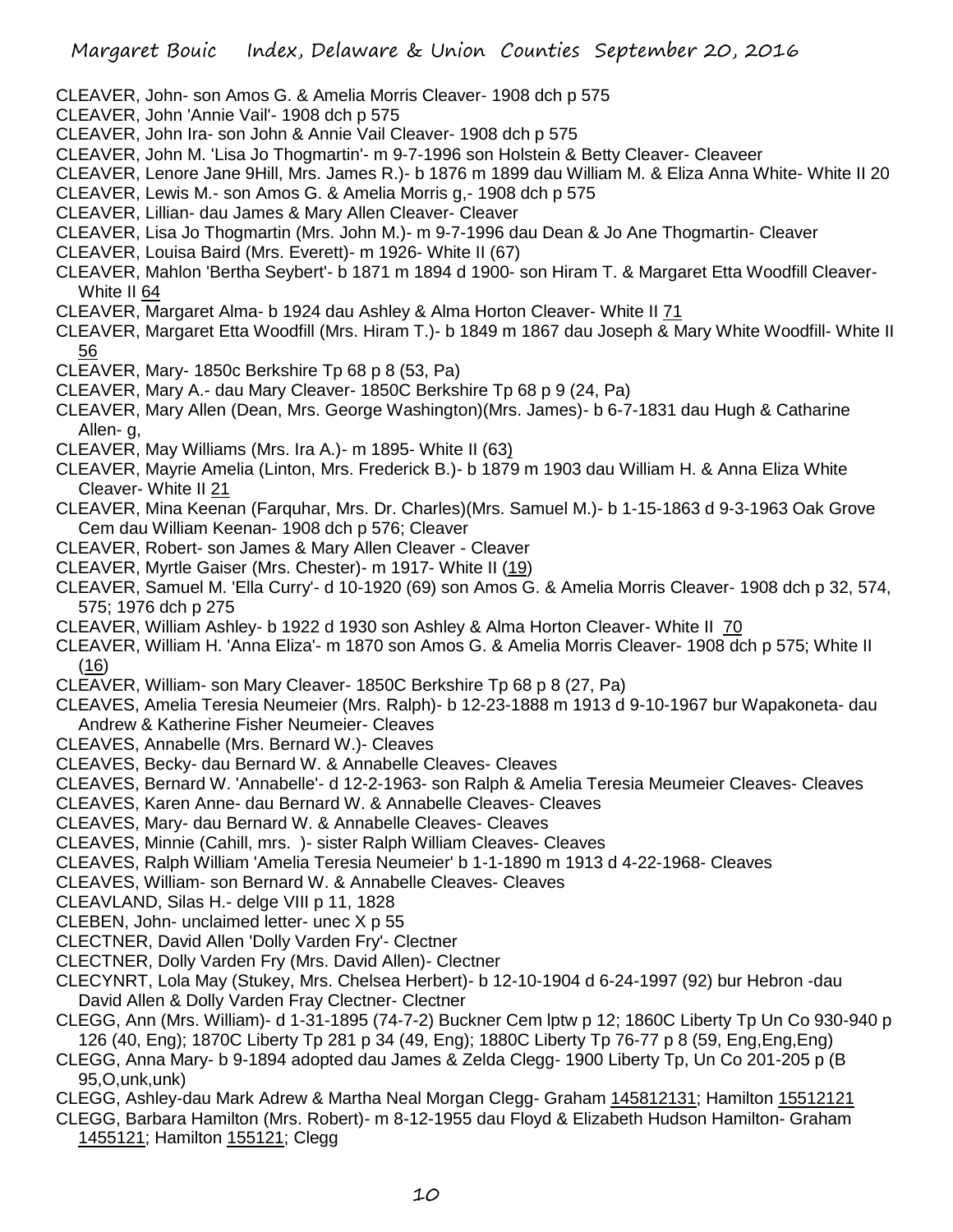- CLEGG, Beth Ann (Stamets, Mrs. James Richard)- m 5-28-1989- dau Robert & Barbara Hamilton Clegg-Graham 14551213 Hamilton 1551213
- CLEGG, Betty (Mrs. Chester George Jr.)- Clegg
- CLEGG, Charles F.- d 4-24-1864 (3-1-8) Buckner Cem lptw p 12
- CLEGG, Cheryl J. (Mrs. Paul W.)- 1980 dcd
- CLEGG, Cheryl Lynn (Piersol, Mrs. John David)- m 8-14-1974 dau John E. Clegg- Clegg; Piersol (13(10)311);Carr (1144831) div 1989
- CLEGG, Chester George Jr.'Betty'- b 11-1929 son Chester Clegg- Clegg; 1949 ucd
- CLEGG, Chester G. 'Mary Boltz''Myrtle Pearl Brannen'- b 9-17-1892 m 1952 d 5-16-1968 Milford Cem son Clement & Martha McKelvey Clegg- Clegg; 1949 ucd; Un Al p 74
- CLEGG, Clement 'Martha McKelvey' b 1868 d 1930 Milford Cem Un Al p 68
- CLEGG, Denise Sue (Watson, Mrs. Charles Robert)(Price, Mrs. )- m 6-19-1976- dau John E. Clegg & Mrs. Kenneth Kirkpatrick- Clegg
- CLEGG, Donna M. (Miller, Mrs. )- dau Chester George Clegg- Clegg
- CLEGG, Dorothy M. (Merrill, Mrs. Charles)- b 1-18-1911 d 8-11-1987 (76) dau Richard & Gertrude Erickson Clegg; Clegg; Merrill
- CLEGG, Elizabeth (Buckner, Mrs. Ed)- b 1846 m 10-31-1878 ucm 6351-Clegg Cem lptw p 12; dau William & Ann Clegg- 1860C Liberty Tp Un Co 930-940 p 126 (14, Eng); 1870C Liberty Tp 281 p 34 (23, Eng); **Buchner**
- CLEGG, Elizabeth (Freshwater, Mrs. Nathaniel)- Freshwater p 10
- CLEGG, Garnet (Mrs. William)- Clegg; 1949 ucd
- CLEGG, Gertrude Erickson (Mrs. Richard)- Clegg
- CLEGG, Jackie- 1980 dcd
- CLEGG, James 'Zelda'- son William & Ann Clegg- 1860C Liberty Tp Un Co 930-940 p 126 (10,O); 1870C Liberty Tp 281 p 34 (20, Eng); 1880C Lib Tp 76-77 p 8 (30, Eng,Eng,Eng); 1900C Lib Tp 201-205 p 9B (50,Eng,Eng,Eng) m 9y; to US 1849, Nat; uca p 60
- CLEGG, Jimmy- son William & Garnet Clegg- 1949 ucd
- CLEGG, John- 1860C Liberty Tp 930-940 p 126 (74, Eng)
- CLEGG, John E.- b 7-20-1920 d 8-29-1990 bur Milford Cem son Chester George & Myrtle Pearl Brannen Clegg- Clegg father of Cheryl Lynn Piersol
- CLEGG, Joseph- d 1-7-1879 (22-6-6) Buckner Cem lptw p 12 son William & Ann Clgg- 1860C Liberty Tp Un Co 930-940 p 126 (3,O); 1870C Liberty Tp 281 p 34 (13,O)
- CLEGG, J. R. 'Sharon E.'- 1979, 1981, 1983 ucd
- CLEGG, Lottie Bennett (Mrs. Richard L.)- b 12-17-1965 dau Robert & Barbara Hamilton Clegg- Clegg
- CLEGG, Mark Andrew 'Martha Neel Morgan'- b 8-31-1962 m 6-21-1986 d 8-24-1998 (35) Oakdale Cem -son Robert & Barbara Hamilton Clegg- Clegg; Graham 14551212, Hamilton 1551212
- CLEGG, Martha L. McKelvey (Mrs. Clement)- b 1870 d 1944 Milford Cem Un Al p 68; Clegg
- CLEGG, Martha Neal Morgan (Mrs. Mark Andrew)- m 6-21-1986 Clegg; Graham (14551212); Hamilton (1551212)
- CLEGG, Mary Boltz (Coffield, Mrs. )- b 8-6-1894 m(2) 1952 d 1966 dau Charles & Alice Cook Boltz- Clegg
- CLEGG, Mary- d 12-27-1863 (9m19d) Buckner Cem lptw p 12
- CLEGG, Michael B.- editor Allen Co. Ind.- unec XII p 19
- CLEGG, Michele Lynn (Ciotola, Mrs. Michael Anthony)- b 3-10-1970 m 1-12-1991 dau Robert & Barbara Hamilton Clegg- Graham 14551214; Hamilton 1551214
- CLEGG, Mildred (Brust, Mrs. Ralph M.)- m 9-25-1938- dau Chester George Clegg- Brust; Clegg
- CLEGG, Myrtle Pearl Brannen (Mrs. Chester G.)- b 1893 d 1951 Milford Cem Sec 6 R4 Un Al p 74; 1949 ucd CLEGG, Paul W. 'Cheryl J.'- 1980 dcd
- CLEGG, Richard B.- d 2-1960- son Richard L. & Lottie Bennett Clegg- Clegg
- CLEGG, Richard 'Gertrude Erickson'- Clegg
- CLEGG, Richard L.'Lottie Bennett'- son William & Ann Clegg- 1915 uch p 266; Clegg; 1880C Liberty Tp Un Co 76-77 p 8 (14, Eng,Eng,Eng)
- CLEGG, Robert F. 'Barbara Hamilton'- m 8-12-1955 son Chester Clegg- 1949 ucd; Graham (1455121); Hamilton (155121); Clegg
- CLEGG, Sara Ellen (Gathright (Mrs. Stephen Robert)- dau James r. Gathright- Graham 914551211(; Hamilton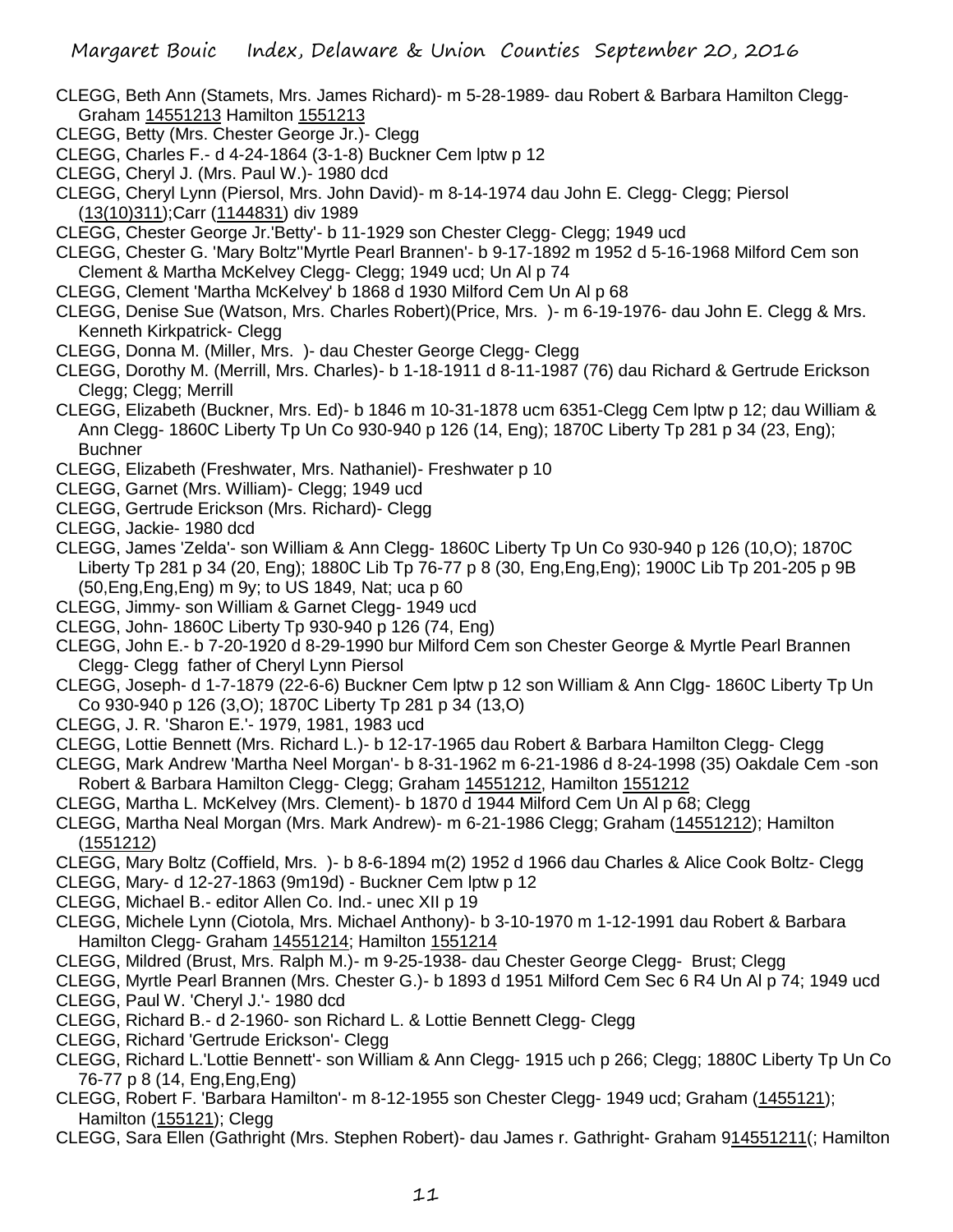(1551211)

- CLEGG, Sarah Elizabeth- dau Mark Andrew & Martha neal Morgan Clegg- Clegg; Graham 145512122; Hamilton 15512122
- CLEGG, Sharon E. (Mrs. J. R.)- 1979, 1981, 1983 ucd
- CLEGG, Stephen Robert 'Sara Ellen Gathright'- b 8-13-1960 m 11-2-1991 son Robert & Barbara Hamilton Clegg- Clegg; Graham 14551211; Hamilton 1551211
- CLEGG, Susan- d 10-26-1861 (2-7-13) dau William & Ann Clegg- Buckner Cem lptw p 12; 1860C Liberty Tp Un Co 930-940 p 126 (1,O)
- CLEGG, William- b 3-1819 to US 1849, Nat; 1900C Liberty Tp Un Co 212-216 p 10A (81,Eng, Eng, Eng) wid
- CLEGG, William 'Ann'- 1860C Liberty Tp Un Co 930-940 p 126 (41, Eng); 1870C Liberty Tp 281 p 34 (51, Eng); 1880C Liberty Tp 76-77 p 8(61, Eng,Eng,Eng) p 037A; uca p 83; lptw p 12
- CLEGG, William 'Garnet'- son Chester George & Myrtle Pearl Brannen Clegg- Clegg; 1949 ucd
- CLEGG, Zelda (Mrs. James)(Ream, Mrs. George W.)- b 8-1861 m 5-24-1906- 1915 uch p 1017; 1900C Lib Tp 201-205 p 9B (38,O,O,O) m 9y no ch
- CLEIDY, Henry- 1880C Paris Tp p 101A
- CLELAND, Ann (Weser, Mrs. Vern)- dau Floyd & Beatrice B. Sisson Cleland- Cleland
- CLELAND, Beatrice B. Sisson (Mrs. Floyd)- b 11-18-1917 m 1931 d 12-12-1971 bur Green Camp- dau Roy & Nettie Swisher Sisson- Cleland; 1971 ucd
- CLELAND, Bill- son Howard & Ruth Carney Cleland- Cleland
- CLELAND, Carl E. 'Jerry'- son Howard O. & Ruth P. Cleland- 1961 dcd(14), 1969 dcd
- CLELAND, Carol Ganson (Mrs. )- dau Orville & Harew Rogers Ganson- 1985 uch p 55
- CLELAND, Donald- son Floyd & Beatrice B. Sisson Cleland- Cleland
- CLELAND, Rev. Ebenezer E.- 1883 uch V p 235, 283 1985 uch p 163; hjt p 39; 1915 uch p 213; 1880C Jerome Tp 43 p 5 (36, Ny,NY,Penn) p 0141
- CLELAND, Earl W.- son Martin Luther & Ida May Daughtery Cleland- Cleland; 1961, 1969, 1971, 1908 dcd
- CLELAND, Edward 'Jeri Lynn Bates'- m 7-17-1966 son Howard & Ruth Carney Cleland- Cleland
- CLELAND, Elizabeth (Freshwater, Mrs. John Clem)- m 12-31-1902- Freshwater p 130, 131
- CLELAND, Floyd 'Beatrice B. Sisson'-b 7-15-1905 m 4-15-1931 d 5-21-1992 (86) bur Green Camp Cem- son William & Anna Davis Cleland- Cleland; 1971, 1973, 1975, 1979 ucd
- CLELAND, Howard Carney 'Ruth'- Pabst 2 p 22; Cleland
- CLELAND, Howard O. 'Ruth O. Carney'- b 8-11-1915 m 1-1940 d 1-11-1996 (80) son Martin Luther & Ida May Daughtery Cleland- Cleland; 1961, 1969, 1971, 1980 dcd
- CLELAND, Ida May Daughtery (Mrs. Martin Luther)- Cleland
- CLELAND, Jeannette- (20m) N California Cem DJ p 89
- CLELAND, Jeri Lynn Bates (Mrs. Edward)- m 7-17-1966 dau Mr. & Mrs. Harold Kiefer- Cleland
- CLELAND, Jerry (Mrs. Carl E.)- 1969 dcd
- CLELAND, John Carney 'Marilyn Hickson'- m 12-18-1960 son Howard O, & Ruth Carney Cleland- Cleland; Pabst 2 p 36
- CLELAND, John 'Marilyn'- 1961 dcd
- CLELAND, Kenneth Lee- b 9-19-1975 son William E. Cleland- Cleland
- CLELAND, Linda (Duncan, Mrs. Dale)- dau Floyd & Beatrice B. Sisson Cleland- Cleland
- CLELAND, Marilyn Hickson (Mrs. John Carney)- m 12-18-1960 dau Homer Hickson- Cleland
- CLELAND, Marilyn (Mrs. John)- 1961 dcd
- CLELAND, Martin Luther 'Ida May Daughtery'- Cleland
- CLELAND, Mary Alice (Pfeiffer, Mrs. Paul Duane, Jr.)- m 12-19-1970 dau Howard O, & Ruth Carney Cleland-Cleland
- CLELAND, Mary- b 1951 dau Howard O. & Ruth P. Cleland- 1961, 1969 dcd
- CLELAND, Nancy (Quibell, Mrs. Colin)- dau Floyd & Beatrice B. Sisson Cleland- Cleland
- CLELAND, Norma Jean (Kempton, Mrs. Donald)- dau Floyd & Beatrice B. Sisson Cleland- Cleland
- CLELAND, Ruth O. Carney (Mrs. Howard O.)- m 1-1940 Pabst 2 p 36; Cleland; 1961, 1969, 1971, 1980 dcd
- CLELAND, Sarah- dau Howard O. & Ruth P. Cleland- 1961 dcd (12)
- CLELAND, William E.- son Howard Cleland- Cleland
- CLELAND, William Lea- son Howard O. & Ruth P. Carney Cleland- Cleland; Pabst 2 p 36; 1961 dcd (18)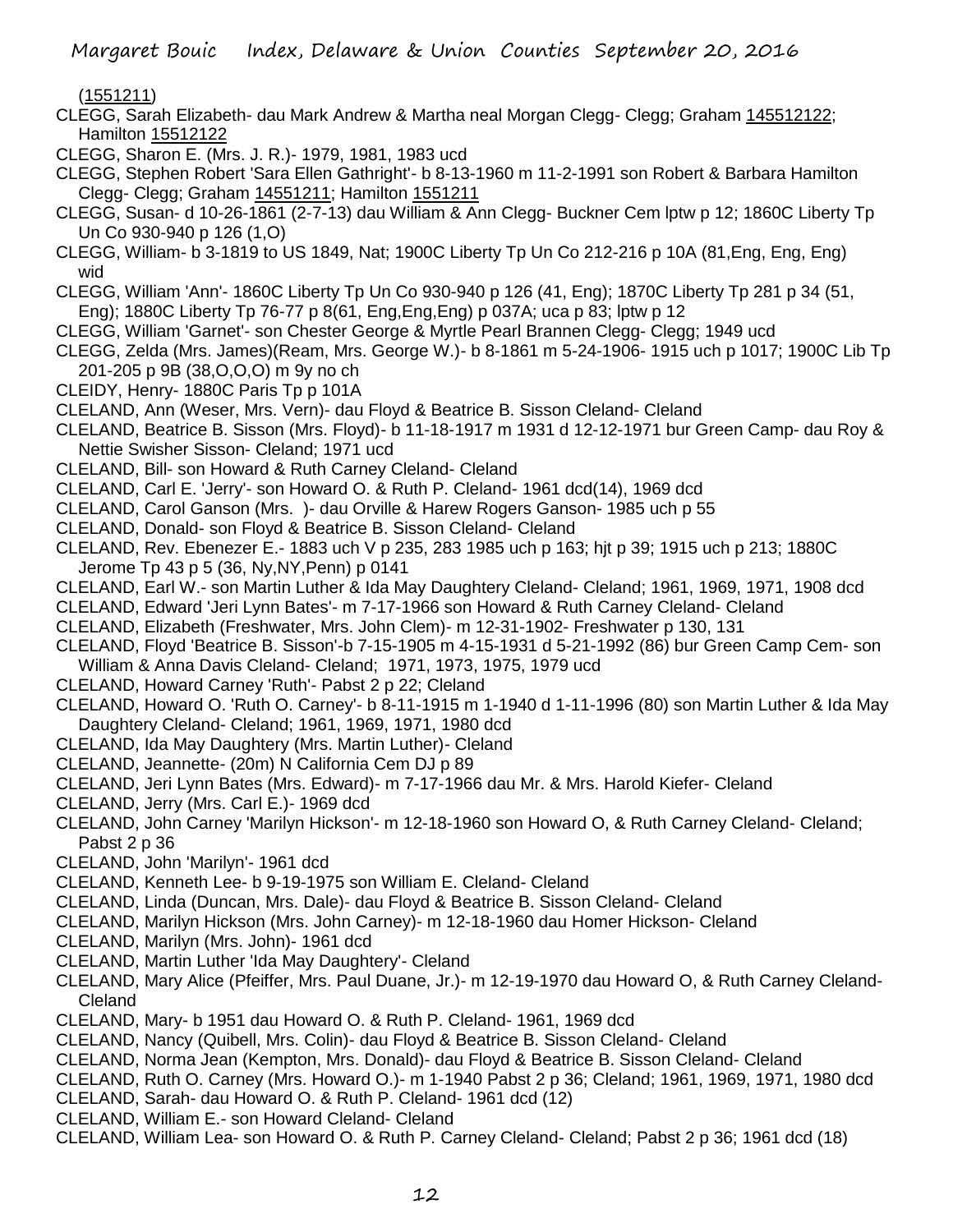- CLELLAN, Mary (Hedges, Mrs. Caleb)- b 1794 m 4-7-1814 d 1856 dcc Ivan Hedges 17, Ruth Gast Wolfinger 23;1880 dch p 756; 1883 uch V p 634
- CLELLAND, Gladys (Harvey, Mrs. Raymond Homer)- b 1912 m 10-26-1935 d 4-8-1937- Graham (127242), (132532)
- CLELLAND, Lisa Ann- engaged to Philip Anthony Reynolds- dau Robert C. Clelland- Clelland
- CLELLAND, Robert C.- Clelland
- CLEM, Ann/Anna- b 1974 dau John C. & Rose M. Clem- Clem; 1979, 1981, 1983 ucd
- CLEM, Ben b 5-6-1892 (66-1958)- uninf p 32
- CLEM, Darwin R. 'Rosemarie Wilson'- m 11-18-1967- 1983, 1991 ucd
- CLEM, Evelyn (Mrs. George)- 1979, 1981, 1983 ucd
- CLEM, George 'Evelyn'- 1979, 1981, 1983 ucd
- CLEM, George H.- Poe p 2
- CLEM, John C. 'Rose M.'- 1979, 1981, 1983, 1991 ucd
- CLEM, John 'Lucinda'- b 1808 dcc Linda Congrove Lasley 22
- CLEM, Lora- b 1980 dau John C. & Rose M. Clem- 1981, 1983 ucd
- CLEM, Lucinda (Mrs. John)- b 1820- dcc Linda Congrvoe Lasley 23
- CLEM, Malcolm- b 10-6-1906 d 7-16-1958 Milford Cem Un Al p 50
- CLEM, Mike- b 1973 son Darwin R. & Rosemarie Clem- 1983 ucd
- CLEM, Rose M. (Mrs. John C.)- 1979, 1981, 1983, 1991 ucd
- CLEM, Rosemarie Wilson (Mrs. Darwin)- b 11-17-1945 m 11-18-1967 d 11-30-1983 bur Ind. dau Harry E. & Thelma Richie Wilson- Clem; 1983, 1991 ucd
- CLEM, Sarah Catherine (Congo, Mrs. Winfield Scott)- b 1861 m 8-4-1878- dcc Linda Congrove Lasley 11 CLEM, Sharon S.- 1991 ucd
- CLEM, Susan- b 1969 dau Darwin R. & Rosemarie Wilson Clem- Clem; 1983 ucd
- CLEMAIGNE, John- delinquent tax 1820, delge X p 69
- CLEMAN, Joseph 'Malinda Woodard'- m 4-2-1840 Madison Co- unec IX p 31
- CLEMAN, Malinda Woodard (Mrs. Joseph)- m 4-2-1840 Madison Co- unec IX p 31
- CLEMANS, Aaron Michael- b 3-2-1993 twin son Matthew Vernon & Sharon Sue Burns Clemans- St. Paul p 20, 88
- CLEMANS, Alissa- b 1973 dau Scott L. & Diane L. Clemans- 1980 dcd
- CLEMANS, Andrew-b 3-2-1993- twin son Matthew Vernon & Sharon Sue Burns Clemans- St. Paul p 20, 88 CLEMANS, Angela Jean (Carpenter, Mrs. Terry Michael)- (3-1978) m 6-29-1996 dau Larry Andrew & Mary
- Jane Overacker Clemans- Clemans
- CLEMANS, Catherine (Johnson, Mrs. Carl)- m 4-1914 dau John Clemans- Clemans
- CLEMANS, Carl Crandell Betty Jane Brake; b 6-5-1905 m(1) 10-5-1926 div Mar. 1942- 'Rosella Gray'- m 9-2-1950- son Darwin Pierce & Clara Lulu Crandell Clemans- Crandell Bible unec VI p 41, 42; 1985 uch p 37
- CLEMANS, Carlotta Jane- b 12-1-1928 dau Carl & Betty Clemans- Crandell Bible- unec VI p 41
- CLEMANS, Cassandra Rose- b 7-23-1982 dau Phillip Michael & Cindy L. Andrews Clemans- Andrews; Clemans; St. Paul p 81
- CLEMANS, Cecil A."Casey"'Ruth E. Lewis'- d 9-18-1977 (76) bur Milford son John & Louise Rosebaum Clemans- Clemans
- CLEMANS, Cindy Leigh Andrews (Mrs. Phillip Michael)- b 2-29-1957 m 9-16-1979 dau Roy & Rose Underhill Andrews; Andrews; Clemans; St. Paul p 81; 1983 ucd
- CLEMANS, Clara Lulu Crandell (Mrs. Darwin Pierce)(Haignere, Mrs. Eugene)- m 9-17-1902 (2) 12-25-1911 d 10-28-1955- Crandell Bible- dau George W. & Ellen Adella Burnham Clemans- 1985 uch p 37; unec VI p 38, 40
- CLEMANS, Colleen (1 1/2-1978)- dau Larry Andrew & Mary Jane Overacker Clemans- Clemans
- CLEMANS, Damaris L. (Mrs. Darrel P.)- 1971 dcd
- CLEMANS, Darrel P. 'Damaris L.'- 1971 dcd
- CLEMANS, Darwin Pierce 'Clara Lulu Crandell'- b 1881 m 9-17-1902 d 6-18-1905 Milford Cem Un Al p 51; Crandell Bible unec VI p 38, 40, 41
- CLEMANS, Denise Lorraine- (Fultz, Mrs. Jeffrey Lee)- b 1958 dau Mark William Clemans- Clemans; 1971, 1975 ucd, 1980 dcd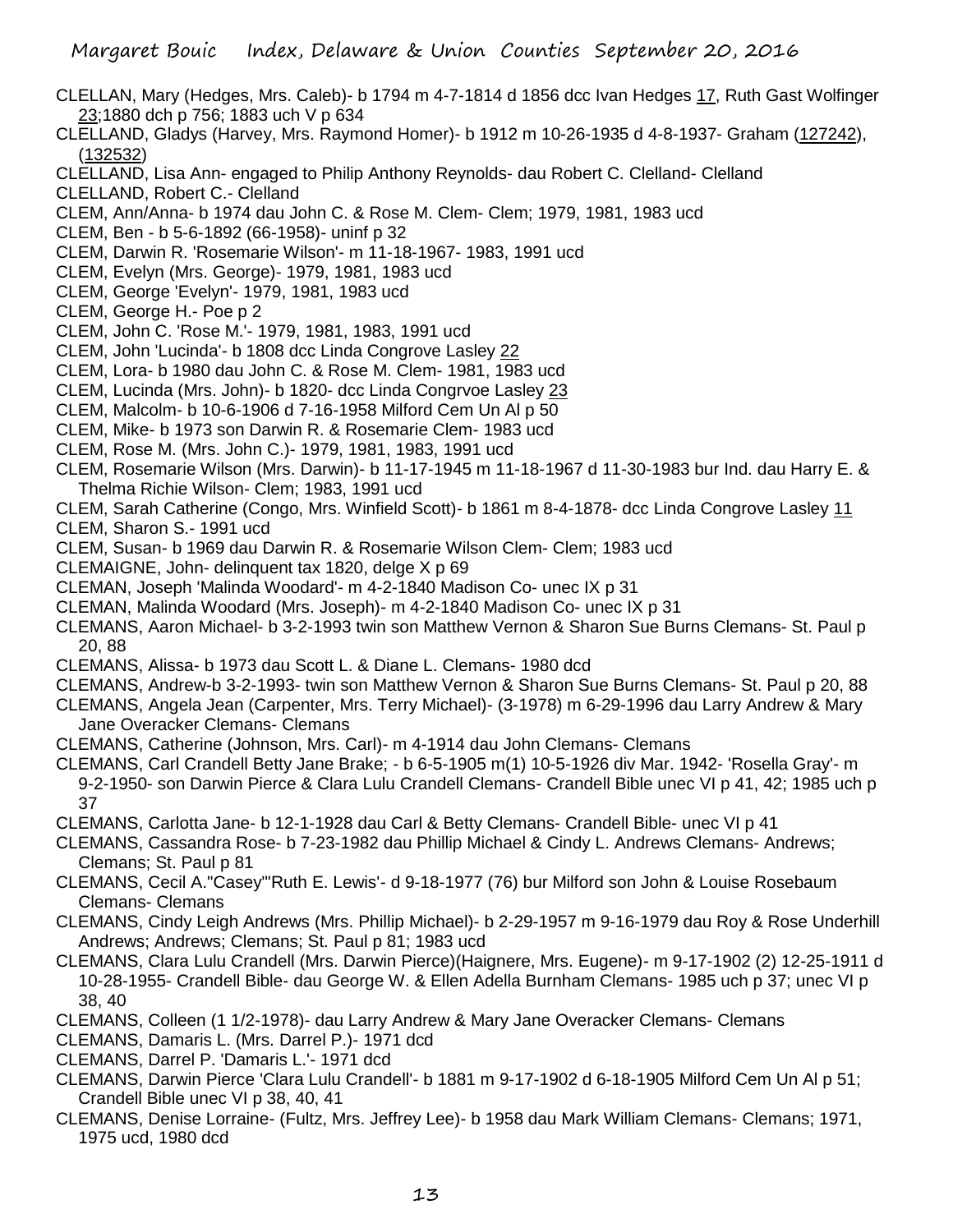- CLEMANS, Diane L. (Mrs. Scott L.)- 1980 dcd
- CLEMANS, Dirwin Oakley- b 1-21-1977 son Darrel Clemans- Clemans
- CLEMANS, Donna Luella (McCloud, Mrs. Charles Cletus)- b 8-3-1903 m 12-3-1934 d 5-26-1993 Milford Cemdau Darwin Pierce & Clara Lulu Crandell Clemans- Crandell Bible unec VI p 40, 42; 1985 uch p 37
- CLEMANS, Ellen Benedict- b 5-17-1934 dau Carl & Betty Clemans- Crandell Bible unec VI p 41
- CLEMANS, Emma C.(Gorton, Mrs. Fred D.)(Williams, Mrs. James E.)- b 8-7-1888 m 1907 d 11-22-1989 (101) bur Milford Cem- dau John & Louise Rosebaum Clemans- Clemans; 1985 uch p 60
- CLEMANS, Evelyn Ruth- b 1960 dau Mark William & Mary Clemans- 1971, 1973, 1975, 1979, 1981, 1983 ucdengaged to J. Bryant Arnold
- CLEMANS, Frank R.- 1980 dcd
- CLEMANS, Gene Alan- b 2-20-1931 son Carl & Betty Clemans- Crandell Bible unec VI p 41
- CLEMANS, Herbert- b 1961 son Herbert L. & Linda L. Clemans- 1971, 1975, 1979, 1981 ucd
- CLEMANS, Herbert L. 'Linda L.'- son Cecil A. & Ruth E. Lewis Clemans- Clemans; 1971, 1975, 1979, 1981, 1983, 1991 ucd
- CLEMANS, Janet L. (Dailey, Mrs. John W.Jr.)- dau Cecil A. & Ruth E. Lewis Clemans- Clemans
- CLEMANS, Jennifer- b 1972 dau Phillip Michael & Robin L. Stowers Clemans- Clemans; 1973, 1979, 1981, 1983 ucd
- CLEMANS, John- 1915 uch p 401
- CLEMANS, John 'Louise Rosebaum'- b 1857 d 1951 Milford Cem Sec 4 R15- Un Al p 51; Clemans
- CLEMANS, Joseph R.- son Cecil A. & Ruth E. Lewis Clemans- Clemans
- CLEMANS, Juanita (Angelbeck, Mrs. Edward)- 1-1-1955 m 8-4-1972, St. Paul p 112
- CLEMANS, Kelly- b 1965 ch Herbert L. & Linda L. Clemans- 1971, 1975, 1979, 1981, 1983, 1991 ucd
- CLEMANS, Kristi/Christy (Rausch, Mrs. Mark R.)- b 1957 m 5-1-1970 dau Phillip P. & Freda Yost Clemans-Rausch (16874); Clemans; 1971, 1973, 1975 ucd
- CLEMANS, Larry Andrew 'Mary Jane Overacker'- b 1953 m 2-16-1974 son Mark William Clemans- 1971, 1979, 1991 ucd; Clemans
- CLEMANS, Larry A. II b 8-18-1978 son Larry Andrew & Mary Jane Overacker Clemans- Clemans
- CLEMANS, Linda L. (Mrs. Herbert L.)- 1971, 1975, 1979, 1981, 1983, 1991 ucd
- CLEMANS, Louise Rosebaum (Mrs. John)- b 1860 d 1935 Milford Cem Sec 4 R15 Un Al p 47; Clemans
- CLEMANS, Mark W. 'Mary'- son Cecil A. & Ruth E. Lewis Clemans- Clemans; 1971, 1973, 1975, 1979, 1981, 1983, 1991 ucd
- CLEMANS, Martha Jane (Primm, Mrs. )(Omta, Mrs. Richard)- dau Cecil A. & Ruth E. Lewis Clemans-Clemans, see Clemens
- CLEMANS, Mary J.- 1870C Liberty Tp Un Co 131 p 17 (11,O) lived with Michael & Mary Brake
- CLEMANS, Mary Jane Overacker (Mrs. Larry Andrew)- m 2-16-1974- Clemans; 1991 ucd
- CLEMANS, Mary (Mrs. Mark W.)- 1975, 1979, 1981, 1983 ucd; Clemans; 1991 ucd
- CLEMANS, Mathew Vernon 'Sharon Sue Burns'- b 2-10-1959 m 8-29-1981 son Philip P & Theada Yost Clemans- Clemans; St. Paul p 20. 88; 1971, 1973, 1975, 1979, 1983, 1991 ucd
- CLEMANS, Michael- son Phillip & Theda Yost Clemans- Clemans
- CLEMANS, Orison A.- son Cecil A. & Ruth E. Lewis Clemans- Clemans
- CLEMANS, Phillip M. 'Robin L.'- 1973 ucd
- CLEMANS, Phillip Michael 'Cindy Leigh Andrews'- b 1954 m 9-16-1979 son Philip P. & Theada M. Clemans-Andrews; Clemans; St. Paul p 81; 1971, 1973, 1981, 1983, 1991 ucd
- CLEMANS, Philip P. 'Theda Yost'- m 9-4-1953 son Cecil A. & Ruth E. Lewis Clemans- Clemans; 1971, 1975, 1979, 1981, 1983, 1991 ucd
- CLEMANS, Reid "Casey"- b 1892 d 1952 Milford Cem Sec 4 R15 Un Al p 47
- CLEMANS, Robert J.- son Cecil A. & Ruth E. Lewis Clemans- Clemans
- CLEMANS, Robin L. Stowers (Mrs. Phillip M.)(Boerger, Mrs.Stephen R.)- 1973 ucd
- CLEMANS, Rosella Gertrude Gray (Mrs. Carl)- m 9-2-1950 d 8-2-1964- Crandell Bible unec VI p 41
- CLEMANS, Samuel L.- b 1969 son Herbert L. & Linda L. Clemans- 1971, 1975, 1979, 1981, 1983, 1991 ucd
- CLEMANS, Sara- b 1975 dau Scott L. & Diane L. Clemans- 1980 dcd
- CLEMANS, Scott L. 'Diane L.'- 1980 dcd
- CLEMANS, Sharon Sue Burns (Mrs. Matthew)- b 7-20-1959 m 8-29-1981 dau Ralph Harry Oscar & Dorothy Strunkenberg Burns- Clemans; Burns; St. Paul p 20. 88; 1991 ucd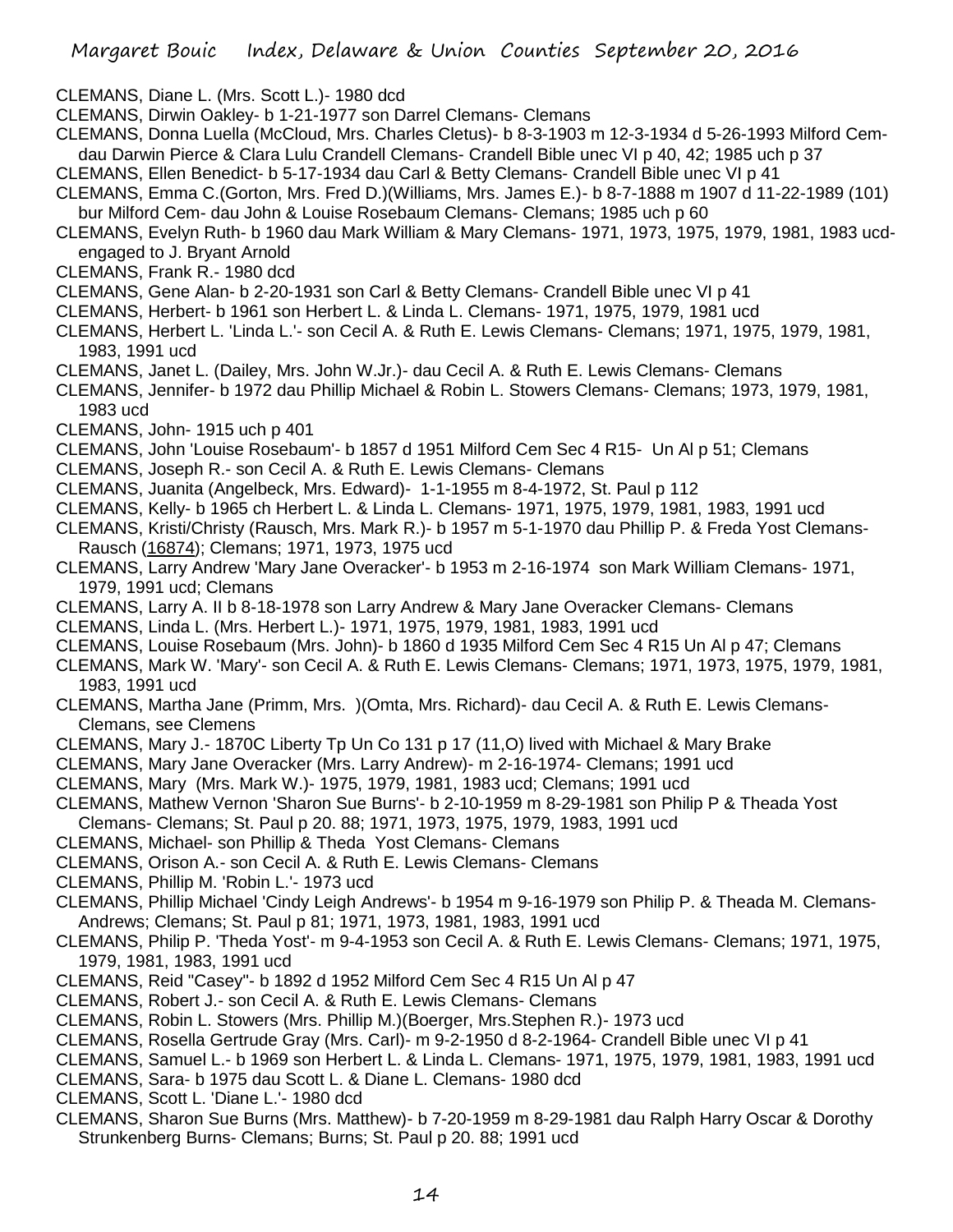- CLEMANS, Sherri- b 1962 dau Herbert L. & Linda L. Clemans- 1971, 1975, 1979 ucd
- CLEMANS, Theba/Theada Yost (Mrs. Philip P.)- Clemans; 1971, 1973, 1975, 1979, 1981, 1983, 1991 ucd
- CLEMANS, Todd- b 1975/4 son Mark William & Mary Clemans- 1975, 1991 ucd; lived with Jeff & Denise Clemans; Fultz
- CLEMANS, Tyler Matthew- b 10-12-1987 son Matthew Vernon & Sharon Sue Burns Clemans- Clemans; St. Paul p 20, 88
- CLEMANS, Virgil- b 4-1900 grandson Benjamin & Cathren Carter- 1900C Jackson Tp 59-60 p 3B  $(1/12, 0, 0, 0)$
- CLEMANS, Wanita- b 1954 dau Mark William Clemans- 1971 ucd
- CLEMENS, ----Nash p 203
- CLEMENS, A. B.- Nash p 302
- CLEMENS, Ada B.- 1925 Unionville Cem DJ p 41
- CLEMENS, Alissa Noelle- b 1-17-1973 d 4-1-1991(18) dau Scott L. & Dianna McNinch Clemens- Clemens
- CLEMENS, Amelia- dau Ezekiel & Elisabeth Clemens- 1850C Liberty Tp 990-1007 p 148 (14,O)
- CLEMENS, Carl C. 'Rosella G.'- b 1905 Un Al p 51
- CLEMENS, Cecil A. 'Ruth A. Lewis'- b 1901 d 1977 Milford Cem Un Al p 51; Clemans, see Clemans
- CLEMENS, Charles- b 1867 Unionville Cem DJ p 41, 47, 50 interred 7-15-1950 (82y)
- CLEMENS, Charles Todd- b 1915 d 1940 Unionville Cem DJ p 42
- CLEMENS, Clares- ch Kate Radebaugh Clemens- Weiser p 539
- CLEMENS, Corwin C.'Mary W.'- b 9-1840 1900C Darby Tp 182-189 p 9A (59,O,O,O) m 37y; unvmec p 37
- CLEMENS, Daisy Nash- Nash p 305
- CLEMENS, Daniel Roger- b 7-18-1985 son Don & Jane Lakes Clemens- Clemens
- CLEMENS, David 'Lydia Ann Miller'- m 3-30-1853 ucm 1929; unec VIII p 18
- CLEMENS, David S. 'Julia Newton'- m 6-20-1860 mt 7-4-1860
- CLEMENS, Dianna McNinch (Mrs. Scott L.)- Clemens
- CLEMENS, Don 'Jane Lakes'- Clemens
- CLEMENS, Dorcas (Moses, Mrs. John Jr.)- 1908 dch p 862
- CLEMENS, Elizabeth (Mrs. Ezekiel)- 1850c Liberty Tp 990-1007 p 148 (41, Va)
- CLEMENS, Ella- b 1890 Unionville DJ p 41, 47 interred 4-18-1953 (63y)
- CLEMENS, Emma Brake (Mrs. Henry)- m 12-17-1858 ucm 2814
- CLEMENS, Ernest C.- delge X p 38, #612
- CLEMENS, Estella M.- b 1927 d 1938 Unionville DJ p 41
- CLEMENS, Evelyn- b 1961 lived with Leonard W. & Beatrice Coyle- 1973, 1975 ucd
- CLEMENS, Ezekiel 'Elisabeth'- 1850C Liberty Tp Un Co 990-1007 p 148 (49, Va)
- CLEMENS, Fred- son Kate Radabaugh Clemens- Weiser p 539
- CLEMENS, Fred P.-b 10-1883 son Corwin & Mary W. Clemens- 1900C Darby Tp 182-189 p 9A (16,O,O,O)
- CLEMENS, Geraldine R.- 1991 ucd
- CLEMENS, Harold- son Clares Clemens- Weiser p 539
- CLEMENS, Harry- son Kate Radabaugh Clemens- Weiser p 539
- CLEMENS, Henry 'Emma Brake'- m 12-17-1858 ucm 2814 son Ezekiel & Elizabeth Clemens- 1850C Liberty Tp 990-1007 p 148 (17,O)
- CLEMENS, Jane Lakes (Mrs. Don)- dau Clayton & Ann Lakes- Clemens
- CLEMENS, Jane (Mann, Mrs. John)- m 11-29-1827 Madison Co unec V p 28
- CLEMENS/CLEMENTS, Jeremiah- d 10-9-1890 (83y) b Vt. Oakdale Cem 601 (67E)
- CLEMENS, John- 1820C Scioto Tp; Pabst 7 p 3
- CLEMENS, John P. 'Mary Lou Timmons'- b 6-24-1941 m 3-17-1973 d 11-22-1978, St. Paul p 111
- CLEMENS, Julia Newton (Mrs. David S.)- m 6-20-1860 mt 7-4-1860
- CLEMENS, Junior- son Clares Clemens- Weiser p 539
- CLEMENS, Kate Radabaugh (Mrs. )- dau Johnson Radabach- Weiser p 359
- CLEMENS, Leona May Morris (Mrs. William E.)- b 5-24-1870 d 7-1-1966 bur Arthur, O.- dau David H. Morris Clemens; 1949 ucd
- CLEMENS, Leonard- son Clares Clemens- Weiser p 559
- CLEMENS, W. Lester- b 1906 Un Al p 76 son William E. & Leona May Morris Clemens- Clemens; 1949 ucd CLEMENS, Louella (Patton, Mrs. Fred Wayne)- m 6-1-1934- Freshwater p 96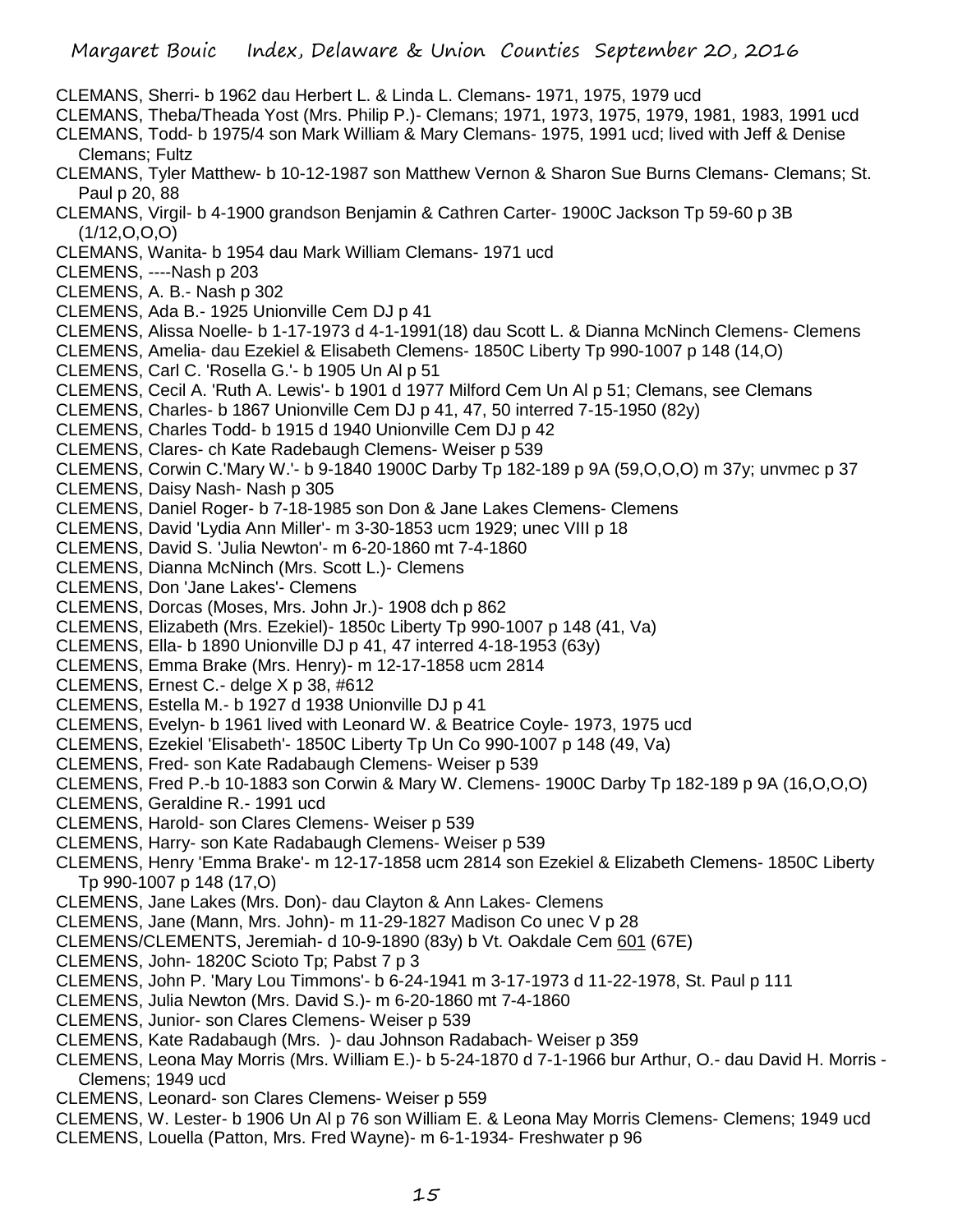- CLEMENS, Luke N. 'Sarah Rathbun'- m 1-16-1833 Madison Co unec VII p 9
- CLEMENS, Lydia Ann Miller (Mrs. David)- m 3-30-1853 ucm 1929; unec VIII p 10
- CLEMENS, Margaret- dau Albert Clemens- Weiser p 539
- CLEMENS, Margaret (Converse, Mrs. Elias)- m 4-1-1851 ucm 1646; unec XIV p 47
- CLEMENS, Margaret (Harriman, Mrs. David)- dumch p 362; 1860C Jackson Tp 1045-1060 p 139 (18,O)
- CLEMENS, Marie (Mrs. Vernon)- Clemens
- CLEMENS, Martha Jane (Omta, Mrs. Richard)- b 9-27-1940 d 11-4-1993 (53) dau Cecil & Ruth Lewis Clemans- Clemans
- CLEMENS, Mary (Haschel, Mrs. John)- Weiser p 163
- CLEMENS, Mary Lou Timmons (Mrs. John P.)- b 9-21-1936 m 3-17-1973 St. Paul p 111
- CLEMENS, Mary M.(Mrs. Corwin)- b 12-1846 unvmec p 37; 1900C Darby Tp 182-189 p 9A (53,O,Vt,Vt) 7 ch, 5 living; m 37y
- CLEMENS, Max- son Corwin & Mary W. Clemens- b 7-1877 1900C Darby Tp 182-189 p 9A (22,O,O,O)
- CLEMENS, Melinda (Converse, Mrs. John)- m 11-3-1853 ucm 2022; unec VIII p 10
- CLEMENS, Millie (Shirk, Mrs. John)- 1883 uch V p 387
- CLEMENS, Milvina J. (Wesier, Mrs. John Ziegler)- m 5-4-1899- Weiser p 789
- CLEMENS, Nancy (Mrs. )- d Sat(82) Madis. Co Democrat 12-10-1979,unec XII p 9
- CLEMENS, Nellie (Fleck, Mrs. Clyde)- Fleck; Clemens
- CLEMENS, Owen J.- son William E. & Leona May Morris Clemens- Clemens
- CLEMENS, Paul- 1991 ucd
- CLEMENS, Pearl (Davis, Mrs. )- dau Kate Radabuagh Clemens- Weiser p 559
- CLEMENS, Permelee (Landon, Mrs. Ebenezer)- dau John & Rachel Northrup Clemens- Landon (26)
- CLEMENS, Reece Thomas,Jr.- son Reece & Ruth Clemens- Clemens engaged to Laura Marie Parker
- CLEMENS, Rhoda A. (Pugsley, Mrs. Ashley B.)- m 11-26-1874 ucm 5587; mt 3 p 4
- CLEMENS, Robert- son Clares Clemens- Weiser p 539
- CLEMENS, Rosella G. (Mrs. Carl C.)- b 1917 d 1964 Milford Cem Un Al p 51
- CLEMENS, Ruth A. Lewis (Mrs. Cecil A.)- b 1901 d 1961 Milford Cem Un Al p 51; Clemans
- CLEMENS, Ruth (Coon, Mrs. John H.)- m 9-3-1826 Madison Co unec V p 27
- CLEMENS, Saen- b 1969 ch Herbert J. & Linda L. Clemens- 1973 ucd
- CLEMENS, Samuel- Nash p 305
- CLEMENS, Sara- dau Scott L. & Dianna McNinch Clemens- Clemens
- CLEMENS, Sarah (Arthur, Mrs. Charles)- dcc Frederick Lon Lowry 37
- CLEMENS, Sarah Ruathbun (Mrs. Luke N.)- m 1-16-1833 Madison Co unec VII p 9
- CLEMENS, Scott L. 'Donna McNinch'- son Vernon & Marie Clemens- Clemens
- CLEMENS, Todd- b 1974 lived with Jeff & Denise; 1991 ucd; DJ p 50
- CLEMENS, Vernon 'Marie'- Clemens
- CLEMENS, Twilight- ch Fred Clemens- Weiser p 539
- CLEMENS, Virginia C.- delge X p 38 #613
- CLEMENS, William E. 'Leona May Morris'- d 1956- Clemens
- CLEMENS, William Lester b 10-18-1906 d 1-20-1990 (84) Milford Cem son William E. & Leona May Morris Clemens- Clemens
- CLEMENT, --Nash p 44
- CLEMENT, --- 3-25-1871 Orange Tp dau George & Malissa Ewees Clement -dcb
- CLEMENT, Abraham- Nash p 68
- CLEMENT, Alice Cessner (Mrs. George Emory)- m 1934 Mt. Victory- Genther p 184
- CLEMENT, Anna (Mrs. Jerard H.)- b 1808 Vt d 2-8-1872 (64y7m) Oakdale Cem 623 F67, I p 71 (D-R1-19); 1850C Union Tp 1311-1329 p 196 (43, Vt)
- CLEMENT, Amber Marie- b 2-20-1985 dau Michael Robert & Jennifer Lynn Wentz Clement- Cowgill p 73 CLEMENT, Benjamin- 1908 dch p 390
- CLEMENT, Bernadean/Boradean (Brown, Mrs. Roy Gene)- b 6-4-1914 m 1931-dau E. O. & Evelyn Miller Clement- Genther p 184; W. Brown VI p 766
- CLEMENT, Betsey (Dockum, mrs. James Jr.)- m 4-13-1826- 1883 uch V p 173
- CLEMENT, David- son David & Ruth Clement- 1850C Darby Tp 1708-1778 p 252 (16,O) unec VI p 10
- CLEMENT, David- son Jerard H. & Anna Clement- 1850C Union Tp 1311-1329 p 196 (20,O)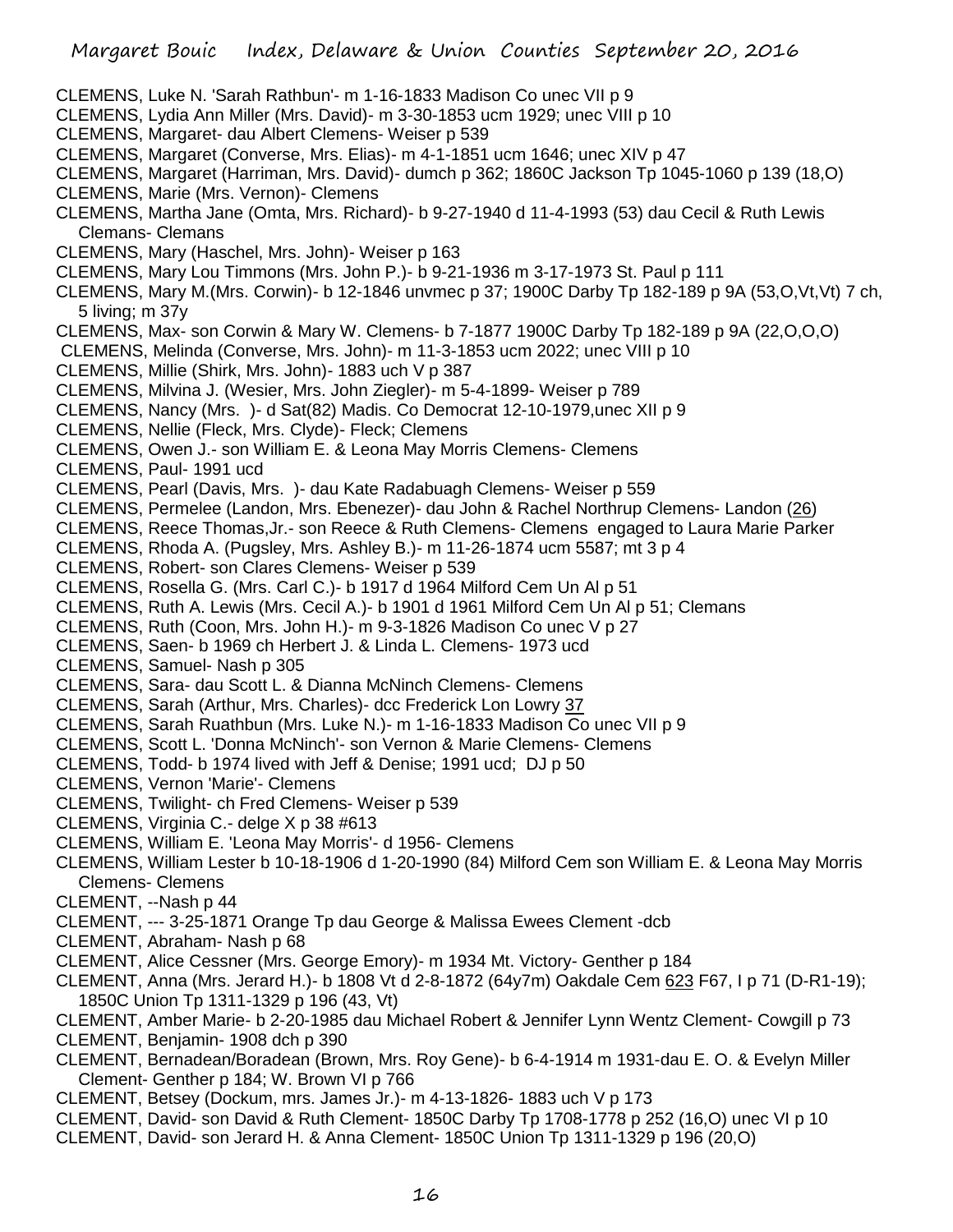- CLEMENT, David 'Ruth Coon'- m 8-15-1834 d 8-18-1824 (50y) Plain City Cem unec VII p 64; 1850C Darby Tp 1708-1778 p 252 (49,NY) unec VI p 10, VII p 10
- CLEMENT, David S. 'Ruth S. Hand'- m 5-12-1824 Madison Co unec IV p 64
- CLEMENT, David S. 'Lydia Ann Miller'- b 7-15-1831 Madison Co d 6-1-1891 (60y9m) Oakdale Cem I p 71 (D-R1-19)- 1883 uch V p 86, 136, 176, 195, 197, 198; 1860C Union Tp 593-597 p 83 (28,O); 1870C Marysville-Paris Tp 196 p 22 (38,O); 1880C Paris Tp 148-152 p 15 (49,O,Vt,Vt) p 0121
- CLEMENT, D. C.- uca p 24, 59, 70
- CLEMENT, Elizabeth (Dockum, Mrs. James)- m 4-13-1826 Madison Co unec V p 16
- CLEMENT, Elizabeth Orahood (Mrs. Ezekiel)- m 2-11-1845 ucm 1022 unec VI p 31 (Clements)
- CLEMENT, E. O. 'Evelyn Miller'- m 9-8-1911 Genther p 184
- CLEMENT, Estella (Bennett, Mrs. Henry E.)- b 1854 Un Co m 2-19-1879 ucm 6433 d 8-26-1887 (33y5m) I p 71 (D-R1-19) dau David S. & Lydia Ann Miller Clement- 1860C Union Tp 593-597 p 83 (6,O); 1870C Marysville-Paris Tp 196 p 22 (16,O)
- CLEMENT, Euphemia (Sabine, Mrs. John Fletcher)- b 6-14-1805 Vt m 9-17-1828 d 5-9-1888 Oakdale Cem I p 71 (D-R1-18) dau David Clement- 1883 uch V p 136, 172, 647
- CLEMENT, Evelyn Miller (Mrs. E. O.)- b 4-1-1896 Byhalia m 9-8-1911 dau Thomas & Delphia Shirk Miller-Genther p 184
- CLEMENT, Ezekiel 'Elizabeth Orahood'- m 2-11-1845 ucm 1022 unec VI p 31(Clements)
- CLEMENT, Flora (Myers, Mrs. Lemuel Austin)- m 12-1891 d 1954 bur Kenton- 1985 uch p 100
- CLEMENT, George Emory 'Alice Cessner'- b 6-4-1912 m 1934 Mt. Victory- Genther p 184
- CLEMENT, Hannah (James, Mrs. Oliver)- 1883 uch V p 174
- CLEMENT, Harvey- son Joseph B. & Judia Clement- 1850C Union Tp 1309-1327 p 196 (2,O); 1860C Darby Tp 455-457 p 64 (12,O)
- CLEMENT, Hopkins- 1870C Claibourne Tp 232-230 p 29 (12,O)
- CLEMENT, Ira- son Joseph B. & Judia Clement- 1850C Union Tp 1309-1327 p 196 (4,O); 1860C Darby Tp 455-457 p 64 (14,O)
- CLEMENT, Jack Raymond- b 8-26-1941 son Vincent Raymond & Marjorie Grace Dusang Clement- Graham 1274621
- CLEMENT, James- b 1-7-1918 son E. O. & Evelyn Miller Clement- Genther p 184
- CLEMENT, J. C.- uca p 70
- CLEMENT, Jemima E. (Manly, Mrs. Thomas L.)- m 4-16-1857 dcm
- CLEMENT, Jennifer Lynn Wentz (Mrs. Michael Robert)- b 1-17-1962 m 10-10-1981 dau Wayne Eugene & Mary Lou Payne Wentz- Cowgill p 73
- CLEMENT, Jerard H. 'Anna'- b 1807 Vt d 10-9-1890 Oakdale Cem I p 71 (D-R1-19) 1850C Union Tp 1311-1329 p 196 (43, Vt); 1860C Union Tp 557-560 p 78 (53, Vt); 1870C Marysville-Paris Tp 195 p 22 (62, NY); 1880C Marysville 171-175 p 17 (72,O,O,O); uccp p 41, 44 ; uca p 59, 64
- CLEMENT, Jerrod- 1880C Paris Tp p 0122
- CLEMENT, John Robert- b 2-4-1944 son Vincent Raymond & Marjorie Grace Dusang Clement- Graham 127462
- CLEMENT, Joseph B. 'Judia/India?'- 1850C Union Tp 1309p1327 p 196 )3-.)\_' 1860C Darby Tp 455-457 p 64 (41.O)
- CLEMENT, Judia/India? (Mrs. Joseph B.)- 1850C Union Tp 1309-1327 p 196 )25.O) Judith 1850C Darby Tp 455-457 p 64 (35,O)
- CLEMENT, Leo Louis 'Lucy Delegido'- Cowgill p 73
- CLEMENT, Lollie M.- dau Jered H. & Annie Clement- 1870C Marysville-Paris Tp 195 p 22 (30,O)
- CLEMENT/CLEMENTS, Lucinda (Davis, Mrs. William)- m 9-15-1855 ucm 2331; unec VIII p 35 CLEMENT, Lucy Delegido (Mrs. Leo Louis)- Cowgill p 73
- CLEMENT, Lydia Ann Miller (Mrs. David S.)- b 1832 O d 12-27-1895 (63y4m) Oakdale Cem I p 71 (D-R1-19)-dau James Culver & Selinda Burnham Miller- 1883 uch V p 86, 136, 176; 1860C Union Tp 593-597 p 83 (20,O); 1870C Marysville-Paris Tp 196 p 22 (38,O); 1880C Paris Tp 148-152 p 15 (49, O,Ny,Conn)
- CLEMENT, Marjorie Grace Dusang (Mrs. Vincent Raymond)- b 4-24-1915 m 8-31-1937 Graham 127462 CLEMENT, Maxine (Brown, Mrs. Lester)- m 1940 W. Brown VI p 766
- CLEMENT, Michael Robert 'Jennifer Lynn Wentz'- b 12-25-1957 m 10-10-1981 son Leo Louis & Lucy Delegido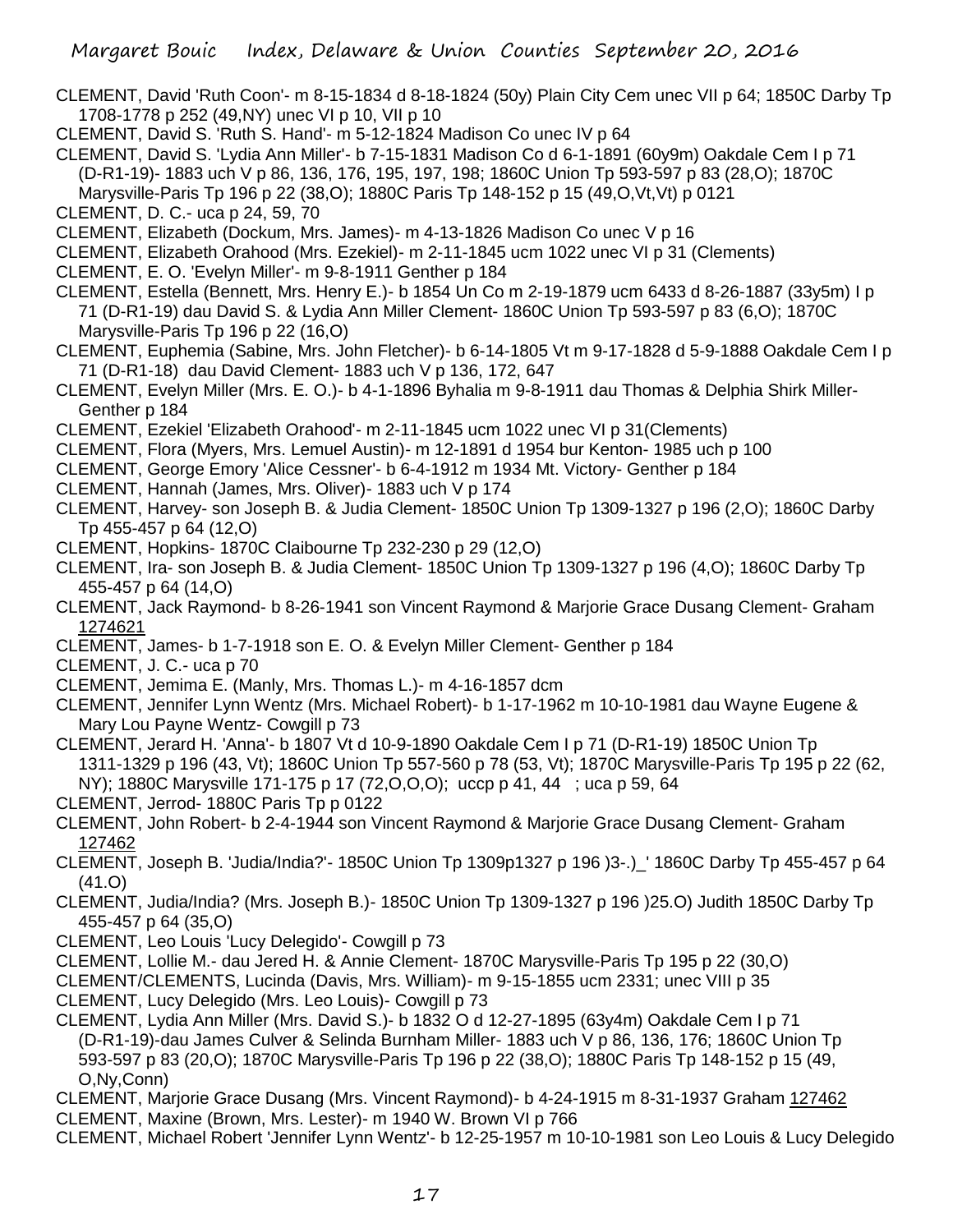Clement- Cowgill p 73

- CLEMENT, Presilla (Gates, Mrs. Nehemiah)- m 3-30-1826 Madison Co unec V p 16
- CLEMENT, Robert Ray- b 7-17-1935 son George Emory & Alice Cessner Clement- Genther p 184
- CLEMENT, Ruth Coon (Mrs. David)- m 8-15-1834 d 9-21-1859 (59y) Plain City Cem unec VII p 64; 1850C Darby Tp 1708-1778 p 252 (49, NY); unec VI p 10
- CLEMENT, Ruth S. Hand (Mrs. David S.)- m 5-12-1824 Madison Co unec IV p 64
- CLEMENT, S.- uca p 59
- CLEMENT, Sally/Sarah (Hazlett, Mrs.Robert)- b 1837 Un C0 d 5-9-1888 Oakdale Cem I p 71 (D-R1-19)- dau Jerard H. & Anna Clement- 1850C Union Tp 1311-1329 p 196 (12,O); 1860C Union Tp 557-560 p 78 (22,O); 1880C Paris Tp 171-175 p 17 (40, O,O,Vt)
- CLEMENT, Starlett Scheiderer (Mrs. )- b 10-2-1946 dau Carlton & Vida Lucas Scheiderer- Rausch 133611 III p 273
- CLEMENT, Susan (Conard, Mrs. James M.)- m 9-17-1865 dcm
- CLEMENT, Vincent Raymond 'Marjorie Grace Dusang'- m 8-31-1937- Graham (127462)
- CLEMENT, William E.- b Madicon Co d 12-26-1836 (1y1m) Oakdale Cem 624 (67D) I p 71 (D-R1-19)
- CLEMENTS, ---Nash p 69
- CLEMENTS, family of Virginia Jewell #128 unec VI p 25, VII p 8; of Gayle Alexander #252 unec IX p 49, X p 1
- CLEMENTS, Amelia (Shirk, Mrs. John)- m 5-3-1851 ucm 1669; unec XIV p 52
- CLEMENTS, Andrew- Nash p 180
- CLEMENTS, Andrew 'Margaret Collins'- 1908 dch p 751
- CLEMENTS, Benjamin F.- 1880C Orange Tp p 352C
- CLEMENTS, Calvin M.- Pabst 0
- CLEMENTS, Carl- son Earl James & Goldie M. Clements- Clements; 1949 ucd
- CLEMENTS, Carl W. 'Waneta'- 1961, 1969, 1971, 1980 dcd
- CLEMENTS, Charles F. 'Cindy Lou Sartwell'- m 11-26-1977 son Robert L. & Patricia Coughlin Clements-**Clements**
- CLEMENTS, Charles W. 'Melissa Ann Ewers'- son Ransom & Susanna Weaver Clements- 1880 dch p 655; 1880C Liberty Tp Del Co p 316A
- CLEMENTS, Charles William 'Rella Eliza Russell'- b 11-23-1891 m 8-9-1913 d 3-1-1942 son John Emery & Laura Ellen Murphy Clements- dcc William Hedges 6
- CLEMENTS, Cindy Lou Sartwell (Mrs. Charles F.)- m 11-26-1977 dau Donald Sartwell- Clements
- CLEMENTS, Craig Aaron- b 8-8-1977 son Roger Aaron & Jessica Alaine Stevens Clements- Clements
- CLEMENTS, Cynthia (Davis, Mrs. William)- 1985 uch p 38; ped Virginia Davis Jewell #128 9- unec VIII p 42 CLEMENTS, David- 1915 uch p 401
- CLEMENTS, Donna- dau Leslie & Esther D. Blain Clements- Clements
- CLEMENTS, D. S.- 1840C Darby Tp p 46 (30-40); unec V p 61
- CLEMENTS, Earl James 'Goldie'- d 10-2-1970 (73) bur Walnut Grove- son Frederick & Vinnie Butts Clements-Clements; 1949, 1959, 1967 ucd
- CLEMENTS, Earl- son Tollie & Ola Boyer Clements- Clements
- CLEMENTS, Eliza Hammond (Mrs. William)- dau Peter & Sarah Catherine Bower Hammond- Weiser p 542
- CLEMENTS, Elizabeth Shirk (Orahood, mrs. Caleb)(Mts. Ezekiel)- dau John & Sarah Brake Shirk- 1883 uch V p 386
- CLEMENTS, Emily (Smith, Mrs. John)- m 7-5-1862 ucm 3331
- CLEMENTS, Emma Jane Brake (Mrs. William Henry)(Smith, Mrs. )- m consent 1858 unec IV p 10, XII p 29
- CLEMENTS, Esther D. Blain (Mrs. Leslie)- b 6-11-1911 d 7-13-1989 (78) Walnut Grove Cem- Clements
- CLEMENTS, Ethel (Thompson, Mrs. )- b 11-15-1898 Liberty Tp dcb dau Frederick & Vinnie Butts Clements-**Clements**
- CLEMENTS, Ezekiel- uccp p 12 see Clement
- CLEMENTS, Frances (Mrs. Oscar William)- Clements
- CLEMENTS, Frederick 'Vinnie Butts'- Clements
- CLEMENTS, Gene- son Leslie & Esther D. Blain Clements- Clements
- CLEMENTS, Geraldine Rosella Schaeffer(Mrs. Paul B.)- m 10-5-1946 dau Ollie & Dora Hoessman Schaeffer-Clements; 1971, 1973, 1975, 1979, 1981, 1983 ucd
- CLEMENTS, Goldie (Mrs. Earl J.)- b 3-4-1898 d 2-4-1989 (90)- Clements; 1949, 1959, 1967, 1971, 1973 ucd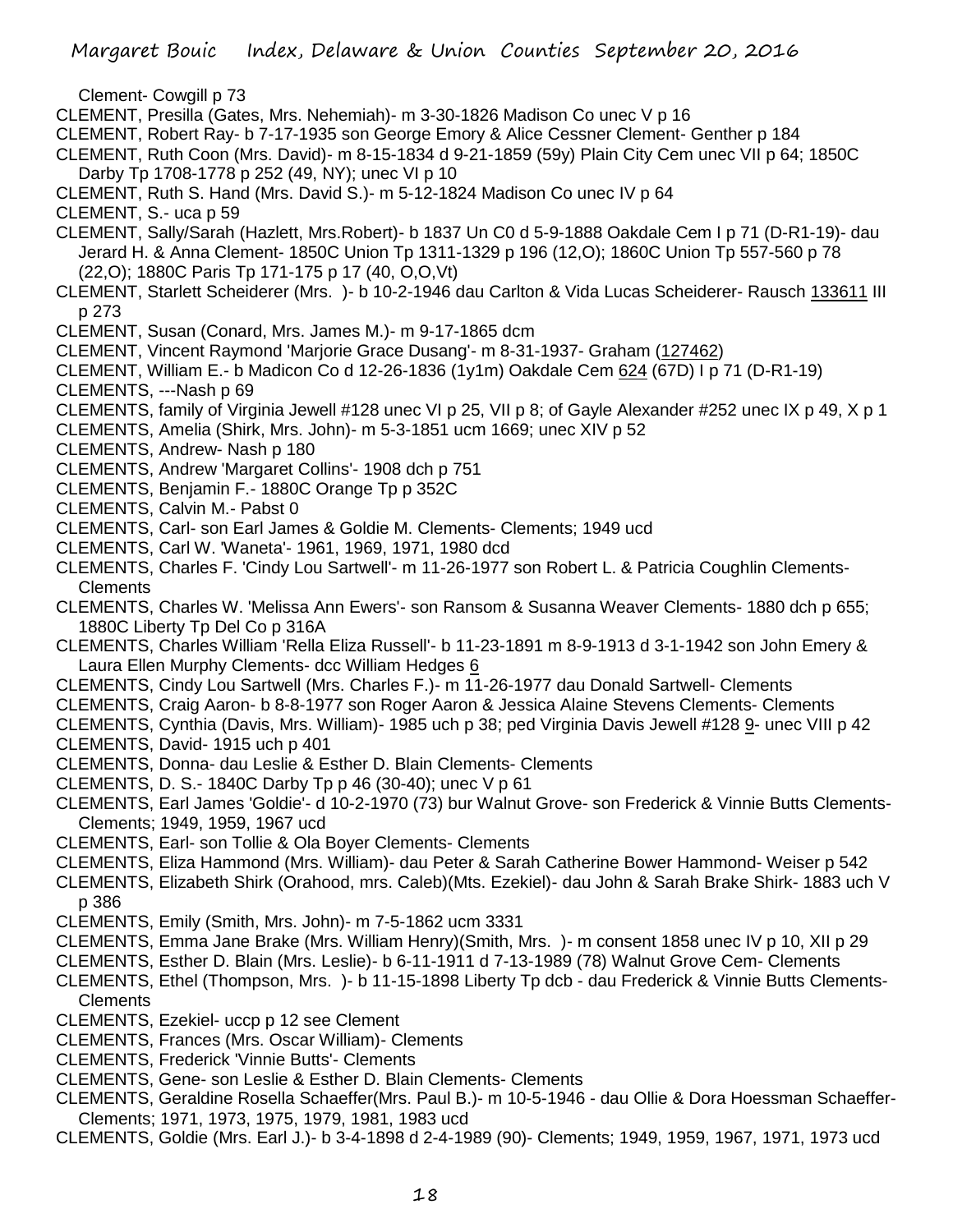- CLEMENTS, Hanah (James, Mrs. Oliver) m 12-2-1820 Madison Co unec IV p 52
- CLEMENTS, Harvey E. 'Lidda/Leddie B.''Janie'- b 7-11-1916 d 4-27-1991 (74) Jerome Cem- DJ p 110, 120; son James F. & Vinnie Butts Clements; Clements; 1980 dcd
- CLEMENTS, Harvey W.- son Harvey E. Clements- Clements
- CLEMENTS, Henry 'Emma Jane Brake' m consent 1858 unec IV p 10- d 12-30-186-(27-11-19)NM Cem Liberty Tp lptw p 18; unec XII p 29
- CLEMENTS, Homer W.-son Frederick & Vinnie Butts Clements- Clements; 1969, 1971, 1980 dcd
- CLEMENTS, Howard- son Tollie & Ola Boyer Clements- Clements
- CLEMENTS, Ida (Laport, Mrs. Allen Smith)- m consent 1888 unec IV p 17
- CLEMENTS, James Earl- b 12-6-1896 Berlin Tp son Fred & Vinnie Butt Clements- dcb
- CLEMENTS, James Michael 'Janet Sue Smith''Pamela'- m 11-25-1967 son Robert & Virginia Johnson Clements- Clements; 1949 ucd
- CLEMENTS, James W.'Pam'- son Robert J. & Virginia E. Johnson Clements- 1985 uch p 83; 1961 dcd (13), 1980 dcd
- CLEMENTS, Janet Sue Smith (Mrs. james Michael)- m 11-25-1967 dau Donald E. Smith Clements- Clements
- CLEMENTS, Janie (Mrs. Harvey E.)- Clements
- CLEMENTS, J. C.- 1883 uch IV p 526
- CLEMENTS, Jennie (Alexander, Mrs. Zachary Taylor)- b 1859 d 1950 unec X p 26
- CLEMENTS, Jessica Alaine Stevens (Mrs. Roger Aaron)- dau Wilmer G. Stevens- Clements
- CLEMENTS, Jessie (Mrs. Roger)- Clements
- CLEMENTS, John- Nash p 392, 417
- CLEMENTS, John Emery 'Laura Ellen Murphy'- d 10-1846- dcc William Hedges 12
- CLEMENTS, John 'Mary'- ped Estelle Crane Keefer 10- delge III p 53
- CLEMENTS, John W.- delge X p 76, Civil War
- CLEMENTS, Joseph 'Judith S. Kellogg'- m 1-1-1844 Madison Co unec X p 7
- CLEMENTS, Joyce Ann Honeter- b 6-20-1951 d 2-5-1993 (41) Fairview Cem- dau Lyle & Martha Kerr Honeter- Bean; Clements
- CLEMENTS, Joyce Ann Webb (Mrs. Kim Mitchell)- m 6-30-1979 dau George W. Webb- Clements
- CLEMENTS, Judith S. Kellogg (Mrs. Joseph)- m 1-1-1844 Madison Co unec X p 7
- CLEMENTS, Kim Mitchell 'Joyce Ann Webb'- m 6-30-1979 son Robert L.& Patricia Coughlin Clements-Clements
- CLEMENTS, Kit M.- son Robert L. & Patricia Coughlin Clements- Clements
- CLEMENTS, Laura Ellen Murphy (Mrs. John Emery)- b 3-9-1870 d 10-1946- dcc William Hedges 13
- CLEMENTS, Leslie 'Esther D. Blain'- b 1-13-1909 d 9-1-1989 (80)- son Frederick & Vinnie Butts Clements-**Clements**
- CLEMENTS, Lidda (Mrs. Harvey E.)- b 1918 d 1981 Jerome IOOF DJ p 110, 120; 1980 dcd
- CLEMENTS, Lyle- ch William & Eliza Hammond Clements- Weiser p 542
- CLEMENTS, Maggie- d 8-19-1876 (23-8-7) Shawtown Cem Powell p 359
- CLEMENTS, Mamie M.- b 7-7-1882 Orange Tp dau Ben & Mary Ann Reynolds Clements- dcb
- CLEMENTS, Margaret Collins (Mrs. Andrew)- 1908 dch p 751
- CLEMENTS, Mary Ann (Bennett, Mrs. Emery)- m 12-14-1862 dcm; 1908 dch p 609
- CLEMENTS, Mary E. (Crane, Mrs. George W. Jr.)- b ca 1856 dau John & Mary Clements- ped Estelle Crane Keefer 5; delge III p 53
- CLEMENTS, Mary J.- b 12-18-1878 Orange Tp dau B. F. & Mary A. Rhodes Clements- dcb
- CLEMENTS, Mary (Mrs. John)- ped Estelle Crane Keefer 11- delge III p 53
- CLEMENTS, Mary E. (Mrs. Paul L.)- 1979, 1981, 1983, 1991 ucd
- CLEMENTS, Mattie J. (Anderson, Mrs. Samuel B.)- lic 1-3-1866 dcm, delge X p 32
- CLEMENTS, Melissa Ann Ewers (Mrs. Charles W.)- 1880 dch p 656
- CLEMENTS, Michael- son Joyce Honeter Clements- Bean; Clements
- CLEMENTS, Michael James- b 4-15-1976 son James M. Clements- Clements
- CLEMENTS, Mildred (Shell, Mrs. )- dau Oscar William & Frances Clements- Clements
- CLEMENTS, Minnie- dau Charles W. & Melissa Ann Ewers Clements- 1880 dch p 656
- CLEMENTS, Minnie M.- b 3-25-1871 Orange Tp dau Benj. F. & Mary A. Randall Clements- dcb
- CLEMENTS, Norm- son Leslie & Esther D. Blain Clements- Clements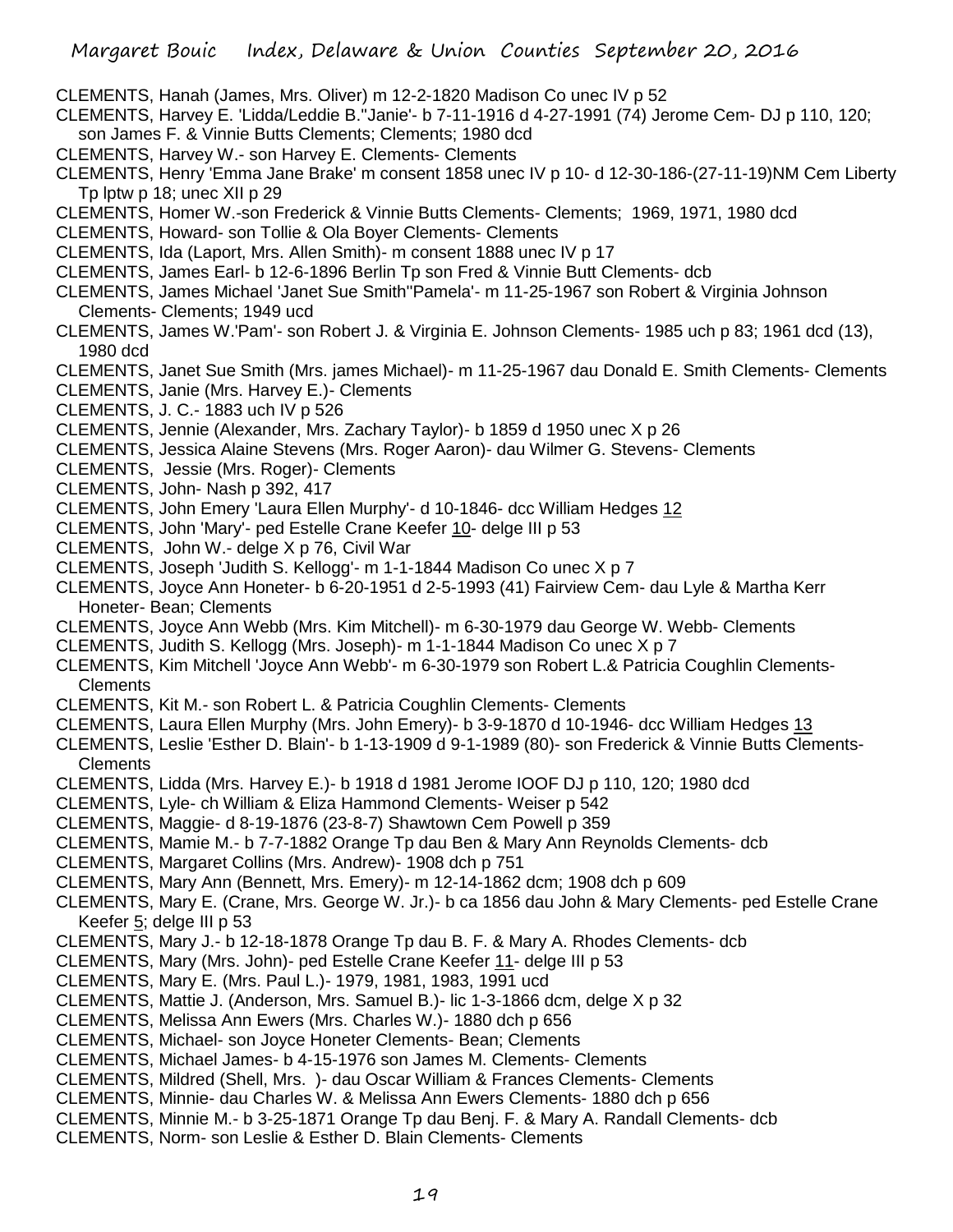- CLEMENTS, Ola Boyer (Mrs. Tollie)- Clements
- CLEMENTS, Oscar 'Carrie Wiseman'- Clements
- CLEMENTS, Oscar William 'Frances'- b 4-27-1922 d 9-8-1984 (62) son Oscar & Carrie Wiseman Clements-**Clements**
- CLEMENTS, Pamela (Mrs. James)- Clements
- CLEMENTS, Patricia A. Coughlin (Mrs. Robert L.)- d 5-17-1980 (51) bur Oak Grove Cem Clements
- CLEMENTS, Paul B. 'Geraldine Schaeffer'- b 10-29-1913 m 10-5-1946 d 6-14-1982 bur Mt. Gilead- son Tollie & Ola Boyer Clements- Clements 1971, 1973, 1975, 1979, 1981 ucd
- CLEMENTS, Paul- son Harvey E. Clements- Clements
- CLEMENTS, Paul Jerry- son Paul B. & Geraldine Schaeffer Clements- Clements
- CLEMENTS, Paul L. 'Mary E.'- 1971, 1973, 1979, 1981, 1983, 1991 ucd
- CLEMENTS, Phylena/Philena Jane (Alexander, Mrs. Zachery Taylor)- unec X p 26, XI p 5
- CLEMENTS, Ralph R.- b 1916 d 1916 Price Cem djlm p 53
- CLEMENTS, Ransom 'Susanna Weaver'- 1880 dch p 655; 1915 uch p 445; 1883 uch V p 394; Pabst 0; uccp p 24; 1840C Liberty Tp Un Co 480 (40-50); CCC 1875 Orange Tp
- CLEMENTS, Rella Eliza Russell (Mrs. Charles William)- b 2-2-1895 m 8-9-1913 dau David Miles & Fannie Celissa Inman Russell- dcc William Hedges 7
- CLEMENTS, Robert- son Earl James & Goldie Clements- Clements
- CLEMENTS, Robert J. 'Virginia E. Johnson'- m 9-12-1943- 1908 dch p 83; 1949 ucd; 1961, 1969, 1971, 1980 dcd
- CLEMENTS, Robert- son Joyce Honeter Clements- Clements; Bean
- CLEMENTS, Robert L. 'Patricia Coughlin'- Clements
- CLEMENTS, Roger Aaron 'Jessice'- son Robert J. & Virginia E. Johnson Clements- 1985 uch p 83; Clements; 1949 ucd; 1961 dcd (12)
- CLEMENTS, Ruby Lucerne (Hedges, Mrs. Fred J.)- b 4-2-1914 m 6-16-1935 dau Charles William & Rella Eliza Russell Clements- 1985 uch p 138; dcc William Hedges 3
- CLEMENTS, Sarah A. (Phinney, Mrs. Rev. George W.) m 3-1853 d 12-31-1879 (50-3-28);\_ Pabst p 53, 54
- CLEMENTS, Sarah E. (Burnside, Mrs. Thomas)- dau Andrew & Margaret Collins Clements- 1908 dch p 751
- CLEMENTS, Susanna Weaver (Mrs. Ransom)- 1880 dch p 655
- CLEMENTS, Tollie 'Ola Boyer'- Clements
- CLEMENTS, Vinnie Butts (Mrs. Frederick)- Clements
- CLEMENTS, Virginia E. Johnson (Mrs. Robert J.)- b 8-13-1924 m 9-12-1943 d 9-4-1998 (74) bur Unionville Cem- dau Walter J. & Rhoda Porter Johnson- Clements; 1985 uch p 83; 1949 ucd; 1961, 1969, 1971, 1980 dcd;
- CLEMENTS, Virginia "Susan"(Conard, Mrs. James B.)- m 9-17-1865 d 1907 dau Elizabeth Shirk- delge V p 39
- CLEMENTS, Waneta (Mrs. Carl W.)- 1961, 1969, 1980 dcd
- CLEMENTS, W. H.- 1840C Darby Tp 1068 p 47 (30-40); unec V p 62
- CLEMENTS, William Allen- b 2-15-1875 Orange Tp son Benjamin F. & Mary A. Randale Clements- dcb
- CLEMENTS, William 'Eliza Hammond'- Weiser p 542
- CLEMENTS, William John- son Andrew & Margaret Collins Clements- 1908 dch p 751
- CLEMMENS, Elin M. Bethard (Mrs. William)- m 10-28-1846 Madison Co unec X p 28
- CLEMMENS, Isaac 'Nancy Harper'- m 8-9-1825 Madison Co -unec V p 16
- CLEMMENS, Joshua H. 'Philena Hammond'- m 12-28-1830 Madison Co unec V p 47
- CLEMMENS, Margaret- 1880C Delaware Town p 505C
- CLEMMENS, Martha (Guy, Mrs. Charles)- m 6-25-1829 Madison Co unec V p 39
- CLEMMENS, Nancy Harper (Mrs. Isaac)- m 8-9-1825 Madison Co unec V p 16
- CLEMMENS, Philena Hammond (Mrs. Joshua H.)- m 12-28-1830 Madison Co unec V p 47
- CLEMMENS, Rebecca (Stout, Mrs. Jesse)- m 1-20-1839 Madison Co unec IX p 17
- CLEMMENS, William 'Elin M. Bethard'- m 10-28-1846 Madison Co unec X p 28
- CLEMMENT, Isaac 'Jane Stroup'- m 4-20-1837 Madison Co unec VIII p 68
- CLEMMENT, Jane Stroup (Mrs. Isaac)- m 4-20-1837 Madison Co unec VIII p 68
- CLEMMER, Jeannette (Althouse, Mrs. John Joseph)- Weiser p 517
- CLEMMON, Ann Mariman (Mrs. John P.)- m 12-4-1839 Madison Co unec IX p 31
- CLEMMON, J. C.- 1880C Washington Tp 23-24 p 3 (47,O,O,O) p 0006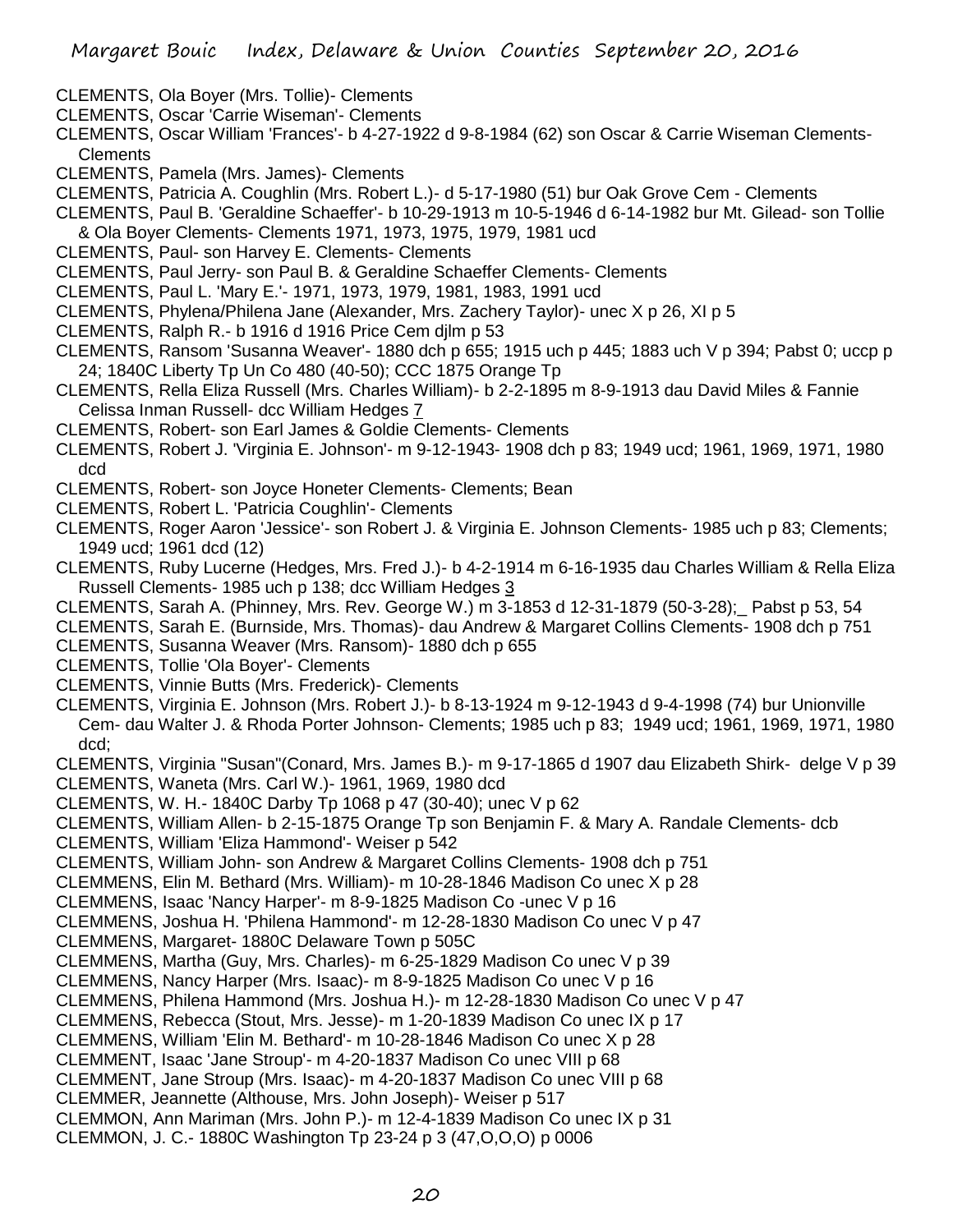CLEMMON, John P. 'Ann Mariman Rouisn'- m 12-4-1839 Madison Co- unec IX p 31 CLEMMONS, Catharine (O'Brien, Mrs. John)- m 2-25-1844- unec X p 7 CLEMMONS, Daniel W.- heir of Daniel Spain- uccp p 49 RB4 p 319 CLEMMONS, Rev. J. C.- 1883 uch V p 665 CLEMMONS, John- 1969 dcd CLEMMONS, John- delge VII p 61, 1826 CLEMMONS, Louisaner (Mrs. William)- 1850C Jerome Tp 1802-1823 p 264 (40,unk) CLEMMONS, Margarrett (Crane, Mrs. Alpha)- m 9-1-1841 Madison Co unec IX p 55 CLEMMONS, Mary Ann (Lowell, Mrs. Samuel)- m 10-8-1848 Madison Co unec XI p 8 CLEMMONS, William 'Louisaner'- 1850C Jerome Tp 1802-1803 p 264 (20,O) CLEMMONS, W. S.- unclaimed letter- unec II p 46 CLEMONS, Almira- dau Yewhel & Elizabeth Clemons- 1860C Liberty Tp 983-993 p 135 (16, Va) CLEMONS, Anna M. Yack (Mrs. )- d 8-31-1981 (85) Oakdale Cem dau August & Kate Beckstine Yack-Clemons CLEMONS, Avery 'Ida Mae'- d 1957- Clemons CLEMONS, David- WBrown IV p 448 CLEMONS, Eliza Ann (Shaner, Mrs. Henry)- m 8-15-1850 unec XI p 46 CLEMONS, Elizabeth (Mrs. Yewkil?)- 1860C Liberty Tp Un Co 983-993 p 135 (51, Va) CLEMONS, Emma J. (Mrs. Henry)- 1860C Liberty Tp 980-990 p 135 (18,O) CLEMONS, George W.- son Yewhel & Elizabeth Clemons- 1860C Liberty Tp 983-993 p 135 912, Va) CLEMONS, Henry 'Emma J.'- 1860c Liberty Tp 980-990 p 135 (27,O) CLEMONS, Herbert- b 1961 son Herbert L. & Linda L. Clemons- 1967, 1973 ucd CLEMONS, Herbert L. 'Linda L.'- 1967, 1973 ucd CLEMONS, Hersha- 1860C Liberty Tp Un Co 972-982 p 134 (23,O) male CLEMONS, Ida Mae (Mrs. Avery)- d 11-22-1995 (92) bur Grove City- Clemons CLEMONS, Kelly- b 1965 ch Herbert L. & Linda L. Clemons- 1967, 1973 ucd CLEMONS, Leonard E. 'Virginia'- son Avery & Ida Mae Clemons- Clemons; 1980 dcd, 1981, 1983 ucd CLEMONS, Linda L. (Mrs. Herbert L.)- 1967, 1973 ucd CLEMONS, Lucinda (Price, Mrs. James)- m 5-22-1831 Madison Co unec V p 47 CLEMONS, Lydia Rose (Mrs. William)- d 4-7-1821 (25) dau Timothy Rose- dcga p 14 Franklin Chronicle CLEMONS, May (Hacker, Mrs. Norman)- m 11-19-1840 Madison Co unec IX p 31 CLEMONS, Philena J.- dau Henry & Emma J. Clemons- 1860C Liberty Tp 980- 990 p 135 (9/12,O) CLEMONS, Randy- son Leonard Clemons- Clemons- engaged to Rhonda Lee Weiser- 1980 dcd CLEMONS, Rhoda A.- 1860C Liberty Tp Un Co 1019-1029 p 140 (7,O) lived with William & Catherine Davis CLEMONS, Rhonda Lea Weiser- dau John Weiser- engaged to Randy Clemons- Clemons CLEMONS, Rhonda Dee- b 1968 ch Leonard E. & Virginie Clemons- 1980 dcd, 1981, 1983 ucd; engaged to Brian E. Gilbert CLEMONS, Robin- b 1962 ch Leonard E. & Virginia Clemons- 1980 dcd, 1981 ucd CLEMONS, Ronald- 1980 dcd CLEMONS, Sherri- b 1962 dau Herbert L. & Linda L. Clemons- 1967, 1973 ucd CLEMONS, Susan- dau Yewhel & Elizabeth Clemons- 1860C Liberty Tp 983-993 p 135 (10, Va) CLEMONS, Virginia (Mrs. Leonard E.)- Clemons; 1980 dcd, 1981, 1983 ucd CLEMONS, William 'Lydia Rose'- dcga p 14 Franklin Chronicle CLEMONS, Yewkil? 'Elizabeth'- 1860C Liberty Tp 983-993 p 135 958, Va) CLEMS, Darin/Darwin R. 'Rosemarie'- 1979, 1981 ucd CLEMS, Mike- b 1973 son Darin & Rose Clems- 1979, 1981 ucd CLEMS, Rosemarie (Mrs. Darwin R.)- 1979, 1981 ucd CLEMS, Susan- b 1979 dau Darin & Rose Clems- 1979, 1981 ucd CLEMSON, A. B.- Nash p 300 see Clemens CLEMSON, Daisy Nash (Mrs. A. B.)- granddau. Richard Nash- Nash p 300 CLENDENEN, Allen Ellsworth 'Emma Young'- b 1865 d 1937 son George Washington & Sarah Jane Stall Clendenen- ped Robert Clendenen #18 4; unec III p 24

- CLENDENEN, Bessie Capell (Mrs. )- sister Guy L. Capell- Capell
- CLENDENEN, Emma Yount (Mrs. Allen Ellsworth)- b 1883 d 1967 dau Sylvanus & Malinda Fausnaugh Young-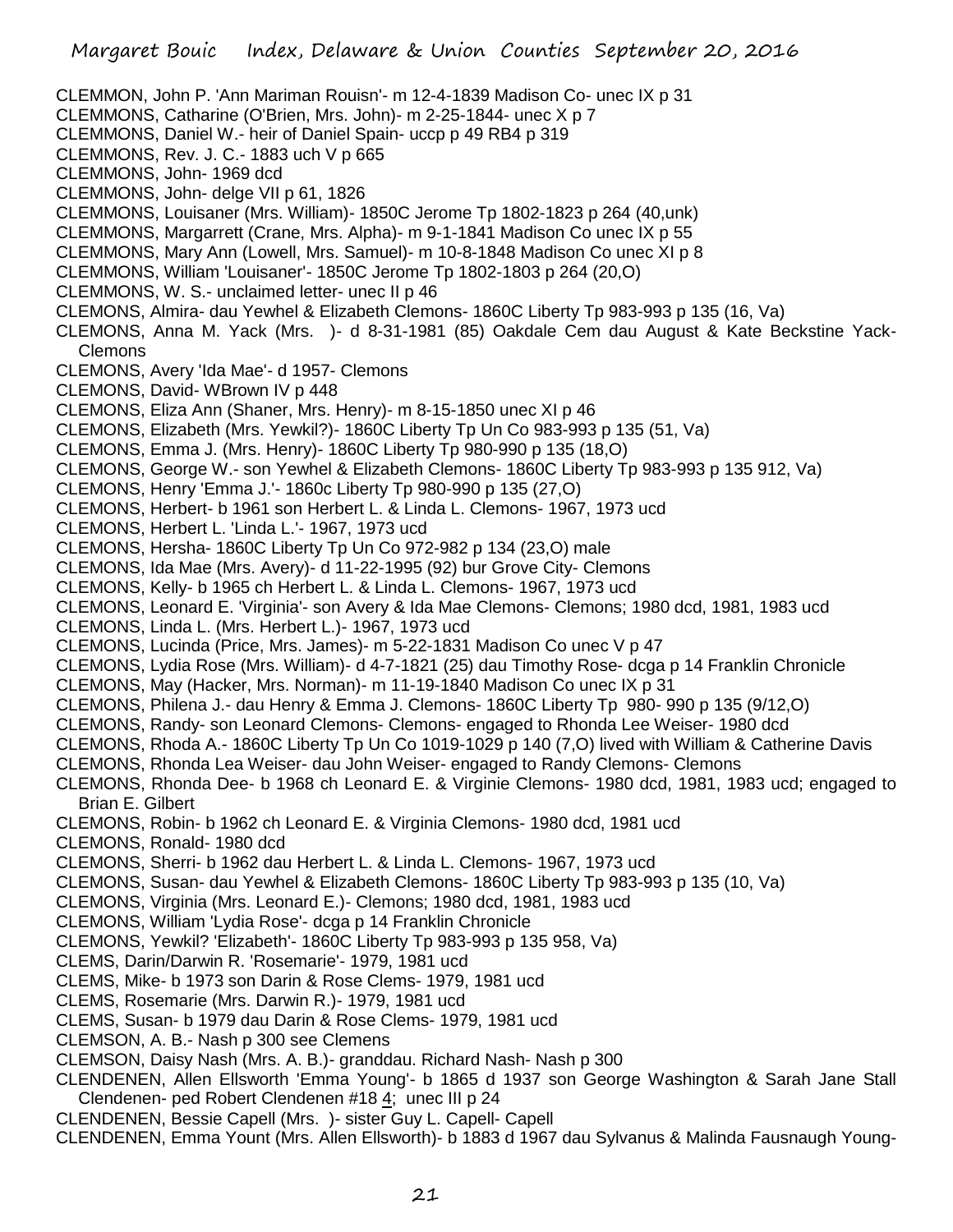ped Robert Clendenen #18 5; unec III p 24

- CLENDENEN, George Washington 'Sarah Jane Stall'- b 1841 d 1923 son William & Isabelle Chambers Clendenen- ped Robert Clendenen #18 16; unec III p 24
- CLENDENEN, Harvey Ellsworth 'Reba Arline Morgan'- b 1903 son Allen Ellsworth & Emma Young Clendenenped Robert Clendenen #18 2; unec III p 24
- CLENDENEN, Ida Fay Keeton (Bollock, Mrs. )(Mrs. John F.)- b 2-21-1964 d 8-23-1998 (34) Oak Hill Cemdau Gerald & Martha Keeton Clendenen- Clendenen
- CLENDENEN, Isabelle Chambers (Mrs. William)- b 1821 d 1889 ped Robert Clendenen #18 17; unec III p 24
- CLENDENEN, John F. 'Ida Fay Keeton'- Clendenen
- CLENDENEN, Reba Arline Morgan (Mrs. Harvey Elsworth)- b 1904 dau Harry David & Martha Estelle Ebright Morgan- ped Robert Clendenen #18 3; unec III p 24
- CLENDENEN, Robert Elsworth- son Harvey Elsworth & Reba Arline Morgan Clendenen- ped Robert Clendenen #18 1; unec III p 24, IV p 13
- CLENDENEN, Sarah Jane Stall (Mrs. George Washington)- b 1842 d 1887 ped Robert Clendenen #18 9; unec III p 24
- CLENDENON, Alexander- Powers p 224
- CLENDENON, Nancy- 1969, 1971 dcd
- CLENDINENG, Beniece (Mrs. Richard)- Clendineng
- CLENDINENG, David Cole 'Melinda Church'- m 5-25-1991 son Richard & Beniece Clendineng- Clendineng
- CLENDINENG, Katherine Anne- b 12-26-1995 dau David Cole & Melinda Church Glendineng- Clendineng
- CLENDINENG, Melinda Church (Mrs. David Cole)- m 5-25-1991 dau Richard & Nancy Church- Clendineng
- CLENDINENG, Richard 'Beniece'- Clendineng
- CLENNEY, Bobby. 'Diane Lizotte'- b 9-18-1943 d 5-15-1994 (50) bur Rio Grand- son Olen & Emma Western Clenney
- CLENNEY, Diane Lizotte (Lindquist, Mrs. )(Mrs. Bobby H.)- Clenney
- CLENNEY, Emma Wester (Mrs. Olen)- Clenney
- CLENNEY, Jim- son Olen & Emma Western Clenney- Clenney
- CLENNEY, Kenney- son Olen & Emma Western Clenney- Clenney
- CLENNEY, Olen 'Emma Western'- Clenney
- CLEON, Margaret (Mrs. )(Kiger, Mrs. Nelson)- m 10-13-1839 Madison Co unec IX p 18
- CLERK, C. C. P.- unclaimed letter- unec XI p 67
- CLERK, John- Powers Pat p 300
- CLERKE, Daniel- Powers p 300
- CLERKE, Henry- Powers Pat p 300
- CLERN, Caroline L. (Wybly, Mrs. William H. C.)- m 3-15-1864 dcm
- CLEVELAND, ARNOLD, & delge IV p 9, 26, 29, VI p 10, 22, 58
- CLEVELAND, family of Thomas Longberry #172 unec VI p 14
- CLEVELAND, Miss--Pabst 6 p 44
- CLEVELAND, --b 4-3-1874 Delaware Town dau A. B. & Mary Burnard Cleveland- dcb
- CLEVELAND, Addie V. Buckner (Mrs. William P.)- m 10-14-1869 ucm 4616
- CLEVELAND, A. G.- 1980 dcd
- CLEVELAND, Alexander- son Silas H. & Mary Osborn Cleveland- 1850C Marlborough Tp 43 p 183 (7,O)
- CLEVELAND, Alexander B. 'Cassie A. Hinten'- m 6-15-1865 dcm; 1908 dch p 390; 1880C Marlborough Tp p 344C
- CLEVELAND, Alice Mae b 10-20-1905 m 6-25-1927 dau Richard Hall & Margaret Marie Bauder Cleveland-Weiser p 239
- CLEVELAND, Annabelle G.- 1969, 1971 dcd
- CLEVELAND, Barbara (Mrs. John E.)- 1981, 1983, 1991 ucd
- CLEVELAND, Beatrice- dau Frank & Carrie Ryant Cleveland- Cleveland; Pabst 1 p 57
- CLEVELAND, Benjamin- Nash p 32
- CLEVELAND, Bessie M.- b 1887 d 1912 Marlborough Cem p 171
- CLEVELAND, Betty (Reams, Mrs. )- b 1930 dau Leroy Jesse & Mable Bonita Fleck Cleveland- #53 un co gen soc; unec IV p 32, 70
- CLEVELAND, Carrie Ryant (Mrs. Frank W.)- b 8-3-1891 d 8-12-1987 (96) bur Cheshire Cem- Pabst 1 p 57;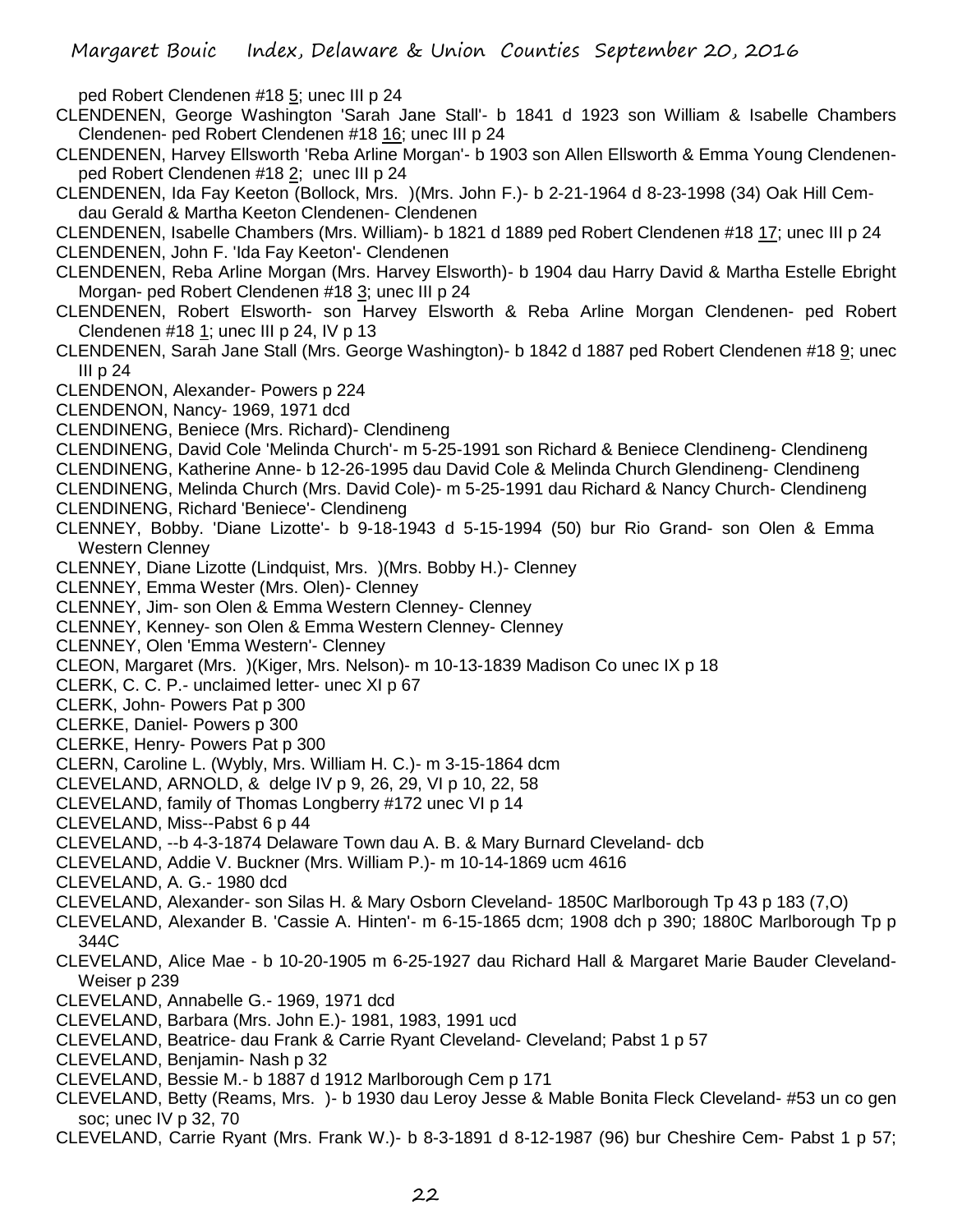- Cleveland; 1961, 1969, 1971 dcd
- CLEVELAND, Cassie A. Hinten (Mrs. Alexander B.)- m 6-15-1865 dcm
- CLEAVLAND, Chancy E.- 12-15-1872 Genoa Tp son Wm & Lucinda Jenkins Cleavland- dcb
- CLEVELAND, Charles H/W.- d 7-17-1855 (13-7-8) Cheshire Cem son Joel & Mary Ann Wheatley Cleveland-Powell p 55; 1850C Berkshire Tp 118 p 12 (8,O)
- CLEVELAND, Charles James- son Frank & Carrie Ryant Cleveland- Cleveland; 1961 dcd
- CLEVELAND, Charles Joel- b 12-18-1881 dcb, d 9-19-1906 (24-9-2) son George & Ella B. Cleveland- Powell p 96
- CLEVELAND, Charley- Pabst 0
- CLEVELAND, Chauncey- d 4-15-1875 (2y)- Center Village Cem 2-3-5- son William & Emma Cleveland; Powell p 121
- CLEVELAND, Clarissa E. (Elliott, Mrs. John P.)- m 3-5-1840 dcm
- CLEVELAND, Ella Day Orahood (Mrs. Reuben Hillie)- b 1870 d 1944 dau Amos J. & Olive West Arrahood- ped Betty Clevland Reams #53 5 unec IV p 32, 70
- CLEVELAND, Ella B. (Mrs. George)- b 1857 d 1937 Cheshire Cem Powell p 56
- CLEVELAND, Emma (Mrs. William)- Center Village Cem (2-3-5)- Powell p 121
- CLEVELAND, Esq.- Pabst 8 p 54
- CLEVELAND, J. Eugene- son Frank W. & Carrie Ryant Cleveland- Cleveland
- CLEVELAND, Flora- b 3-22-1883 Berkshire Tp dau William & Emma Jenkins Cleveland- dcb
- CLEVELAND, Frank B.- b 2-23-1878 Genoa Tp son William & Emma Jenkins Cleveland- dcb
- CLEVELAND, Frank W. 'Carrie Ryant'- Cleveland
- CLEVELAND, Frank Wilson- b 4-19-1891 Berlin Tp son Geo. & Ella Brown Cleveland- dcb
- CLEVELAND, George- 1908 dch p 103; btp p 2, 15; hadc p 36
- CLEVELAND, George 'Ella B.'- b 1852 d 1930 Cheshire Cem Powell p 56
- CLEVELAND, George- b 9-20-1873 Marlborough Tp son Silas & Isabelle Rhodes Cleveland- dcb
- CLEVELAND, Gladys Bailey (Lehner, Mrs. Ellis Elmer)- b 11-17-1898 m 10-17-1921 dau James & Margaret Marie Bauder Bailey- Weiser p 239; Lehner
- CLEVELAND, Grace Annabelle (Kunze, Mrs. Gerald)- b 5-29-1925 m 9-21-1947 dau Richard Hall & Margaret Marie Bauder Cleveland- Weiser p 240; Cleveland
- CLEVELAND, Pres. Grover- 1976 dch p 89
- CLEVELAND, Grover E.- b 1885 d 1943- Marlborough Cem p 171
- CLEVELAND, Harold Hampton- b 1-16-1899 Marlborough Tp son George & Vida Milla Cleveland- dcb
- CLEVELAND, Hubert D. 'Marcella R.'- 1980 dcd
- CLEVELAND, Isabel- b 1851 d 1919 Marlborough Cem p 171
- CLEVELAND, James- 1908 dch p 427
- CLEVELAND, James Amos 'Jane Ann Prettyman'- b 1848 d 1887 son Reuben Silas & Rachel Chard Cleveland- ped Betty Cleveland Reams  $8$  #53; unec IV p 32, 70
- CLEVELAND, James A. 'Sandra K.'- 1961 dcd
- CLEVELAND, Jane- 1850C Genoa Tp 304 p 31 (10,O)
- CLEVELAND, Jane Ann Prettyman (Mrs. James Amos)- b 1851 dau Cord H. & Comfort O. Wilson Prettymanped Betty Cleveland Reams 9 #53; unec IV p 32, 70
- CLEVELAND, Jane (Thurston, Mrs. Philander)- Asp (191-1)
- CLEVELAND, Jeanette Margaret (Jackson, Mrs. L. Dallas)- b 8-12-1917 m 9-20-19 dau Richard Hall & Margaret Marie Bauder Cleveland- Weiser p 240; Cleveland; 1969 dcd
- CLEVELAND, Jedediah- 1835 men 50 #53 p 92 Porter Tp
- CLEVELAND, Jesse J.- b 12-22-1875 Marlborough Tp son Wm. & Hester Jillett Cleveland- dcb
- CLEVELAND, John E. 'Barbara'- 1981, 1983, 1991 ucd
- CLEVELAND, John,Jr.- son John E. & Barbara A. Cleveland- 1991 ucd
- CLEVELAND, Joel 'Mary Ann Wheatly'- m 7-5-1837 dcm d 2-27-1897 (95) Cheshire Cem; Pabst 1 p 23, 42; 3 p 32, 6 p 43, 45, 46, 47, 48, 50, 52, 59, 68, 70, 71, 72, 73, 74; 1880 dch p 463; 1908 dch p 442; btp p 2, 15; 1840C Berkshire Tp p 179 (30-40); 1850C Berkshire Tp 118 p 12 (48, NY); CCC 1875 Berlin Tp; hadc p 92; Powell p 55, 61; 1835 men 351 p 3 Berkshire Tp (Cleaveland); delge IV p 29, VI p 10
- CLEVELAND, Josiah- son Silas H. Cleveland- 1850c Marlborough Tp 43 p 183 (11,O)
- CLEVELAND, Judith- b 1-21-1940 dau Robert L. & Verna Klingle Cleveland- Weiser p 240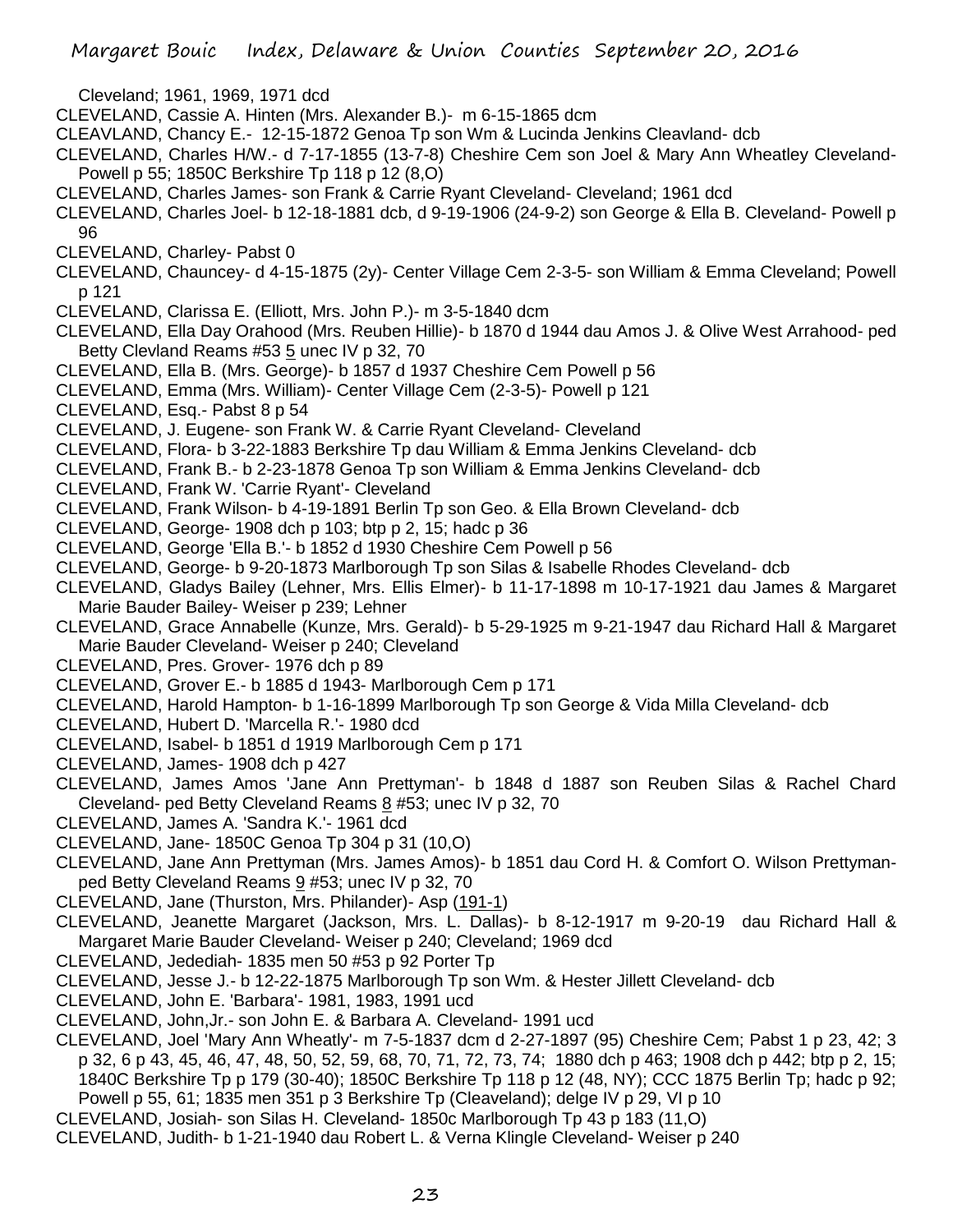- CLEVELAND, Kathy S. Baker (Mrs. Randy H.)- m 9-23-1978 dau Ralph H. Baker- Cleveland
- CLEVELAND, Kitty Lee- b 7-8-1881 Marlborough Tp dau Wm. & Hester Gillet Cleveland- dcb
- CLEVELAND, Kristi- ch James A. & Sandra K. Cleveland- 1961 dcd (6 mo)
- CLEVELAND, Lauren Marie (DiThomas, Mrs. James L.)- m 5-10-1986 dau John E. Cleveland- Cleveland; 1991 ucd
- CLEVELAND, Leroy Jesse 'Mable Bonita Fleck'- b 1903 d 1958 son Reuben Hillie & Ella Day Orahood Cleveland- ped Betty Cleveland Reams 2 #53; unec IV p 32, 70
- CLEVELAND, Loretta May (Mrs. Richard Hall)- m 6-27-1930- Weiser p 239
- CLEVELAND, Louisa- b 4-10-1874 Marlborough Tp dau W. B. & Hester Gillett Cleveland- dcb
- CLEVELAND, Luther D.- d 10-16-1846 (36-10-8) Westifeld Cem Powell p 362; 1835 men 63 #5 p 118 Westfield Tp (Cleaveland); delge VII p 21, X p 32
- CLEVELAND, Lydia (Butts, Mrs. E. F.)- Asp p 53
- CLEVELAND, Mable Bonita Fleck (Mrs. Leroy Jesse)- b 1909 dau Adolphus Edward & Nora Zuma Sewell Fleck- ped Betty Cleveland Reams  $3#53$ ; unec IV p 32, 60
- CLEVELAND, Mable- b 8-15-1892 Marlborough Tp dau Wm. B. & Hester Gillet Cleveland- dcb
- CLEVELAND, Marcella R. (Mrs. Hubert D.)- 1980 dcd
- CLEVELAND, Margaret Marie Bauder (Bailey, Mrs. James)(Hall, Mrs. Richard)- b 6-9-1879 d 5-25-1965 Oak Grove Cem - dau Joshua & Hannah Weiser Bauder- Weiser p 239; Cleveland
- CLEVELAND, Marjory M.- dau Richard Hall & Loretta May Cleveland- Weiser p 240
- CLEVELAND, Mary- Pabst 0
- CLEVELAND, Mary (Allen, Mrs. Dr. Silas)- b 11-2-1754 m 5-16-1776 d 10-7-1843 dau Samuel & Ruth Darby Cleveland- dumch p 85; dcq Florence McDowell 29; ped Benjamin Franklin Allen 3; delge III p 7
- CLEVELAND, Mary Ann Wheatly (Mrs. Joel)- m 7-5-1837 dcm d 1-1-1842 (29) Cheshire Cem Powell p 55
- CLEVELAND, Mary E.- b 5-11-1872 Delaware Town dau A. B. & C. A. Hinton Cleavland- dcb
- CLEVELAND, Mary Frances (Davenport, Mrs. Dr. James)- m 9-18-1860 dcm; dau Joel & Mary Ann Wheatly Cleveland- 1850C Berkshire Tp 118 p 12 (12,O)
- CLEVELAND, Mary Jane- dau Silas H. & Mary Osborn Cleveland- 1850C Marlborough Tp 43 (1,O)
- CLEVELAND, Mary (Maine, Mrs. Samuel)- Asp (146)
- CLEVELAND, Mary Osborn (Mrs. Silas H.)- lic 8-23-1843 ucm 898; 1850C Marlborough Tp 43 p 183 (40, Va); 1880C Mlb Tp 345A; Powell p 304; unec VI p 4
- CLEVELAND, Nora B. (Sutton, Mrs. John Avery)- b 9-26-1880/78 Marlborough Tp d 5-18-1928- dau Hall Cleveland- dcb; Weiser p 82
- CLEVELAND, Octava- dau Silas H. Cleveland- 1850C Marlborough Tp 43 p 183 (14,O)
- CLEVELAND, Pamela Jane (Patrick, Mrs. Richard Mason)- b 1-19-1949 Galion m 10-24-1975 Gahanna-Zimmerman (127(10)22)
- CLEVELAND, Perru- d 6-5-1844 (10m1d) son Samuel & Rachel Clevland- Whitehall Cem Powell p 343
- CLEVLENAD, Perry C.- b 11-7-1889 Marlborough Tp son W. B. & Ester Gillett Cleaveland- dcb
- CLEVELAND, Persis (Hewitt, Mrs. Thomas)- b 4-12-1709- Asp p 7
- CLEVELAND, Rachel Chard (Mrs. Reuben Silas)- b 1825 d 1913 ped Betty Cleveland Reams 17 #53; unec IV p 32, 70
- CLEVELAND, Rachel (Mrs. Samuel)- Powell p 343
- CLEVELAND, Randy H. ;Kathy S. Baker- m 9-23-1978 son James A. & Sandra K. Cleveland- Cleveland; 1961 dcd
- CLEVELAND, Regina Lee (Kraner, Mrs. Harold)- b 8-9-1934 m 8-1955 dau Robert L. & Verna Klingle Cleveland- Weiser p 240
- CLEVELAND, Reuben Hillie 'Ella Day Orahood'- b 1870 d 1932 son James Amos & Jane Ann Prettyman Cleveland- ped Betty Cleveland Reams 4 #53; unec IV p 32, 70
- CLEVENGER, Reubeen Silas 'Rachel Chard'- b 1826 d 1895 ped Betty Cleveland Reams 16 #53; unec IV p 32, 70
- CLEVELAND, Richard- b 1-7-1882 Marlborugh Tp son S. H. & Isabell Rhodes Cleveland- dcb
- CLEVELAND, Richard Hall 'Margaret Marie Bauder'- m 1-3-1903- Weiser p 239
- CLEVELAND, Richard Hall 'Loretta May'- b 11-12-1909 d 6-24-1953 son Richard Hall & Margaret Marie Bauder Cleveland- Weiser p 239
- CLEVELAND, Richard- son Richard Hall & Loretta May Cleveland- Weiser p 240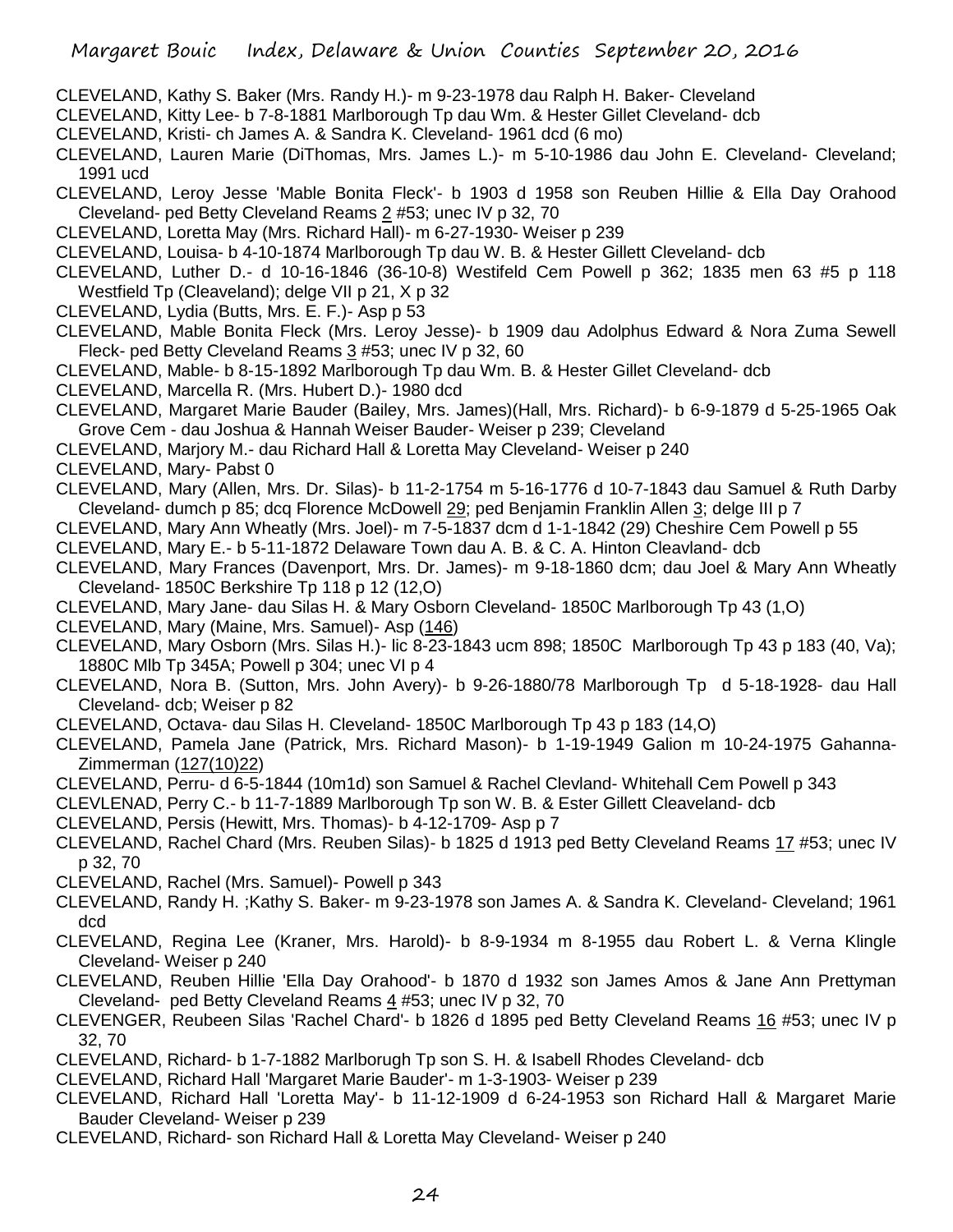- CLEVELAND, Robert L. 'Verna Klingle'- b 7-3-1913 m 6-12-1933 son Richard Hall & Margaret Marie Bauder Cleveland- Weiser p 240
- CLEVELAND, Rosco Rhodes- b 12-8-1900 Marlborough Tp son Geo. & Vida Miller Cleveland- dcb
- CLEVELAND, Ruth Darby (Mrs. Samuel)- b 9-26-1732 d 8-10-1782 ped Benjamin Franklin Allen- delge III p 7; Pabst 2 p 49
- CLEVELAND, Samuel- unclaimed letter, E. lib. unec XII p 22
- CLEVELAND, Samuel 'Rachel'- 1835 men 48 #47 p 88 Peru Tp (Cleaveland);Powell p 343
- CLEVELAND, Samuel 2nd- delge IV p 56
- CLEVELAND, Samuel 'Ruth Darby'- b 6-7-1730 m 11-7-1776 d 11-7-1806 ped Benajin Franklin Allen 6; Pabst 2 p 49
- CLEVELAND, Sandra K. (Mrs. James A.)- 1961 dcd
- CLEVELAND, Sarah Elizabeth Bailey (Anderson, Mrs. Miles L.)- b 8-12- dau James Bailey & Margaret Marie Bauder Bailey- Weiser p 239
- CLEVELAND, Sarah J.- d 10-22-1855 (15-0-20\_ Cheshire Cem Powell p 55 dau Joel & Mary Ann Wheatley Cleveland- 1850c Berkshire Tp 118 p 12 (10,O)
- CLEVELAND, S. H. Sr.- 1835 men 44 #20 p 70 Oxford Tp; Pabst 0
- CLEVELAND, S. H.- Pabst 0
- CLEVELAND, Silas H. 'Mary Osborn'- lic 8-23-1843 ucm 898 d 4-23-1875 (79-5-1) Wyatt Cem Powell p 304;hadc p 109; unec VI p 4; delge VII p 61
- CLEVELAND, Silas H.- b 1846 d 1920 son Silas H. & Mary Osborn Cleveland- 1908 dch p 390, 471; 1850C Marlborough Tp 43 p 183 (4,O); 1880C Marlb. Tp p 342
- CLEVELAND, Silas N.- dcw Bk 4 p 232 (26) witness
- CLEVELAND, Soel- 1880C Berlin Tp p 366A
- CLEVELAND, Verna Jean (Fichtner, Mrs. Ralph)(Piper, Mrs. Kendall)- b 3-25-1900 m 8-1940, 10-1-1955 dau Richard Hall & Margaret Marie Bauder Cleveland- Weiser p 240
- CLEVELAND, Verna Klingle (Mrs. Robert L.)- m 6-12-1933- Weiser p 240
- CLEVELAND, W. A.- 1880C Genoa Tp p 409C
- CLEVELAND, W. B.- 1880C Marlborough Tp p 345A
- CLEVELAND, William 'Emma'- Center Village Cem |2-3-5- Powell p 121
- CLEVELAND, William Hinton- Pabst 3 p 27
- CLEVELAND, William P. 'Addie V. Buckner'- m 10-14-1869 ucm 4616
- CLEVELAND, Winford- b 11-3-1883 son L. B. & Hester Gillet Cleveland- dcb
- CLEVENGER, --family of John V. Kirby #245 unec IX p 37, X p 3
- CLEVENGER, Agnes Martin (Mrs. Roy)- Clevenger
- CLEVENGER, Alice Cargal (Mrs. Gilbert)- b 9-5-1936- Weiser p 741
- CLEVENGER, Amy- b 1867 d 1945 Hopewell Cem djlm p 88
- CLEVENGER, Amy Morey (Mrs. William W.)- b 6-1867 1915 uch p 836; 1900C Leesburg Tp 167-168 p 7B (33,ILL,Pa,O) m 11y, no ch
- CLEVENGER, Ann (Foltz, Mrs. W. R.)- dau Willard & Kathryn Stricker Clevenger- Clevenger; 1949, 1959
- CLEVENGER, Anna (Mrs. Theodore)- 1880C Jerome Tp 18 p 3 (24, Ill,O,O,); 1900C Jer. T 186-195 p 8B (44,ILL, O,O,)- m 25y, 6 ch, 4 living
- CLEVENGER, Archie- son Harry A. Clevenger- Clevenger
- CLEVENGER, Arminda O.- b 10-1877 dau Calvin E. & Lucinda A. Carey- 1880C Leesburg Tp 142 p 14 (2,O,O,O); 1900C Lees. Tp 74 p 3B (22,O,O,O)
- CLEVENGER, Aryka Renee- b 9-16-1990 dau Jamie & Rebecca Hickson Clevenger- Clevenger
- CLEVENGER, Audrey (Mrs. Philip)- 1971, 1980 dcd
- CLEVENGER, Avonell (Fisher, Mrs. Robert Lee)- Clevenger
- CLEVENGER, Bernard- b 3-13-1928 d 1-3-1990 (62) bur Oakdale Cem-son Carl C. & Lois M. Drushal Clevenger- Clevenger
- CLEVENGER, Bessie I.Drumm (Mrs. Harry C.)- b 1883 m 12-5-1905 d 1984 Hopewell Cem djlm p 88- dau Milton Drumm- Clevenger; 1949, 1959, 1967, 1971, 1973, 1975, 1979, 1981, 1983 ucd
- CLEVENGER, Beverly Jane Spicer (Mrs. Karl Edward)- b 6-12-1940 m 3-15-1958- Weiser p 289
- CLEVENGER, Blaine C. 'Hilea'- 1959 ucd
- CLEVENGER, Bob- Clevenger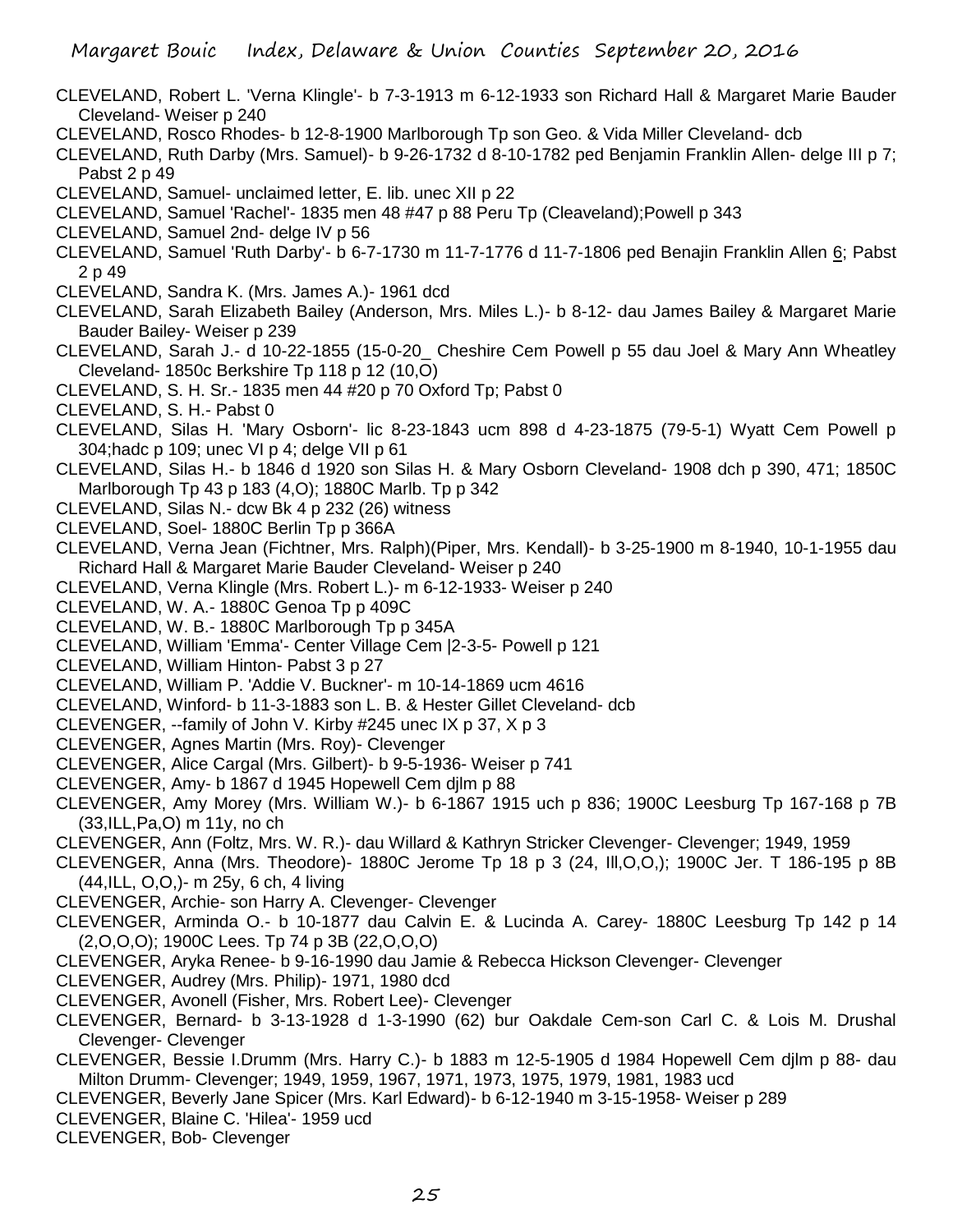- CLEVENGER, Calvin E. 'Lucinda A. Carey'- b 3-13-1856 m 10-7-1876 ucm 5953 d 12-8-1914 Hopewell Cem djlm p 81- son Titus & Hannah Gandy Clevenger- 1860C Leesburg 424 (4,O); 1870C Leesburg Tp 214-221 p 27 (19,O); 1880C Leesburg 142 p 14 (24,O,O,O) p 181A
- CLEVENGER, Carl- 10-19-1902 Harlem Tp son James & May Longshore Clevenger- dcg
- CLEVENGER, Carl 'Lois M. Drushal'- b 9-23-1902 m 8-20-1927/6 d 9-20-1988 (85)- son James C. & Estella Mae Longshore Clevenger - Clevenger; unec XIII p 21
- CLEVENGER, Carla (Daniels, Mrs. Steve)- dau Bernard Clevenger- Clevenger
- CLEVENGER, Carol- dau Harry Clevenger- Clevenger; 1967, 1979 ucd
- CLEVENGER, Carolyn A. (Mrs. Roger R.)- 1979, 1981 ucd
- CLEVENGER, Carrie M. (Foster, Mrs. John)- d 7-1912 (31) bur Sunbury- dau Mrs. Mary Bell- delge IV p 63
- CLEVENGER, Catherine (Krouse, Mrs. Henry,Jr.)- b 1832 d 1904 dau Jacob & Elizabeth Roeder Krouse- ped Virgil Krouse #340 9; unec XI p 65
- CLEVENGER, Cecilia- d 8-25-1902 Hopewell Cem djlm p 88- dau John & Edna Gaston Clevenger
- CLEVENGER, Charles- son Roy & Agnes Martin Clevenger- Clevenger
- CLEVENGER, Christiena- b 1984 dau Mark T. & Karen M. Clevenger- 1991 ucd
- CLEVENGER, Clara (Mrs. Rex)- 1973, 1975, 1983, 1991 ucd
- CLEVENGER, Clara- dau Walter M. Clevenger- Clevenger
- CLEVENGER, Conan- b 1974 son Roger R. & Carol Clevenger- 1979, 1981 ucd
- CLEVENGER, Daniel Scott- b 4-13-1974 son Jack & Virginia Lee Dhonau Clevenger- Clevenger; 1985 uch p 26
- CLEVENGER, Danielle- b 1983 dau Mark T. & Karen M. Clevenger- 1991 ucd
- CLEVENGER, David L.- son John P. & Harriett Wells Clevenger- 1915 uch p 827, 836
- CLEVENGER, Deborah S. (Pine, Mrs. Michael)- b 1956 m 8-27-1976 dau Rex & Clara Clevenger- Clevenger; 1973, 1975, 1979, 1981 ucd
- CLEVENGER, Delmas 'Verna Stierhoff'- b 1912 m1-19-1941 son John L. & Edna Gaston Clevenger- 1985 uch p 26, 27, 183; Hopewell Cem djlm p 91
- CLEVENGER, Dennis A. 'Peggy L.'Janet E.''- 1973, 1975, 1979, 1981, 1991 ucd
- CLEVENGER, Dennis- b 1962 son Dennis A. & Peggy L. Clevenger- 1973, 1975, 1979, 1981, 1983 ucd
- CLEVENGER, Denyce Lin- b 1-14-1956 ch Gilbert & Alice Cargal Clevenger- Weiser p 741
- CLEVENGER, Derk- ch Roger & Diane Clevenger- 1967 ucd
- CLEVENGER, Diadama Stouthards (Mrs. Phielder)- m 1-14-1819 Madison Co unec IV p 51
- CLEVENGER, Diana (Cook, Mrs. Arnold)- dau Leroy Clayton & Marjorie C. Ridgeway Clevenger- Clevenger; 1959 ucd (12)
- CLEVENGER, Diane (Mrs. Roger)- 1967 ucd
- CLEVENGER, Donald- brother Lando Clevenger- Clevenger
- CLEVENGER, Donald M. b 12-21-1933 d 9-14-1994 Hopewell Cem- son James C. & Eveln A. Bulen Clevenger-Clevenger- 1949, 1959, 1967, 1971, 1973, 1975, 1979, 1981, 1983, 1991 ucd
- CLEVENGER, Donna M. (Crawford, Mrs. )- b 3-24-1930 d 8-2-1993 (63) Oakdale Cem dau Carl Crawford & Lois M. Drushal Clevenger- Clevenger; Crawford
- CLEVENGER, Donna Louise- b 4-15-1937 dau Harry Arthur & Rosa Lee Stewart Clevenger- Weiser p 289
- CLEVENGER, Doris- b 9-30-1924 dau Ivan W. & Maybelle E. Weiser Clevenger- Weiser p 741
- CLEVENGER, Douglas Lee- b 2-7-1958- ch Gilbert & Alice Cargal Clevenger- Weiser p 741
- CLEVENGER, Edna P. Gaston (Mrs. John L.)- b 12-27-1876 m 10-9-1901 d 8-18-1965 Hopewell Cem djlm p 88- dau John C. & Laura Applefeller Gaston- Clevenger; 1949, 1959 ucd
- CLEVENGER, Elatha Ann McIntire (Mrs. Francis M.)- b 1-12-1851 m 1-7-1871 ucm 4853 Hopewell Cem R6 djlm p 81; 1883 uch V p 442; 1880C Lesburg Tp 107 p 11 (29,O,O,O); 1900C Lees. Tp 73 p 4A (49,O,O,O) m 29y, 1 ch
- CLEVENGER, Elizabeth Rimer (Mrs. Jacob)- b 1811 d 1892 ped Virgil L. Krouse #340 19; unec XI p 65
- CLEVENGER, Elizabeth Spencer (Mrs. Lewis)- m 7-8-1850 ucm 1550; unec VII p 60
- CLEVENGER, Elsie Mackan (Moseley, Mrs. Ralph)(Mrs. James C.)- d 11-8-1972 (69) bur Fairview Cem- dau William & Grace Robinson Mackan- Wells 3,4; 1969, 1971 dcd; 1985 uch p 26, 27
- CLEVENGER, Eltha (Peacock, Mrs. Harry)- dau James T. & Joanna Webster Clevenger- Clevenger; 1900C Leesburg Tp 1 (12,O,O,O)
- CLEVENGER, Ethel- d 4-10-1983- Clevenger; Pabst 8 p 41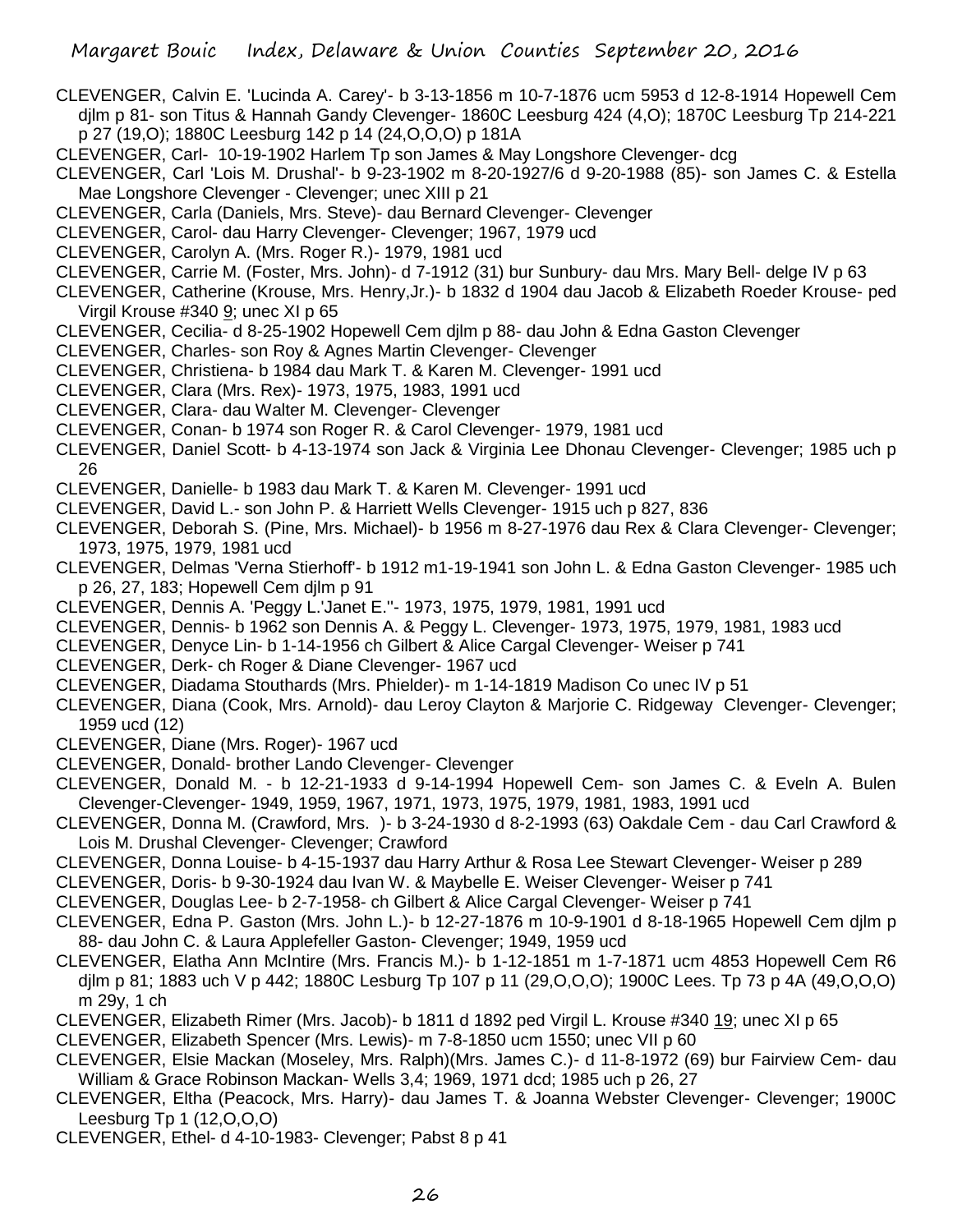- CLEVENGER, Eunice- unvmec p 20
- CLEVENGER, Evelyn Alice Bulen (Mrs. James)- b 1909 d 1938 Hopewell Cem djlm p 88- dau Maurice Wesley & Cora Melinda Snedeker Bulen- 1985 uch p 98
- CLEVENGER, Evell M.(Mrs. Lando M.)- Clevenger; 1980 dcd
- CLEVENGER, F. & P.- uca p 75
- CLEVENGER, Flora Lamme (Mrs. John T.)- m 11-3-1874 ucm 5572 mt 3 p 34
- CLEVENGER, Floyd A. 'Nora L.- b 6-1881 d 1916 Mitchell Cem DJ p 19, 21, 24 interred 10-9-1916- son J. Theodore & Anna Clevenger- Clevenger; 1900C Jerome Tp 186-195 p 8B (18,O,O,ILL)
- CLEVENGER, Francis M. 'Elatha Ann McIntire'- b 1845 m 1-7-1871 ucm 4853 d 1906 Hopewell Cem djlm p 81 son Titus & Hannah Gandy Clevenger- 1883 uch V p 442; 1860C Leesburg Tp 424 (15,O); 1870C Leesburg Tp 214-221 p 27 (35,O); 1880C Leesb. 107 p 11 (34,O,O,O) p 0180; 1900C Leesb. Tp 73 p 4A 954,O,NY,O) m 29y
- CLEVENGER, Francis W.- son Robert P. & Mary R. Clevenger- 1880C Leesburg Tp 112 p 11 (3,O,O,O)
- CLEVENGER, Frank- brother Carrie M. Clevenger Foster- delge IV p 63
- CLEVENGER, Frank L.- b 12-5-1912 m 11-3-1954 d 3-20-1990 (77) Claibourne Cem son Roy & Agnes Martin Clevenger- Clevenger; 1991 ucd
- CLEVENGER, Frank L. 'Isabel Herd Miller'- 1971, 1973, 1975, 1979, 1981, 1983 ucd
- CLEVENGER, Frieda (Petry, Mrs. Vernon)- dau Lando & Evell M. Clevenger- Clevenger
- CLEVENGER, G.- inquiry unec III p 39
- CLEVENGER, Gene 'Joyce''Sandra J.'- son Luther & Helen Swartz Clevenger- Clevenger; 1949, 1959, 1967, 1971, 1973, 1975, 1979, 1981, 1983, 1991 ucd
- CLEVENGER, Gilbert 'Alice Cargal'- b 2-2-1935 m 9-12-1954 son Ivan W. & Maybelle E. Weiser Clevenger-Weiser p 741
- CLEVENGER, Grace (Fout, Mrs. )- dau Homer & Theresa MacPherson Clevenger- Clevenger
- CLEVENGER, Hannah Gandy (Mrs. Titus)- m 9-7/8-1839 ucm 574 d 3-15-1870 (56-5-16) Hopewell Cem djlm p 81l 1850C Leesburg Tp 231 p 35 (35,O); 1860C Leesburg Tp 424 (47,O); unec III p 38
- CLEVENGER, Harold 'Nancy'- m 4-16-1955 div 12-1970 son James & Evelyn Alice Bulen Clevenger-Clevenger; 1949, 1971 ucd
- CLEVENGER, Harold L. 'Nancy Lee Bunsold'- m 12-2-1967 son Delmas & Verna Stierhoff Clevenger-Bunsold; Clevenger; 1985 uch p 26, 27
- CLEVENGER, Harriett Wells (Mrs. John P.) b 1-2-1827 m 9-8-1850 ucm 1605- 1915 uch p 827, 835; 1860C Leesburg Tp 470 (33,O); 1870C Leesburg Tp 273-281 p 35 (42,O); 1880C Leesburg Tp 4 p 1 (52,O,Pa,Va) p 174A; uca p 79; unec VIII p 3, XIV p 18
- CLEVENGER, Harry Arthur Jr. 'Rose Lee Stewart'- b 1-30-1926 m 1-4-1947 son Harry Arthur & Rose Marie Weiser Clevenger- Weiser p 288
- CLEVENGER, Harry Arthur III 'Paula Jean Fisher' b 3-4-1953 m 7-6-1973 son Harry Arthur Jr. & Rosa Lee Stewart Clevenger- Weiser p 288
- CLEVENGER, Harry C. 'Bessie I. Drumm'- b 7-6-1881 m 12-5-1905 d 3-1-1973 Hopewell Cem djlm p 88; son James & Joanna Webster Clevenger- Clevenger; 1949, 1959, 1967 ucd
- CLEVENGER, Harry James 'Karen' son Leroy C. & Marjorie Clevenger- 1949 (15),1959, 1973, 1975, 1979, 1981, 1983, 1991 ucd
- CLEVENGER, Mrs. H. E.-- Pabst 8 p 30
- CLEVENGER, Helen A. Swartz (Mrs. Luther B.)- b 11-19-1908 m 1937 d 1-17-1974 Hopewell Cem djlm p 88 dau William & Mary House Swartz- Clevenger; 1949, 1959, 1967, 1973 ucd
- CLEVENGER, Helen (Strudevant, Mrs. )- dau Roy & Agnes Martin Clevenger- Clevenger
- CLEVENGER, Hilah Eastman (Mrs. Perry Blaine)- b 4-6-1885 m 1905 d 7-4-1962 Hopewell Cem djlm p 81; dau Oliver & Sarah Dutton Eastman- Clevenger; 1949 ucd
- CLEVENGER, Hila (Ritchie, Mrs. E. A.)- )- dau John L. & Edna P. Gaston Clevenger- Clevenger; 1985 uch p 26, 27; 1959 ucd
- CLEVENGER, Hilea (Mrs. Blaine)
- CLEVENGER, Hiram- d 4-29-1875 (39-9-28) Hopewell Cem djlm p 81- son Titus & Mary Bowcock Clevenger-1850C Leesburg Tp 231 p 35 (17,O); 1860C Leesburg Tp 470 (25,O)
- CLEVENGER, Homer 'Theresa MacPherson'- Clevenger
- CLEVENGER, Howard- b 1965 son Dennis A. & Peggy L. Clevenger- 1973, 1975, 1979, 1981, 1991 ucd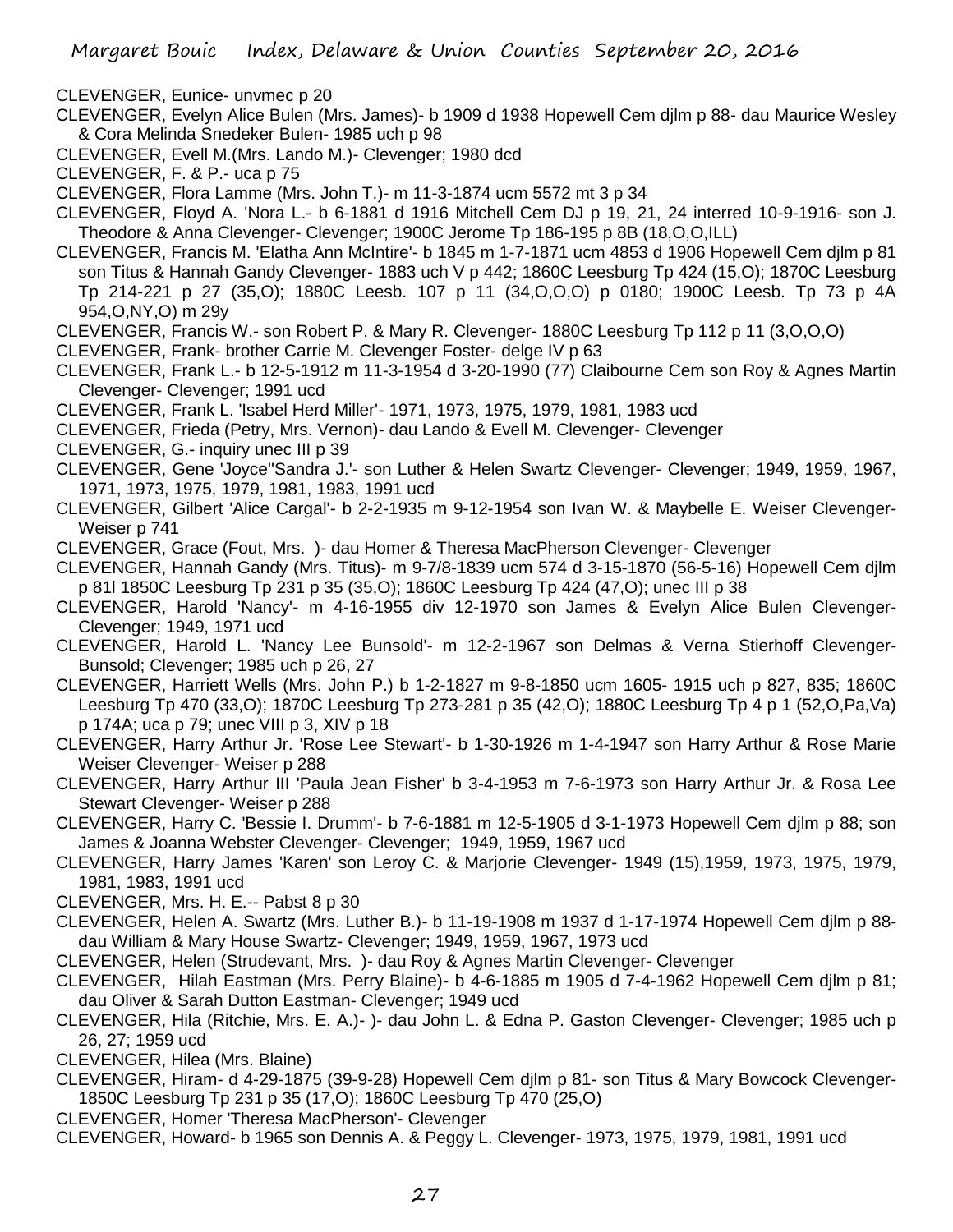- CLEVENGER, Howard R. 'Kathryn J. Moody'- b 12-8-1913 d 1-30-1993 (79) Trenton Cem- son Homer & Theresa MacPerson Clevenger- Clevenger, 1969, 1971, 1980 dcd
- CLEVENGER, Ida- d 1-27-1881 (23-4-21) Plain City Cem dau William W. & Sarah A. Fleck Clevenger- 1860C Millcreek Tp 132 (1,O); 1870C Jerome Tp 239-229 p 31 (11,O); 1880C Jerome Tp 119-122 p 14 (21,O,Pa,Pa) unec VII p 52
- CLEVENGER, Inez (Ankron, Mrs. John)(Swinney, Mrs. Dewey)- dau Ivan W. & Maybelle E. Weiser Clevenger-Weiser p 741
- CLEVENGER, Irene Minton (Mrs. Raymond)- b 10-8-1895 m 11-10-1924 dau Charles & Mary Fuller Minton-Genther p 114
- CLEVENGER, Irene Rose- b 12-18-1934 dau Harry Arthur & Rose Marie Weiser Clevenger- Weiser p 289
- CLEVENGER, Isabel Herd (Miller, Mrs. Lowell) (Mrs. Frank L.)- b 7-9-1907 m (2) 11-3-1954 dau Nelson & Lida Northrup Herd- Clevenger; 1971, 1973, 1975, 1979, 1981, 1983 ucd
- CLEVENGER, Ivan W. 'Maybelle E. Weiser'- b 6-21-1898 m 10-19-1922- Weiser p 741
- CLEVENGER, Jack L. 'Virginia Lee Dhonau'- b 2-1948 m 3-22-1971 son Delmas & Venna Stierhoff Clevenger-Clevenger; 1985 uch p 26
- CLEVENGER, Jacob 'Elizabeth Rimer'- b 1803 d 1880 ped Virgil L. Krouse #340 18; unec XI p 65
- CLEVENGER, James- son Bernard Clevenger- Clevenger
- CLEVENGER, James C. 'Evelyn Alice Bulen''Elsie Mackan'- b 1903 d 1984 Hopewell Cem djlm p 88 son John L. & Edna P. Gaston Clevenger- Clevenger; Mackan; Wells 3,4; 1985 uch p 98; 1969, 1971, 1980 dcd
- CLEVENGER, James C.- son Robert P. & Mary R. Clevenger- 1880C Leesburg Tp 112 p 11 (6,O,O,O)
- CLEVENGER, James- brother Frank Clevenger- delge IV p 63
- CLEVENGER, James- son James T. & Joanna Webster Clevenger- 1880C Leesburg Tp 233 p 23 (1,O,O,O)
- CLEVENGER, James- son Lyle Joe Sr. & Stella Clevenger- Clevenger
- CLEVENGER, James Robert- b 5-13-1901 Harlem Tp son Frank & Delpha Bell Clevenger- dcb
- CLEVENGER, James S.- 1971, 1980 dcd
- CLEVENGER, James T.'Joanna Webster'- m 12-16-1874 ucm 5601- son John P. & Harriett Wells Clevenger-1915 uch p 827, 836; 1860C Leesburg Tp 470 (7,O); 1870C Leesburg Tp 273-281 p 356 (17,O); 1880C Leesburg Tp 233 p 23 (27,O,O,O); p 0186; 1900C Leesb. Tp 1 p 1 (47,O,O,O) m 25y
- CLEVENGER, James William- d 2-6-1886 (34y6d) Plain City Cem unec VII p 52 son William W. & Sarah A. Fleck Clevenger- 1860C Millcreek Tp 132 (7,O); 1870C Jerome Tp 239p229 p 31 (18,O)
- CLEVENGER, Janet E. (Mrs. Dennis A.)- 1991 ucd
- CLEVENGER, Janice (Arthur, Mrs. Geoffrey)(Mathys, Mrs. Leonard Mark)- b 1-1942 m(2) 11-24-1989 dau Delmas C. & Verna Stierhoff Clevenger- 1985 uch p 26, 27; Clevenger
- CLEVENGER, Janet- b 1968 dau Dennis A. & Peggy L. Clevenger- 1973, 1975, 1979, 1981 ucd
- CLEVENGER, Jo Ann W.- 1959 ucd
- CLEVENGER, Joanna Webster (Mrs. James T.)- b 9-5-1854 m 12-16-1874 ucm 5601 d 9-12-1927 Hopewell Cem R9 djlm p 82; dau Lester Webster- Clevenger; mt 3 p 6; 1880C Leesburg Tp 233 p 23 (25,O,O,O); 1900C Lees. Tp 1 (45,O,O,O) m 25y, 5 ch, 4 living
- CLEVENGER, John- see Theodore
- CLEVENGER, John L. 'Edna P. Gaston'- b 10-12-1878 m 10-9-1901 d 8-15-1962 Hopewell Cem djlm p 88; 1985 uch p 26, 27; Clevenger; 1949, 1959 ucd; 1900C Leesburg Tp 1 (21,O,O,O)
- CLEVENGER, John P. 'Harriett Wells'- b 3-19-1825 m 9-8-1850 ucm 1605 d 5-20-1910- son Titus & Mary Bowcock Clevenger- 1915 uch p 827, 835; 1883 uch V p 435; 1850C Leesburg Tp 231 p 35 (25,O); 1860C Leesburg Tp 470 (35,O); 1870C Leesburg Tp 273-281 p 34 (45,O); 1880C Leesburg Tp 4 p 1 (55,O,NJ,O) p 0175; uca p 75; unec VIII p 3, XIV p 18
- CLEVENGER, John- b 1964 son Raymond Kenneth & Ruth A. Clevenger- 1969, 1980 dcd
- CLEVENGER, John T. 'Flora Lamme'- m 11-3-1874 ucm 5572 mt 3 p 3,4
- CLEVENGER, John- son Willard & Katherine Clevenger- 1949 ucd
- CLEVENGER, Joy (Hutchinson, Mrs. Paul)- dau Lando & Evell N. Clevenger- Clevenger
- CLEVENGER, Joyce (Mrs. Gene)- 1967, 1971, 1973, 1975, 1979, 1981, 1983, 1991 ucd
- CLEVENGER, J. T.- d 1-1915- 1915 uch p 619; 1883 uch V p 427; Clevenger
- CLEVENGER, June (Deel, Mrs. Timothy A.)- b 1966 m 11-20-1982 dau Raymond Kenneth & Ruth A. Clevenger- Clevenger; 1969, 1980 dcd
- CLEVENGER, Justin- b 1988 son Mark T. & Karen J. Clevenger- 1991 ucd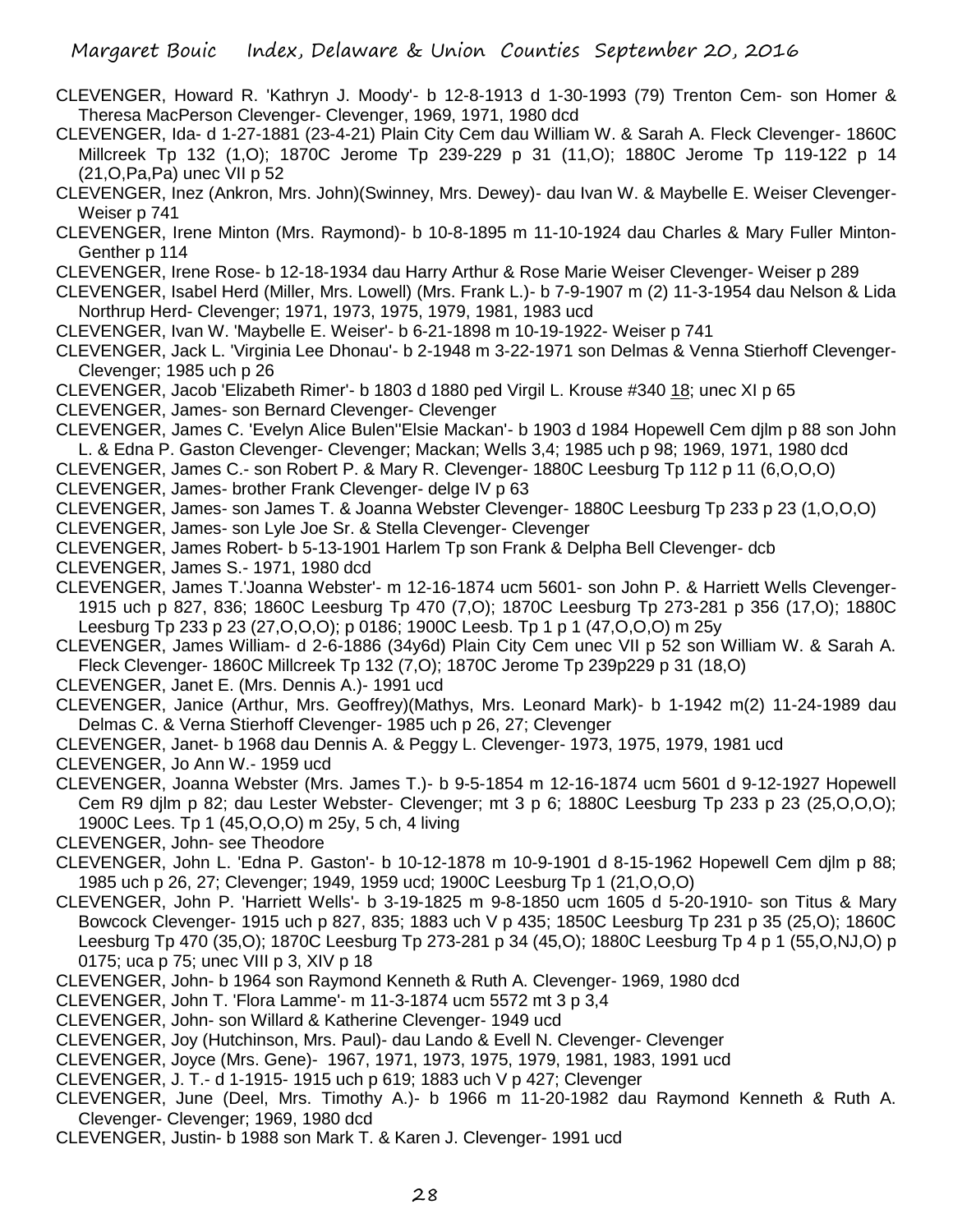- CLEVENGER, Karen (Mrs. Harry James)- 1973, 1975, 1979, 1981, 1983 ucd
- CLEVENGER, Karen M. (Mrs. Mark T.)- 1991 ucd
- CLEVENGER, Karl Edward 'Beverly Jane Spicer'- b 1-10-1932 m 3-15-1953 son Harry Arthur & Rose Marie Weiser Clevenger- Weiser p 288
- CLEVENGER, Kathryn- unvmec p 20
- CLEVENGER, Kathryn Alberta (Conley, Mrs. Clovis)- b 7-14-1930 m 1-10-1953 dau Harry Arthur & Rose Marie Weiser Clevenger- Weiser p 288
- CLEVENGER, Kathryn J. (Mrs. Howard R.)- 1969, 1971, 1980 dcd
- CLEVENGER, Kathryn L.- b 1914 Hopewell Cem djlm p 88
- CLEVENGER, Kathryn Stricker (Mrs. Willard)- dau Thomas D. & Louise Stricker- Clevenger; 1959, 1967, 1971, 1973, 1975, 1979, 1981, 1983, 1991 ucd
- CLEVENGER, Kathy Michelle- b 8-20-1971 dau Robert & Nancy Lee Bunsold Clevenger- Clevenger; Bunsold; Rausch 1416122, 13(12)622; 1985 uch p 26; 1973, 1975, 1979, 1991 ucd
- CLEVENGER, Kay Jean (Bach, Mrs. Philip)(Morelos, Mrs. Paul Lionel)- dau Willard & Kathryn Stricker Clevenger- Clevenger; 1949, 1959(12) ucd
- CLEVENGER, Kevin- b 1964 son Roger R. & Carol Clevenger- 1979, 1981 ucd
- CLEVENGER, Kimberly- b 1959 dau Harold L. & Nancy Clevenger- 1967 ucd
- CLEVENGER, Lando 'Evell M.'- d 10-3-1975 (74) bur Ky- Clevenger
- CLEVENGER, Laura J. (Smith, Mrs. Timothy E.)- b 1960 m 2-24-1979 dau Raymond Kennety & Ruthann Clevenger- Clevenger; 1969, 1971 dcd
- CLEVENGER, L. B.- b 4-27-1827 d 4-5-1882 son Titus & Mary Bowcock Clevenger- 1883 uch V p 435
- CLEVENGER, Lee Ann (Cicigoi, Mrs. Michael)- dau Donna M. Clevenger Crawford- Crawford
- CLEVENGER, L. E. (Ruhlen, Mrs. J. F.)- unec XIV p 6
- CLEVENGER, Lenna M.- b 10-1879 dau Calvin & Lucinda/Lorinda A. Carey- 1880c Leesburg Tp 142 p 14 (8/12,O,O,O)
- CLEVENGER, Leroy Clayton' Marjorie E.Ridgeway'- b 2-18-1910 m 9-7-1933 d 2-27-1985 WWII Hopewell Cem djlm p 90- son Harry & Bessie I. Drumm Clevenger- Clevenger; 1959, 1967, 1971, 1973, 1975, 1979, 1981, 1983 ucd
- CLEVENGER, Lewis 'Elizabeth Spencer'- m 7-8-1850 ucm 1550 son Titus & Mary Bowcock Clevenger- 1850C Leesburg Tp 231 p 35 (23,O); unec VII p 60, XIV p 17
- CLEVENGER, Linda Lea (Simpkins, Mrs. James Donovan)- b 1966 m 3-26-1988- dau Gene & Joyce Clevenger- 1971, 1973, 1975, 1979, 1981, 1983 ucd
- CLEVENGER, Linnie May- b 10-13-1879 d 4-9-1888 -Hopewell Cem djlm p 81 dau Calvin E. & Lucinda A. Clevenger- Clevenger
- CLEVENGER, Lois M. Drushal (Mrs. Carl)- b 1-17-1904 m 8-20-1927 d 11-4-1984- dau Charles & Clio Conkey Drushal- Clevenger
- CLEVENGER, Lucinda A. Carey (Mrs. Calvin E.)- b 8-24-1856 m 10-7-1876 ucm 5953 d 8-9-1932 Hopewell Cem djlm p 81; 1880C Leesburg Tp 142 p 14 (23,O,O,O); 1900C Lees. Tp 14 p 3B (43,O,O,O) m 23y, 3 ch, 2 living
- CLEVENGER, Luther B. 'Helen A. Swartz'- b 1907 m 1937 d 1-7-1986 son Harry & Bessie I. Drumm Clevenger- Hopewell Cem djlm p 88; 1985 uch p 26; 1949, 1959, 1967, 1971, 1973, 1975, 1979, 1981, 1983 ucd
- CLEVENGER, Lyle Joe Sr. 'Stella'- Clevenger
- CLEVENGER, Lyle J. Jr.- d 2-18-1987 (40) Oak Grove Cem son Lyle Joe Sr. & Stella Clevenger- Clevenger
- CLEVENGER, Marcia (Robertson, Mrs. )- b 6-18-1941 d 11-28-1988 (47) Hopewell Cem dau Luther & Helen A. Swartz Clevenger- Clevenger; 1949, 1959 ucd
- CLEVENGER, Margaret- b 1961 dau Dennis A. & Peggy L. Clevenger- 1975, 1979, 1981, 1983 ucd
- CLEVENGER, Margaret Le Masters (Mrs. Robert)(Weller, Mrs. Jack)- b 8-15-1909- 1985 uch p 90, 145
- CLEVENGER, Marilou (Brown, Mrs. Michael)- m 7-6-1969 dau Harry A. Clevenger- Clevenger
- CLEVENGER, Marion- son Titus & Hannah Gandy Clevenger- 1850C Leesburg Tp 231 p 35 (5,O)
- CLEVENGER, Marjorie Ann (Harrel, Mrs. Timothy Allen)- b 1959 Clevenger; 1969 dcd
- CLEVENGER, Marjorie E. (Mrs. Leroy C.)- 1959, 1967, 1971, 1973, 1975, 1979, 1981, 1983 ucd
- CLEVENGER, Marjorie E. (Mrs. R. R.)- 1991 ucd
- CLEVENGER, Mark T. 'Karen M.'- b 1964 son Gene & Joyce Clevenger- 1971, 1973, 1975, 1979, 1981, 1983,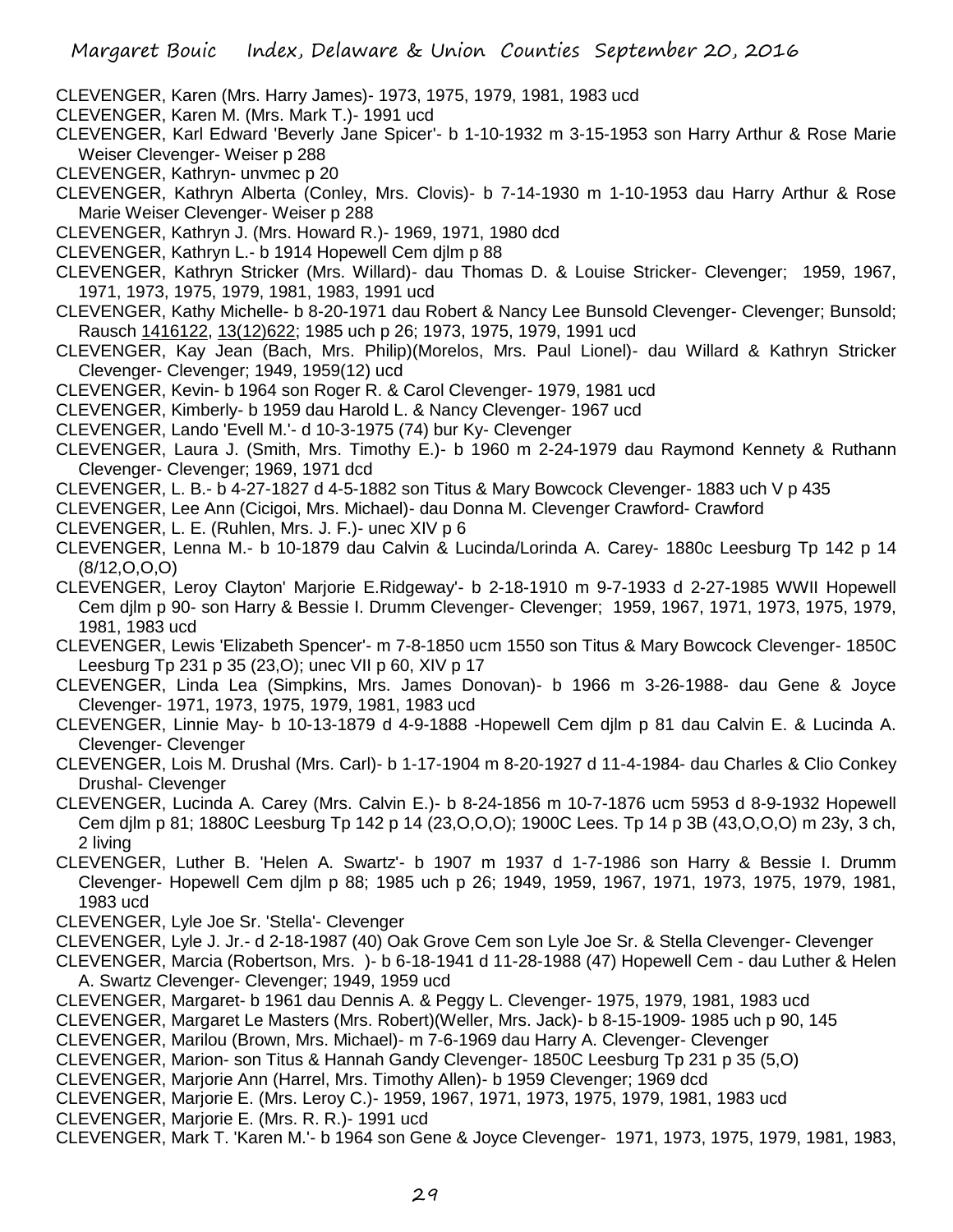1991 ucd

- CLEVENGER, Mary- 1883 uch V p 427
- CLEVENGER, Mary Bowcock (Mrs. Titus)- 1883 uch V p 435
- CLEVENGER, Mary Catherine- dau Dennis A. Clevenger- Clevenger; engaged to Terry Kaylor; 1973, 1975, 1979, 1981, 1983 ucd
- CLEVENGER, Mary (Douglass, Mrs. David M.)- m 12-24-1877 ucm 6173
- CLEVENGER, Mary E. (Robinson, Mrs. Thomas L.)- m 12-5-1888 dau John P. & Harriett Wells Clevenger-1915 uch p 827, 836; 1860C Leesburg Tp 470 (1/12,O); 1870C Leesburg Tp 273-281 p 35 (10,O)
- CLEVENGER, Mary E.- dau William W. & Sarah A. Fleck Clevenger- 1860C Millcreek Tp 132 (4,O); 1870C Jerome Tp 239-229 p 31 (13,O)
- CLEVENGER, Mary (Gandy, Mrs. Abijah)- m 6-29-1867 ucm 4206
- CLEVENGER, Mary I. (Thomas, Mrs. )(Mrs. )- d 3-4-1972 (76) bur Oller Cem- Thomas
- CLEVENGER, Mary Lou- b 11-13-1949 dau Harry Arthur, Jr. & Rosa Lee Stewart Clevenger- Weiser p 288
- CLEVENGER, Mary- dau Titus & Hannah Gancy Clevenger- 1850C Leesburg Tp 231 p 35 (10,O); 1860C Leesburg Tp 424 (19,O)
- CLEVENGER, Mary R. (Mrs. Robert P.)- 1880C Leesburg Tp 112 p 11 (24,O,O,O)
- CLEVENGER, Matilda C.- b 7-1883 dau Calvin E. & Lucinda A. Carey Clevenger- 1900c Leesburg Tp 74 p 3B (16,O,O,O)
- CLEVENGER, Maxine (Miller, Mrs. )- sister Lando Clevenger- gs
- CLEVENGER, Maybelle E. Weiser (Mrs. Ivan W.)- b 9-22-1904 m 10-19-1922 dau Harvey George & Ella M. Winters Weiser- Weiser p 741
- CLEVENGER, Michael- b 1957 son Harold L. & Nancy Clevenger- 1967 ucd
- CLEVENGER, Michael- b 1950 son Leroy C. & Marjorie E. Clevenger- 1959, 1967, 1971 ucd
- CLEVENGER, Minnie (Parmer, Mrs. Harvey D.)- m consent unec IV p 17
- CLEVENGER, Murtie- dau Theodore & Ana Clevenger- 1880C Jerome Tp 18 p 3 (9/12,O,O,O)
- CLEVENGER, Myrta B.- dau James T. & Joanna R. Clevenger- Hopewell Cem djlm p 81
- CLEVENGER, Nancy Lee Bunsold (Mrs. Robert)- m 12-2-1967 dau Arthur & Martha Bunsold- Bunsold;
- Clevenger; Ruasch 13(12)62, 14162 III p 279; 1967, 1971, 1973, 1975, 1979, 1991 ucd
- CLEVENGER, Nannie E.- b 1877 d 1918 New California Cem DJ p 93
- CLEVENGER, Nora L. Clark (Mrs.Floyd A.)- b 3-14-1884 d 7-21-1975 (91) Mitchell Cem DJ p 19, 23 -dau Jesse A. & Mary Jane Charles Clark- Clevenger; 1967, 1971, 1973 ucd
- CLEVENGER, Norma- dau Carl C.& Lois M. Drushal Clevenger-Clevenger
- CLEVENGER, Otis- 1840C Leesburg Tp 127 (40-50)
- CLEVENGER, P. B.'Hilah'- 1949 ucd
- CLEVENGER, Paula Jean Fisher (Mrs. Harry A. III)- m 7-6-1973 dau Ralph C. Fisher- Clevenger
- CLEVENGER, Peggy L. (Mrs. Dennis A.)- 1973, 1975, 1979, 1981 ucd
- CLEVENGER, Peggy (Mrs. W. B.)- d 6-21-1974- Clevenger
- CLEVENGER, Perry Blaine 'Hilah Eastman'- b 6-2-1884 d 9-28-1964 Hopewell Cem djlm p 82 son James T. & Joanna Webster Clevenger- Clevenger; 1900C Leesburg Tp 1 (15,O,O,O)
- CLEVENGER, Phielder 'Diadama Stouthards'- m 1-14-1819 Madison Co unec IV p 51
- CLEVENGER, Philip 'Audrey'- 1971, 1980 dcd
- CLEVENGER, Polly- dau Roger & Diane Clevenger- 1967 ucd
- CLEVENGER, Raymond Kenneth 'Ruth Ann Harris'- b 10-20-1928 m 11-10-1952 son Harry Arthur & Rose Marie Weiser Clevenger- Weiser p 288; 1969, 1980 dcd
- CLEVENGER, Rebecca Hickson (Mrs. James)- Clevenger CLEVENGER, Rebecca- b 1984 dau Mark T. & Karen M. Clevenger- 1991 ucd
- CLEVENGER, Reta J. b 1959- ch Jo Ann W. Clevenger- 1959 ucd (5m), 1981 ucd; lived with Charles & Jo Ann Sullivan 1975 ucd
- CLEVENGER, Rex Leroy 'Clara'- son Leroy Clayton & Marjorie Ridgeway Clevenger- 1973, 1975, 1979, 1981, 1983, 1991 ucd
- CLEVENGER, Rhett- ch Jo Ann W. Clevenger- 1959 ucd(2), 1975 ucd
- CLEVENGER, Robert D. 'Nancy Lee Bunsold'- b 9-1946 m 12-2-1967 son Delmas C. & Verna Stierhoff Clevenger- 1985 uch p 26; Rausch (13(12)62), (14162); 1971, 1975, 1981, 1983, 1991 ucd
- CLEVENGER, Robert- son John L. & Edna Gaston Clevenger- 1985 uch p 26, 27, 90; 1985 uch p 26, 27;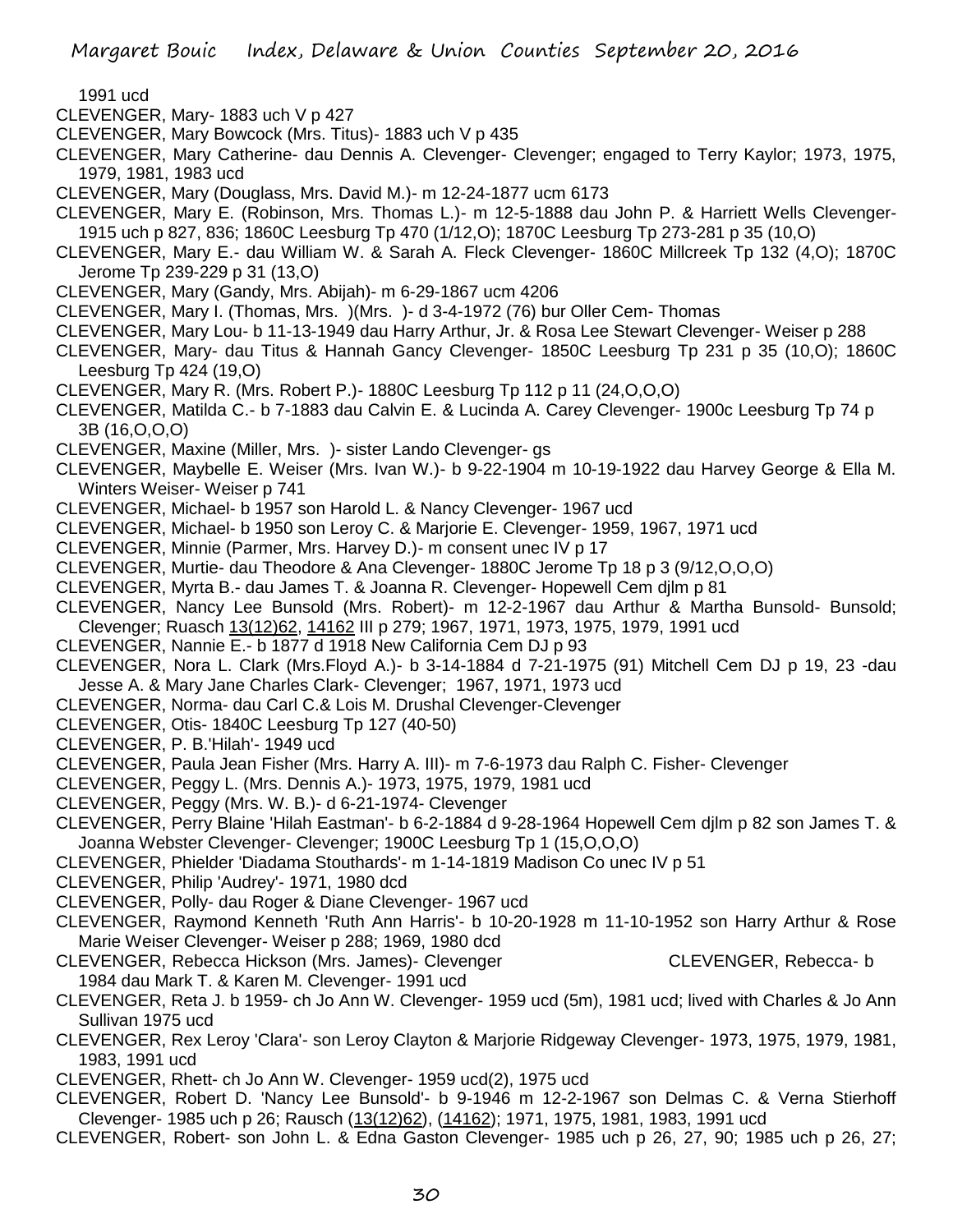Hopewell Cem

- CLEVENGER, Robert Leroy- b 7-31-1927 d 12-23-1933 son Harry Arthur & Rose Marie Weiser Clevenger-Weiser p 288
- CLEVENGER, Robert R./P.'Mary Cunningham'- m 12-13-1873 son Titus & Hannah Gandy Clevenger- 1860C Leesburg Tp 424 (9,O); 1870C Leesburg Tp 214-221 p 27 (25,O); 1880C Leesburg Tp 112 p 11 (27,O,O,O) p 1080
- CLEVENGER, Robert Todd- b 10-25-1969 son Robert & Nancy Lee Bunsold Clevenger- Clevenger; Bunsold; Rausch 1416121, 13(12)621 1971, 1973, 1975, 1979, 1991 ucd; engaged to Clara Lyn King

CLEVENGER, Robert W.- b 8-2-1908 d 6-18-1945 WWII Hopewell Cem djlm p 88

- CLEVENGER, Roger 'Diane'- 1967 ucd
- CLEVENGER, Roger R. 'Carolyn A.'- son Leroy Clayton & Marjorie Ridgeway Clevenger- Clevenger; 1979, 1981 ucd
- CLEVENGER, Rosa Lee Stewart (Mrs. Harry Arthur, Jr.)- b 2-22-1927 m 1-4-1947- Weiser p 288
- CLEVENGER, Rose Marie Weiser (Mrs. Harry Arthur)- b 2-5-1900 d 8-25-1937 bur Kilbourne dau Orville Samuel & Catherine Belle Mosher Weiser- Weiser p 288
- CLEVENGER, Roy 'Agnes Martin'- Clevenger
- CLEVENGER, R. P.- 1883 uch V p 427
- CLEVENGER, R. R. 'Marjorie'- 1991 ucd
- CLEVENGER, Ruby (Myers/Mayer, Mrs. Charles L.)- b 7-10-1890 m 1913 Rausch (1351) II p 273- dau J. Theodore & Anna Clevenger- Clevenger; 1900C Jerome Tp 186-195 p 8B (9,O,O,ILL\_
- CLEVENGER, Ruth Ann Harris (Mrs. Raymond Kenneth)- b 8-8-1929 m 11-10-1952- Weiser p 288; 1969, 1980 dcd
- CLEVENGER, Ruth (Norris, Mrs. )- d 1-12-1975 (69) dau John L. & Edna P. Gaston Clevenger- Clevenger
- CLEVENGER, S. A.- uca p 31
- CLEVENGER, Sandra J. (Mrs. Gene)- 1991 ucd
- CLEVENGER, Sarah A. Fleck (Mrs. William)- m 6-12-1849 ucm 1428- unec VII p 46, XIII p 19; 1850C Jerome Tp 1925-1946 p 281 (23, Pa); 1860C Millcreek Tp 132 (35, Pa); 1870C Jerome Tp 239-229 p 31 (48,O); 1880C Jerome Tp 119-122 p 14 (53, Pa,Pa,Pa) p 145 A
- CLEVENGER, Sarah (Evans, Mrs. Henry)- m 3-4-1871 ucm 4886
- CLEVENGER, Sarah Jane- b 11-25-1872 dau Francis M. & Elatha Ann McIntire Clevenger- 1883 uch V p 442; 1880C Leesburg Tp 107 p 11 (7,O,O,O)
- CLEVENGER, Sarah- dau Titus & Hannah Gandy Clevenger- 1850c Leesburg Tp 231 p 35 (9,O); 1860C Leesburg Tp 424 (18,O); 1870C Leesburg Tp 214-221 p 27 (29,O)
- CLEVENGER, Shane 'Tracy Fridley'- b 1967 son Harry J. & Karen Clevenger- Clevenger; 1973, 1975, 1979, 1981, 1983, 1991 ucd
- CLEVENGER, Shayna Amanda- b 12-5-1989 d 12-23-1989 (19d) bur Hopewell Cem- dau Shane & Tracy Fridley Clevenger- Clevenger
- CLEVENGER, Shirley Jean (Blair, Mrs. William Anthony)- b 7-30-1948 m 12-25-1965 dau Harry A. & Rosa Lee Stewart Clevenger- Clevenger; Maugans Anc p 128
- CLEVENGER, Stella (Mrs Lyle Joe Sr.)- Clevenger
- CLEVENGER, Susan L.- 1969 dcd
- CLEVENGER, Susan Lynn- b 3-29-1971 dau Jack & Virginia Lee Dhonau Clevenger- 1985 uch p 26- engged to Michael Scott Allred
- CLEVENGER, Tammi Lynn- dau Mr. & Mrs. Robert Logan- Clevenger- engaged to Stephen McCollum
- CLEVENGER, Theodore'Anna'- son William & Sarah A. Fleck Clevenger- 1870C Jerome Tp 239-229 p 31
- (19,O); 1880C Jerome Tp 18 p 3 (28,O,O,O) p 0140; 1900C Jer. Tp 186-175 p 8B (47,O,Pa,Pa) m 25y
- CLEVENGER, Theresa MacPherson (Mrs. Homer)- Clevenger
- CLEVENGER, Thurman- son J. Theodore & Anna Clevenger- Clevenger; 1880C Jerome Tp 17 p 2 (3,O,O,O); 1900C Jer. Tp 186-195 p 8B (22,O,O,ILL)
- CLEVENGER, Titus Kimble 1908- Hopewell Cem djlm p 82
- CLEVENGER, Titus 'Hannah Gandy'- m 9-7/8-1839 ucm 574 unec III p 38 Hopewell Cem- 1883 uch IV p 434; 1850C Leesburg Tp 231 p 35 )35,O)
- CLEVENGER, Titus 'Mary Bowcock- d 1862 (70-3-) 1883 uch V p 435; mt 10-8-1859 (65); uccp p 19; 1860C Leesburg Tp 424 (68, NJ)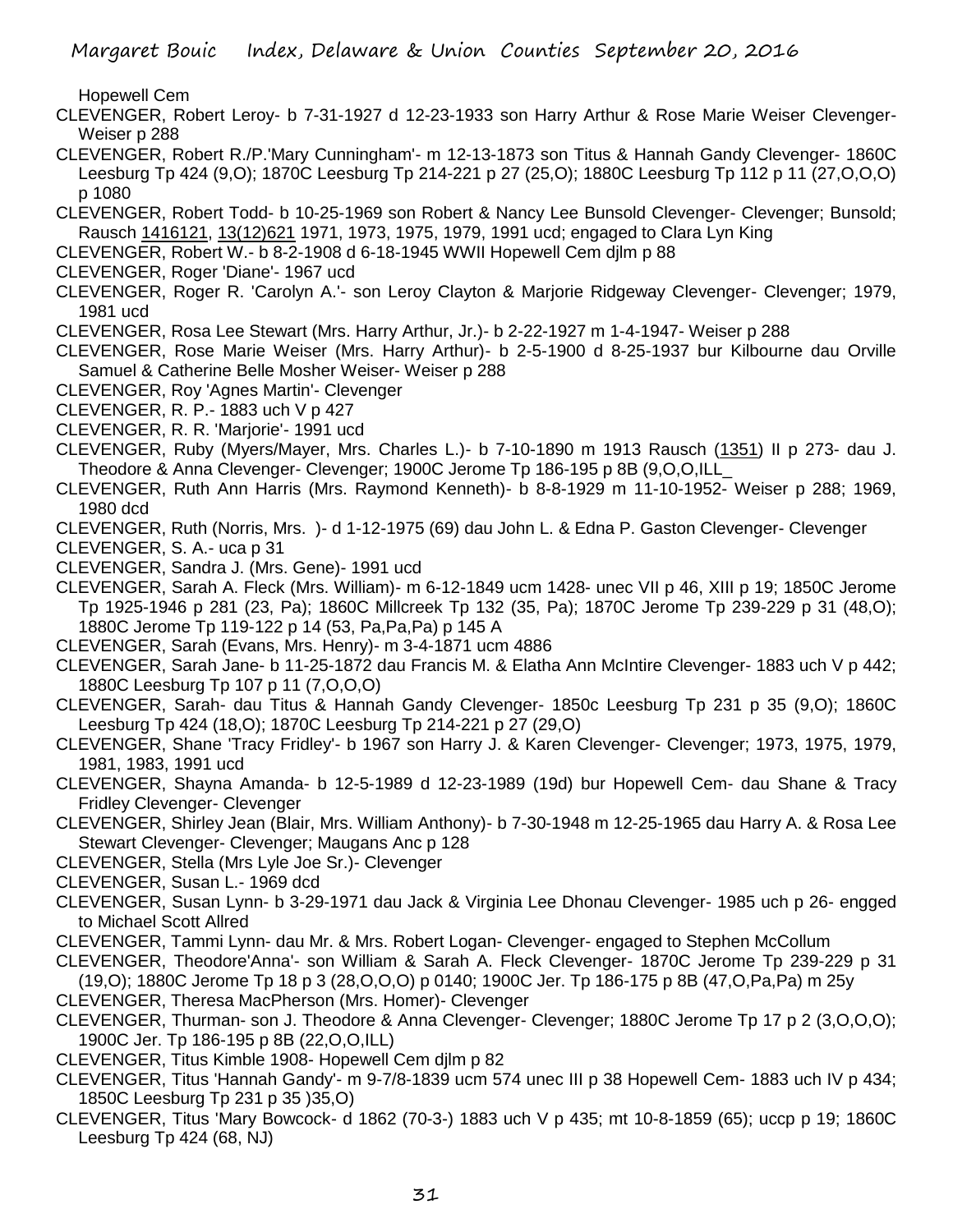- CLEVENGER, Todd- son Robert & Nancy Bunsold Clevenger- 1985 uch p 26
- CLEVENGER, Tom- brother Lando Clevenger- Clevenger
- CLEVENGER, Tom- son Willard & Kathryn Stricker Clevenger- Clevenger; 1959 ucd
- CLEVENGER, Tracy Fridley (Mrs. Shane)- dau Phyllis Fridley- Clevenger
- CLEVENGER, Vera (Mrs. Walter B.)- d 1903 New California Cem DJ p 93; Pabst 2 p 101; Clevenger
- CLEVENGER, Verna Stierhoff (Mrs. Delmas C.)- b 8-29-1920 m 1-1941 d 6-20-1996 (75) Hopewell Cem djlm p 88- dau Fred & Mary Ruhl Stierhoff; 1985 uch p 26; Clevenger
- CLEVENGER, Virginia Lee Dhonau (Mrs. Jack)- m 3-22-1970 dau Robert Dhonau- Clevenger; 1985 uch p 26
- CLEVENGER, Vivian (Strasser, Mrs. )- dau Roy & Agnes Martin Clevenger- Clevenger
- CLEVENGER, Walter M. 'Vera'- d 6-23-1959 (54) bur Tampa,Fla- son W. B. & Peggy Clevenger- Clevenger
- CLEVENGER, Walter N.- son Walter M. Clevenger- Clevenger
- CLEVENGER, Warren- b 1855 d 1940 Hopewell Cem djlm p 88
- CLEVENGER, Charles Warren- b 12-12-1906 d 7-8-1983 WWII Hopewell Cem djlm p 88- son John L. & Edna Gaston Clevenger- Clevenger; 1949, 1959, 1967, 1971, 1973, 1975, 1979, 1981, 1983 ucd
- CLEVENGER, Warren -son John L. & Edna P. Gaston Clevenger- Clevenger
- CLEVENGER, Warren 'Wilma R.'- 1991 ucd
- CLEVENGER, W. B.- son J. T. Clevenger- Clevenger
- CLEVENGER, Wilbur E./Wilbner- b 1908 d 1936 Mitchell Cem DJ p 19, 21 interred 5-29-1936 (28)
- CLEVENGER, Willard B.'Kathryn Stricker'- b 6-2-1910 d 2-18-1970 Hopewell Cem djlm p 88; Marysville p 48; 1985 uch p 27; 1949, 1959, 1967, 1971, 1991 ucd
- CLEVENGER, William- hjt p 171, 201, 202; 1915 uch p 279; 1883 uch IV p 438; DJ p 95
- CLEVENGER, William B.- son Theodore & Anna Clevenger- 1880c Jerome Tp 18 p 3 (4,O,O,O)
- CLEVENGER, William M.- b 1950 son Howard R. & Kathryn J. Moody Clevenger- Clevenger; 1969, 1971 dcd
- CLEVENGER, William W. 'Amy Morey'- son John P. & Harriett Wells Clevenger- 1915 uch p 835, 836; 1860C Leesburg Tp 470 (5,O); 1880C Leesburg Tp 4 p 1 (25,O,O,O) p 174A; 1900C Lees. Tp 167-168 p 7B (45,O,O,O) m 11y; uca p 97
- CLEVENGER, William W. 'Sarah A. Fleck' m 6-12-1849 ucm 1428 unec VII p 46, XIII p 19; 1850C Jerome Tp 1925-1946 p 281 (27,O); 1860C Millcreek Tp 132 (35, Pa)
- CLEVENGER, William- son William & Sarah A. Fleck Clevenger- 1880C Jerome Tp 119-122 p 14 (28,O,Pa,Pa)
- CLEVENGER, Wilma- dau James C. & Evevlyn Alice Bulen Clevenger- 1985 uch p 27; Clevenger; 1949, 1959, 1967 ucd
- CLEVENGER, Wilma R. (Mrs. Warren)- 1991 ucd
- CLEVENS?, Martha E. (Mrs. William B.)- b 12-1881 -1900C Jerome Tp 95-102
- (18,O,O,O) m 2y
- CLEVENS, William B. 'Martha E.'- b 11-1875 1900C Jerome Tp 95-102 (24,O,O,O) m 2y
- CLEVER, Annie M. (Mrs. John)- 1860C Darby Tp 354-356 p 50 (47, Bavaria)
- CLEVER, Barbara (Varner, Mrs. Henry)- Maugans Anc p 30
- CLEVER, Barbra- dau John & Annie M. Clever- 1860C Darby Tp 354-356 p 50 (15,O)
- CLEVER, Elenor (Shannon, Mrs. Robert)- m 12-6-1848 dcm
- CLEVER, J. J.- dpc p 77
- CLEVER, Elizabeth- dau John & Annie M. Clever- 1860C Darby Tp 354-356 p 50 (11,O)
- CLEVER, Eva- dau John & Annie M. Clever- 1860C Darby Tp 354-356 p 50 (13,O)
- CLEVER, Frederick- son John & Annie M. Clever- 1860C Darby Tp 354-356 p 50 (8,O)
- CLEVER, Frederick- son John & Annie M. Clever- 1860C Darby Tp 354-356 p 50 (5,O)
- CLEVER, John 'Annie M.'- 1860C Darby Tp 354-356 p 50 (54, Wirtenburg)
- CLEVER, John- son John & Annie M. Clever- 1860C Darby Tp 354-356 p 50 (17,O)
- CLEVER, Phillip- son John & Annie M. Clever- 1860C Darby Tp 354-356 p 50 (19,O)
- CLEVIDENCE, Karie- b 1974 ch Mark W. & Sandra K. Clevidence- 1980 dcd
- CLEVIDENCE, Mark W. 'Sandra K.'- 1980 dcd
- CLEVIDENCE, Pam- b 1970 dau Mark W. & Sandra K. Clevidence- 1980 dcd
- CLEVIDENCE, Sandra K. (Mrs. Mark W.)- 1980 dcd
- CLEVIDENCE, Shelley- b 1968 ch Mark W. & Sandra K. Clevidence- 1980 dcd
- CLEVINGER, Bill- son Morgan & Diedema Belcher Clevinger- Clevinger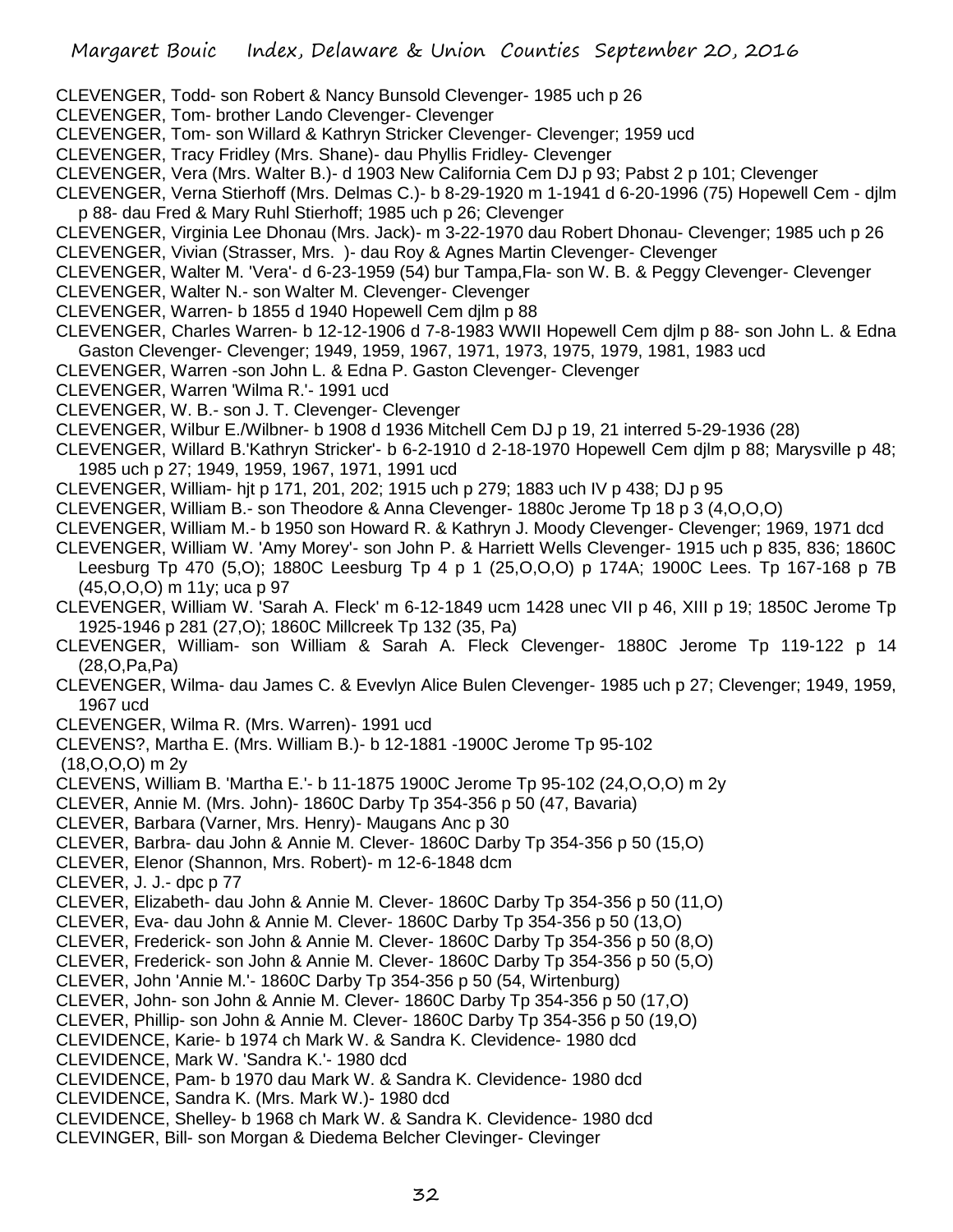- CLEVINGER, Diedema Belcher (Mrs. Morgan)- Clevinger
- CLEVINGER, Ivil P.- b 1-13-1917 d 1-6-1994 (76) Fairview Cem- dau Morgan & Diedema Belcher Clevinger- Clevinger
- CLEVINGER, Joe- son Morgan & Diedema Belcher Clevinger- Clevinger
- CLEVINGER, Lilly (Looney, Mrs. )- dau Morgan & Diedema Belcher Clevinger- Clevinger
- CLEVINGER, Morgan 'Diedema Belcher'- Clevinger
- CLEZIE, Barbara (Mrs. James W.)- 1980 dcd
- CLEZIE, James W. 'Barbara'- 1980 dcd
- CLEZIE, Lisa- b 1967 dau James W. & Barbara Clezie- 1980 dcd
- CLEZIE, Michael- b 1963 son James W. & Barbara Clezie- 1980 dcd
- CLIBER, see Kleiber
- CLIBER, Kristy A.- 1980 dcd
- CLIBER, Ferdinand- naturalized uccp p 36 see Kleiber
- CLICK, Ada Frances (Hayes, Mrs. Russell Eugene)- b 10-19-1926 m 11-30-1964 d 8-17-1996 cremateddau Clayton A. & Blanche A. Lee Click- Click
- CLICK, Ada Alvin Stull (Mrs. John Wesley)- b 1868 d 1942 dau Rev. John & Rebecca Schloesser Stull- ped Mary Click Kreis 5 #10 unec II p 30
- CLICK, Arad- hadc p 36; Lincoln Tp 1849; delge V p 300
- CLICK, Almonta (Mrs. )- d 1-1964- Click
- CLICK, Bill 'Jean'- 1969, 1971 dcd
- CLICK, Blanche Adaliene Lee (Mrs. Clayton Alvin)- b 8-3-1899 m 11-8-1920 d 8-15-1990 (91) bur Cardingtondau Frank Edward & Frances Garver Lee- ped Mary Click Kreis 3 #10 unec II p 30; 1985 uch p 86; Click
- CLICK, Catherine (Mrs. Michael)- ped Mary Click Kreis 17 #10 unec II p 30
- CLICK, Catherine Ann Gable (Mrs. Michael)- d 1924 ped Mary Click Kreis 9 #10; unec II p 30
- CLICK, Cathy- b 1962 dau Bill & Jean Click- 1969, 1971 dcd
- CLICK, Clayton Alvin 'Blanche Adaliene Lee'- b 1898 d 1978 son John Wesley & Ada Alvin Stull Click- ped Mary Click Kreis 2 #10; unec II p 30; 1985 uch p 86
- CLICK, Donna- b 1966 dau Bill & Jean Click- 1969, 1971 dcd
- CLICK, Dorothy (Crum, Mrs. )- dau Clayton Alvin & Blanche Adaliene Lee Click- Click
- CLICK, Frances (Hayes, Mrs. )- dau Clayton Alvin & Blanche Adaliene Lee Click- Click
- CLICK, Harold 'Ruth'- Genther p a4
- CLICK, Isaac- d 9-21-1878 (40-1-19) Fancher Cem Powell p 128
- CLICK, James- 1908 dch p 390; delge X p 52, Ekelberry Ledger
- CLICK, Janet- b 1968 dau Bill & Jean Click- 1969, 1971 dcd
- CLICK, Jean (Mrs. Bill)- 1969, 1971 dcd
- CLICK, John- b 1964 son Bill & Jean Click- 1969, 1971 dcd
- CLICK, John Wesley 'Ada Alvin Stull'- son Michael & Catherine Ann Gable Click- ped Mary Click Kreis 4 #10 unec II p 30
- CLICK, Judy (Schultz, Mrs. Ronald Leon)- m 12-11-1963- Genther p a4, Taylor (11215); Mitchell (112181216) dau Harold & Ruth Click
- CLICK, La Vern (Todd, Mrs. Gene)- Maugans Anc p 207
- CLICK, Mary Elizabeth (Kreis, Mrs. Fred H.)- b 5-16-1922 m 11-16-1941 dau Clayton Alvin & Blanche Adaliene Lee Click- ped Mary Click Kreis #10 1 unec II p 30; 1985 uch p 86
- CLICK, Michael 'Catherine Ann Gable'- b 1844 d 1936 son Michael & Catherine Click- ped Mary Click Kreis 8 #10; unec II p 30
- CLICK, Michael 'Catherine'- ped Mary Click Kreis 16 #10; unec II p 30
- CLICK, Myrtle B.- 1961 dcd
- CLICK, Ruth (Mrs. Harold)- Genther p a4
- CLICKENGER, Sheila- b 1970 dau Teresa Clickenger- 1971, 1973 ucd
- CLICKENGER, Susan- b 1967 dau Teresa Clickenger- 1971, 1973 ucd
- CLICKENGER, Teresa- 1971, 1973 ucd
- CLICKNER, Pearl- b 10-6-1873 Delaware Town son C. & Bubeck Clements Clickinge- dc
- CLICQUENNOI, Ann M.- 1980 dcd
- CLICQUENNOI, Renee- b 1964 dau Ann M. Clicquennoi- 1980 dcd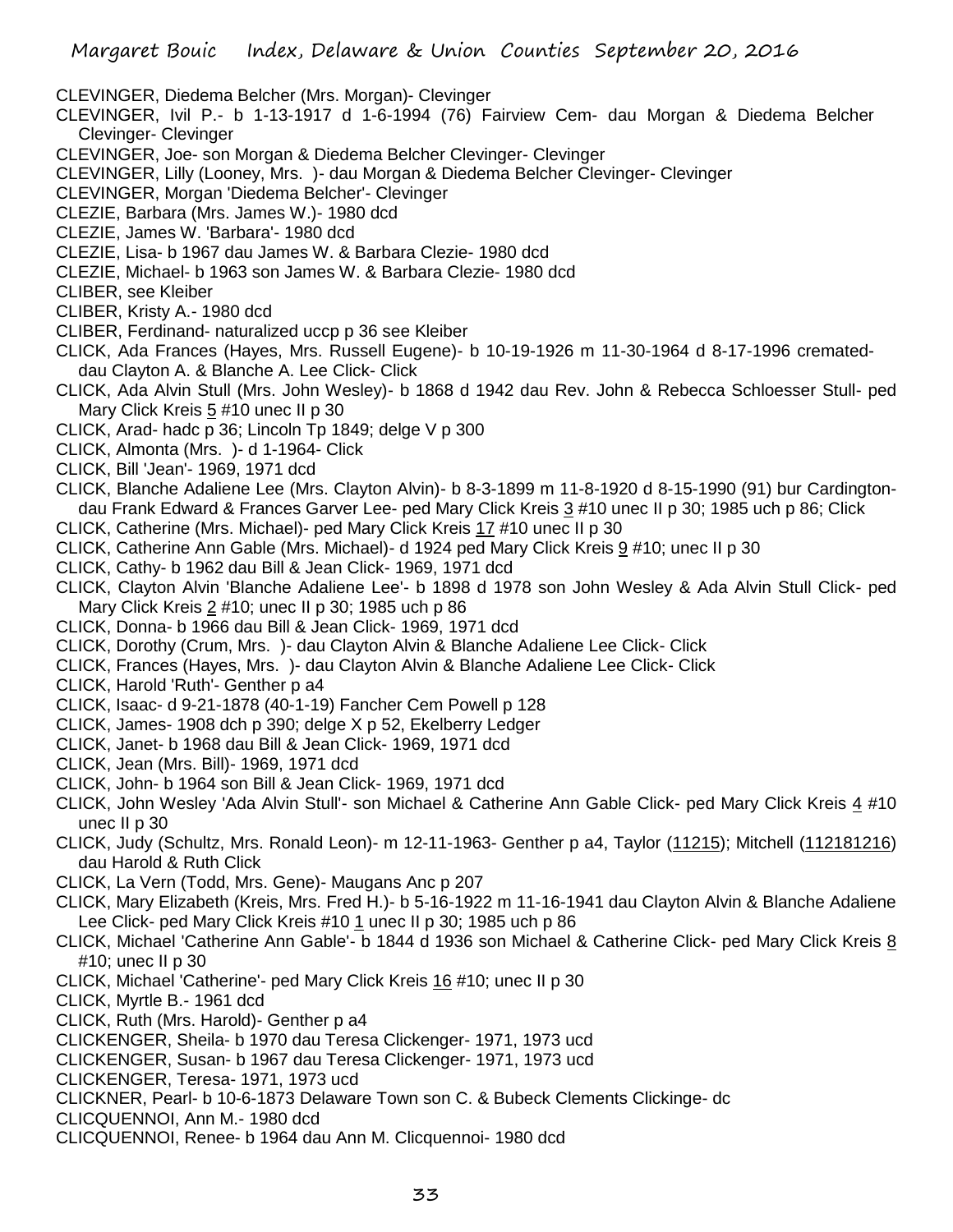- CLICQUENNOI, Roger- b 1967 son Ann M. Clicquennoi- 1980 dcd
- CLICQUENNOI, Ruthie- b 1973 dau Ann M. Clicquennoi- 1980 dcd
- CLIFF, Mary E. (Beard, Mrs. Adin)- m 8-27-1912- Genther p 219
- CLIFFE, Anne Kingsmore (Mrs. Charles M.)- dau G. L. Kingsmore- Cliffe
- CLIFFE, Charles M. 'Anne Kingsmore'- Cliffe
- CLIFFE, Charles M.- b 8-14-1961 son Charles M. & Anne Kingsmore Cliffe- Cliffe
- CLIFFORD, Alice (Rister, Mrs. Paul)- dau John & Margaret Mae Lansing Clifford- Clifford
- CLIFFORD, Ann(a) Conner (Mrs. Timothy)- m 9-5-1866 ucm 4026
- CLIFFORD, Ansel James- b 12-29-1894 d 10-31-1974 son Daniel & Julia King Clifford- 1985 uch p 26
- CLIFFORD, Barbara Jean (Mlcuch, Mrs. Joseph J. Jr.)- m 7-23-1966 dau James K. & Frieda L. Streng Clifford-Clifford; 1985 uch p 26, 136
- CLIFFORD, Bertha Reed (Mrs. John l)- b 1-29-1882 d 8-24-1924 Milford Cem Un Al p 4- dau John & Mahala Lemay Reed- 1985 uch p 26; Clifford; ped Delores Clifford McKnight 5
- CLIFFORD, A.Byron 'Mabel A.'-b 7-24-1907 d 2-23-1991 (83) son Frank & Nettie McIntyre Clifford- Clifford; 1961 dcd
- CLIFFORD, Carol Ann (Griffith, Mrs. Edward L.)- m 9-12-1959 dau James & Frieda L. Streng Clifford- Clifford; 1985 uch p 63, 136
- CLIFFORD, Daniel 'Julia King'- b 1838 lic 2-22-1867 ucm 4148 d 1902 Our Lady of Lourds Cem lptw p 52; 1985 uch p 26; ped Delores Clifford McKnight  $8$ ; 1870C Milford 75-74 p 8 (30, Irel); unec XIV p 6
- CLIFFORD, Daniel Thomas- b 4/6-29-1879/8/80 d 1-9/20-1912 Milford Cem Un Al p 40 son Daniel & Julia King Clifford- 1985 uch p 26; unec XIV p 6 ucbirths
- CLIFFORD, Delores (McKnight, Mrs. )- dau Paul Reed & Hilda Rosenblatt Clifford- ped Delores Clifford McKnight 1 filed LeMay
- CLIFFORD, Doris Lee Hahn (Mrs. James K.)- m 6-11-1962- 1985 uch p 26; 1967, 1971, 1973, 1975, 1979, 1981, 1983, 1991 ucd
- CLIFFORD, Ethel (Jessup, Mrs. Aaron)- dau Frank & Nettie McIntyre Clifford- Clifford
- CLIFFORD, Frank 'Nettie McIntyre'- d 12-31-1971 (94) bur Glendale Cem- Clifford; 1971 dcd
- CLIFFORD, Frieda L. Streng (Mrs. James K.)(McAllister, Mrs. )(Harris, Mrs. G. R.)-m(3) 4-2-1976- 1985 uch p 26, 63, 136
- CLIFFORD, Gov.- Powers Pat p 226
- CLIFFORD, Hannah (Strapp, Mrs. )- b 1-8-1869 d 4-17-1935 dau Daniel & Julia King Clifford- 1985 uch p 26
- CLIFFORD, Hilda Rosenblott (Mrs. Paul Reed)- 1985 uch p 26; Cliffordped Delores Clifford McKnight 3
- CLIFFORD, James K. 'Frieda L. Streng''Doris Lee Hahn'-b 2-18-1920 m(1) 4-11-1940 (2) 6-11-1962 son Daniel & Julia King Clifford - Clifford; 1985 uch p 26, 63, 136; 1967, 1971, 1973, 1975, 1979, 1981, 1983, 1991 ucd
- CLIFFORD, James W.- son John & Margaret Mae Lansing Clifford- Clifford
- CLIFFORD, Janet Lee (Poulton, Mrs. Ronald L.)- m 6-2-1963 dau Byron & Mabel A. Clifford- Clifford; 1961 dcd
- CLIFFORD, Jerry Eugene- b 5-5-1877 d 12-1-1936 son Daniel & Julia King Clifford- 1985 uch p 26
- CLIFFORD, Johannah- b 1-1870 dau Clifford & Julia Clifford- 1870C Milford 75-774 p 8 (5/12,O)
- CLIFFORD, John I. 'Bertha Reed'- b 8-23-1871 Milford d 5-10-1950 son Daniel & Julia King Clifford- 1985 uch p 26; Clifford- ped Delores Clifford McKnight 4
- CLIFFORD, John 'Margaet Mae Lansing'- d 1974- Clifford
- CLIFORD, Joyce (Hayner, Mrs. )- dau A. Byron Clifford- Clifford
- CKIFFORD, Juanita (Lynn, Mrs. )- dau A. Byron Clifford- Clifford
- CLIFFORD, Julia King (Mrs. Daniel)- b 1854 lic 2-22-1867 ucm 4148 d 1931 Our Lady of Lourdes Cem lptw p 52- 1985 uch p 26; ped Delores Clifford McKnight 9; 1870C Milford 75-74 p 8 (15,O); unec XIV p 6
- CLIFFORD, June (Robb, Mrs. )- sister Frank Clifford- Clifford
- CLIFFORD, Lorraine (Knauff, Mrs. )- dau John & Bertha Reed Clifford- 1908 dch p 26
- CLIFFORD, Mabel A. (Mrs. Byron)- d 4-14-1986 (76) Oak Grove Cem Clifford
- CLIFFORD, Maggie- grandchild- 1880C Marysville 379-419 (3,O,Irel,O) p 0105
- CLIFFORD, Margaret- 1961 dcd
- CLIFFORD, Margaret (Gaffney, Mrs. )- b 9-3-1876 d 1-15-1942 bur Our Lady of Lourds lptw p 52- dau Daniel & Julia King Clifford- 1985 uch p 26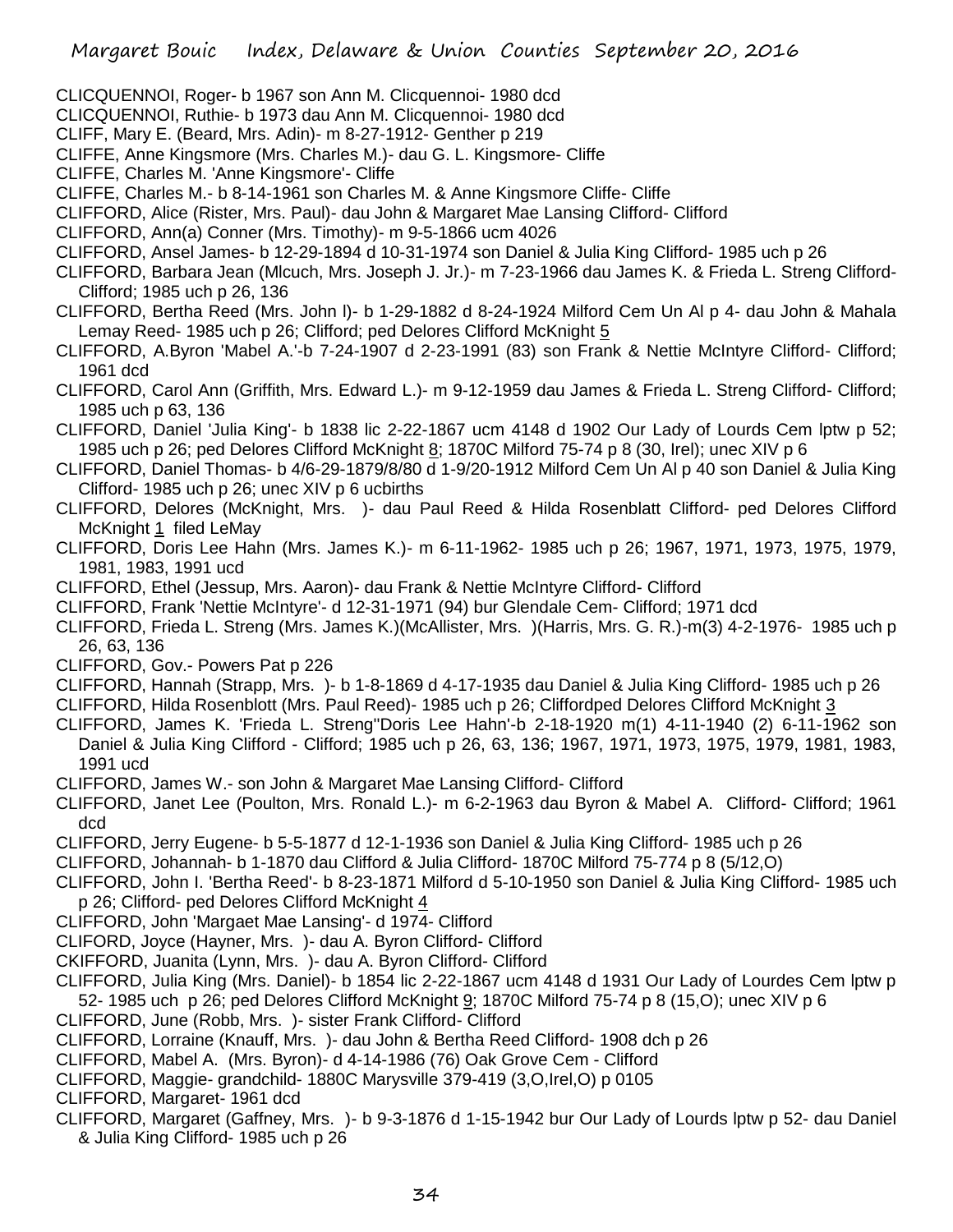- CLIFFORD, Margaret Mae Lansing (Mrs. John)- b 8-22-1906 d 11-2-1994 (98) dau Emory & Isabel Shanks Lansing- Clifford
- CLIFFORD, Mary- b 4-29-1878 dau Daniel & Julia King Clifford- unec XIV p 6
- CLIFFORD, Mary D. (Mercer, Mrs. Harold)- dau John I. & Bertha Reed Clifford- 1985 uch p 26
- CLIFFORD, Mary (Edgecomb, Mrs. Robert)- b 5-8-1807 d 6-16-1873 French Bible- unec VIII p 12
- CLIFFORD, Mary Jo (Hurdzan, Mrs. )- dau A. Byron Clifford- Cliford
- CLIFFORD, Maynard- b 11-12-1907 d 2-24-1912 Milford Cem Un Al p 41- son John I. & Bertha Reed Clifford-**Clifford**
- CLIFFORD, Nancy L. (Neely, Mrs. William F.)- m 7-26-1963 James K. & Frieda L. Streng Clifford- Clifford; 1985 uch p 26
- CLIFFORD, Nettie McIntyre (Mrs. Frank)- Clifford
- CLIFFORD, Paatrick- lived with Paul T. 7 Joann Haybron- 1969 dcd
- CLIFFORD, Paul Reed 'Hilda Rosenblatt'- b 7-18-1903 d 2-1-1988- son John I. & Bertha Reed Clifford- 1985 uch p 26; ped Delores Clifford McKnight 2
- CLIFFORD, Penny (Mrs. Robert)- Clifford
- CLIFFORD, Robert 'Penny'- opc minister; Clifford
- CLIFFORD, Ruth (Hopper, Mrs. Charles)- dau Frank Clifford- Clifford
- CLIFFORD, Shari (Rezac, Mrs. Goerge)- Clifford
- CLIFFORD, Teresa- 1969 dcd
- CLIFFORD, Timothy 'Ann(a) Conner'- m 9-5-1866 ucm 4026
- CLIFFORD, William F.- b 4-11-1886 d 2-24-1962 son Daniel & Julia King Clifford- 1985 uch p 26
- CLIFFORD, William- son John & Margaret Mae Lansing Clifford- Clifford
- CLIFFORD, Winnie Beard (James, Mrs. Riley)(Mrs. John)- b 9-20-1892 d 12-23-1966 Milford Cem Un Al p 51
- CLIFFTON, Larry- 1981 ucd
- CLIFTON, --- b 10-26-1872 Oxford Tp son D. H. & Damaris Day Clifton- dcb
- CLIFTON, Aaron W. 'Mary Hoagland'- b 1843 son Noah & Precilla McGath Clifton- Clifton
- CLIFTON, Allice F. (Bowman, Mrs. George)- b 1856 dau Noah & Precilla McGath Clifton- Clifton
- CLIFTON, Augusta/Mary Augusta (Martin, Mrs. Benjamin)- b 4-24-1842 m 9-21/18-1865 d 4-26-1924 dau John & Sarah Miller Clifton- dumch p 211; 1880 dch p 791; dcc Jane Martin Powers 5
- CLIFTON, Betta Lou Watson (Mrs. Ray)- b 8-19-1938 d 4-29-1994 ((55), Calif. dau Stanley C. & Hazel Watson Clifton
- CLIFTON, Brad- son Ray & Betta Lou Watson Clifton- Clifton
- CLIFTON, Brenda- son Ray & Betta Lou Watson Clifton- Clifton
- CLIFTON, Brent- son Ray & Betta Lou Watson Clifton- Clifton
- CLIFTON, Bryan- son Ray & Betta Lou Watson Clifton- Clifton
- CLIFTON, Carl Eugene 'Robin Sue Robinson'- m 6-11-1977 son Robert L. Clifton- Clifton
- CLIFTON, Carolyn Jean- dau Robert L. & Norma Jean Clifton- Clifton; engaged to David Michael McCurley
- CLIFTON, Cecilia A. (Mrs. Lawrence E.)- 1981, 1983 ucd
- CLIFTON, Censay- b 1850 ch Noah & Precilla McGath Clifton- Clifton
- CLIFTON, Charles K.- 1880C Oxford Tp p 392C
- CLIFTON, David- 1908 dch p 390
- CLIFTON, David H.- son John & Sarah Miller Clifton- 1880 dch p 540, 791; 1908 dch p 431
- CLIFTON, Emma (Wilt, Mrs. J. F.)- 1908 dch p 729
- CLIFTON, Florence- 1880C Concord Tp p 274A
- CLIFTON, Isaac S/L b 1839 son Noah & Precilla McGath Clifton- Clifton
- CLIFTON, Isabella (Coomer, Mrs. )- dau John & Sarah Miller Clifton- 1880 dch p 791
- CLIFTON, Jane Hanson (Mrs. Peter)- m 10-14-1850 Madison Co unec XI p 46
- CLIFTON, Jeremiah- d 1856 (1mo)- son Noah & Precilla McGath Clifton- Clifton
- CLIFTON, J. L.- Director of Education unec III p 17
- CLIFTON, John- 1908 dch p 390
- CLIFTON, John- delinquent taxes- unec XIV p 7
- CLIFTON, John 'Sarah Miller'- m 4-19-1838 dcm; dumch p 211; dcc Jane Martin Powers 10; delge X p 80
- CLIFTON, Joseph 'Mary'- d 7-20-1972 (73)- Clifton
- CLIFTON, Julia Ann (Grady, Mrs. James)- m 12-2-1839 Madison Co unec IX p 18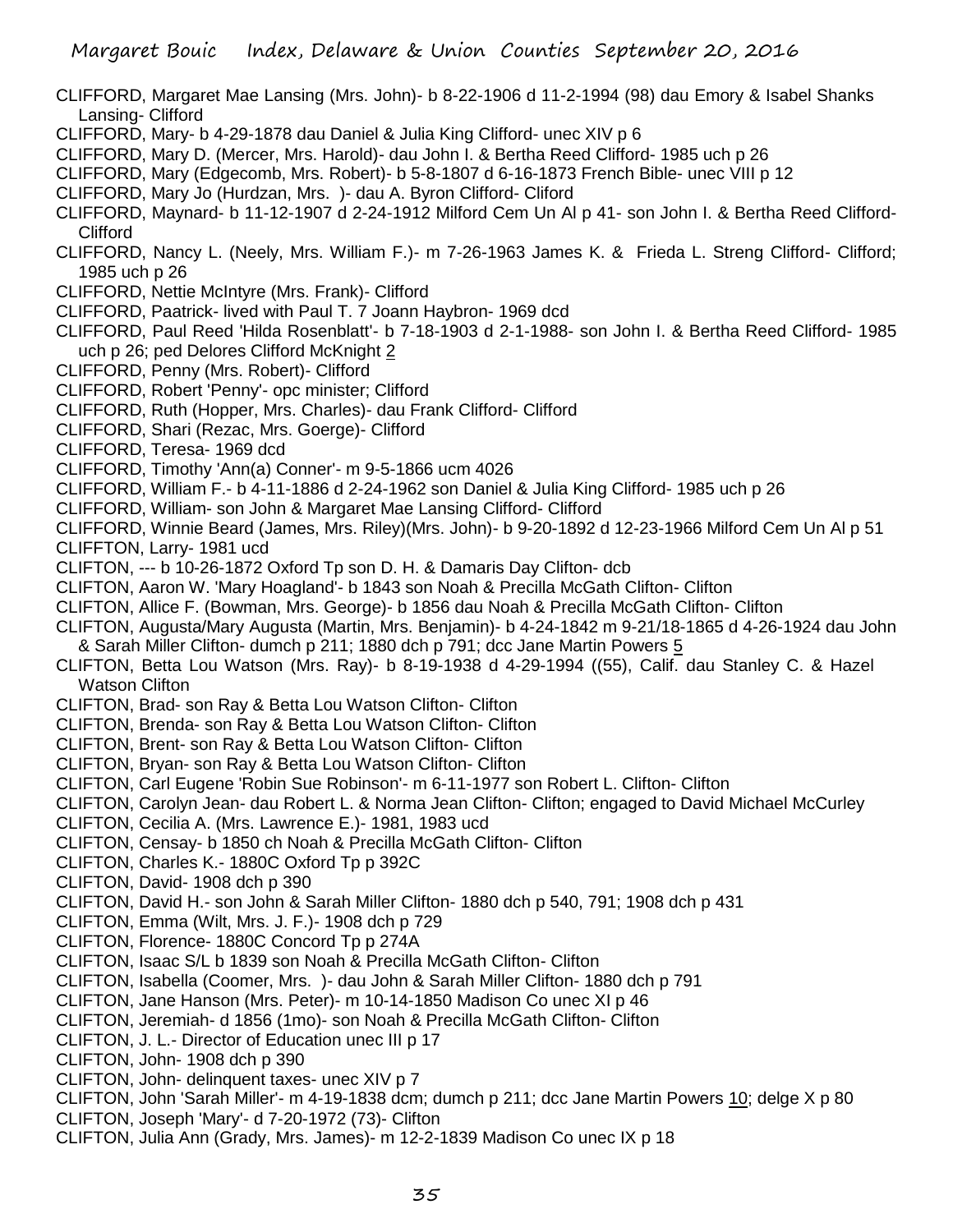- CLIFTON, Kate (Sharp, Mrs. )- dau John & Sarah Miller Clifton- 1880 dch p 791
- CLIFTON, Lawrence E. 'Cecilia A.'- 1981, 1983 ucd
- CLIFTON, Levi 'Margaret Ann Snider'- b 6-15-1840 Pickaway Co m 8-2-1857 d 4-15-1928 VanWert- son Noah & Precilla McGath Clifton- ped Ted Clifton 4
- CLIFTON, Mahala Loyd (Mrs. Nelson W.)- m 6-25-1850 dcm
- CLIFTON, Margaret Ann Snider (Mrs. Levi)- b 1-11-1840 m 8-2-1857 d 1-25-1915 Van Wert- dau David R. & Phoebe Hall Snider- ped Ted Clifton 5
- CLIFTON, Margaret W.- b 1830 d 1904 Alum Creek Friends Cem Powell p 336; 1880C Oxford Tp p 391A
- CLIFTON, Mark 'Tari'- Clifton
- CLIFTON, Mary Hoagland (Mrs. Aaron W.)- Clifton
- CLIFTON, Mary (Mrs. Joseph)- Clifton
- CLIFTON, Minerva (Burget, Mrs. )- b 1843 dau Noah & Precilla McGath Clifton- Clifton
- CLIFTON, Nelson W. 'Mahala Loyd'- m 6-25-1850 dcm
- CLIFTON, Noah D. 'Alice Victoria Smith'- b 6-28-1865 Picaway Co m 10-2-1886 d 1941 Van Wert- son Levi & Margaret Ann Snider Clifton- Clifton
- CLIFTON, Noah 'Precilla McGath'- b ca 1812 m 2-20-1834 d 5-6-1889- ped Ted Clifton 8
- CLIFTON, Norma Jean (Mrs. Robert L.)- Clifton
- CLIFTON, Patty (Swope, Mrs. Jerry)- dau Joseph & Mary Clifton- Clifton
- CLIFTON, Peter 'Jane Hanson'- m 10-14-1850 Madison Co unec XI p 46
- CLIFTON, Phoebe- b 1851 dau Noah & Precilla McGath Clifton- Clifton
- CLIFTON, Precilla McGath (Mrs. Noah)- b c 1818- ped Ted Clifton 9
- CLIFTON, Ray 'Betta Lou Watson'- Clifton
- CLIFTON, Robert L. 'Norman Jean'- Clifton
- CLIFTON, Robin Sue Robinson (Mrs. Carl Eugene)- m 6-11-1977 dau Robert Robinson- Clifton
- CLIFTON, Sarah (Johnson, Mrs. Jonathan R.)- b 1847 dau Noah & Precilla McGath Clifton- Clifton
- CLIFTON, Sarah Miller (Mrs. John)(Eckels, Mrs. James)- b 7-13-1819 d 2-23-1898- dau Jesse & Mary Alison
- Miller- 1880 dch p 791; dumch p 211; dcc Jane Martin Powers 11; delge X p 80
- CLIFTON, Sidney (Kegg, Mrs. Charles)- b 1841 dau Noah & Precilla McGath Clifton- Clifton
- CLIFTON, Stella M.- b 1902 d 1971 Oakdale Cem I p 60
- CLIFTON, Summer Johanna- b 5-13-1988 dau Mark & Tari Clifton- Clifton
- CLIFTON, Susan (Evans, Mrs. Thomas J.)- m 3-9-1861 dcm
- CLIFTON, Tari (Mrs. Mark)- Clifton
- CLIFTON, Ted Kenneth 'Esther Newman'- b 5-8-1910 Van Wert m 10-14-1933 son Noah D. & Alice Victoria Smith Clifton- Clifton
- CLIFTON, William H.- hadc p 48 Radnor Tp
- CLIGAN, Samuel W.- 1880C Delaware Town p 484C
- CLIGROW, Bennie Fay- b 11-6-1904 Brake Bible- unec IV p 58
- CLIGROW, Edward Thomas- b 9-30-1909 Brake Bible- unec IV p 58
- CLIGROW, James Martin- b 10-21-1917 Brake Bible- unec IV p 58
- CLIGROW, Jane Hacket (Mrs. John)- m 10-28-1879 ucm 6556
- CLIGROW, Jessie Lelia Brake (Mrs. Thomas)- m 11-1-1903- Brake Bible; unec IV p 58
- CLIGROW, John 'Jane Hacket'- m 10-28-1879 ucm 6556
- CLIGROW, John William- b 5-9-1938 son William Cligrow- Brake Bible unec IV p 58
- CLIGROW, Josephine Ann- b 6-23-1941 dau William Cligrow- Brake Bible unec IV p 58
- CLIGROW, Thomas 'Jessie Lelia Brake'- m 11-1-1903- Brake Bible unec IV p 58
- CLIGROW, Willie Emmett- b 5-6-1912- Brake Bible- unec IV p 58
- CLIMANS, David M. 'Eliza Parker'- m 1-6-1831 Madison Co- unec V p 47
- CLIMANS, Eliza Parker (Mrs. David M.)- m 1-6-1831 Madison Co unec V p 47
- CLIMER, Amos H. 'Florence B.'- 1973 ucd
- CLIMER, Clarence D.- b 6-29-1890 Orange Tp son J. O. & Allina M. Stanforth Climer- dcb
- CLIMER, Connie- 1980 dcd
- CLIMER, Eugene- Climer
- CLIMER, Florence B. (Mrs. Amos H.)- 1973 ucd
- CLIMER, James- 1973 ucd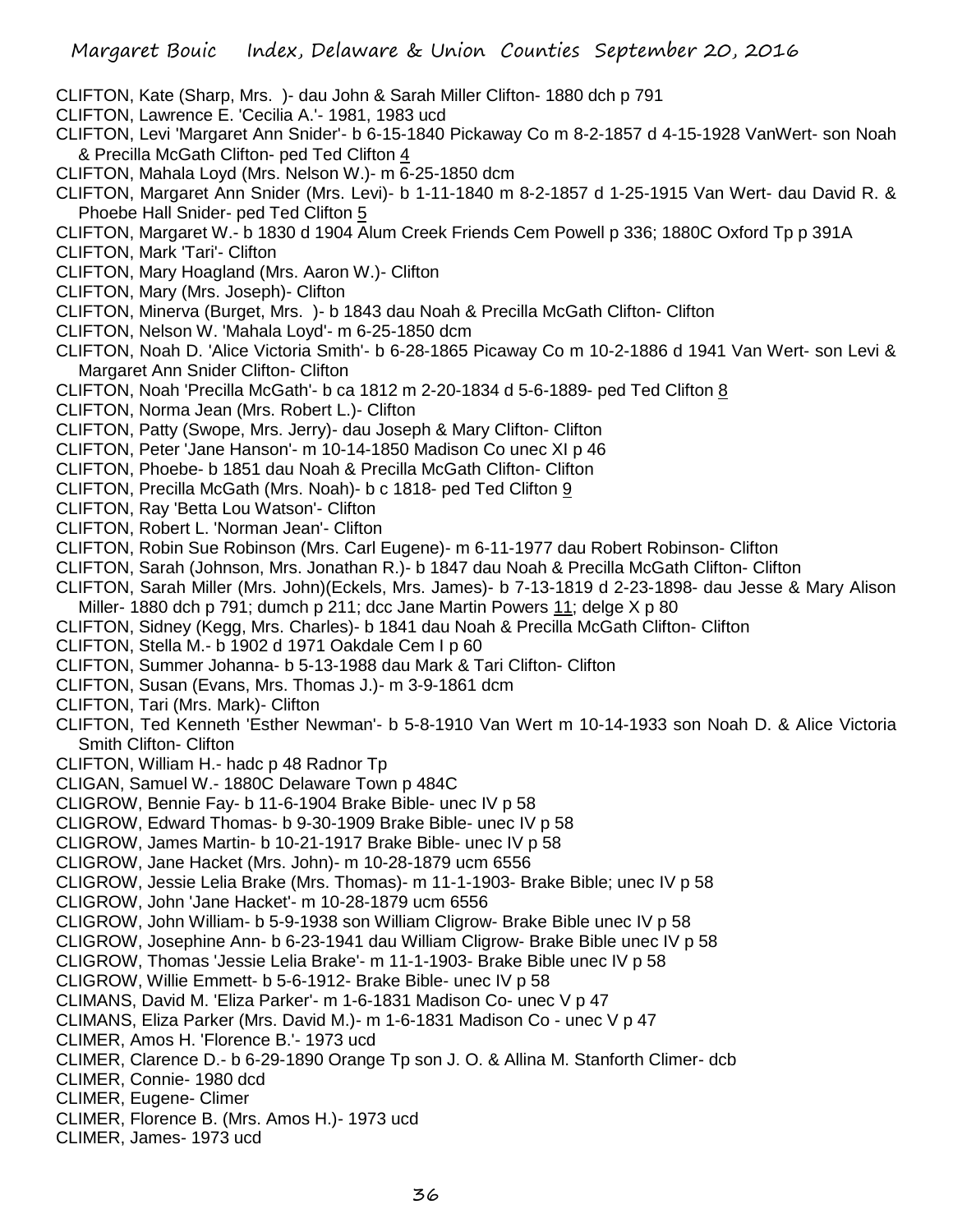CLIMER, Judy- 1973 ucd CLIMER, Thomas F.- 1835 men #17 p 55 Harmony Tp CLIMER, Mrs. William- 1961 dcd CLIMINS, Elizabeth (Erwin, Mrs. Peter)- m 12-27-1840 Madison Co unec IX p 32 CLINARD, Carl L. 'LeDena'- 1969, 1971, 1980 dcd CLINARD, Le Dena (Mrs. Carl L.)- 1969, 1971, 1980 dcd CLEMMENS, Elin M. Bethard (Mrs. William)- m 10-28-1846 Madison Co unec X p 28 CLEMMENS, Isaac 'Nancy Harper'- m 8-9-1825 Madison Co -unec V p 16 CLEMMENS, Joshua H. 'Philena Hammond'- m 12-28-1830 Madison Co unec V p 47 CLEMMENS, Margaret- 1880C Delaware Town p 505C CLEMMENS, Martha (Guy, Mrs. Charles)- m 6-25-1829 Madison Co unec V p 39 CLEMMENS, Nancy Harper (Mrs. Isaac)- m 8-9-1825 Madison Co unec V p 16 CLEMMENS, Philena Hammond (Mrs. Joshua H.)- m 12-28-1830 Madison Co unec V p 47 CLEMMENS, Rebecca (Stout, Mrs. Jesse)- m 1-20-1839 Madison Co unec IX p 17 CLEMMENS, William 'Elin M. Bethard'- m 10-28-1846 Madison Co unec X p 28 CLEMMENT, Isaac 'Jane Stroup'- m 4-20-1837 Madison Co unec VIII p 68 CLEMMENT, Jane Stroup (Mrs. Isaac)- m 4-20-1837 Madison Co unec VIII p 68 CLEMMER, Jeannette (Althouse, Mrs. John Joseph)- Weiser p 517 CLEMMON, Ann Mariman (Mrs. John P.)- m 12-4-1839 Madison Co unec IX p 31 CLEMMON, J. C.- 1880C Washington Tp 23-24 p 3 (47,O,O,O) p 0006 CLEMMON, John P. 'Ann Mariman Rouisn'- m 12-4-1839 Madison Co- unec IX p 31 CLEMMONS, Catharine (O'Brien, Mrs. John)- m 2-25-1844- unec X p 7 CLEMMONS, Daniel W.- heir of Daniel Spain- uccp p 49 RB4 p 319 CLEMMONS, Rev. J. C.- 1883 uch V p 665 CLEMMONS, John- 1969 dcd CLEMMONS, John- delge VII p 61, 1826 CLEMMONS, Louisaner (Mrs. William)- 1850C Jerome Tp 1802-1823 p 264 (40,unk) CLEMMONS, Margarrett (Crane, Mrs. Alpha)- m 9-1-1841 Madison Co unec IX p 55 CLEMMONS, Mary Ann (Lowell, Mrs. Samuel)- m 10-8-1848 Madison Co unec XI p 8 CLEMMONS, William 'Louisaner'- 1850C Jerome Tp 1802-1803 p 264 (20,O) CLEMMONS, W. S.- unclaimed letter- unec II p 46 CLEMONS, Almira- dau Yewhel & Elizabeth Clemons- 1860C Liberty Tp 983-993 p 135 (16, Va) CLEMONS, Anna M. Yack (Mrs. )- d 8-31-1981 (85) Oakdale Cem dau August & Kate Beckstine Yack-Clemons CLEMONS, Avery 'Ida Mae'- d 1957- Clemons CLEMONS, David- WBrown IV p 448 CLEMONS, Eliza Ann (Shaner, Mrs. Henry)- m 8-15-1850 unec XI p 46 CLEMONS, Elizabeth (Mrs. Yewkil?)- 1860C Liberty Tp Un Co 983-993 p 135 (51, Va) CLEMONS, Emma J. (Mrs. Henry)- 1860C Liberty Tp 980-990 p 135 (18,O) CLEMONS, George W.- son Yewhel & Elizabeth Clemons- 1860C Liberty Tp 983-993 p 135 912, Va) CLEMONS, Henry 'Emma J.'- 1860c Liberty Tp 980-990 p 135 (27,O) CLEMONS, Herbert- b 1961 son Herbert L. & Linda L. Clemons- 1967, 1973 ucd CLEMONS, Herbert L. 'Linda L.'- 1967, 1973 ucd CLEMONS, Hersha- 1860C Liberty Tp Un Co 972-982 p 134 (23,O) male CLEMONS, Ida Mae (Mrs. Avery)- d 11-22-1995 (92) bur Grove City- Clemons CLEMONS, Kelly- b 1965 ch Herbert L. & Linda L. Clemons- 1967, 1973 ucd CLEMONS, Leonard E. 'Virginia'- son Avery & Ida Mae Clemons- Clemons; 1980 dcd, 1981, 1983 ucd CLEMONS, Linda L. (Mrs. Herbert L.)- 1967, 1973 ucd CLEMONS, Lucinda (Price, Mrs. James)- m 5-22-1831 Madison Co unec V p 47 CLEMONS, Lydia Rose (Mrs. William)- d 4-7-1821 (25) dau Timothy Rose- dcga p 14 Franklin Chronicle CLEMONS, May (Hacker, Mrs. Norman)- m 11-19-1840 Madison Co unec IX p 31 CLEMONS, Philena J.- dau Henry & Emma J. Clemons- 1860C Liberty Tp 980- 990 p 135 (9/12,O) CLEMONS, Randy- son Leonard Clemons- Clemons- engaged to Rhonda Lee Weiser- 1980 dcd CLEMONS, Rhoda A.- 1860C Liberty Tp Un Co 1019-1029 p 140 (7,O) lived with William & Catherine Davis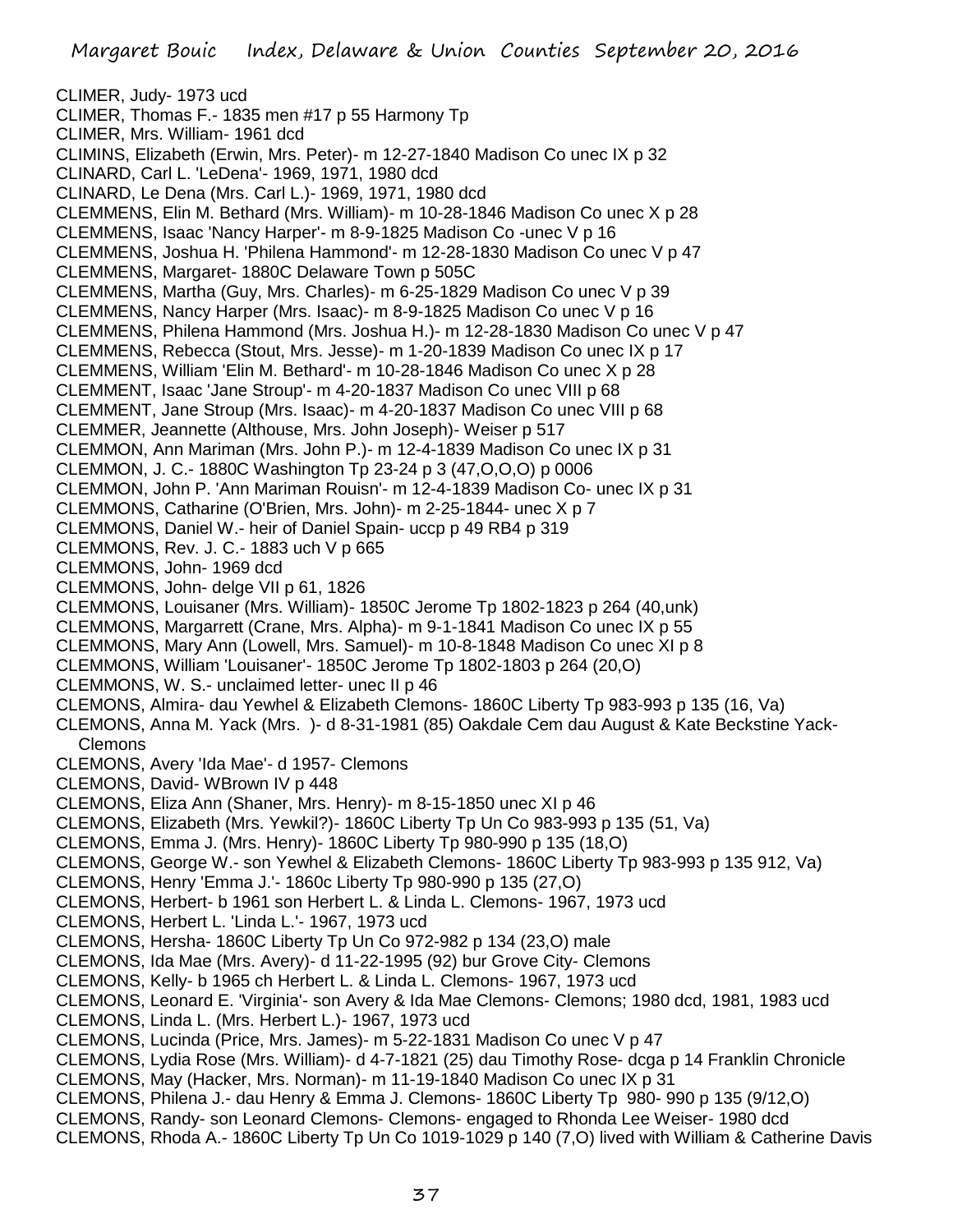- CLEMONS, Rhonda Lea Weiser- dau John Weiser- engaged to Randy Clemons- Clemons
- CLEMONS, Rhonda Dee- b 1968 ch Leonard E. & Virginie Clemons- 1980 dcd, 1981, 1983 ucd; engaged to Brian E. Gilbert
- CLEMONS, Robin- b 1962 ch Leonard E. & Virginia Clemons- 1980 dcd, 1981 ucd
- CLEMONS, Ronald- 1980 dcd
- CLEMONS, Sherri- b 1962 dau Herbert L. & Linda L. Clemons- 1967, 1973 ucd
- CLEMONS, Susan- dau Yewhel & Elizabeth Clemons- 1860C Liberty Tp 983-993 p 135 (10, Va)
- CLEMONS, Virginia (Mrs. Leonard E.)- Clemons; 1980 dcd, 1981, 1983 ucd
- CLEMONS, William 'Lydia Rose'- dcga p 14 Franklin Chronicle
- CLEMONS, Yewkil? 'Elizabeth'- 1860C Liberty Tp 983-993 p 135 958, Va)
- CLEMS, Darin/Darwin R. 'Rosemarie'- 1979, 1981 ucd
- CLEMS, Mike- b 1973 son Darin & Rose Clems- 1979, 1981 ucd
- CLEMS, Rosemarie (Mrs. Darwin R.)- 1979, 1981 ucd
- CLEMS, Susan- b 1979 dau Darin & Rose Clems- 1979, 1981 ucd
- CLEMSON, A. B.- Nash p 300 see Clemens
- CLEMSON, Daisy Nash (Mrs. A. B.)- granddau. Richard Nash- Nash p 300
- CLENDENEN, Allen Ellsworth 'Emma Young'- b 1865 d 1937 son George Washington & Sarah Jane Stall Clendenen- ped Robert Clendenen #18 4; unec III p 24
- CLENDENEN, Bessie Capell (Mrs. )- sister Guy L. Capell- Capell
- CLENDENEN, Emma Yount (Mrs. Allen Ellsworth)- b 1883 d 1967 dau Sylvanus & Malinda Fausnaugh Youngped Robert Clendenen #18 5; unec III p 24
- CLENDENEN, George Washington 'Sarah Jane Stall'- b 1841 d 1923 son William & Isabelle Chambers Clendenen- ped Robert Clendenen #18 16; unec III p 24
- CLENDENEN, Harvey Ellsworth 'Reba Arline Morgan'- b 1903 son Allen Ellsworth & Emma Young Clendenenped Robert Clendenen #18 2; unec III p 24
- CLENDENEN, Ida Fay Keeton (Bollock, Mrs. )(Mrs. John F.)- b 2-21-1964 d 8-23-1998 (34) Oak Hill Cemdau Gerald & Martha Keeton Clendenen- Clendenen
- CLENDENEN, Isabelle Chambers (Mrs. William)- b 1821 d 1889 ped Robert Clendenen #18 17; unec III p 24
- CLENDENEN, John F. 'Ida Fay Keeton'- Clendenen
- CLENDENEN, Reba Arline Morgan (Mrs. Harvey Elsworth)- b 1904 dau Harry David & Martha Estelle Ebright Morgan- ped Robert Clendenen #18 3; unec III p 24
- CLENDENEN, Robert Elsworth- son Harvey Elsworth & Reba Arline Morgan Clendenen- ped Robert Clendenen #18 1; unec III p 24, IV p 13
- CLENDENEN, Sarah Jane Stall (Mrs. George Washington)- b 1842 d 1887 ped Robert Clendenen #18 9; unec III p 24
- CLENDENON, Alexander- Powers p 224
- CLENDENON, Nancy- 1969, 1971 dcd
- CLENDINENG, Beniece (Mrs. Richard)- Clendineng
- CLENDINENG, David Cole 'Melinda Church'- m 5-25-1991 son Richard & Beniece Clendineng- Clendineng
- CLENDINENG, Katherine Anne- b 12-26-1995 dau David Cole & Melinda Church Glendineng- Clendineng
- CLENDINENG, Melinda Church (Mrs. David Cole)- m 5-25-1991 dau Richard & Nancy Church- Clendineng
- CLENDINENG, Richard 'Beniece'- Clendineng
- CLENNEY, Bobby. 'Diane Lizotte'- b 9-18-1943 d 5-15-1994 (50) bur Rio Grand- son Olen & Emma
- Western Clenney
- CLENNEY, Diane Lizotte (Lindquist, Mrs. )(Mrs. Bobby H.)- Clenney
- CLENNEY, Emma Wester (Mrs. Olen)- Clenney
- CLENNEY, Jim- son Olen & Emma Western Clenney- Clenney
- CLENNEY, Kenney- son Olen & Emma Western Clenney- Clenney
- CLENNEY, Olen 'Emma Western'- Clenney
- CLEON, Margaret (Mrs. )(Kiger, Mrs. Nelson)- m 10-13-1839 Madison Co unec IX p 18
- CLERK, C. C. P.- unclaimed letter- unec XI p 67
- CLERK, John- Powers Pat p 300
- CLERKE, Daniel- Powers p 300
- CLERKE, Henry- Powers Pat p 300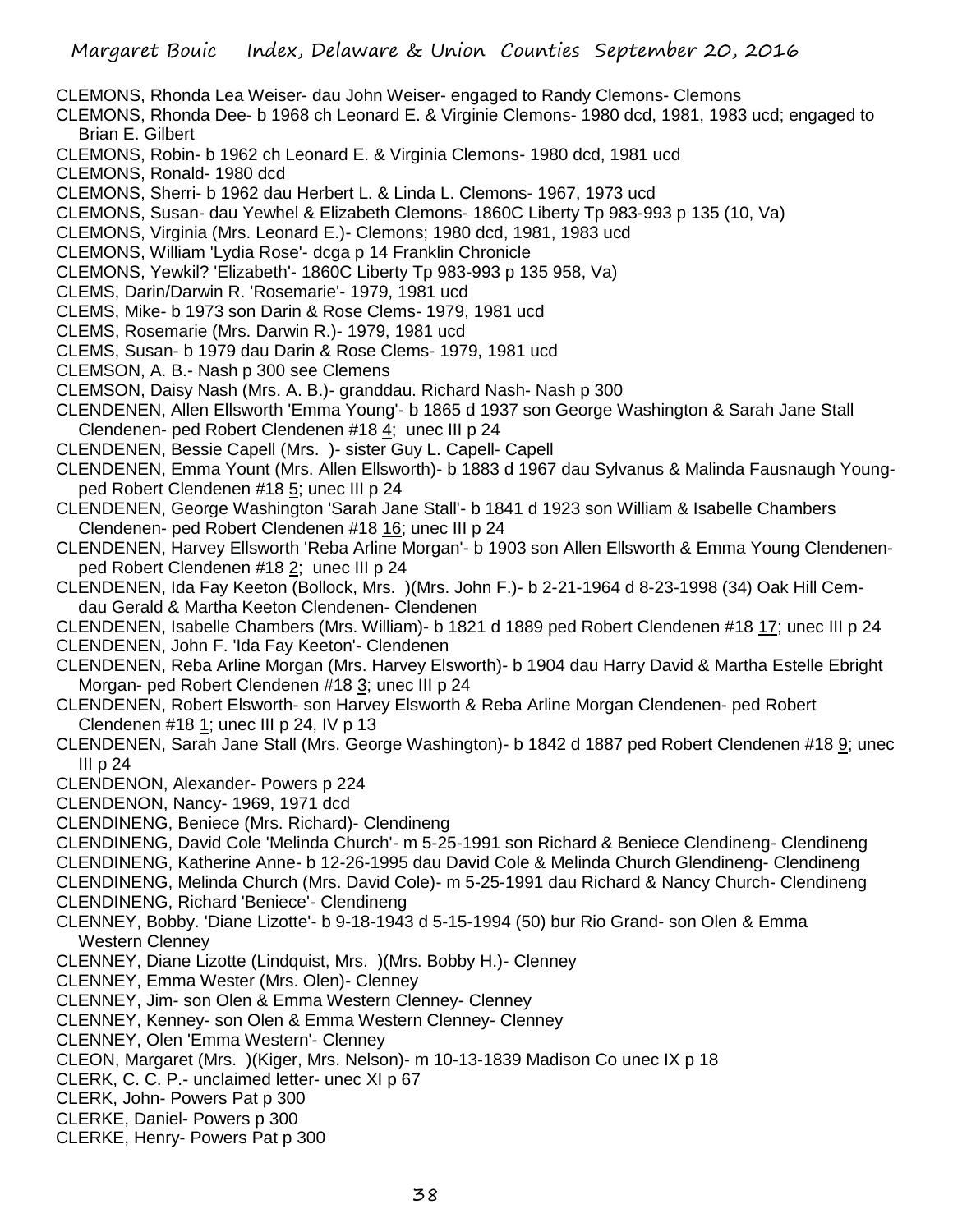- CLERN, Caroline L. (Wybly, Mrs. William H. C.)- m 3-15-1864 dcm
- CLEVELAND, ARNOLD, & delge IV p 9, 26, 29, VI p 10, 22, 58
- CLEVELAND, family of Thomas Longberry #172 unec VI p 14
- CLEVELAND, Miss--Pabst 6 p 44
- CLEVELAND, --b 4-3-1874 Delaware Town dau A. B. & Mary Burnard Cleveland- dcb
- CLEVELAND, Addie V. Buckner (Mrs. William P.)- m 10-14-1869 ucm 4616
- CLEVELAND, A. G.- 1980 dcd
- CLEVELAND, Alexander- son Silas H. & Mary Osborn Cleveland- 1850C Marlborough Tp 43 p 183 (7,O)
- CLEVELAND, Alexander B. 'Cassie A. Hinten'- m 6-15-1865 dcm; 1908 dch p 390; 1880C Marlborough Tp p 344C
- CLEVELAND, Alice Mae b 10-20-1905 m 6-25-1927 dau Richard Hall & Margaret Marie Bauder Cleveland-Weiser p 239
- CLEVELAND, Annabelle G.- 1969, 1971 dcd
- CLEVELAND, Barbara (Mrs. John E.)- 1981, 1983, 1991 ucd
- CLEVELAND, Beatrice- dau Frank & Carrie Ryant Cleveland- Cleveland; Pabst 1 p 57
- CLEVELAND, Benjamin- Nash p 32
- CLEVELAND, Bessie M.- b 1887 d 1912 Marlborough Cem p 171
- CLEVELAND, Betty (Reams, Mrs. )- b 1930 dau Leroy Jesse & Mable Bonita Fleck Cleveland- #53 un co gen soc; unec IV p 32, 70
- CLEVELAND, Carrie Ryant (Mrs. Frank W.)- b 8-3-1891 d 8-12-1987 (96) bur Cheshire Cem- Pabst 1 p 57; Cleveland; 1961, 1969, 1971 dcd
- CLEVELAND, Cassie A. Hinten (Mrs. Alexander B.)- m 6-15-1865 dcm
- CLEAVLAND, Chancy E.- 12-15-1872 Genoa Tp son Wm & Lucinda Jenkins Cleavland- dcb
- CLEVELAND, Charles H/W.- d 7-17-1855 (13-7-8) Cheshire Cem son Joel & Mary Ann Wheatley Cleveland-Powell p 55; 1850C Berkshire Tp 118 p 12 (8,O)
- CLEVELAND, Charles James- son Frank & Carrie Ryant Cleveland- Cleveland; 1961 dcd
- CLEVELAND, Charles Joel- b 12-18-1881 dcb, d 9-19-1906 (24-9-2) son George & Ella B. Cleveland- Powell p 96
- CLEVELAND, Charley- Pabst 0
- CLEVELAND, Chauncey- d 4-15-1875 (2y)- Center Village Cem 2-3-5- son William & Emma Cleveland; Powell p 121
- CLEVELAND, Clarissa E. (Elliott, Mrs. John P.)- m 3-5-1840 dcm
- CLEVELAND, Ella Day Orahood (Mrs. Reuben Hillie)- b 1870 d 1944 dau Amos J. & Olive West Arrahood- ped Betty Clevland Reams #53 5 unec IV p 32, 70
- CLEVELAND, Ella B. (Mrs. George)- b 1857 d 1937 Cheshire Cem Powell p 56
- CLEVELAND, Emma (Mrs. William)- Center Village Cem (2-3-5)- Powell p 121
- CLEVELAND, Esq.- Pabst 8 p 54
- CLEVELAND, J. Eugene- son Frank W. & Carrie Ryant Cleveland- Cleveland
- CLEVELAND, Flora- b 3-22-1883 Berkshire Tp dau William & Emma Jenkins Cleveland- dcb
- CLEVELAND, Frank B.- b 2-23-1878 Genoa Tp son William & Emma Jenkins Cleveland- dcb
- CLEVELAND, Frank W. 'Carrie Ryant'- Cleveland
- CLEVELAND, Frank Wilson- b 4-19-1891 Berlin Tp son Geo. & Ella Brown Cleveland- dcb
- CLEVELAND, George- 1908 dch p 103; btp p 2, 15; hadc p 36
- CLEVELAND, George 'Ella B.'- b 1852 d 1930 Cheshire Cem Powell p 56
- CLEVELAND, George- b 9-20-1873 Marlborough Tp son Silas & Isabelle Rhodes Cleveland- dcb
- CLEVELAND, Gladys Bailey (Lehner, Mrs. Ellis Elmer)- b 11-17-1898 m 10-17-1921 dau James & Margaret Marie Bauder Bailey- Weiser p 239; Lehner
- CLEVELAND, Grace Annabelle (Kunze, Mrs. Gerald)- b 5-29-1925 m 9-21-1947 dau Richard Hall & Margaret Marie Bauder Cleveland- Weiser p 240; Cleveland
- CLEVELAND, Pres. Grover- 1976 dch p 89
- CLEVELAND, Grover E.- b 1885 d 1943- Marlborough Cem p 171
- CLEVELAND, Harold Hampton- b 1-16-1899 Marlborough Tp son George & Vida Milla Cleveland- dcb
- CLEVELAND, Hubert D. 'Marcella R.'- 1980 dcd
- CLEVELAND, Isabel- b 1851 d 1919 Marlborough Cem p 171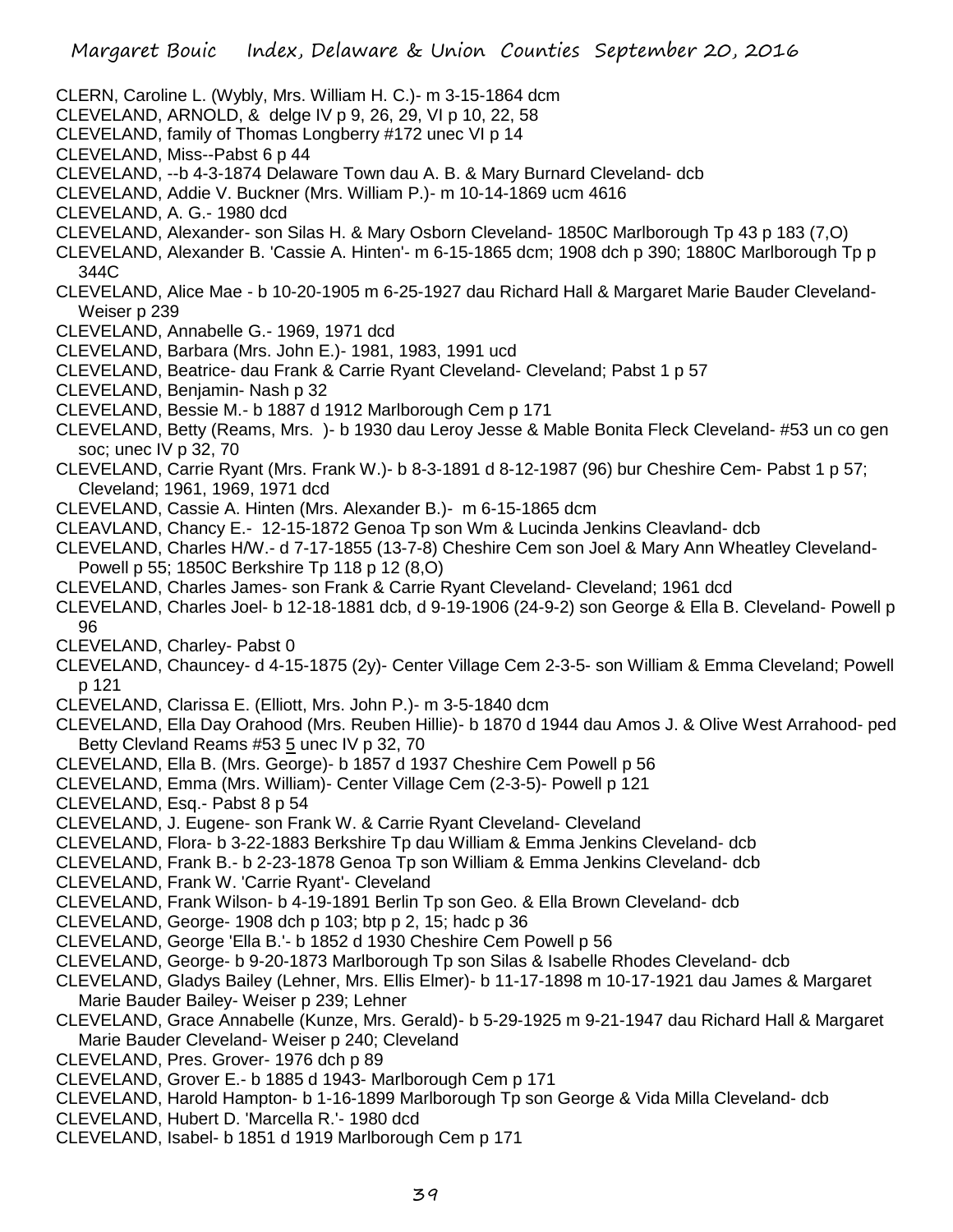- CLEVELAND, James- 1908 dch p 427
- CLEVELAND, James Amos 'Jane Ann Prettyman'- b 1848 d 1887 son Reuben Silas & Rachel Chard Cleveland- ped Betty Cleveland Reams 8 #53; unec IV p 32, 70
- CLEVELAND, James A. 'Sandra K.'- 1961 dcd
- CLEVELAND, Jane- 1850C Genoa Tp 304 p 31 (10,O)
- CLEVELAND, Jane Ann Prettyman (Mrs. James Amos)- b 1851 dau Cord H. & Comfort O. Wilson Prettymanped Betty Cleveland Reams 9 #53; unec IV p 32, 70
- CLEVELAND, Jane (Thurston, Mrs. Philander)- Asp (191-1)

CLEVELAND, Jeanette Margaret (Jackson, Mrs. L. Dallas)- b 8-12-1917 m 9-20-19 dau Richard Hall & Margaret Marie Bauder Cleveland- Weiser p 240; Cleveland; 1969 dcd

- CLEVELAND, Jedediah- 1835 men 50 #53 p 92 Porter Tp
- CLEVELAND, Jesse J.- b 12-22-1875 Marlborough Tp son Wm. & Hester Jillett Cleveland- dcb
- CLEVELAND, John E. 'Barbara'- 1981, 1983, 1991 ucd
- CLEVELAND, John,Jr.- son John E. & Barbara A. Cleveland- 1991 ucd
- CLEVELAND, Joel 'Mary Ann Wheatly'- m 7-5-1837 dcm d 2-27-1897 (95) Cheshire Cem; Pabst 1 p 23, 42; 3 p 32, 6 p 43, 45, 46, 47, 48, 50, 52, 59, 68, 70, 71, 72, 73, 74; 1880 dch p 463; 1908 dch p 442; btp p 2, 15; 1840C Berkshire Tp p 179 (30-40); 1850C Berkshire Tp 118 p 12 (48, NY); CCC 1875 Berlin Tp; hadc p 92; Powell p 55, 61; 1835 men 351 p 3 Berkshire Tp (Cleaveland); delge IV p 29, VI p 10
- CLEVELAND, Josiah- son Silas H. Cleveland- 1850c Marlborough Tp 43 p 183 (11,O)
- CLEVELAND, Judith- b 1-21-1940 dau Robert L. & Verna Klingle Cleveland- Weiser p 240
- CLEVELAND, Kathy S. Baker (Mrs. Randy H.)- m 9-23-1978 dau Ralph H. Baker- Cleveland
- CLEVELAND, Kitty Lee- b 7-8-1881 Marlborough Tp dau Wm. & Hester Gillet Cleveland- dcb
- CLEVELAND, Kristi- ch James A. & Sandra K. Cleveland- 1961 dcd (6 mo)
- CLEVELAND, Lauren Marie (DiThomas, Mrs. James L.)- m 5-10-1986 dau John E. Cleveland- Cleveland; 1991 ucd
- CLEVELAND, Leroy Jesse 'Mable Bonita Fleck'- b 1903 d 1958 son Reuben Hillie & Ella Day Orahood Cleveland- ped Betty Cleveland Reams 2 #53; unec IV p 32, 70
- CLEVELAND, Loretta May (Mrs. Richard Hall)- m 6-27-1930- Weiser p 239
- CLEVELAND, Louisa- b 4-10-1874 Marlborough Tp dau W. B. & Hester Gillett Cleveland- dcb
- CLEVELAND, Luther D.- d 10-16-1846 (36-10-8) Westifeld Cem Powell p 362; 1835 men 63 #5 p 118 Westfield Tp (Cleaveland); delge VII p 21, X p 32
- CLEVELAND, Lydia (Butts, Mrs. E. F.)- Asp p 53
- CLEVELAND, Mable Bonita Fleck (Mrs. Leroy Jesse)- b 1909 dau Adolphus Edward & Nora Zuma Sewell Fleck- ped Betty Cleveland Reams  $3#53$ ; unec IV p 32, 60
- CLEVELAND, Mable- b 8-15-1892 Marlborough Tp dau Wm. B. & Hester Gillet Cleveland- dcb
- CLEVELAND, Marcella R. (Mrs. Hubert D.)- 1980 dcd
- CLEVELAND, Margaret Marie Bauder (Bailey, Mrs. James)(Hall, Mrs. Richard)- b 6-9-1879 d 5-25-1965 Oak Grove Cem - dau Joshua & Hannah Weiser Bauder- Weiser p 239; Cleveland
- CLEVELAND, Marjory M.- dau Richard Hall & Loretta May Cleveland- Weiser p 240
- CLEVELAND, Mary- Pabst 0
- CLEVELAND, Mary (Allen, Mrs. Dr. Silas)- b 11-2-1754 m 5-16-1776 d 10-7-1843 dau Samuel & Ruth Darby Cleveland- dumch p 85; dcq Florence McDowell 29; ped Benjamin Franklin Allen 3; delge III p 7
- CLEVELAND, Mary Ann Wheatly (Mrs. Joel)- m 7-5-1837 dcm d 1-1-1842 (29) Cheshire Cem Powell p 55
- CLEVELAND, Mary E.- b 5-11-1872 Delaware Town dau A. B. & C. A. Hinton Cleavland- dcb
- CLEVELAND, Mary Frances (Davenport, Mrs. Dr. James)- m 9-18-1860 dcm; dau Joel & Mary Ann Wheatly Cleveland- 1850C Berkshire Tp 118 p 12 (12,O)
- CLEVELAND, Mary Jane- dau Silas H. & Mary Osborn Cleveland- 1850C Marlborough Tp 43 (1,O)
- CLEVELAND, Mary (Maine, Mrs. Samuel)- Asp (146)
- CLEVELAND, Mary Osborn (Mrs. Silas H.)- lic 8-23-1843 ucm 898; 1850C Marlborough Tp 43 p 183 (40, Va); 1880C Mlb Tp 345A; Powell p 304; unec VI p 4
- CLEVELAND, Nora B. (Sutton, Mrs. John Avery)- b 9-26-1880/78 Marlborough Tp d 5-18-1928- dau Hall Cleveland- dcb; Weiser p 82
- CLEVELAND, Octava- dau Silas H. Cleveland- 1850C Marlborough Tp 43 p 183 (14,O)
- CLEVELAND, Pamela Jane (Patrick, Mrs. Richard Mason)- b 1-19-1949 Galion m 10-24-1975 Gahanna-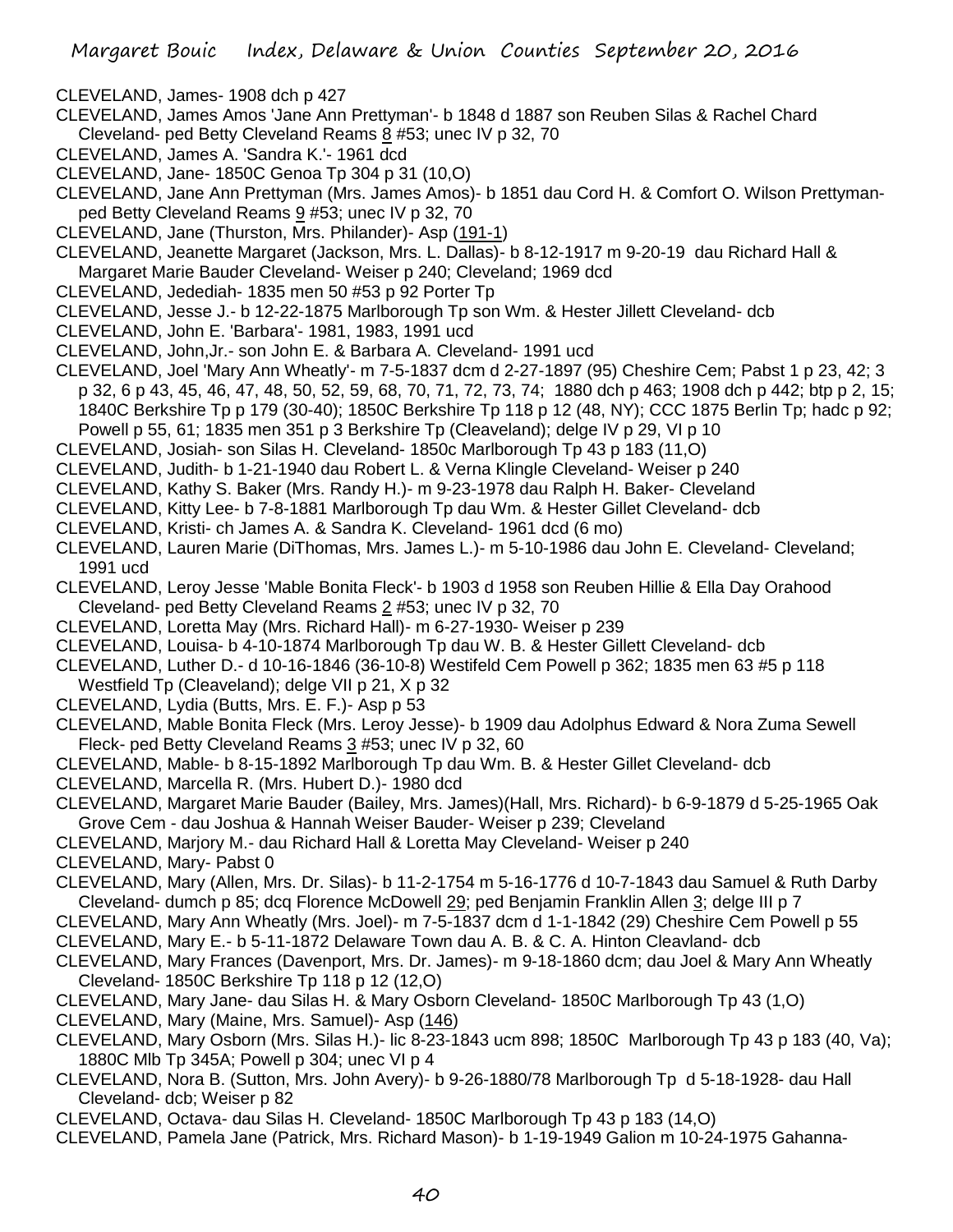Zimmerman (127(10)22)

- CLEVELAND, Perru- d 6-5-1844 (10m1d) son Samuel & Rachel Clevland- Whitehall Cem Powell p 343
- CLEVLENAD, Perry C.- b 11-7-1889 Marlborough Tp son W. B. & Ester Gillett Cleaveland- dcb
- CLEVELAND, Persis (Hewitt, Mrs. Thomas)- b 4-12-1709- Asp p 7
- CLEVELAND, Rachel Chard (Mrs. Reuben Silas)- b 1825 d 1913 ped Betty Cleveland Reams 17 #53; unec IV p 32, 70
- CLEVELAND, Rachel (Mrs. Samuel)- Powell p 343
- CLEVELAND, Randy H. ;Kathy S. Baker- m 9-23-1978 son James A. & Sandra K. Cleveland- Cleveland; 1961 dcd
- CLEVELAND, Regina Lee (Kraner, Mrs. Harold)- b 8-9-1934 m 8-1955 dau Robert L. & Verna Klingle Cleveland- Weiser p 240
- CLEVELAND, Reuben Hillie 'Ella Day Orahood'- b 1870 d 1932 son James Amos & Jane Ann Prettyman Cleveland- ped Betty Cleveland Reams 4 #53; unec IV p 32, 70
- CLEVENGER, Reubeen Silas 'Rachel Chard'- b 1826 d 1895 ped Betty Cleveland Reams 16 #53; unec IV p 32, 70
- CLEVELAND, Richard- b 1-7-1882 Marlborugh Tp son S. H. & Isabell Rhodes Cleveland- dcb
- CLEVELAND, Richard Hall 'Margaret Marie Bauder'- m 1-3-1903- Weiser p 239
- CLEVELAND, Richard Hall 'Loretta May'- b 11-12-1909 d 6-24-1953 son Richard Hall & Margaret Marie Bauder Cleveland- Weiser p 239
- CLEVELAND, Richard- son Richard Hall & Loretta May Cleveland- Weiser p 240
- CLEVELAND, Robert L. 'Verna Klingle'- b 7-3-1913 m 6-12-1933 son Richard Hall & Margaret Marie Bauder Cleveland- Weiser p 240
- CLEVELAND, Rosco Rhodes- b 12-8-1900 Marlborough Tp son Geo. & Vida Miller Cleveland- dcb
- CLEVELAND, Ruth Darby (Mrs. Samuel)- b 9-26-1732 d 8-10-1782 ped Benjamin Franklin Allen- delge III p 7; Pabst 2 p 49
- CLEVELAND, Samuel- unclaimed letter, E. lib. unec XII p 22
- CLEVELAND, Samuel 'Rachel'- 1835 men 48 #47 p 88 Peru Tp (Cleaveland);Powell p 343
- CLEVELAND, Samuel 2nd- delge IV p 56
- CLEVELAND, Samuel 'Ruth Darby'- b 6-7-1730 m 11-7-1776 d 11-7-1806 ped Benajin Franklin Allen 6; Pabst 2 p 49
- CLEVELAND, Sandra K. (Mrs. James A.)- 1961 dcd
- CLEVELAND, Sarah Elizabeth Bailey (Anderson, Mrs. Miles L.)- b 8-12- dau James Bailey & Margaret Marie Bauder Bailey- Weiser p 239
- CLEVELAND, Sarah J.- d 10-22-1855 (15-0-20\_ Cheshire Cem Powell p 55 dau Joel & Mary Ann Wheatley Cleveland- 1850c Berkshire Tp 118 p 12 (10,O)
- CLEVELAND, S. H. Sr.- 1835 men 44 #20 p 70 Oxford Tp; Pabst 0
- CLEVELAND, S. H.- Pabst 0
- CLEVELAND, Silas H. 'Mary Osborn'- lic 8-23-1843 ucm 898 d 4-23-1875 (79-5-1) Wyatt Cem Powell p 304;hadc p 109; unec VI p 4; delge VII p 61
- CLEVELAND, Silas H.- b 1846 d 1920 son Silas H. & Mary Osborn Cleveland- 1908 dch p 390, 471; 1850C Marlborough Tp 43 p 183 (4,O); 1880C Marlb. Tp p 342
- CLEVELAND, Silas N.- dcw Bk 4 p 232 (26) witness
- CLEVELAND, Soel- 1880C Berlin Tp p 366A
- CLEVELAND, Verna Jean (Fichtner, Mrs. Ralph)(Piper, Mrs. Kendall)- b 3-25-1900 m 8-1940, 10-1-1955 dau Richard Hall & Margaret Marie Bauder Cleveland- Weiser p 240
- CLEVELAND, Verna Klingle (Mrs. Robert L.)- m 6-12-1933- Weiser p 240
- CLEVELAND, W. A.- 1880C Genoa Tp p 409C
- CLEVELAND, W. B.- 1880C Marlborough Tp p 345A
- CLEVELAND, William 'Emma'- Center Village Cem |2-3-5- Powell p 121
- CLEVELAND, William Hinton- Pabst 3 p 27
- CLEVELAND, William P. 'Addie V. Buckner'- m 10-14-1869 ucm 4616
- CLEVELAND, Winford- b 11-3-1883 son L. B. & Hester Gillet Cleveland- dcb
- CLEVENGER, --family of John V. Kirby #245 unec IX p 37, X p 3
- CLEVENGER, Agnes Martin (Mrs. Roy)- Clevenger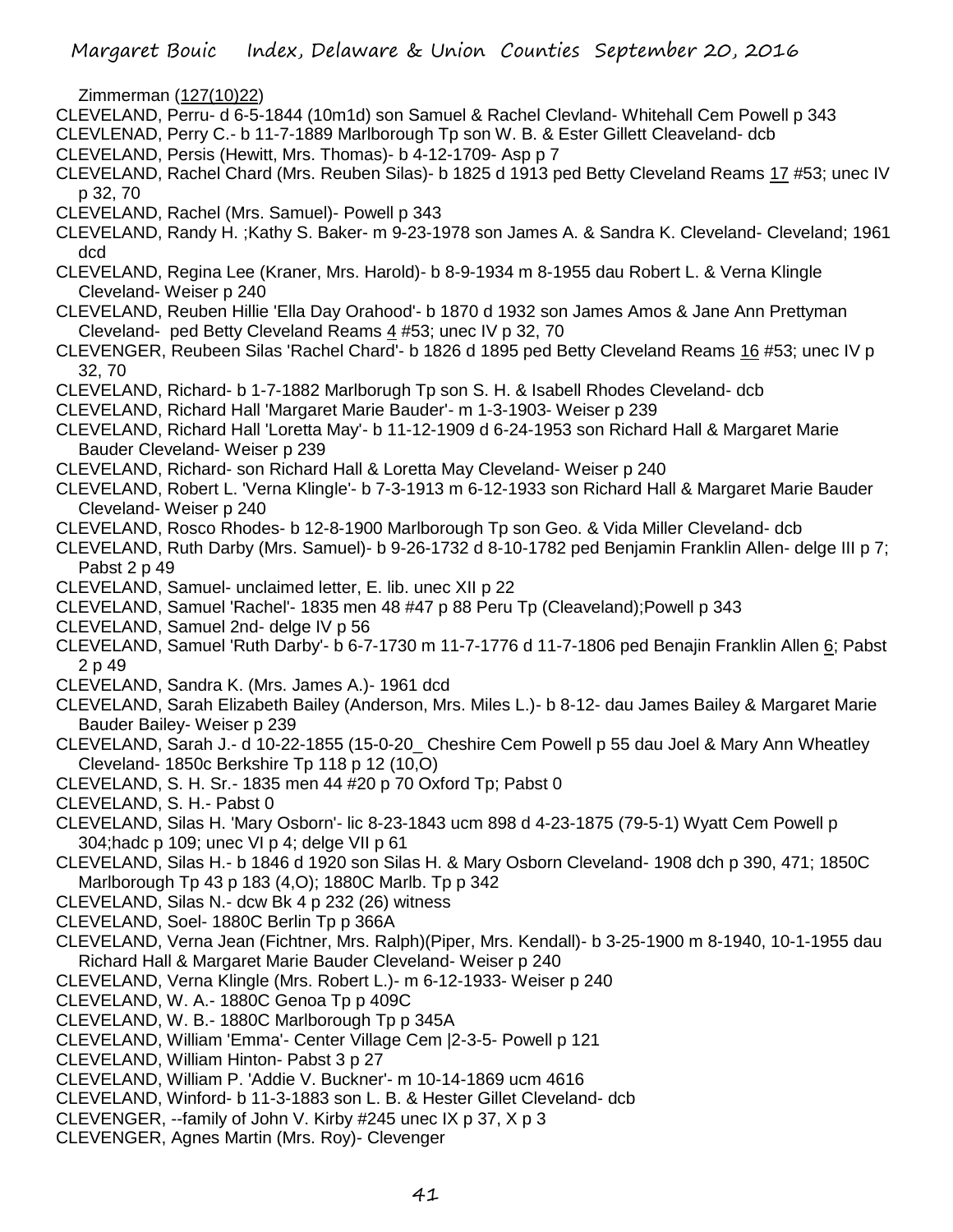- CLEVENGER, Alice Cargal (Mrs. Gilbert)- b 9-5-1936- Weiser p 741
- CLEVENGER, Amy- b 1867 d 1945 Hopewell Cem djlm p 88
- CLEVENGER, Amy Morey (Mrs. William W.)- b 6-1867 1915 uch p 836; 1900C Leesburg Tp 167-168 p 7B (33,ILL,Pa,O) m 11y, no ch
- CLEVENGER, Ann (Foltz, Mrs. W. R.)- dau Willard & Kathryn Stricker Clevenger- Clevenger; 1949, 1959
- CLEVENGER, Anna (Mrs. Theodore)- 1880C Jerome Tp 18 p 3 (24, Ill,O,O,); 1900C Jer. T 186-195 p 8B (44,ILL, O,O,)- m 25y, 6 ch, 4 living
- CLEVENGER, Archie- son Harry A. Clevenger- Clevenger
- CLEVENGER, Arminda O.- b 10-1877 dau Calvin E. & Lucinda A. Carey- 1880C Leesburg Tp 142 p 14 (2,O,O,O); 1900C Lees. Tp 74 p 3B (22,O,O,O)
- CLEVENGER, Aryka Renee- b 9-16-1990 dau Jamie & Rebecca Hickson Clevenger- Clevenger
- CLEVENGER, Audrey (Mrs. Philip)- 1971, 1980 dcd
- CLEVENGER, Avonell (Fisher, Mrs. Robert Lee)- Clevenger
- CLEVENGER, Bernard- b 3-13-1928 d 1-3-1990 (62) bur Oakdale Cem-son Carl C. & Lois M. Drushal Clevenger- Clevenger
- CLEVENGER, Bessie I.Drumm (Mrs. Harry C.)- b 1883 m 12-5-1905 d 1984 Hopewell Cem djlm p 88- dau Milton Drumm- Clevenger; 1949, 1959, 1967, 1971, 1973, 1975, 1979, 1981, 1983 ucd
- CLEVENGER, Beverly Jane Spicer (Mrs. Karl Edward)- b 6-12-1940 m 3-15-1958- Weiser p 289
- CLEVENGER, Blaine C. 'Hilea'- 1959 ucd
- CLEVENGER, Bob- Clevenger
- CLEVENGER, Calvin E. 'Lucinda A. Carey'- b 3-13-1856 m 10-7-1876 ucm 5953 d 12-8-1914 Hopewell Cem djlm p 81- son Titus & Hannah Gandy Clevenger- 1860C Leesburg 424 (4,O); 1870C Leesburg Tp 214-221 p 27 (19,O); 1880C Leesburg 142 p 14 (24,O,O,O) p 181A
- CLEVENGER, Carl- 10-19-1902 Harlem Tp son James & May Longshore Clevenger- dcg
- CLEVENGER, Carl 'Lois M. Drushal'- b 9-23-1902 m 8-20-1927/6 d 9-20-1988 (85)- son James C. & Estella Mae Longshore Clevenger - Clevenger; unec XIII p 21
- CLEVENGER, Carla (Daniels, Mrs. Steve)- dau Bernard Clevenger- Clevenger
- CLEVENGER, Carol- dau Harry Clevenger- Clevenger; 1967, 1979 ucd
- CLEVENGER, Carolyn A. (Mrs. Roger R.)- 1979, 1981 ucd
- CLEVENGER, Carrie M. (Foster, Mrs. John)- d 7-1912 (31) bur Sunbury- dau Mrs. Mary Bell- delge IV p 63
- CLEVENGER, Catherine (Krouse, Mrs. Henry,Jr.)- b 1832 d 1904 dau Jacob & Elizabeth Roeder Krouse- ped Virgil Krouse #340 9; unec XI p 65
- CLEVENGER, Cecilia- d 8-25-1902 Hopewell Cem djlm p 88- dau John & Edna Gaston Clevenger
- CLEVENGER, Charles- son Roy & Agnes Martin Clevenger- Clevenger
- CLEVENGER, Christiena- b 1984 dau Mark T. & Karen M. Clevenger- 1991 ucd
- CLEVENGER, Clara (Mrs. Rex)- 1973, 1975, 1983, 1991 ucd
- CLEVENGER, Clara- dau Walter M. Clevenger- Clevenger
- CLEVENGER, Conan- b 1974 son Roger R. & Carol Clevenger- 1979, 1981 ucd
- CLEVENGER, Daniel Scott- b 4-13-1974 son Jack & Virginia Lee Dhonau Clevenger- Clevenger; 1985 uch p 26
- CLEVENGER, Danielle- b 1983 dau Mark T. & Karen M. Clevenger- 1991 ucd
- CLEVENGER, David L.- son John P. & Harriett Wells Clevenger- 1915 uch p 827, 836
- CLEVENGER, Deborah S. (Pine, Mrs. Michael)- b 1956 m 8-27-1976 dau Rex & Clara Clevenger- Clevenger; 1973, 1975, 1979, 1981 ucd
- CLEVENGER, Delmas 'Verna Stierhoff'- b 1912 m1-19-1941 son John L. & Edna Gaston Clevenger- 1985 uch p 26, 27, 183; Hopewell Cem djlm p 91
- CLEVENGER, Dennis A. 'Peggy L.'Janet E.''- 1973, 1975, 1979, 1981, 1991 ucd
- CLEVENGER, Dennis- b 1962 son Dennis A. & Peggy L. Clevenger- 1973, 1975, 1979, 1981, 1983 ucd
- CLEVENGER, Denyce Lin- b 1-14-1956 ch Gilbert & Alice Cargal Clevenger- Weiser p 741
- CLEVENGER, Derk- ch Roger & Diane Clevenger- 1967 ucd
- CLEVENGER, Diadama Stouthards (Mrs. Phielder)- m 1-14-1819 Madison Co unec IV p 51
- CLEVENGER, Diana (Cook, Mrs. Arnold)- dau Leroy Clayton & Marjorie C. Ridgeway Clevenger- Clevenger; 1959 ucd (12)
- CLEVENGER, Diane (Mrs. Roger)- 1967 ucd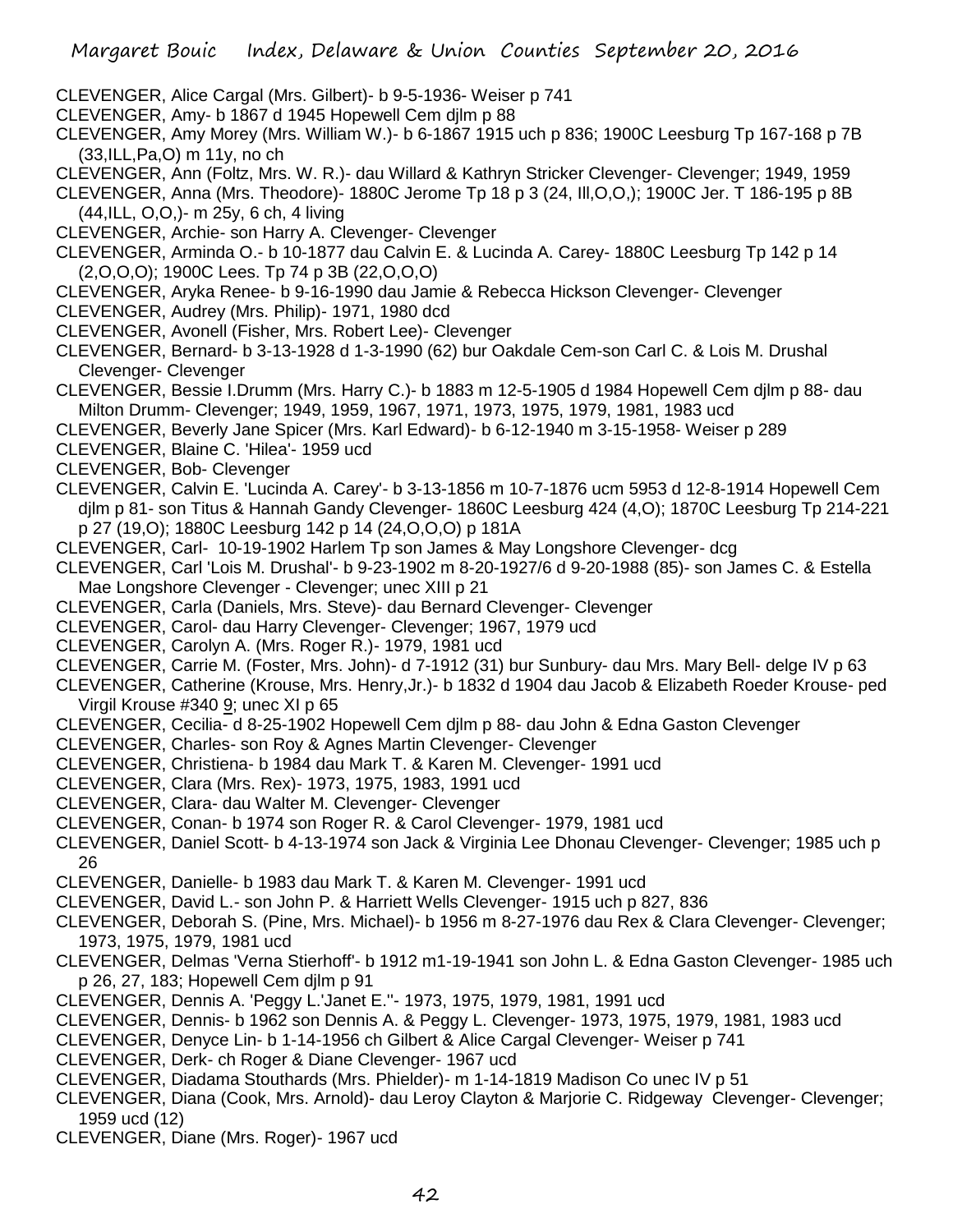CLEVENGER, Donald- brother Lando Clevenger- Clevenger

CLEVENGER, Donald M. - b 12-21-1933 d 9-14-1994 Hopewell Cem- son James C. & Eveln A. Bulen Clevenger-Clevenger- 1949, 1959, 1967, 1971, 1973, 1975, 1979, 1981, 1983, 1991 ucd

- CLEVENGER, Donna M. (Crawford, Mrs. )- b 3-24-1930 d 8-2-1993 (63) Oakdale Cem dau Carl Crawford & Lois M. Drushal Clevenger- Clevenger; Crawford
- CLEVENGER, Donna Louise- b 4-15-1937 dau Harry Arthur & Rosa Lee Stewart Clevenger- Weiser p 289
- CLEVENGER, Doris- b 9-30-1924 dau Ivan W. & Maybelle E. Weiser Clevenger- Weiser p 741
- CLEVENGER, Douglas Lee- b 2-7-1958- ch Gilbert & Alice Cargal Clevenger- Weiser p 741
- CLEVENGER, Edna P. Gaston (Mrs. John L.)- b 12-27-1876 m 10-9-1901 d 8-18-1965 Hopewell Cem djlm p 88- dau John C. & Laura Applefeller Gaston- Clevenger; 1949, 1959 ucd
- CLEVENGER, Elatha Ann McIntire (Mrs. Francis M.)- b 1-12-1851 m 1-7-1871 ucm 4853 Hopewell Cem R6 djlm p 81; 1883 uch V p 442; 1880C Lesburg Tp 107 p 11 (29,O,O,O); 1900C Lees. Tp 73 p 4A (49,O,O,O) m 29y, 1 ch
- CLEVENGER, Elizabeth Rimer (Mrs. Jacob)- b 1811 d 1892 ped Virgil L. Krouse #340 19; unec XI p 65
- CLEVENGER, Elizabeth Spencer (Mrs. Lewis)- m 7-8-1850 ucm 1550; unec VII p 60
- CLEVENGER, Elsie Mackan (Moseley, Mrs. Ralph)(Mrs. James C.)- d 11-8-1972 (69) bur Fairview Cem- dau William & Grace Robinson Mackan- Wells 3,4; 1969, 1971 dcd; 1985 uch p 26, 27
- CLEVENGER, Eltha (Peacock, Mrs. Harry)- dau James T. & Joanna Webster Clevenger- Clevenger; 1900C Leesburg Tp 1 (12,O,O,O)
- CLEVENGER, Ethel- d 4-10-1983- Clevenger; Pabst 8 p 41
- CLEVENGER, Eunice- unvmec p 20
- CLEVENGER, Evelyn Alice Bulen (Mrs. James)- b 1909 d 1938 Hopewell Cem djlm p 88- dau Maurice Wesley & Cora Melinda Snedeker Bulen- 1985 uch p 98
- CLEVENGER, Evell M.(Mrs. Lando M.)- Clevenger; 1980 dcd
- CLEVENGER, F. & P.- uca p 75
- CLEVENGER, Flora Lamme (Mrs. John T.)- m 11-3-1874 ucm 5572 mt 3 p 34
- CLEVENGER, Floyd A. 'Nora L.- b 6-1881 d 1916 Mitchell Cem DJ p 19, 21, 24 interred 10-9-1916- son J. Theodore & Anna Clevenger- Clevenger; 1900C Jerome Tp 186-195 p 8B (18,O,O,ILL)
- CLEVENGER, Francis M. 'Elatha Ann McIntire'- b 1845 m 1-7-1871 ucm 4853 d 1906 Hopewell Cem djlm p 81 son Titus & Hannah Gandy Clevenger- 1883 uch V p 442; 1860C Leesburg Tp 424 (15,O); 1870C Leesburg Tp 214-221 p 27 (35,O); 1880C Leesb. 107 p 11 (34,O,O,O) p 0180; 1900C Leesb. Tp 73 p 4A 954,O,NY,O) m 29y
- CLEVENGER, Francis W.- son Robert P. & Mary R. Clevenger- 1880C Leesburg Tp 112 p 11 (3,O,O,O)
- CLEVENGER, Frank- brother Carrie M. Clevenger Foster- delge IV p 63
- CLEVENGER, Frank L.- b 12-5-1912 m 11-3-1954 d 3-20-1990 (77) Claibourne Cem son Roy & Agnes Martin Clevenger- Clevenger; 1991 ucd
- CLEVENGER, Frank L. 'Isabel Herd Miller'- 1971, 1973, 1975, 1979, 1981, 1983 ucd
- CLEVENGER, Frieda (Petry, Mrs. Vernon)- dau Lando & Evell M. Clevenger- Clevenger
- CLEVENGER, G.- inquiry unec III p 39
- CLEVENGER, Gene 'Joyce''Sandra J.'- son Luther & Helen Swartz Clevenger- Clevenger; 1949, 1959, 1967, 1971, 1973, 1975, 1979, 1981, 1983, 1991 ucd
- CLEVENGER, Gilbert 'Alice Cargal'- b 2-2-1935 m 9-12-1954 son Ivan W. & Maybelle E. Weiser Clevenger-Weiser p 741
- CLEVENGER, Grace (Fout, Mrs. )- dau Homer & Theresa MacPherson Clevenger- Clevenger
- CLEVENGER, Hannah Gandy (Mrs. Titus)- m 9-7/8-1839 ucm 574 d 3-15-1870 (56-5-16) Hopewell Cem djlm p 81l 1850C Leesburg Tp 231 p 35 (35,O); 1860C Leesburg Tp 424 (47,O); unec III p 38
- CLEVENGER, Harold 'Nancy'- m 4-16-1955 div 12-1970 son James & Evelyn Alice Bulen Clevenger-Clevenger; 1949, 1971 ucd
- CLEVENGER, Harold L. 'Nancy Lee Bunsold'- m 12-2-1967 son Delmas & Verna Stierhoff Clevenger-Bunsold; Clevenger; 1985 uch p 26, 27
- CLEVENGER, Harriett Wells (Mrs. John P.) b 1-2-1827 m 9-8-1850 ucm 1605- 1915 uch p 827, 835; 1860C Leesburg Tp 470 (33,O); 1870C Leesburg Tp 273-281 p 35 (42,O); 1880C Leesburg Tp 4 p 1 (52,O,Pa,Va) p 174A; uca p 79; unec VIII p 3, XIV p 18
- CLEVENGER, Harry Arthur Jr. 'Rose Lee Stewart'- b 1-30-1926 m 1-4-1947 son Harry Arthur & Rose Marie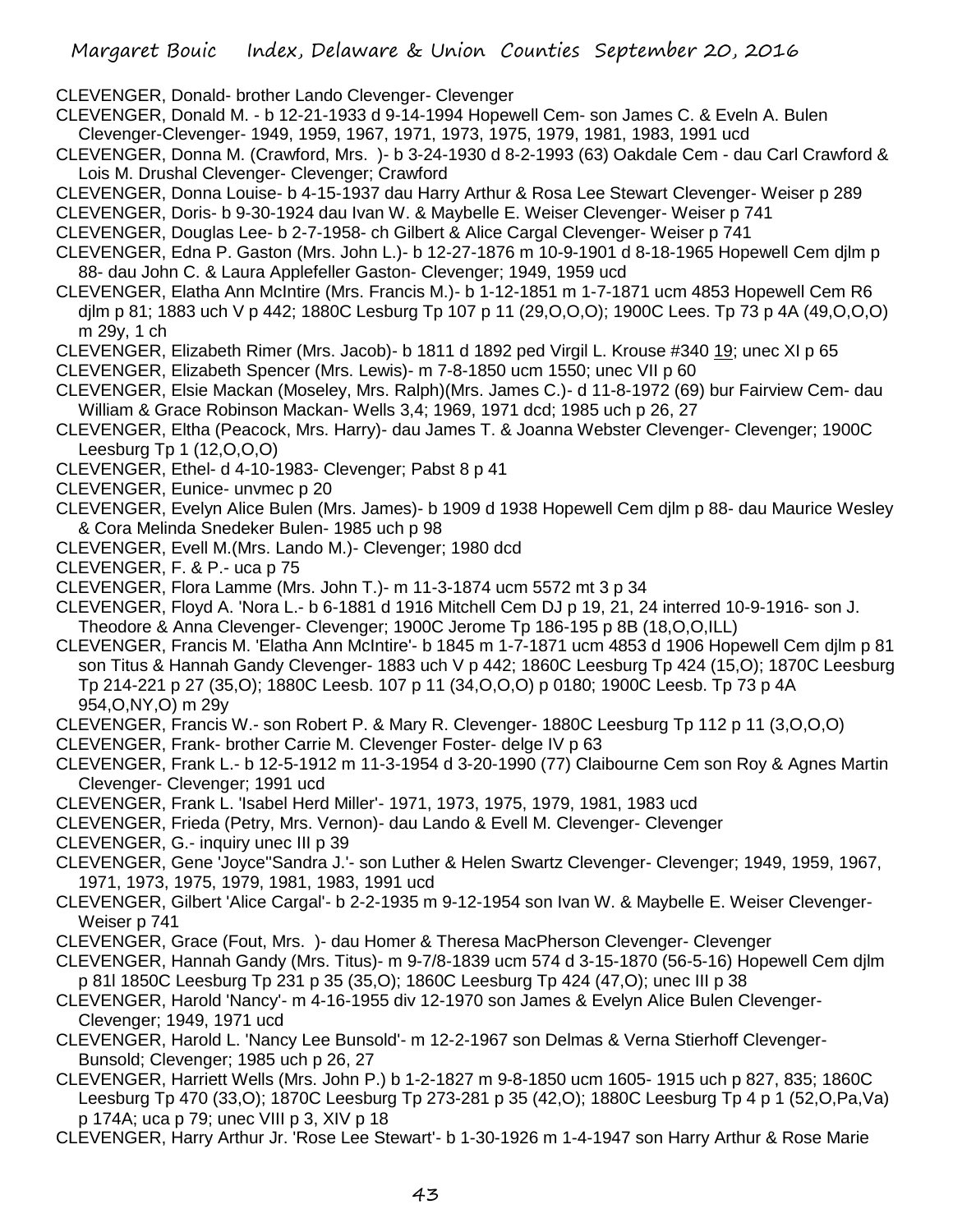Weiser Clevenger- Weiser p 288

- CLEVENGER, Harry Arthur III 'Paula Jean Fisher' b 3-4-1953 m 7-6-1973 son Harry Arthur Jr. & Rosa Lee Stewart Clevenger- Weiser p 288
- CLEVENGER, Harry C. 'Bessie I. Drumm'- b 7-6-1881 m 12-5-1905 d 3-1-1973 Hopewell Cem djlm p 88; son James & Joanna Webster Clevenger- Clevenger; 1949, 1959, 1967 ucd
- CLEVENGER, Harry James 'Karen' son Leroy C. & Marjorie Clevenger- 1949 (15),1959, 1973, 1975, 1979, 1981, 1983, 1991 ucd
- CLEVENGER, Mrs. H. E.-- Pabst 8 p 30
- CLEVENGER, Helen A. Swartz (Mrs. Luther B.)- b 11-19-1908 m 1937 d 1-17-1974 Hopewell Cem djlm p 88 dau William & Mary House Swartz- Clevenger; 1949, 1959, 1967, 1973 ucd
- CLEVENGER, Helen (Strudevant, Mrs. )- dau Roy & Agnes Martin Clevenger- Clevenger
- CLEVENGER, Hilah Eastman (Mrs. Perry Blaine)- b 4-6-1885 m 1905 d 7-4-1962 Hopewell Cem djlm p 81; dau Oliver & Sarah Dutton Eastman- Clevenger; 1949 ucd
- CLEVENGER, Hila (Ritchie, Mrs. E. A.)- )- dau John L. & Edna P. Gaston Clevenger- Clevenger; 1985 uch p 26, 27; 1959 ucd
- CLEVENGER, Hilea (Mrs. Blaine)
- CLEVENGER, Hiram- d 4-29-1875 (39-9-28) Hopewell Cem djlm p 81- son Titus & Mary Bowcock Clevenger-1850C Leesburg Tp 231 p 35 (17,O); 1860C Leesburg Tp 470 (25,O)
- CLEVENGER, Homer 'Theresa MacPherson'- Clevenger
- CLEVENGER, Howard- b 1965 son Dennis A. & Peggy L. Clevenger- 1973, 1975, 1979, 1981, 1991 ucd
- CLEVENGER, Howard R. 'Kathryn J. Moody'- b 12-8-1913 d 1-30-1993 (79) Trenton Cem- son Homer & Theresa MacPerson Clevenger- Clevenger, 1969, 1971, 1980 dcd
- CLEVENGER, Ida- d 1-27-1881 (23-4-21) Plain City Cem dau William W. & Sarah A. Fleck Clevenger- 1860C Millcreek Tp 132 (1,O); 1870C Jerome Tp 239-229 p 31 (11,O); 1880C Jerome Tp 119-122 p 14 (21,O,Pa,Pa) unec VII p 52
- CLEVENGER, Inez (Ankron, Mrs. John)(Swinney, Mrs. Dewey)- dau Ivan W. & Maybelle E. Weiser Clevenger-Weiser p 741
- CLEVENGER, Irene Minton (Mrs. Raymond)- b 10-8-1895 m 11-10-1924 dau Charles & Mary Fuller Minton-Genther p 114
- CLEVENGER, Irene Rose- b 12-18-1934 dau Harry Arthur & Rose Marie Weiser Clevenger- Weiser p 289
- CLEVENGER, Isabel Herd (Miller, Mrs. Lowell) (Mrs. Frank L.)- b 7-9-1907 m (2) 11-3-1954 dau Nelson & Lida Northrup Herd- Clevenger; 1971, 1973, 1975, 1979, 1981, 1983 ucd
- CLEVENGER, Ivan W. 'Maybelle E. Weiser'- b 6-21-1898 m 10-19-1922- Weiser p 741
- CLEVENGER, Jack L. 'Virginia Lee Dhonau'- b 2-1948 m 3-22-1971 son Delmas & Venna Stierhoff Clevenger-Clevenger; 1985 uch p 26
- CLEVENGER, Jacob 'Elizabeth Rimer'- b 1803 d 1880 ped Virgil L. Krouse #340 18; unec XI p 65
- CLEVENGER, James- son Bernard Clevenger- Clevenger
- CLEVENGER, James C. 'Evelyn Alice Bulen''Elsie Mackan'- b 1903 d 1984 Hopewell Cem djlm p 88 son John L. & Edna P. Gaston Clevenger- Clevenger; Mackan; Wells 3,4; 1985 uch p 98; 1969, 1971, 1980 dcd
- CLEVENGER, James C.- son Robert P. & Mary R. Clevenger- 1880C Leesburg Tp 112 p 11 (6,O,O,O)
- CLEVENGER, James- brother Frank Clevenger- delge IV p 63
- CLEVENGER, James- son James T. & Joanna Webster Clevenger- 1880C Leesburg Tp 233 p 23 (1,O,O,O)
- CLEVENGER, James- son Lyle Joe Sr. & Stella Clevenger- Clevenger
- CLEVENGER, James Robert- b 5-13-1901 Harlem Tp son Frank & Delpha Bell Clevenger- dcb
- CLEVENGER, James S.- 1971, 1980 dcd
- CLEVENGER, James T.'Joanna Webster'- m 12-16-1874 ucm 5601- son John P. & Harriett Wells Clevenger-1915 uch p 827, 836; 1860C Leesburg Tp 470 (7,O); 1870C Leesburg Tp 273-281 p 356 (17,O); 1880C Leesburg Tp 233 p 23 (27,O,O,O); p 0186; 1900C Leesb. Tp 1 p 1 (47,O,O,O) m 25y
- CLEVENGER, James William- d 2-6-1886 (34y6d) Plain City Cem unec VII p 52 son William W. & Sarah A. Fleck Clevenger- 1860C Millcreek Tp 132 (7,O); 1870C Jerome Tp 239p229 p 31 (18,O)
- CLEVENGER, Janet E. (Mrs. Dennis A.)- 1991 ucd
- CLEVENGER, Janice (Arthur, Mrs. Geoffrey)(Mathys, Mrs. Leonard Mark)- b 1-1942 m(2) 11-24-1989 dau Delmas C. & Verna Stierhoff Clevenger- 1985 uch p 26, 27; Clevenger
- CLEVENGER, Janet- b 1968 dau Dennis A. & Peggy L. Clevenger- 1973, 1975, 1979, 1981 ucd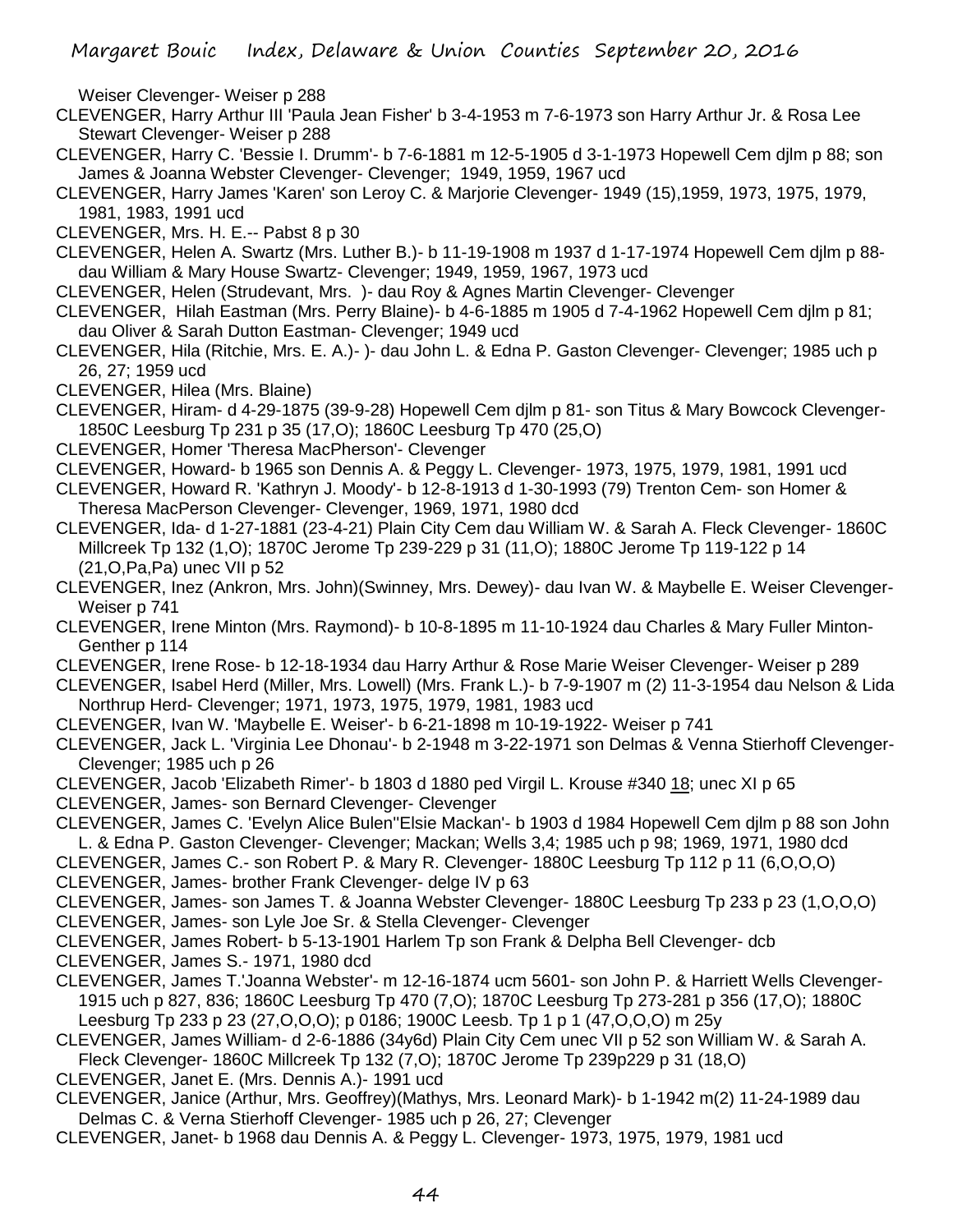CLEVENGER, Jo Ann W.- 1959 ucd

- CLEVENGER, Joanna Webster (Mrs. James T.)- b 9-5-1854 m 12-16-1874 ucm 5601 d 9-12-1927 Hopewell Cem R9 djlm p 82; dau Lester Webster- Clevenger; mt 3 p 6; 1880C Leesburg Tp 233 p 23 (25,O,O,O); 1900C Lees. Tp 1 (45,O,O,O) m 25y, 5 ch, 4 living
- CLEVENGER, John- see Theodore
- CLEVENGER, John L. 'Edna P. Gaston'- b 10-12-1878 m 10-9-1901 d 8-15-1962 Hopewell Cem djlm p 88; 1985 uch p 26, 27; Clevenger; 1949, 1959 ucd; 1900C Leesburg Tp 1 (21,O,O,O)
- CLEVENGER, John P. 'Harriett Wells'- b 3-19-1825 m 9-8-1850 ucm 1605 d 5-20-1910- son Titus & Mary Bowcock Clevenger- 1915 uch p 827, 835; 1883 uch V p 435; 1850C Leesburg Tp 231 p 35 (25,O); 1860C Leesburg Tp 470 (35,O); 1870C Leesburg Tp 273-281 p 34 (45,O); 1880C Leesburg Tp 4 p 1 (55,O,NJ,O) p 0175; uca p 75; unec VIII p 3, XIV p 18
- CLEVENGER, John- b 1964 son Raymond Kenneth & Ruth A. Clevenger- 1969, 1980 dcd
- CLEVENGER, John T. 'Flora Lamme'- m 11-3-1874 ucm 5572 mt 3 p 3,4
- CLEVENGER, John- son Willard & Katherine Clevenger- 1949 ucd
- CLEVENGER, Joy (Hutchinson, Mrs. Paul)- dau Lando & Evell N. Clevenger- Clevenger
- CLEVENGER, Joyce (Mrs. Gene)- 1967, 1971, 1973, 1975, 1979, 1981, 1983, 1991 ucd
- CLEVENGER, J. T.- d 1-1915- 1915 uch p 619; 1883 uch V p 427; Clevenger
- CLEVENGER, June (Deel, Mrs. Timothy A.)- b 1966 m 11-20-1982 dau Raymond Kenneth & Ruth A. Clevenger- Clevenger; 1969, 1980 dcd
- CLEVENGER, Justin- b 1988 son Mark T. & Karen J. Clevenger- 1991 ucd
- CLEVENGER, Karen (Mrs. Harry James)- 1973, 1975, 1979, 1981, 1983 ucd
- CLEVENGER, Karen M. (Mrs. Mark T.)- 1991 ucd
- CLEVENGER, Karl Edward 'Beverly Jane Spicer'- b 1-10-1932 m 3-15-1953 son Harry Arthur & Rose Marie Weiser Clevenger- Weiser p 288
- CLEVENGER, Kathryn- unvmec p 20
- CLEVENGER, Kathryn Alberta (Conley, Mrs. Clovis)- b 7-14-1930 m 1-10-1953 dau Harry Arthur & Rose Marie Weiser Clevenger- Weiser p 288
- CLEVENGER, Kathryn J. (Mrs. Howard R.)- 1969, 1971, 1980 dcd
- CLEVENGER, Kathryn L.- b 1914 Hopewell Cem djlm p 88
- CLEVENGER, Kathryn Stricker (Mrs. Willard)- dau Thomas D. & Louise Stricker- Clevenger; 1959, 1967, 1971, 1973, 1975, 1979, 1981, 1983, 1991 ucd
- CLEVENGER, Kathy Michelle- b 8-20-1971 dau Robert & Nancy Lee Bunsold Clevenger- Clevenger; Bunsold; Rausch 1416122, 13(12)622; 1985 uch p 26; 1973, 1975, 1979, 1991 ucd
- CLEVENGER, Kay Jean (Bach, Mrs. Philip)(Morelos, Mrs. Paul Lionel)- dau Willard & Kathryn Stricker Clevenger- Clevenger; 1949, 1959(12) ucd
- CLEVENGER, Kevin- b 1964 son Roger R. & Carol Clevenger- 1979, 1981 ucd
- CLEVENGER, Kimberly- b 1959 dau Harold L. & Nancy Clevenger- 1967 ucd
- CLEVENGER, Lando 'Evell M.'- d 10-3-1975 (74) bur Ky- Clevenger
- CLEVENGER, Laura J. (Smith, Mrs. Timothy E.)- b 1960 m 2-24-1979 dau Raymond Kennety & Ruthann Clevenger- Clevenger; 1969, 1971 dcd
- CLEVENGER, L. B.- b 4-27-1827 d 4-5-1882 son Titus & Mary Bowcock Clevenger- 1883 uch V p 435
- CLEVENGER, Lee Ann (Cicigoi, Mrs. Michael)- dau Donna M. Clevenger Crawford- Crawford
- CLEVENGER, L. E. (Ruhlen, Mrs. J. F.)- unec XIV p 6
- CLEVENGER, Lenna M.- b 10-1879 dau Calvin & Lucinda/Lorinda A. Carey- 1880c Leesburg Tp 142 p 14 (8/12,O,O,O)
- CLEVENGER, Leroy Clayton' Marjorie E.Ridgeway'- b 2-18-1910 m 9-7-1933 d 2-27-1985 WWII Hopewell Cem djlm p 90- son Harry & Bessie I. Drumm Clevenger- Clevenger; 1959, 1967, 1971, 1973, 1975, 1979, 1981, 1983 ucd
- CLEVENGER, Lewis 'Elizabeth Spencer'- m 7-8-1850 ucm 1550 son Titus & Mary Bowcock Clevenger- 1850C Leesburg Tp 231 p 35 (23,O); unec VII p 60, XIV p 17
- CLEVENGER, Linda Lea (Simpkins, Mrs. James Donovan)- b 1966 m 3-26-1988- dau Gene & Joyce Clevenger- 1971, 1973, 1975, 1979, 1981, 1983 ucd
- CLEVENGER, Linnie May- b 10-13-1879 d 4-9-1888 -Hopewell Cem djlm p 81 dau Calvin E. & Lucinda A. Clevenger- Clevenger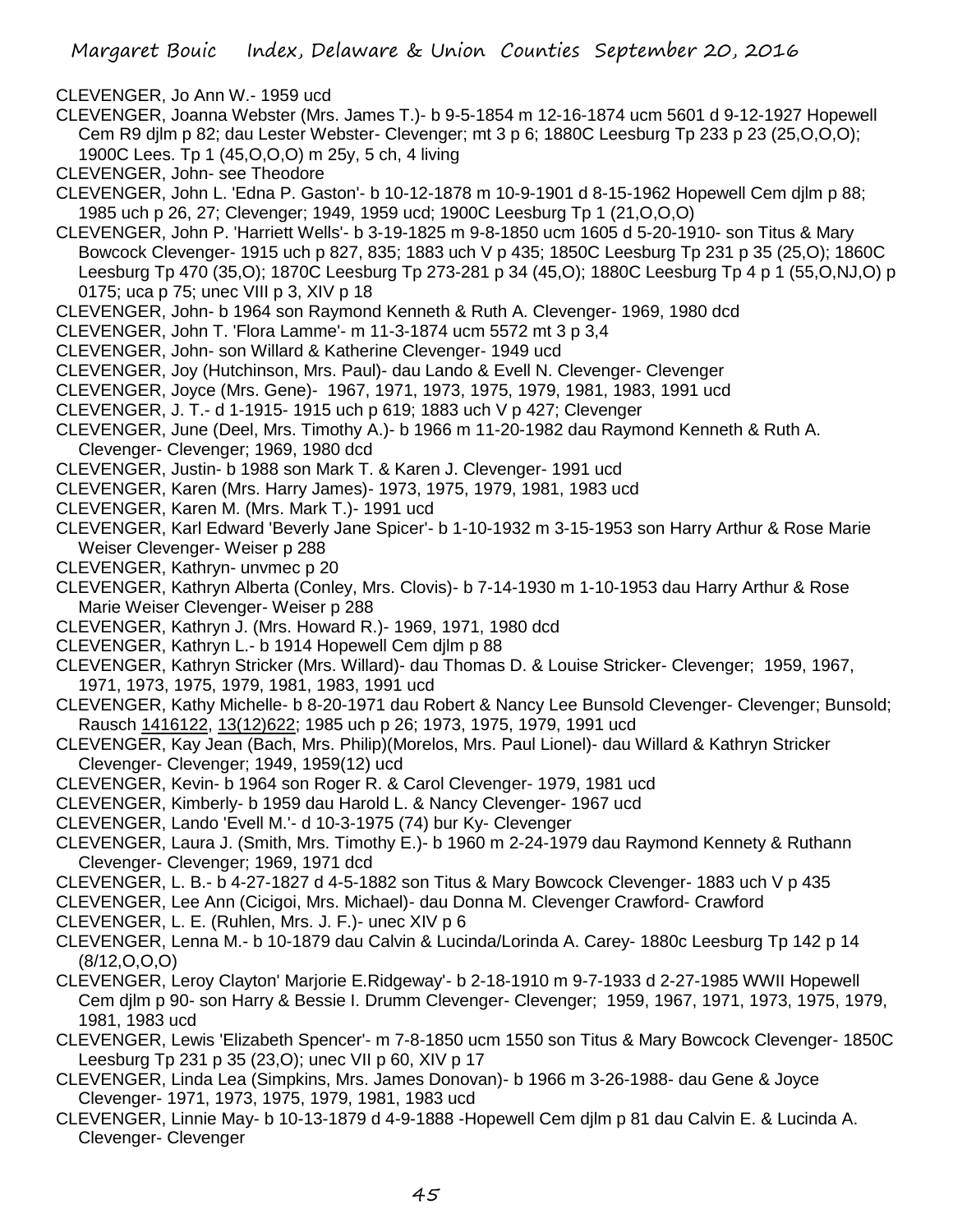- CLEVENGER, Lois M. Drushal (Mrs. Carl)- b 1-17-1904 m 8-20-1927 d 11-4-1984- dau Charles & Clio Conkey Drushal- Clevenger
- CLEVENGER, Lucinda A. Carey (Mrs. Calvin E.)- b 8-24-1856 m 10-7-1876 ucm 5953 d 8-9-1932 Hopewell Cem djlm p 81; 1880C Leesburg Tp 142 p 14 (23,O,O,O); 1900C Lees. Tp 14 p 3B (43,O,O,O) m 23y, 3 ch, 2 living
- CLEVENGER, Luther B. 'Helen A. Swartz'- b 1907 m 1937 d 1-7-1986 son Harry & Bessie I. Drumm Clevenger- Hopewell Cem djlm p 88; 1985 uch p 26; 1949, 1959, 1967, 1971, 1973, 1975, 1979, 1981, 1983 ucd
- CLEVENGER, Lyle Joe Sr. 'Stella'- Clevenger
- CLEVENGER, Lyle J. Jr.- d 2-18-1987 (40) Oak Grove Cem son Lyle Joe Sr. & Stella Clevenger- Clevenger
- CLEVENGER, Marcia (Robertson, Mrs. )- b 6-18-1941 d 11-28-1988 (47) Hopewell Cem dau Luther & Helen A. Swartz Clevenger- Clevenger; 1949, 1959 ucd
- CLEVENGER, Margaret- b 1961 dau Dennis A. & Peggy L. Clevenger- 1975, 1979, 1981, 1983 ucd
- CLEVENGER, Margaret Le Masters (Mrs. Robert)(Weller, Mrs. Jack)- b 8-15-1909- 1985 uch p 90, 145
- CLEVENGER, Marilou (Brown, Mrs. Michael)- m 7-6-1969 dau Harry A. Clevenger- Clevenger
- CLEVENGER, Marion- son Titus & Hannah Gandy Clevenger- 1850C Leesburg Tp 231 p 35 (5,O)
- CLEVENGER, Marjorie Ann (Harrel, Mrs. Timothy Allen)- b 1959 Clevenger; 1969 dcd
- CLEVENGER, Marjorie E. (Mrs. Leroy C.)- 1959, 1967, 1971, 1973, 1975, 1979, 1981, 1983 ucd
- CLEVENGER, Marjorie E. (Mrs. R. R.)- 1991 ucd
- CLEVENGER, Mark T. 'Karen M.'- b 1964 son Gene & Joyce Clevenger- 1971, 1973, 1975, 1979, 1981, 1983, 1991 ucd
- CLEVENGER, Mary- 1883 uch V p 427
- CLEVENGER, Mary Bowcock (Mrs. Titus)- 1883 uch V p 435
- CLEVENGER, Mary Catherine- dau Dennis A. Clevenger- Clevenger; engaged to Terry Kaylor; 1973, 1975, 1979, 1981, 1983 ucd
- CLEVENGER, Mary (Douglass, Mrs. David M.)- m 12-24-1877 ucm 6173
- CLEVENGER, Mary E. (Robinson, Mrs. Thomas L.)- m 12-5-1888 dau John P. & Harriett Wells Clevenger-1915 uch p 827, 836; 1860C Leesburg Tp 470 (1/12,O); 1870C Leesburg Tp 273-281 p 35 (10,O)
- CLEVENGER, Mary E.- dau William W. & Sarah A. Fleck Clevenger- 1860C Millcreek Tp 132 (4,O); 1870C Jerome Tp 239-229 p 31 (13,O)
- CLEVENGER, Mary (Gandy, Mrs. Abijah)- m 6-29-1867 ucm 4206
- CLEVENGER, Mary I. (Thomas, Mrs. )(Mrs. )- d 3-4-1972 (76) bur Oller Cem- Thomas
- CLEVENGER, Mary Lou- b 11-13-1949 dau Harry Arthur, Jr. & Rosa Lee Stewart Clevenger- Weiser p 288
- CLEVENGER, Mary- dau Titus & Hannah Gancy Clevenger- 1850C Leesburg Tp 231 p 35 (10,O); 1860C Leesburg Tp 424 (19,O)
- CLEVENGER, Mary R. (Mrs. Robert P.)- 1880C Leesburg Tp 112 p 11 (24,O,O,O)
- CLEVENGER, Matilda C.- b 7-1883 dau Calvin E. & Lucinda A. Carey Clevenger- 1900c Leesburg Tp 74 p 3B (16,O,O,O)
- CLEVENGER, Maxine (Miller, Mrs. )- sister Lando Clevenger- gs
- CLEVENGER, Maybelle E. Weiser (Mrs. Ivan W.)- b 9-22-1904 m 10-19-1922 dau Harvey George & Ella M. Winters Weiser- Weiser p 741
- CLEVENGER, Michael- b 1957 son Harold L. & Nancy Clevenger- 1967 ucd
- CLEVENGER, Michael- b 1950 son Leroy C. & Marjorie E. Clevenger- 1959, 1967, 1971 ucd
- CLEVENGER, Minnie (Parmer, Mrs. Harvey D.)- m consent unec IV p 17
- CLEVENGER, Murtie- dau Theodore & Ana Clevenger- 1880C Jerome Tp 18 p 3 (9/12,O,O,O)
- CLEVENGER, Myrta B.- dau James T. & Joanna R. Clevenger- Hopewell Cem djlm p 81
- CLEVENGER, Nancy Lee Bunsold (Mrs. Robert)- m 12-2-1967 dau Arthur & Martha Bunsold- Bunsold; Clevenger; Ruasch 13(12)62, 14162 III p 279; 1967, 1971, 1973, 1975, 1979, 1991 ucd
- CLEVENGER, Nannie E.- b 1877 d 1918 New California Cem DJ p 93
- CLEVENGER, Nora L. Clark (Mrs.Floyd A.)- b 3-14-1884 d 7-21-1975 (91) Mitchell Cem DJ p 19, 23 -dau Jesse A. & Mary Jane Charles Clark- Clevenger; 1967, 1971, 1973 ucd
- CLEVENGER, Norma- dau Carl C.& Lois M. Drushal Clevenger-Clevenger
- CLEVENGER, Otis- 1840C Leesburg Tp 127 (40-50)
- CLEVENGER, P. B.'Hilah'- 1949 ucd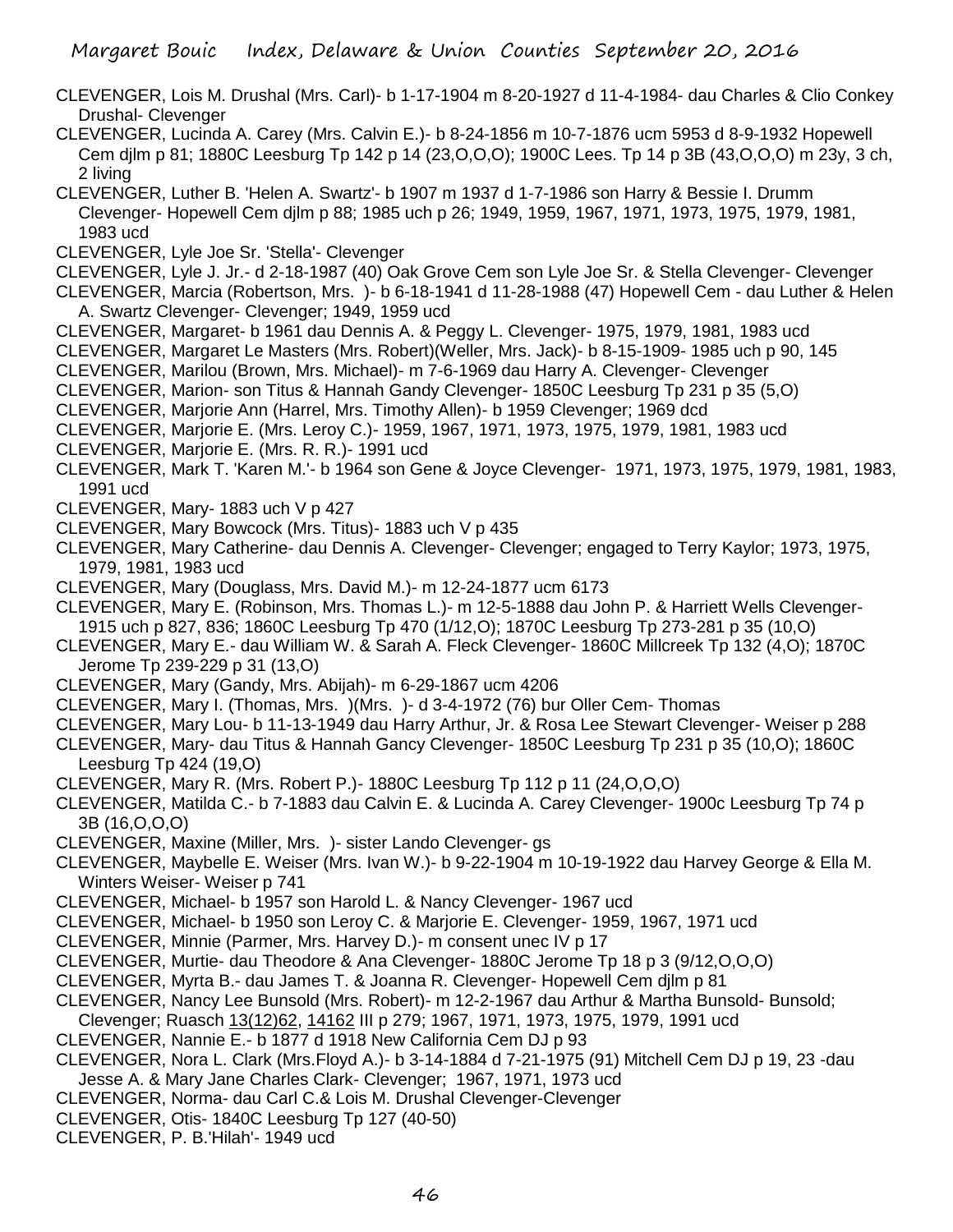- CLEVENGER, Paula Jean Fisher (Mrs. Harry A. III)- m 7-6-1973 dau Ralph C. Fisher- Clevenger
- CLEVENGER, Peggy L. (Mrs. Dennis A.)- 1973, 1975, 1979, 1981 ucd
- CLEVENGER, Peggy (Mrs. W. B.)- d 6-21-1974- Clevenger
- CLEVENGER, Perry Blaine 'Hilah Eastman'- b 6-2-1884 d 9-28-1964 Hopewell Cem djlm p 82 son James T. & Joanna Webster Clevenger- Clevenger; 1900C Leesburg Tp 1 (15,O,O,O)
- CLEVENGER, Phielder 'Diadama Stouthards'- m 1-14-1819 Madison Co unec IV p 51
- CLEVENGER, Philip 'Audrey'- 1971, 1980 dcd
- CLEVENGER, Polly- dau Roger & Diane Clevenger- 1967 ucd
- CLEVENGER, Raymond Kenneth 'Ruth Ann Harris'- b 10-20-1928 m 11-10-1952 son Harry Arthur & Rose Marie Weiser Clevenger- Weiser p 288; 1969, 1980 dcd
- CLEVENGER, Rebecca Hickson (Mrs. James)- Clevenger CLEVENGER, Rebecca- b 1984 dau Mark T. & Karen M. Clevenger- 1991 ucd
- CLEVENGER, Reta J. b 1959- ch Jo Ann W. Clevenger- 1959 ucd (5m), 1981 ucd; lived with Charles & Jo Ann Sullivan 1975 ucd
- CLEVENGER, Rex Leroy 'Clara'- son Leroy Clayton & Marjorie Ridgeway Clevenger- 1973, 1975, 1979, 1981, 1983, 1991 ucd
- CLEVENGER, Rhett- ch Jo Ann W. Clevenger- 1959 ucd(2), 1975 ucd
- CLEVENGER, Robert D. 'Nancy Lee Bunsold'- b 9-1946 m 12-2-1967 son Delmas C. & Verna Stierhoff Clevenger- 1985 uch p 26; Rausch (13(12)62), (14162); 1971, 1975, 1981, 1983, 1991 ucd
- CLEVENGER, Robert- son John L. & Edna Gaston Clevenger- 1985 uch p 26, 27, 90; 1985 uch p 26, 27; Hopewell Cem
- CLEVENGER, Robert Leroy- b 7-31-1927 d 12-23-1933 son Harry Arthur & Rose Marie Weiser Clevenger-Weiser p 288
- CLEVENGER, Robert R./P.'Mary Cunningham'- m 12-13-1873 son Titus & Hannah Gandy Clevenger- 1860C Leesburg Tp 424 (9,O); 1870C Leesburg Tp 214-221 p 27 (25,O); 1880C Leesburg Tp 112 p 11 (27,O,O,O) p 1080
- CLEVENGER, Robert Todd- b 10-25-1969 son Robert & Nancy Lee Bunsold Clevenger- Clevenger; Bunsold; Rausch 1416121, 13(12)621 1971, 1973, 1975, 1979, 1991 ucd; engaged to Clara Lyn King
- CLEVENGER, Robert W.- b 8-2-1908 d 6-18-1945 WWII Hopewell Cem djlm p 88
- CLEVENGER, Roger 'Diane'- 1967 ucd
- CLEVENGER, Roger R. 'Carolyn A.'- son Leroy Clayton & Marjorie Ridgeway Clevenger- Clevenger; 1979, 1981 ucd
- CLEVENGER, Rosa Lee Stewart (Mrs. Harry Arthur, Jr.)- b 2-22-1927 m 1-4-1947- Weiser p 288
- CLEVENGER, Rose Marie Weiser (Mrs. Harry Arthur)- b 2-5-1900 d 8-25-1937 bur Kilbourne dau Orville Samuel & Catherine Belle Mosher Weiser- Weiser p 288
- CLEVENGER, Roy 'Agnes Martin'- Clevenger
- CLEVENGER, R. P.- 1883 uch V p 427
- CLEVENGER, R. R. 'Marjorie'- 1991 ucd
- CLEVENGER, Ruby (Myers/Mayer, Mrs. Charles L.)- b 7-10-1890 m 1913 Rausch (1351) II p 273- dau J. Theodore & Anna Clevenger- Clevenger; 1900C Jerome Tp 186-195 p 8B (9,O,O,ILL\_
- CLEVENGER, Ruth Ann Harris (Mrs. Raymond Kenneth)- b 8-8-1929 m 11-10-1952- Weiser p 288; 1969, 1980 dcd
- CLEVENGER, Ruth (Norris, Mrs. )- d 1-12-1975 (69) dau John L. & Edna P. Gaston Clevenger- Clevenger
- CLEVENGER, S. A.- uca p 31
- CLEVENGER, Sandra J. (Mrs. Gene)- 1991 ucd
- CLEVENGER, Sarah A. Fleck (Mrs. William)- m 6-12-1849 ucm 1428- unec VII p 46, XIII p 19; 1850C Jerome Tp 1925-1946 p 281 (23, Pa); 1860C Millcreek Tp 132 (35, Pa); 1870C Jerome Tp 239-229 p 31 (48,O); 1880C Jerome Tp 119-122 p 14 (53, Pa,Pa,Pa) p 145 A
- CLEVENGER, Sarah (Evans, Mrs. Henry)- m 3-4-1871 ucm 4886
- CLEVENGER, Sarah Jane- b 11-25-1872 dau Francis M. & Elatha Ann McIntire Clevenger- 1883 uch V p 442; 1880C Leesburg Tp 107 p 11 (7,O,O,O)
- CLEVENGER, Sarah- dau Titus & Hannah Gandy Clevenger- 1850c Leesburg Tp 231 p 35 (9,O); 1860C Leesburg Tp 424 (18,O); 1870C Leesburg Tp 214-221 p 27 (29,O)
- CLEVENGER, Shane 'Tracy Fridley'- b 1967 son Harry J. & Karen Clevenger- Clevenger; 1973, 1975, 1979,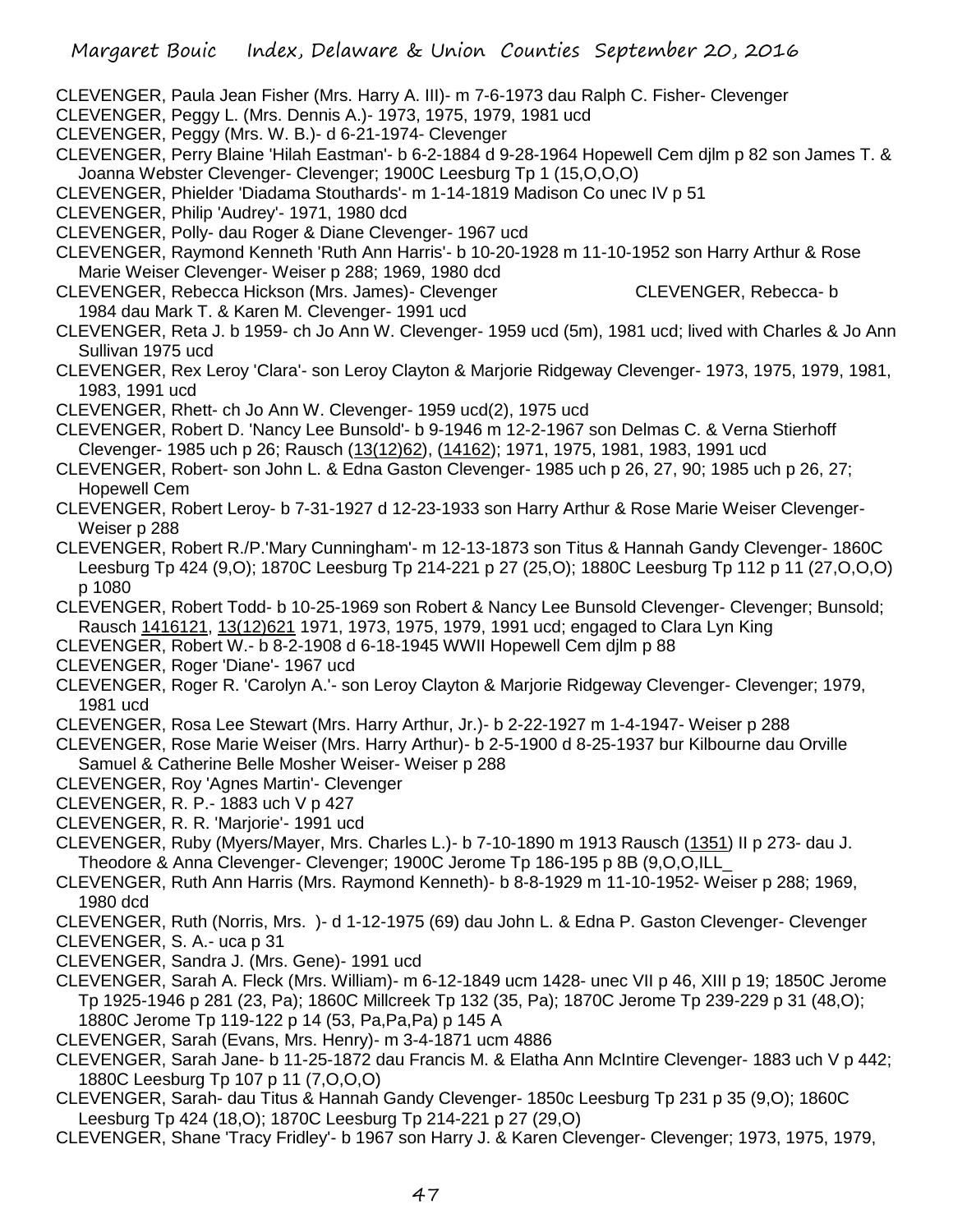1981, 1983, 1991 ucd

CLEVENGER, Shayna Amanda- b 12-5-1989 d 12-23-1989 (19d) bur Hopewell Cem- dau Shane & Tracy Fridley Clevenger- Clevenger

CLEVENGER, Shirley Jean (Blair, Mrs. William Anthony)- b 7-30-1948 m 12-25-1965 dau Harry A. & Rosa Lee Stewart Clevenger- Clevenger; Maugans Anc p 128

- CLEVENGER, Stella (Mrs Lyle Joe Sr.)- Clevenger
- CLEVENGER, Susan L.- 1969 dcd
- CLEVENGER, Susan Lynn- b 3-29-1971 dau Jack & Virginia Lee Dhonau Clevenger- 1985 uch p 26- engged to Michael Scott Allred
- CLEVENGER, Tammi Lynn- dau Mr. & Mrs. Robert Logan- Clevenger- engaged to Stephen McCollum
- CLEVENGER, Theodore'Anna'- son William & Sarah A. Fleck Clevenger- 1870C Jerome Tp 239-229 p 31
- (19,O); 1880C Jerome Tp 18 p 3 (28,O,O,O) p 0140; 1900C Jer. Tp 186-175 p 8B (47,O,Pa,Pa) m 25y CLEVENGER, Theresa MacPherson (Mrs. Homer)- Clevenger
- CLEVENGER, Thurman- son J. Theodore & Anna Clevenger- Clevenger; 1880C Jerome Tp 17 p 2 (3,O,O,O); 1900C Jer. Tp 186-195 p 8B (22,O,O,ILL)
- CLEVENGER, Titus Kimble 1908- Hopewell Cem djlm p 82
- CLEVENGER, Titus 'Hannah Gandy'- m 9-7/8-1839 ucm 574 unec III p 38 Hopewell Cem- 1883 uch IV p 434; 1850C Leesburg Tp 231 p 35 )35,O)
- CLEVENGER, Titus 'Mary Bowcock- d 1862 (70-3-) 1883 uch V p 435; mt 10-8-1859 (65); uccp p 19; 1860C Leesburg Tp 424 (68, NJ)
- CLEVENGER, Todd- son Robert & Nancy Bunsold Clevenger- 1985 uch p 26
- CLEVENGER, Tom- brother Lando Clevenger- Clevenger
- CLEVENGER, Tom- son Willard & Kathryn Stricker Clevenger- Clevenger; 1959 ucd
- CLEVENGER, Tracy Fridley (Mrs. Shane)- dau Phyllis Fridley- Clevenger
- CLEVENGER, Vera (Mrs. Walter B.)- d 1903 New California Cem DJ p 93; Pabst 2 p 101; Clevenger
- CLEVENGER, Verna Stierhoff (Mrs. Delmas C.)- b 8-29-1920 m 1-1941 d 6-20-1996 (75) Hopewell Cem djlm p 88- dau Fred & Mary Ruhl Stierhoff; 1985 uch p 26; Clevenger
- CLEVENGER, Virginia Lee Dhonau (Mrs. Jack)- m 3-22-1970 dau Robert Dhonau- Clevenger; 1985 uch p 26
- CLEVENGER, Vivian (Strasser, Mrs. )- dau Roy & Agnes Martin Clevenger- Clevenger
- CLEVENGER, Walter M. 'Vera'- d 6-23-1959 (54) bur Tampa,Fla- son W. B. & Peggy Clevenger- Clevenger
- CLEVENGER, Walter N.- son Walter M. Clevenger- Clevenger
- CLEVENGER, Warren- b 1855 d 1940 Hopewell Cem djlm p 88
- CLEVENGER, Charles Warren- b 12-12-1906 d 7-8-1983 WWII Hopewell Cem djlm p 88- son John L. & Edna Gaston Clevenger- Clevenger; 1949, 1959, 1967, 1971, 1973, 1975, 1979, 1981, 1983 ucd
- CLEVENGER, Warren -son John L. & Edna P. Gaston Clevenger- Clevenger
- CLEVENGER, Warren 'Wilma R.'- 1991 ucd
- CLEVENGER, W. B.- son J. T. Clevenger- Clevenger
- CLEVENGER, Wilbur E./Wilbner- b 1908 d 1936 Mitchell Cem DJ p 19, 21 interred 5-29-1936 (28)
- CLEVENGER, Willard B.'Kathryn Stricker'- b 6-2-1910 d 2-18-1970 Hopewell Cem djlm p 88; Marysville p 48; 1985 uch p 27; 1949, 1959, 1967, 1971, 1991 ucd
- CLEVENGER, William- hjt p 171, 201, 202; 1915 uch p 279; 1883 uch IV p 438; DJ p 95
- CLEVENGER, William B.- son Theodore & Anna Clevenger- 1880c Jerome Tp 18 p 3 (4,O,O,O)
- CLEVENGER, William M.- b 1950 son Howard R. & Kathryn J. Moody Clevenger- Clevenger; 1969, 1971 dcd
- CLEVENGER, William W. 'Amy Morey'- son John P. & Harriett Wells Clevenger- 1915 uch p 835, 836; 1860C Leesburg Tp 470 (5,O); 1880C Leesburg Tp 4 p 1 (25,O,O,O) p 174A; 1900C Lees. Tp 167-168 p 7B (45,O,O,O) m 11y; uca p 97
- CLEVENGER, William W. 'Sarah A. Fleck' m 6-12-1849 ucm 1428 unec VII p 46, XIII p 19; 1850C Jerome Tp 1925-1946 p 281 (27,O); 1860C Millcreek Tp 132 (35, Pa)
- CLEVENGER, William- son William & Sarah A. Fleck Clevenger- 1880C Jerome Tp 119-122 p 14 (28,O,Pa,Pa)
- CLEVENGER, Wilma- dau James C. & Evevlyn Alice Bulen Clevenger- 1985 uch p 27; Clevenger; 1949, 1959, 1967 ucd
- CLEVENGER, Wilma R. (Mrs. Warren)- 1991 ucd
- CLEVENS?, Martha E. (Mrs. William B.)- b 12-1881 -1900C Jerome Tp 95-102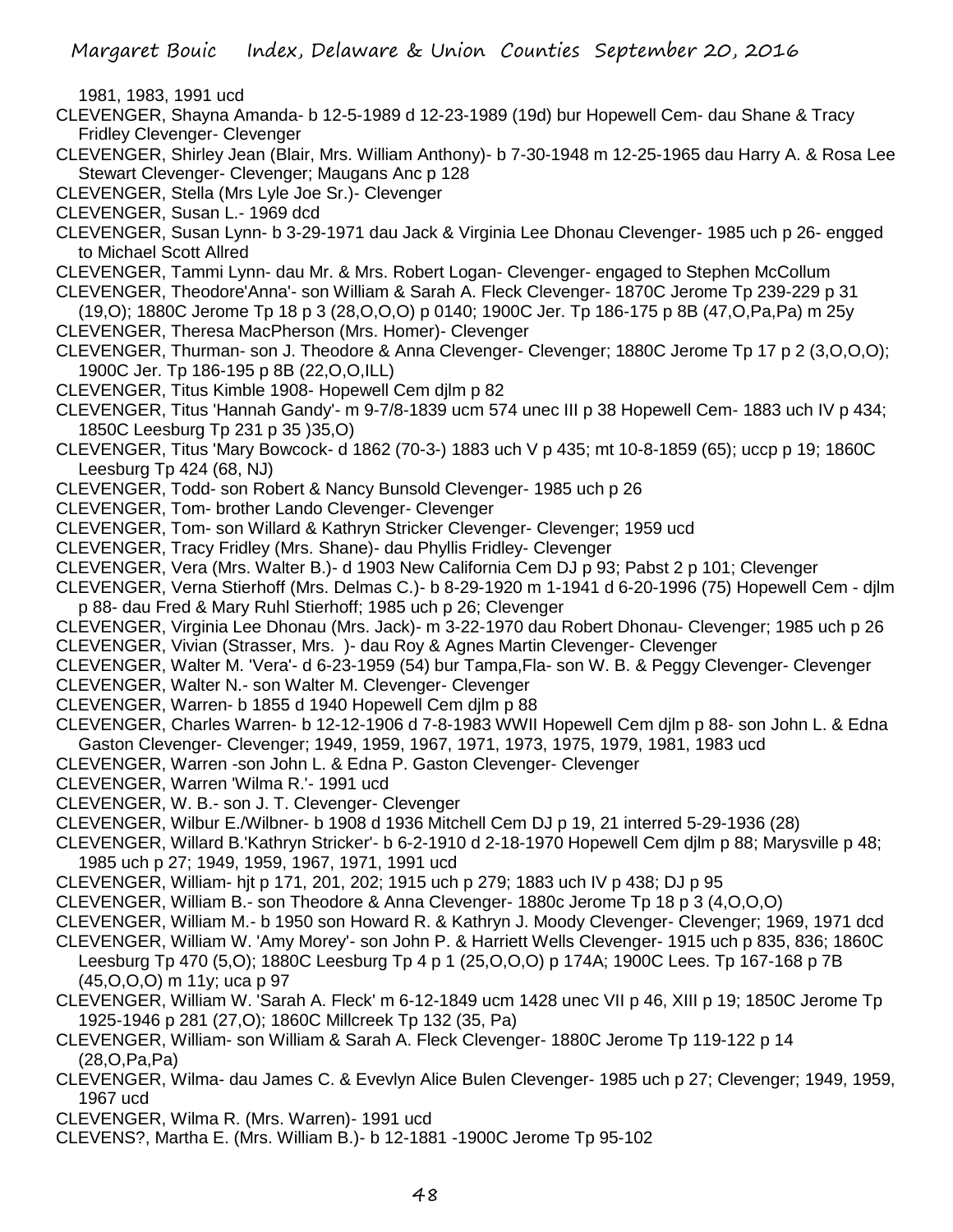(18,O,O,O) m 2y CLEVENS, William B. 'Martha E.'- b 11-1875 1900C Jerome Tp 95-102 (24,O,O,O) m 2y CLEVER, Annie M. (Mrs. John)- 1860C Darby Tp 354-356 p 50 (47, Bavaria) CLEVER, Barbara (Varner, Mrs. Henry)- Maugans Anc p 30 CLEVER, Barbra- dau John & Annie M. Clever- 1860C Darby Tp 354-356 p 50 (15,O) CLEVER, Elenor (Shannon, Mrs. Robert)- m 12-6-1848 dcm CLEVER, J. J.- dpc p 77 CLEVER, Elizabeth- dau John & Annie M. Clever- 1860C Darby Tp 354-356 p 50 (11,O) CLEVER, Eva- dau John & Annie M. Clever- 1860C Darby Tp 354-356 p 50 (13,O) CLEVER, Frederick- son John & Annie M. Clever- 1860C Darby Tp 354-356 p 50 (8,O) CLEVER, Frederick- son John & Annie M. Clever- 1860C Darby Tp 354-356 p 50 (5,O) CLEVER, John 'Annie M.'- 1860C Darby Tp 354-356 p 50 (54, Wirtenburg) CLEVER, John- son John & Annie M. Clever- 1860C Darby Tp 354-356 p 50 (17,O) CLEVER, Phillip- son John & Annie M. Clever- 1860C Darby Tp 354-356 p 50 (19,O) CLEVIDENCE, Karie- b 1974 ch Mark W. & Sandra K. Clevidence- 1980 dcd CLEVIDENCE, Mark W. 'Sandra K.'- 1980 dcd CLEVIDENCE, Pam- b 1970 dau Mark W. & Sandra K. Clevidence- 1980 dcd CLEVIDENCE, Sandra K. (Mrs. Mark W.)- 1980 dcd CLEVIDENCE, Shelley- b 1968 ch Mark W. & Sandra K. Clevidence- 1980 dcd CLEVINGER, Bill- son Morgan & Diedema Belcher Clevinger- Clevinger CLEVINGER, Diedema Belcher (Mrs. Morgan)- Clevinger CLEVINGER, Ivil P.- b 1-13-1917 d 1-6-1994 (76) Fairview Cem- dau Morgan & Diedema Belcher Clevinger- Clevinger CLEVINGER, Joe- son Morgan & Diedema Belcher Clevinger- Clevinger CLEVINGER, Lilly (Looney, Mrs. )- dau Morgan & Diedema Belcher Clevinger- Clevinger CLEVINGER, Morgan 'Diedema Belcher'- Clevinger CLEZIE, Barbara (Mrs. James W.)- 1980 dcd CLEZIE, James W. 'Barbara'- 1980 dcd CLEZIE, Lisa- b 1967 dau James W. & Barbara Clezie- 1980 dcd CLEZIE, Michael- b 1963 son James W. & Barbara Clezie- 1980 dcd CLIBER, see Kleiber CLIBER, Kristy A.- 1980 dcd CLIBER, Ferdinand- naturalized uccp p 36 see Kleiber CLICK, Ada Frances (Hayes, Mrs. Russell Eugene)- b 10-19-1926 m 11-30-1964 d 8-17-1996 cremateddau Clayton A. & Blanche A. Lee Click- Click CLICK, Ada Alvin Stull (Mrs. John Wesley)- b 1868 d 1942 dau Rev. John & Rebecca Schloesser Stull- ped Mary Click Kreis 5 #10 unec II p 30 CLICK, Arad- hadc p 36; Lincoln Tp 1849; delge V p 300 CLICK, Almonta (Mrs. )- d 1-1964- Click CLICK, Bill 'Jean'- 1969, 1971 dcd CLICK, Blanche Adaliene Lee (Mrs. Clayton Alvin)- b 8-3-1899 m 11-8-1920 d 8-15-1990 (91) bur Cardingtondau Frank Edward & Frances Garver Lee- ped Mary Click Kreis 3 #10 unec II p 30; 1985 uch p 86; Click CLICK, Catherine (Mrs. Michael)- ped Mary Click Kreis 17 #10 unec II p 30 CLICK, Catherine Ann Gable (Mrs. Michael)- d 1924 ped Mary Click Kreis 9 #10; unec II p 30 CLICK, Cathy- b 1962 dau Bill & Jean Click- 1969, 1971 dcd CLICK, Clayton Alvin 'Blanche Adaliene Lee'- b 1898 d 1978 son John Wesley & Ada Alvin Stull Click- ped Mary Click Kreis 2 #10; unec II p 30; 1985 uch p 86 CLICK, Donna- b 1966 dau Bill & Jean Click- 1969, 1971 dcd CLICK, Dorothy (Crum, Mrs. )- dau Clayton Alvin & Blanche Adaliene Lee Click- Click CLICK, Frances (Hayes, Mrs. )- dau Clayton Alvin & Blanche Adaliene Lee Click- Click CLICK, Harold 'Ruth'- Genther p a4

- CLICK, Isaac- d 9-21-1878 (40-1-19) Fancher Cem Powell p 128
- CLICK, James- 1908 dch p 390; delge X p 52, Ekelberry Ledger
- CLICK, Janet- b 1968 dau Bill & Jean Click- 1969, 1971 dcd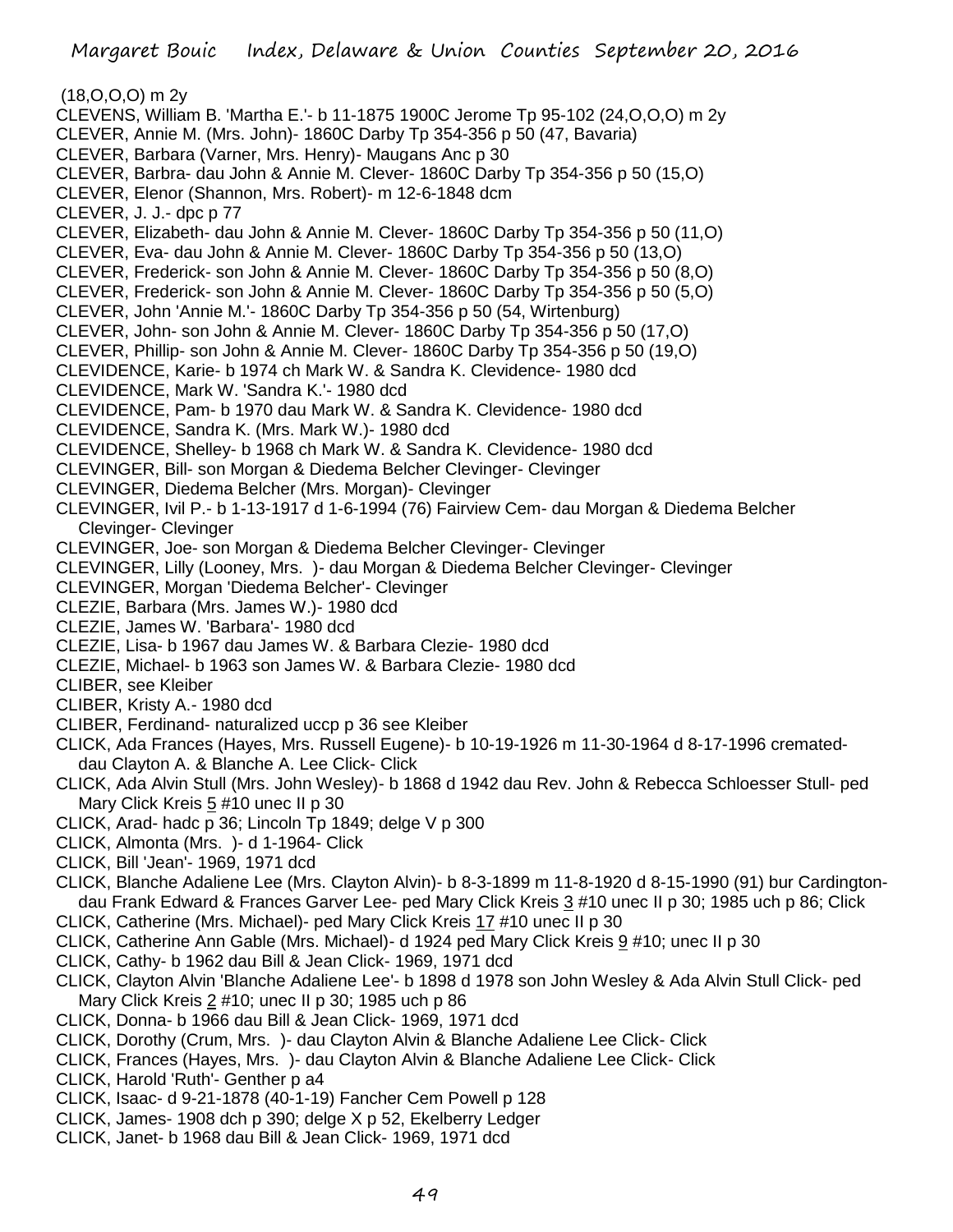- CLICK, Jean (Mrs. Bill)- 1969, 1971 dcd
- CLICK, John- b 1964 son Bill & Jean Click- 1969, 1971 dcd
- CLICK, John Wesley 'Ada Alvin Stull'- son Michael & Catherine Ann Gable Click- ped Mary Click Kreis 4 #10 unec II p 30
- CLICK, Judy (Schultz, Mrs. Ronald Leon)- m 12-11-1963- Genther p a4, Taylor (11215); Mitchell (112181216) dau Harold & Ruth Click
- CLICK, La Vern (Todd, Mrs. Gene)- Maugans Anc p 207
- CLICK, Mary Elizabeth (Kreis, Mrs. Fred H.)- b 5-16-1922 m 11-16-1941 dau Clayton Alvin & Blanche Adaliene Lee Click- ped Mary Click Kreis #10 1 unec II p 30; 1985 uch p 86
- CLICK, Michael 'Catherine Ann Gable'- b 1844 d 1936 son Michael & Catherine Click- ped Mary Click Kreis 8 #10; unec II p 30
- CLICK, Michael 'Catherine'- ped Mary Click Kreis 16 #10; unec II p 30
- CLICK, Myrtle B.- 1961 dcd
- CLICK, Ruth (Mrs. Harold)- Genther p a4
- CLICKENGER, Sheila- b 1970 dau Teresa Clickenger- 1971, 1973 ucd
- CLICKENGER, Susan- b 1967 dau Teresa Clickenger- 1971, 1973 ucd
- CLICKENGER, Teresa- 1971, 1973 ucd
- CLICKNER, Pearl- b 10-6-1873 Delaware Town son C. & Bubeck Clements Clickinge- dc
- CLICQUENNOI, Ann M.- 1980 dcd
- CLICQUENNOI, Renee- b 1964 dau Ann M. Clicquennoi- 1980 dcd
- CLICQUENNOI, Roger- b 1967 son Ann M. Clicquennoi- 1980 dcd
- CLICQUENNOI, Ruthie- b 1973 dau Ann M. Clicquennoi- 1980 dcd
- CLIFF, Mary E. (Beard, Mrs. Adin)- m 8-27-1912- Genther p 219
- CLIFFE, Anne Kingsmore (Mrs. Charles M.)- dau G. L. Kingsmore- Cliffe
- CLIFFE, Charles M. 'Anne Kingsmore'- Cliffe
- CLIFFE, Charles M.- b 8-14-1961 son Charles M. & Anne Kingsmore Cliffe- Cliffe
- CLIFFORD, Alice (Rister, Mrs. Paul)- dau John & Margaret Mae Lansing Clifford- Clifford
- CLIFFORD, Ann(a) Conner (Mrs. Timothy)- m 9-5-1866 ucm 4026
- CLIFFORD, Ansel James- b 12-29-1894 d 10-31-1974 son Daniel & Julia King Clifford- 1985 uch p 26
- CLIFFORD, Barbara Jean (Mlcuch, Mrs. Joseph J. Jr.)- m 7-23-1966 dau James K. & Frieda L. Streng Clifford-Clifford; 1985 uch p 26, 136
- CLIFFORD, Bertha Reed (Mrs. John l)- b 1-29-1882 d 8-24-1924 Milford Cem Un Al p 4- dau John & Mahala Lemay Reed- 1985 uch p 26; Clifford; ped Delores Clifford McKnight 5
- CLIFFORD, A.Byron 'Mabel A.'-b 7-24-1907 d 2-23-1991 (83) son Frank & Nettie McIntyre Clifford- Clifford; 1961 dcd
- CLIFFORD, Carol Ann (Griffith, Mrs. Edward L.)- m 9-12-1959 dau James & Frieda L. Streng Clifford- Clifford; 1985 uch p 63, 136
- CLIFFORD, Daniel 'Julia King'- b 1838 lic 2-22-1867 ucm 4148 d 1902 Our Lady of Lourds Cem lptw p 52; 1985 uch p 26; ped Delores Clifford McKnight 8; 1870C Milford 75-74 p 8 (30, Irel); unec XIV p 6
- CLIFFORD, Daniel Thomas- b 4/6-29-1879/8/80 d 1-9/20-1912 Milford Cem Un Al p 40 son Daniel & Julia King Clifford- 1985 uch p 26; unec XIV p 6 ucbirths
- CLIFFORD, Delores (McKnight, Mrs. )- dau Paul Reed & Hilda Rosenblatt Clifford- ped Delores Clifford McKnight 1 filed LeMay
- CLIFFORD, Doris Lee Hahn (Mrs. James K.)- m 6-11-1962- 1985 uch p 26; 1967, 1971, 1973, 1975, 1979, 1981, 1983, 1991 ucd
- CLIFFORD, Ethel (Jessup, Mrs. Aaron)- dau Frank & Nettie McIntyre Clifford- Clifford
- CLIFFORD, Frank 'Nettie McIntyre'- d 12-31-1971 (94) bur Glendale Cem- Clifford; 1971 dcd
- CLIFFORD, Frieda L. Streng (Mrs. James K.)(McAllister, Mrs. )(Harris, Mrs. G. R.)-m(3) 4-2-1976- 1985 uch p 26, 63, 136
- CLIFFORD, Gov.- Powers Pat p 226
- CLIFFORD, Hannah (Strapp, Mrs. )- b 1-8-1869 d 4-17-1935 dau Daniel & Julia King Clifford- 1985 uch p 26
- CLIFFORD, Hilda Rosenblott (Mrs. Paul Reed)- 1985 uch p 26; Cliffordped Delores Clifford McKnight 3
- CLIFFORD, James K. 'Frieda L. Streng''Doris Lee Hahn'-b 2-18-1920 m(1) 4-11-1940 (2) 6-11-1962 son Daniel & Julia King Clifford - Clifford; 1985 uch p 26, 63, 136; 1967, 1971, 1973, 1975, 1979, 1981, 1983,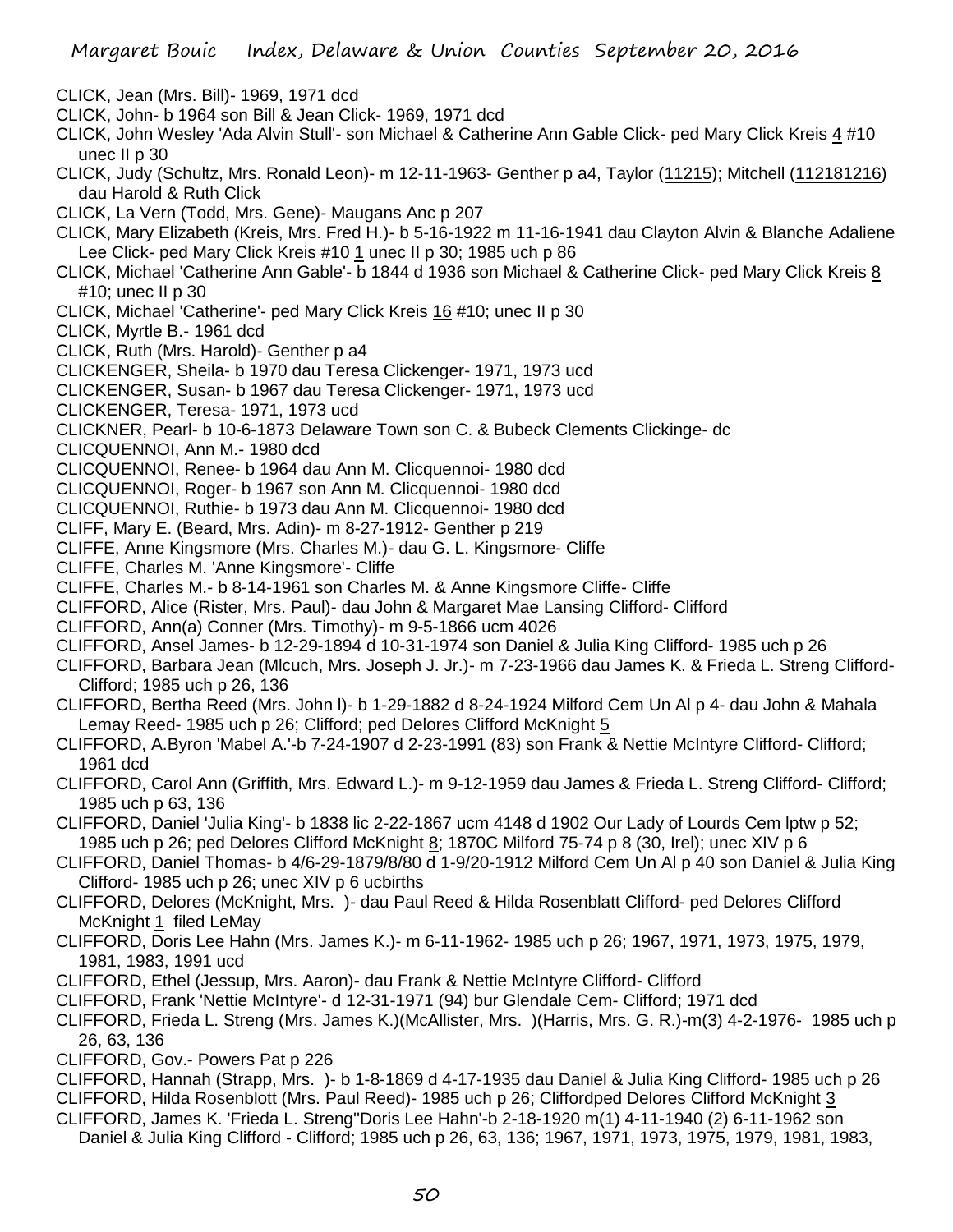1991 ucd

- CLIFFORD, James W.- son John & Margaret Mae Lansing Clifford- Clifford
- CLIFFORD, Janet Lee (Poulton, Mrs. Ronald L.)- m 6-2-1963 dau Byron & Mabel A. Clifford- Clifford; 1961 dcd
- CLIFFORD, Jerry Eugene- b 5-5-1877 d 12-1-1936 son Daniel & Julia King Clifford- 1985 uch p 26
- CLIFFORD, Johannah- b 1-1870 dau Clifford & Julia Clifford- 1870C Milford 75-774 p 8 (5/12,O)
- CLIFFORD, John I. 'Bertha Reed'- b 8-23-1871 Milford d 5-10-1950 son Daniel & Julia King Clifford- 1985 uch p 26; Clifford- ped Delores Clifford McKnight 4
- CLIFFORD, John 'Margaet Mae Lansing'- d 1974- Clifford
- CLIFORD, Joyce (Hayner, Mrs. )- dau A. Byron Clifford- Clifford
- CKIFFORD, Juanita (Lynn, Mrs. )- dau A. Byron Clifford- Clifford
- CLIFFORD, Julia King (Mrs. Daniel)- b 1854 lic 2-22-1867 ucm 4148 d 1931 Our Lady of Lourdes Cem lptw p 52- 1985 uch p 26; ped Delores Clifford McKnight 9; 1870C Milford 75-74 p 8 (15,O); unec XIV p 6
- CLIFFORD, June (Robb, Mrs. )- sister Frank Clifford- Clifford
- CLIFFORD, Lorraine (Knauff, Mrs. )- dau John & Bertha Reed Clifford- 1908 dch p 26
- CLIFFORD, Mabel A. (Mrs. Byron)- d 4-14-1986 (76) Oak Grove Cem Clifford
- CLIFFORD, Maggie- grandchild- 1880C Marysville 379-419 (3,O,Irel,O) p 0105
- CLIFFORD, Margaret- 1961 dcd
- CLIFFORD, Margaret (Gaffney, Mrs. )- b 9-3-1876 d 1-15-1942 bur Our Lady of Lourds lptw p 52- dau Daniel & Julia King Clifford- 1985 uch p 26
- CLIFFORD, Margaret Mae Lansing (Mrs. John)- b 8-22-1906 d 11-2-1994 (98) dau Emory & Isabel Shanks Lansing- Clifford
- CLIFFORD, Mary- b 4-29-1878 dau Daniel & Julia King Clifford- unec XIV p 6
- CLIFFORD, Mary D. (Mercer, Mrs. Harold)- dau John I. & Bertha Reed Clifford- 1985 uch p 26
- CLIFFORD, Mary (Edgecomb, Mrs. Robert)- b 5-8-1807 d 6-16-1873 French Bible- unec VIII p 12
- CLIFFORD, Mary Jo (Hurdzan, Mrs. )- dau A. Byron Clifford- Cliford
- CLIFFORD, Maynard- b 11-12-1907 d 2-24-1912 Milford Cem Un Al p 41- son John I. & Bertha Reed Clifford-**Clifford**
- CLIFFORD, Nancy L. (Neely, Mrs. William F.)- m 7-26-1963 James K. & Frieda L. Streng Clifford- Clifford; 1985 uch p 26
- CLIFFORD, Nettie McIntyre (Mrs. Frank)- Clifford
- CLIFFORD, Paatrick- lived with Paul T. 7 Joann Haybron- 1969 dcd
- CLIFFORD, Paul Reed 'Hilda Rosenblatt'- b 7-18-1903 d 2-1-1988- son John I. & Bertha Reed Clifford- 1985 uch p 26; ped Delores Clifford McKnight 2
- CLIFFORD, Penny (Mrs. Robert)- Clifford
- CLIFFORD, Robert 'Penny'- opc minister; Clifford
- CLIFFORD, Ruth (Hopper, Mrs. Charles)- dau Frank Clifford- Clifford
- CLIFFORD, Shari (Rezac, Mrs. Goerge)- Clifford
- CLIFFORD, Teresa- 1969 dcd
- CLIFFORD, Timothy 'Ann(a) Conner'- m 9-5-1866 ucm 4026
- CLIFFORD, William F.- b 4-11-1886 d 2-24-1962 son Daniel & Julia King Clifford- 1985 uch p 26
- CLIFFORD, William- son John & Margaret Mae Lansing Clifford- Clifford
- CLIFFORD, Winnie Beard (James, Mrs. Riley)(Mrs. John)- b 9-20-1892 d 12-23-1966 Milford Cem Un Al p 51 CLIFFTON, Larry- 1981 ucd
- CLIFTON, --- b 10-26-1872 Oxford Tp son D. H. & Damaris Day Clifton- dcb
- CLIFTON, Aaron W. 'Mary Hoagland'- b 1843 son Noah & Precilla McGath Clifton- Clifton
- CLIFTON, Allice F. (Bowman, Mrs. George)- b 1856 dau Noah & Precilla McGath Clifton- Clifton
- CLIFTON, Augusta/Mary Augusta (Martin, Mrs. Benjamin)- b 4-24-1842 m 9-21/18-1865 d 4-26-1924 dau John
	- & Sarah Miller Clifton- dumch p 211; 1880 dch p 791; dcc Jane Martin Powers 5
- CLIFTON, Betta Lou Watson (Mrs. Ray)- b 8-19-1938 d 4-29-1994 ((55), Calif. dau Stanley C. & Hazel Watson Clifton
- CLIFTON, Brad- son Ray & Betta Lou Watson Clifton- Clifton
- CLIFTON, Brenda- son Ray & Betta Lou Watson Clifton- Clifton
- CLIFTON, Brent- son Ray & Betta Lou Watson Clifton- Clifton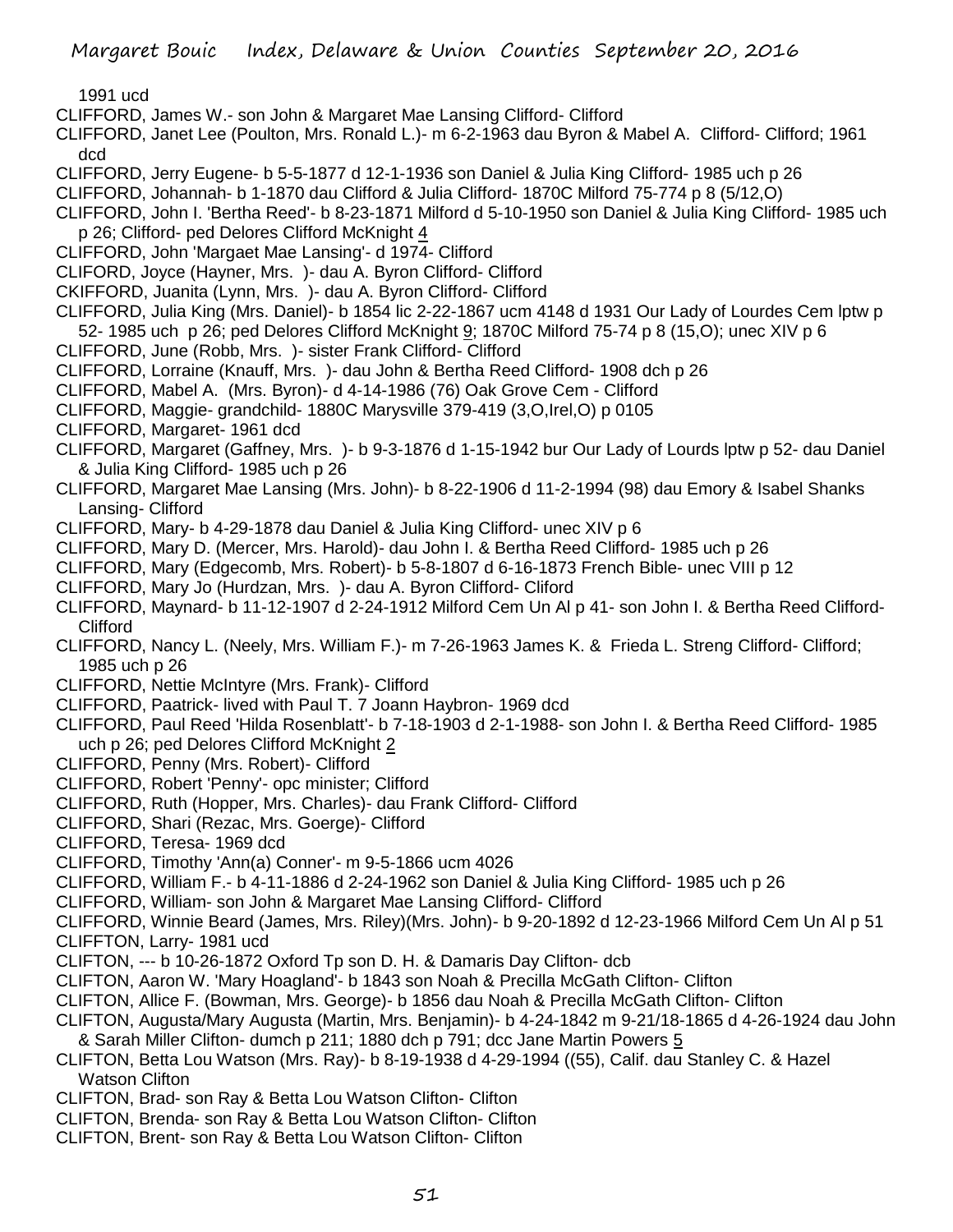CLIFTON, Bryan- son Ray & Betta Lou Watson Clifton- Clifton

- CLIFTON, Carl Eugene 'Robin Sue Robinson'- m 6-11-1977 son Robert L. Clifton- Clifton
- CLIFTON, Carolyn Jean- dau Robert L. & Norma Jean Clifton- Clifton; engaged to David Michael McCurley
- CLIFTON, Cecilia A. (Mrs. Lawrence E.)- 1981, 1983 ucd
- CLIFTON, Censay- b 1850 ch Noah & Precilla McGath Clifton- Clifton
- CLIFTON, Charles K.- 1880C Oxford Tp p 392C
- CLIFTON, David- 1908 dch p 390
- CLIFTON, David H.- son John & Sarah Miller Clifton- 1880 dch p 540, 791; 1908 dch p 431
- CLIFTON, Emma (Wilt, Mrs. J. F.)- 1908 dch p 729
- CLIFTON, Florence- 1880C Concord Tp p 274A
- CLIFTON, Isaac S/L b 1839 son Noah & Precilla McGath Clifton- Clifton
- CLIFTON, Isabella (Coomer, Mrs. )- dau John & Sarah Miller Clifton- 1880 dch p 791
- CLIFTON, Jane Hanson (Mrs. Peter)- m 10-14-1850 Madison Co unec XI p 46
- CLIFTON, Jeremiah- d 1856 (1mo)- son Noah & Precilla McGath Clifton- Clifton
- CLIFTON, J. L.- Director of Education unec III p 17
- CLIFTON, John- 1908 dch p 390
- CLIFTON, John- delinquent taxes- unec XIV p 7
- CLIFTON, John 'Sarah Miller'- m 4-19-1838 dcm; dumch p 211; dcc Jane Martin Powers 10; delge X p 80
- CLIFTON, Joseph 'Mary'- d 7-20-1972 (73)- Clifton
- CLIFTON, Julia Ann (Grady, Mrs. James)- m 12-2-1839 Madison Co unec IX p 18
- CLIFTON, Kate (Sharp, Mrs. )- dau John & Sarah Miller Clifton- 1880 dch p 791
- CLIFTON, Lawrence E. 'Cecilia A.'- 1981, 1983 ucd
- CLIFTON, Levi 'Margaret Ann Snider'- b 6-15-1840 Pickaway Co m 8-2-1857 d 4-15-1928 VanWert- son Noah & Precilla McGath Clifton- ped Ted Clifton 4
- CLIFTON, Mahala Loyd (Mrs. Nelson W.)- m 6-25-1850 dcm
- CLIFTON, Margaret Ann Snider (Mrs. Levi)- b 1-11-1840 m 8-2-1857 d 1-25-1915 Van Wert- dau David R. & Phoebe Hall Snider- ped Ted Clifton 5
- CLIFTON, Margaret W.- b 1830 d 1904 Alum Creek Friends Cem Powell p 336; 1880C Oxford Tp p 391A
- CLIFTON, Mark 'Tari'- Clifton
- CLIFTON, Mary Hoagland (Mrs. Aaron W.)- Clifton
- CLIFTON, Mary (Mrs. Joseph)- Clifton
- CLIFTON, Minerva (Burget, Mrs. )- b 1843 dau Noah & Precilla McGath Clifton- Clifton
- CLIFTON, Nelson W. 'Mahala Loyd'- m 6-25-1850 dcm
- CLIFTON, Noah D. 'Alice Victoria Smith'- b 6-28-1865 Picaway Co m 10-2-1886 d 1941 Van Wert- son Levi & Margaret Ann Snider Clifton- Clifton
- CLIFTON, Noah 'Precilla McGath'- b ca 1812 m 2-20-1834 d 5-6-1889- ped Ted Clifton 8
- CLIFTON, Norma Jean (Mrs. Robert L.)- Clifton
- CLIFTON, Patty (Swope, Mrs. Jerry)- dau Joseph & Mary Clifton- Clifton
- CLIFTON, Peter 'Jane Hanson'- m 10-14-1850 Madison Co unec XI p 46
- CLIFTON, Phoebe- b 1851 dau Noah & Precilla McGath Clifton- Clifton
- CLIFTON, Precilla McGath (Mrs. Noah)- b c 1818- ped Ted Clifton 9
- CLIFTON, Ray 'Betta Lou Watson'- Clifton
- CLIFTON, Robert L. 'Norman Jean'- Clifton
- CLIFTON, Robin Sue Robinson (Mrs. Carl Eugene)- m 6-11-1977 dau Robert Robinson- Clifton
- CLIFTON, Sarah (Johnson, Mrs. Jonathan R.)- b 1847 dau Noah & Precilla McGath Clifton- Clifton
- CLIFTON, Sarah Miller (Mrs. John)(Eckels, Mrs. James)- b 7-13-1819 d 2-23-1898- dau Jesse & Mary Alison Miller- 1880 dch p 791; dumch p 211; dcc Jane Martin Powers 11; delge X p 80
- CLIFTON, Sidney (Kegg, Mrs. Charles)- b 1841 dau Noah & Precilla McGath Clifton- Clifton
- CLIFTON, Stella M.- b 1902 d 1971 Oakdale Cem I p 60
- CLIFTON, Summer Johanna- b 5-13-1988 dau Mark & Tari Clifton- Clifton
- CLIFTON, Susan (Evans, Mrs. Thomas J.)- m 3-9-1861 dcm
- CLIFTON, Tari (Mrs. Mark)- Clifton
- CLIFTON, Ted Kenneth 'Esther Newman'- b 5-8-1910 Van Wert m 10-14-1933 son Noah D. & Alice Victoria Smith Clifton- Clifton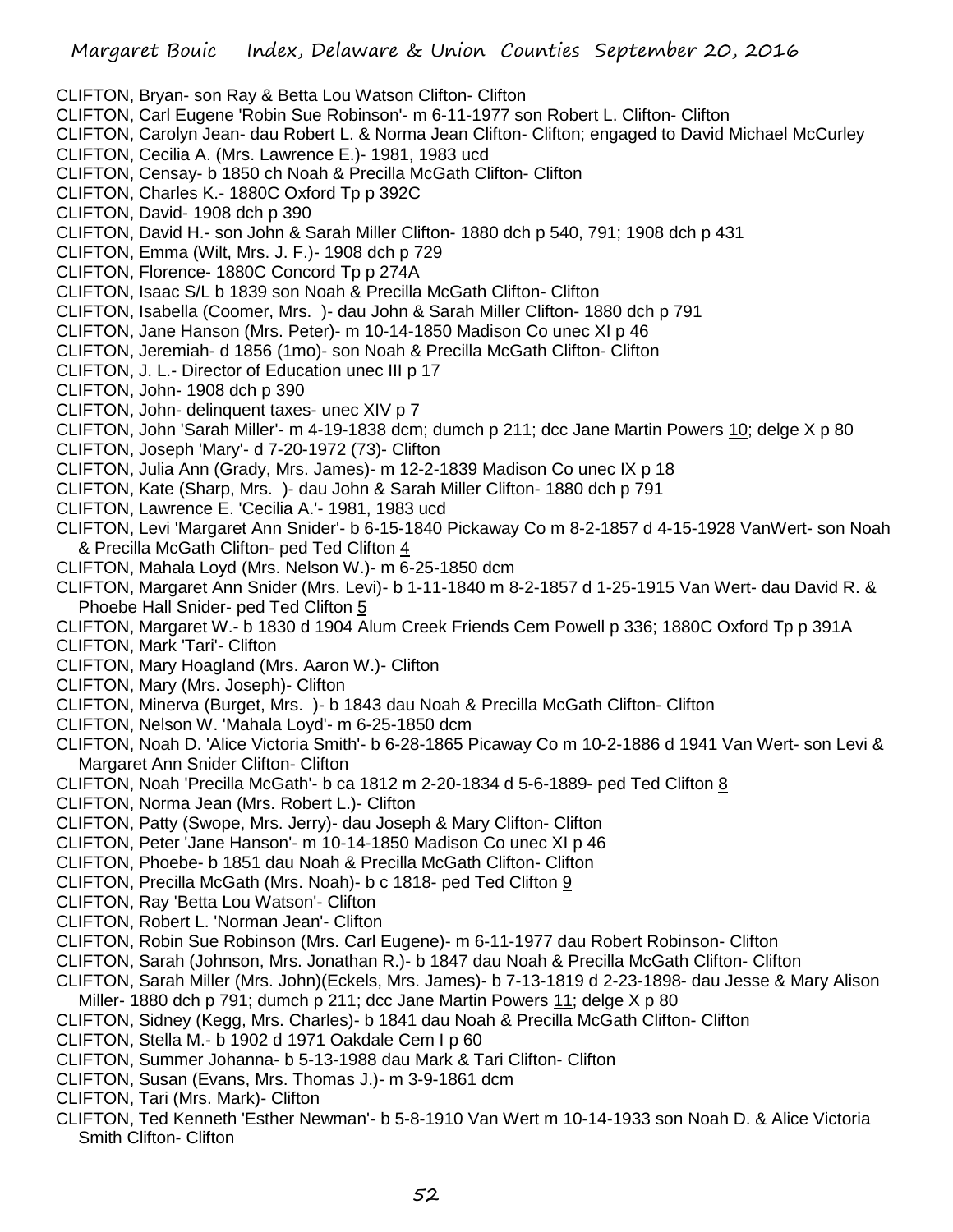CLIFTON, William H.- hadc p 48 Radnor Tp CLIGAN, Samuel W.- 1880C Delaware Town p 484C CLIGROW, Bennie Fay- b 11-6-1904 Brake Bible- unec IV p 58 CLIGROW, Edward Thomas- b 9-30-1909 Brake Bible- unec IV p 58 CLIGROW, James Martin- b 10-21-1917 Brake Bible- unec IV p 58 CLIGROW, Jane Hacket (Mrs. John)- m 10-28-1879 ucm 6556 CLIGROW, Jessie Lelia Brake (Mrs. Thomas)- m 11-1-1903- Brake Bible; unec IV p 58 CLIGROW, John 'Jane Hacket'- m 10-28-1879 ucm 6556 CLIGROW, John William- b 5-9-1938 son William Cligrow- Brake Bible unec IV p 58 CLIGROW, Josephine Ann- b 6-23-1941 dau William Cligrow- Brake Bible unec IV p 58 CLIGROW, Thomas 'Jessie Lelia Brake'- m 11-1-1903- Brake Bible unec IV p 58 CLIGROW, Willie Emmett- b 5-6-1912- Brake Bible- unec IV p 58 CLIMANS, David M. 'Eliza Parker'- m 1-6-1831 Madison Co- unec V p 47 CLIMANS, Eliza Parker (Mrs. David M.)- m 1-6-1831 Madison Co - unec V p 47 CLIMER, Amos H. 'Florence B.'- 1973 ucd CLIMER, Clarence D.- b 6-29-1890 Orange Tp son J. O. & Allina M. Stanforth Climer- dcb CLIMER, Connie- 1980 dcd CLIMER, Eugene- Climer CLIMER, Florence B. (Mrs. Amos H.)- 1973 ucd CLIMER, James- 1973 ucd CLIMER, Judy- 1973 ucd CLIMER, Thomas F.- 1835 men #17 p 55 Harmony Tp CLIMER, Mrs. William- 1961 dcd CLIMINS, Elizabeth (Erwin, Mrs. Peter)- m 12-27-1840 Madison Co unec IX p 32 CLINARD, Carl L. 'LeDena'- 1969, 1971, 1980 dcd CLINARD, Le Dena (Mrs. Carl L.)- 1969, 1971, 1980 dcd CLINE, Klein, Kline CLINE, --- 1880C Orange Tp p 358C; family of John M. Van Gordon #188 unec IX p 14 CLINE, --- b 11-1-1867 Marlborough Tp son Samuel & Lucinda Cline- dcb CLINE, A.- uca p 21 CLINE, Adaline Phinney (Mrs. Jacob B.)- m 3-18-1845 dcm CLINE, Adelia (Switzer, Mrs. Asa)- dau Jonas C. & Elizabeth Ware Cline- 1915 uch p 944 CLINE, Agnes L. (Mrs. Charles C.)- b 1888 d 1948 Oakdale Cem O p 138 (F-R11-8) CLINE, Alice- dau James & Serepta Holycross Cline- 1880C Allen Tp 92-100 p 10 (9,O,O,O) CLINE, Alice (Mrs. Rick E.)- 1979, 1981, 1983, 1991 ucd CLINE, Alicia- b 1961 dau Cecil G. & Velda Cline- 1969, 1971 dcd CLINE, Allen C. 'Carrie O.'- 1980 dcd CLINE, Allen- son Ervin & Eunice Brokaw Cline- Schultz p 4 CLINE, Allen S.- son Larry J. Cline- Cline CLINE, Allie/Alphonse F/E (Robinson, Mrs. Francis J.)- m 2-19-1874 ucm 5440 dau Jonas C. & Elizabeth Ware Cline- 1915 uch p 944; 1883 uch V p 474; 1860C Allen Tp 815-824 p 112 (5,O); 1870C Allen Tp 62-61 p 5 (14,O); 1880C Allen Tp 180-193 p 18 (24,O,O,O) CLINE, Almora (Sutton, Mrs. William Irwin)- b 11-23-1875 dcb Marlborough Tp d 1-18-1953- dau James & Jennie Weiser Cline- Weiser p 82 CLINE, Alphoncine E.- mt 3 p 8 CLINE, Alva 'Emma Heffner'- b 2-3-1860 m 12-21-1881 d 6-21-1941 son Jsoeph & Sarah Mix Cline- ped Karen O'Dell robinson 12, unec XIII p 31 CLINE, Amos Casco 'Cora Lena Stewart'- Genther p 58 CLINE, Amy - dau Brent & Rosey Paterson Cline- Cline CLINE, Amy Gertrude Wheeler (Mrs. Frank C.)- d 3-18-1964 bur Sunbury- Cline; 1961 dcd CLINE, Andrew- Cline p 3

- CLINE, Angela- b 4-8-1977 dau Stephen W. & Deborah A. Watts Cline- Cline- 1979, 1981, 1983 ucd
- CLINE, Anita/Annita- b 2-22-1899 dcb, d 10-22-1982 (83) bur Marlborough Cem dau Corrington & Elizabeth Hauck Cline- Schultz p 4; Cline p 8; Giffen 164126 p 136; 1908 dch p 663; 1969, 1971 dcd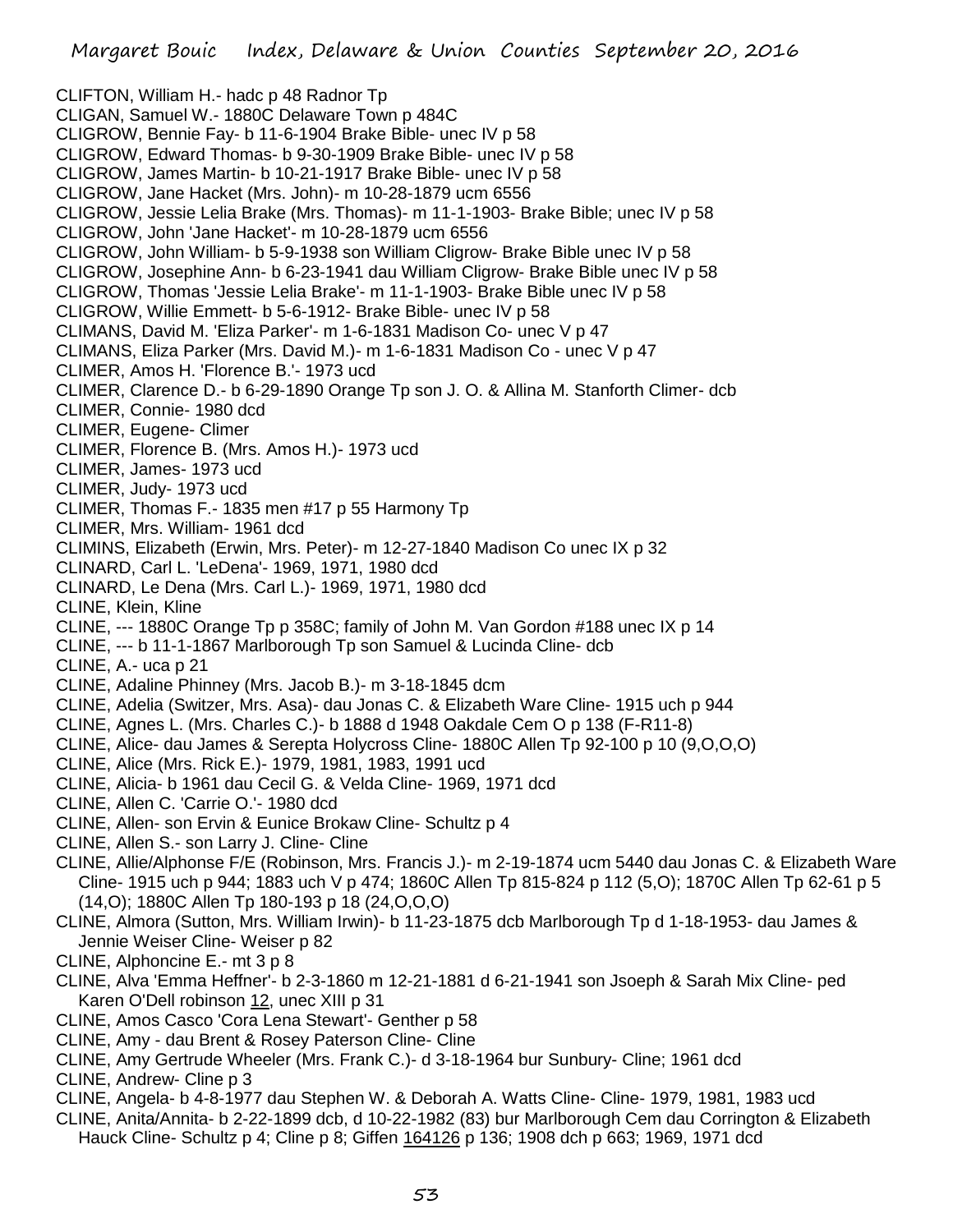- CLINE, Ann E. (Eaton, Mrs. Philander)- m 12-1-1876 ucm 5976
- CLINE, Ann E.- dau James & Sarepta Holycross Cline- 1860C Allen Tp 754-761 p 104 (1,O); 1870C Allen Tp 134-127 p 9 (11,O); 1880C Allen Tp 92-100 p 10 (21,O,O,O)
- CLINE, Ann F.- 1850C Delaware Tp 1408 p 99 (18, Md)
- CLINE, Annabelle (Roe, Mrs. )- dau Homer & Vausie Cline- Cline
- CLINE, Anna Belle Comer (Mrs. Richard)- b 1-6-1913 m 1932 d 6-25-1968 bur Broadway lptw p 81- dau Daniel & Cora Short Comer- Cline 1967 ucd
- CLINE, Anna E. Lary (Mrs. Lester W.)- m 12-14-1884- Cline; 1900C Allen Tp 68-71 p 3B (42,O,O,O);4 ch, m 15y
- CLINE, Archie- son Charlie & Rosie Achildneck Cline- Maugans Anc p 66
- CLINE, Arlington/Arlie 'Ella May Clark'- b 11-1-1867 11-22-1962 Marlborough Cem p 173; Powell p 299 son Samuel D. & Lucinda J. Schultz Cline- 1908 dch p 663; Cline p 4, 8, 12, 13; Pabst 0;
- CLINE, Aron 'Catherine Brokaw'- Cline p 3
- CLINE, Ashley- b 1984 dau Ronald R. & Joyce A. Cline- Cline; 1991 ucd
- CLINE, Audra Ellese (Smith, Mrs. Rev. Brian Jay)- m 11-18-1978 dau Kenneth W. & Ruth Hill Cline- Schultz p 4; Cline
- CLINE, Austin- son Charlie & Rosie Achildneck Clein- Maugans Anc p 66
- CLINE, Bantje/Betsey- dau John & Cobes Cline- Cline p 1
- CLINE, Beatrice (Boggs, Mrs. Jonas)- dau William Pearl & Bessie marie hall Cline- Cline
- CLINE, Becky Maugans (Mrs. Roscoe)- dau Samuel J. & Cassandry V. Garnan Maugans- Maugans Anc p 66
- CLINE, Belva Jeanette (Woodruff, Mrs. )- dau Harold & Belva Cline- Cline
- CLINE, Belva Taylor (Mrs. Harold)- d 8-22-1984 (68) bur Marengo- Cline
- CLINE, Benjamin- son Bill & Patton Cline- Cline
- CLINE, Benjamin H.- sonb Joshua & Mary M. Cline- 1850C Delaware Tp 1404 p 98 (6,O)
- CLINE, Berenice- dau Corrington & Elizabeth Hauck Cline- Schultz p 4
- CLINE, Bertie Seville (Mrs. William Francis)- b 6-1869 d 1940 Oakdale Cem II p 77 (H-R11-12)- Cline; 1900c Allen Tp 104-108 p 5B (30,O,O,O) m 15y 2 ch
- CLINE, Bessie- dau Francis M. & Nancy Potter Cline- 1880 dch p 766; Cline p 8
- CLINE, Bessie M. Hall (Mrs. William Pearl)- b 3-3-1913 m 1929 d 12-14-1972 dau William & Cora Guy Hall-Cline; 1971 ucd
- CLINE, Betty Joan White (Mrs. Eugene)(Christian, Mrs. Harmon)- dau Thomas E. White- Cline
- CLINE, Betty J. (Wiseman, Mrs. )- dau Homer & Vausie Cline- Cline
- CLINE, Beverly- dau Bobby Lee & Juanita Ferrell Cline- Cline
- CLINE, Bill- b 1975 son Larry M. & Bonnie Cline- 1975, 1979 ucd
- CLINE, Bill ' Patton'- son Pearl Cline- Cline
- CLINE, Bobby Lee 'Juanita Ferrell'- Cline
- CLINE, Bobby Jr.- son Bobby Lee & Juanita Ferrell Cline- Cline
- CLINE, Bonnie (Mrs. Larry)- 1973, 1975, 1979 ucd
- CLINE, Brelsame- 1880C Marlborough Tp p 341B
- CLINE, Brent 'Rosy Patterson'- Cline
- CLINE, Brian- son Bobby Lee & Juanita Ferrell Cline- Cline
- CLINE, Brittania (Westbrook, Mrs. Edward Cunard)- 1908 dch p 614; dumch p 296
- CLINE, Burl 'Grace Thompson'- b 10-21-1887 m 6-5-1909 d 5-17-1967 son Lester W. & Anna E. Lary Cline-Cline; 1915 uch p 945; 1900C Allen Tp 68-71 p 3B (12,O,O,O)
- CLINE, Burnice- b 1891- Marlborough Cem p 186
- CLINE, Calvin- son Michel & Mary C. Maugans Cline- Maugans Anc p 66
- CLINE, Carl- son Orin & Edith Claypool Cline- Schultz p 4
- CLINE, Carol Lynette- dau George Cline- Cline
- CLINE, Caroline (Mrs. Jacob)- 1870C Jerome Tp 238-228 p 31 (47,O)
- CLINE, Carrie O. (Mrs. Allen C.)- 1980 dcd
- CLINE, Carrol- ch Ervin & Eunice Brokaw Cline- Schultz p 4
- CLINE, Catherine (Smith, Mrs. Ignatius)- b 1819 d 1902 ped M. Augusta Smith 9 #38 unec IV p 3
- CLINE, Catherine (Worline, Mrs. Henry)- Powell p 308
- CLINE, Catora- b 10-28-1877 Marlborough Tp dau James & Jennie Wisman Cline- dcb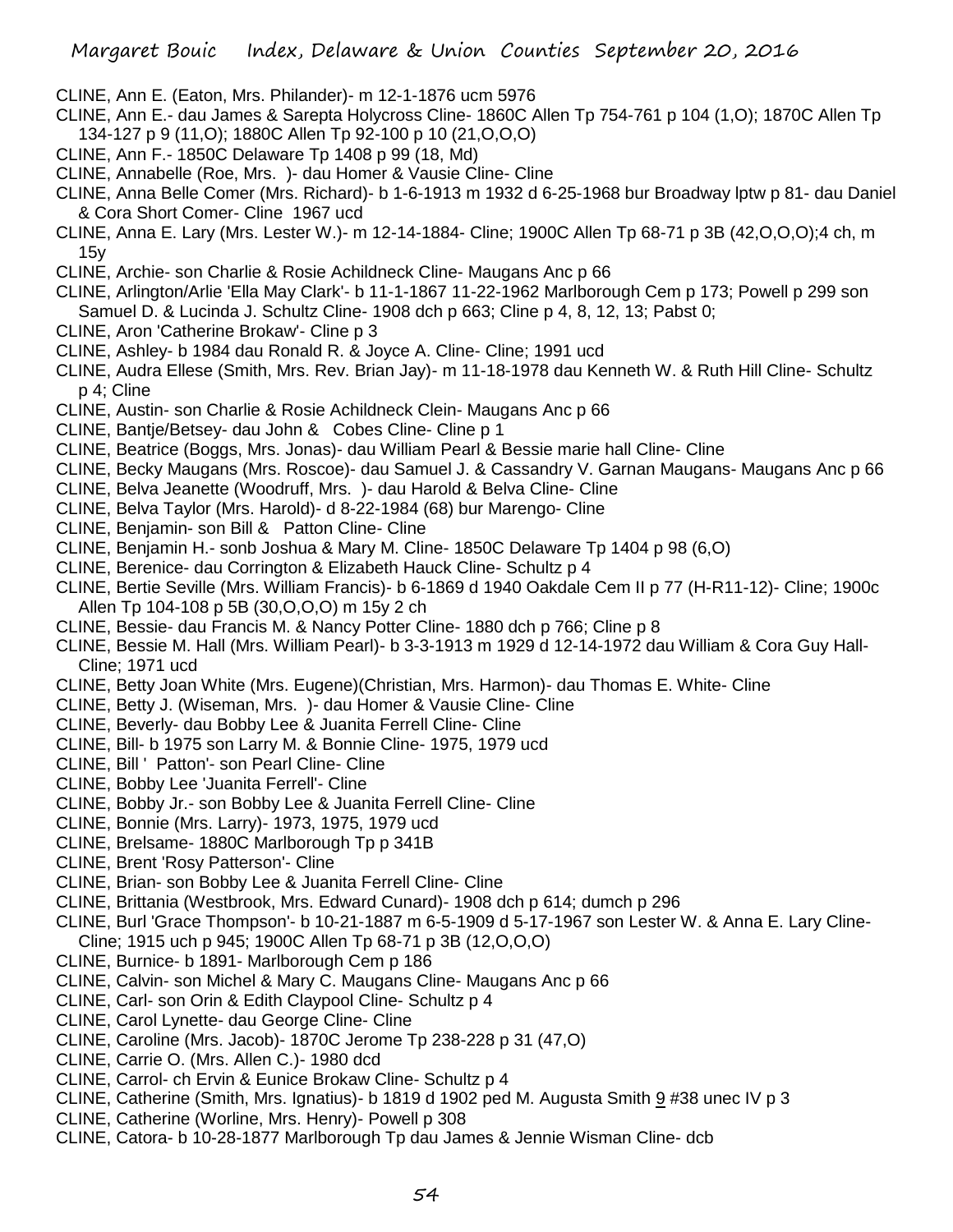- CLINE, Cecil G. 'Zelda'- 1969, 1971, 980 dcd
- CLINE, Charles- 1973 ucd
- CLINE, Charles 'Agnes L.'- b 1878 d 10-13-1932 (54) Oakdale Cem 4467 (F174) I p 138 (F-R11-8)
- CLINE, Charles C.- 1850C Orange Tp 1765 p 113 (2,O); CCC; Pabst 0
- CLINE, Charles- son Sophia Cline- Cline
- CLINE, Charley- b 9-1877 son Henry & Marilla Cline- 1880C Allen Tp 140-151 p 15 (2,O,O,O); 1900C Allen Tp 73-76 p 4A (22,O,O,O)
- CLINE, Charlie 'Rosie Achildneck''Susie Fry'- son Michel & Mary C. Maugans Cline- Maugans Anc p 66
- CLINE, Ches C.- 1880C Orange Tp p 354C
- CLINE, Chester 'Lottie Epps'- b 5-20-1881 son Lester W. & Nettie Poling Cline- 1915 uch p 944; Cline; 1900C Allen Tp 68-71 p 3B (19,O,O,O)
- CLINE, Christi C.- b 1958 ch Cecil G. & Velda Cline- 1969, 1971, 1980 dcd engaged to Steve C. Collins
- CLINE, Christopher- 1880C Washington Tp 106-110 p 12 (21, O, Illinois, O) p 010A
- CLINE, Cindy (Mrs. )- Cline
- CLINE, Clara A. Burroughs (Mrs. John W.)- m 12-24-1878 ucm 6395; 1880C Allen Tp 220-234 p 23 (18,O,O,O)
- CLINE, Clara A. Maxwell (Mrs. Jerome)- dau Johnson & Nancy Stanton Maxwell- dumch p 423; Cline p 8
- CLINE, Clara- b 5-20-1880 Marlborough Tp dau James & Jane E. Wiseman Cline- dcb
- CLINE, Clarence E.- b 6-13-1881 Orange Tp son Jay H. & Rhoda E. Bell Cline- dcb
- CLINE, Clarence E. 'Margaret Morehead'- b 1-3-1886 d 11-19-1965 Oakdale Cem II p 76 (H-R10-11)- son William Francis & Roberta Seville Cline- Cline; 1949, 1959 ucd; 1900C Allen Tp 104-108 p 5B (14,O,O,O) CLINE, Clark 'Jennie Gunnett'- 1915 uch p 801
- CLINE, Chloes/Clois- b 5-31-1903 d 3-3-1979 (75) Marlborough Cem- son Arlington & Ella May Clark Cline-Schultz p 4; Cline; Giffen 164131 p 136
- CLINE, Cleo- dau Francis M. & Nancy Potter Cline- 1908 dch p 766
- CLINE, Cloise E. 'Lula Long'- b 2-10/12-1890 Marlborough Tp dcb, d 9-30-1969 son Wellington & Emma Hauck Cline- Schultz p 4
- CLINE, Clyde- son Sophia Cline- Cline
- CLINE/Klein, Conrad 'Mary Ruebush'- b 1754 d 1837 Marlborough Cem p 150 Powell p 294, 299; son Michael Klein- rs p 10; Cline p 2,3; 1908 dch p 662; Powers p 78, 85; dcq Ruth Wolff Wickham 40; War of 1812, delge X p 33
- CLINE, Cora Lena Stewart (Mrs. Amos Casco)- Genther p 58
- CLINE, Cora Marie- dau William Pearl & Bessie Marie Hall Cline- d infant- Cline
- CLINE, Corrington 'Elizabeth Hauck'- b 3-17-1866 d 1933 Marlborough Cem p 185- son Samuel D. & Lucinda J. Schultz Cline- 1908 dch p 662, 663; Cline p 13; Pabst 7 p 27; Pabst 0; Giffen 16412 p 135
- CLINE, Criss (Mrs. Larry)- Cline
- CLINE, Cynthia Ann (Drumm, Mrs. Robert Ashleigh)- m 4-14-1984 dau Gerald E. Cline- Cline
- CLINE, Daisy (Brofford, Mrs. )- dau Brent & Rosy Patterson Cline- Cline
- CLINE, Daisy S. Spahr (Mrs. Joseph H.)- b 5-15-1889 m 5-15-19131 d 1-19-1972 Lima- dau Charles Evens & Rachel Jane Anderson Spahr- ped Karen O'Dell Robinson 7, unec XIII p 31
- CLINE, Daniel 'Hannah Robinson'- b 1839 Pickaway Co m 8-11-1861 ucm 3206 d 11-19-1917 Oakdale Cem II p 35 (G-R4-5); son Jacob & Nancy Clion- 1915 uch p 465; Cline; uca p 58; 1850C Allen Tp 1493-1512 p 222 (11,O); 1860C Allen Tp 136-129 p 9 (20,O); 1870C Allen Tp 136-129 p 9 (28,O); 1880C Allen Tp 184-p197 p 19 (40, O,Pa,Va) p 0059; 1900C Allen Tp 186-190 p 9A (60, O,Penn, Ky)
- CLINE, Danielle- b 1977 dau Rick E. & Alice A. Cline- 1981, 1983, 1991 ucd
- CLINE, Danielle- b 1977 dau Stephen W. & Deborah Sue Watts Cline- 1979 ucd;
- CLINE, David- son Bobby Lee & Juanita Ferrell Cline- Cline
- CLINE, David 'Eliza M. Yoho'- b 1835 d 1923 son Peter/Michael & Eliza Cline- ped John Vangordon #188 12 unec X p 11
- CLINE, David- son George Cline- Cline
- CLINE, David M.- son Donald D. Cline- Cline
- CLINE, David- Cline p 3
- CLINE, David- b 1957 son Ollie M. & Jeanette P. Cline- 1975 ucd
- CLINE, Dawn (Girsch, Mrs. John)- dau Joseph Earl Cline- Cline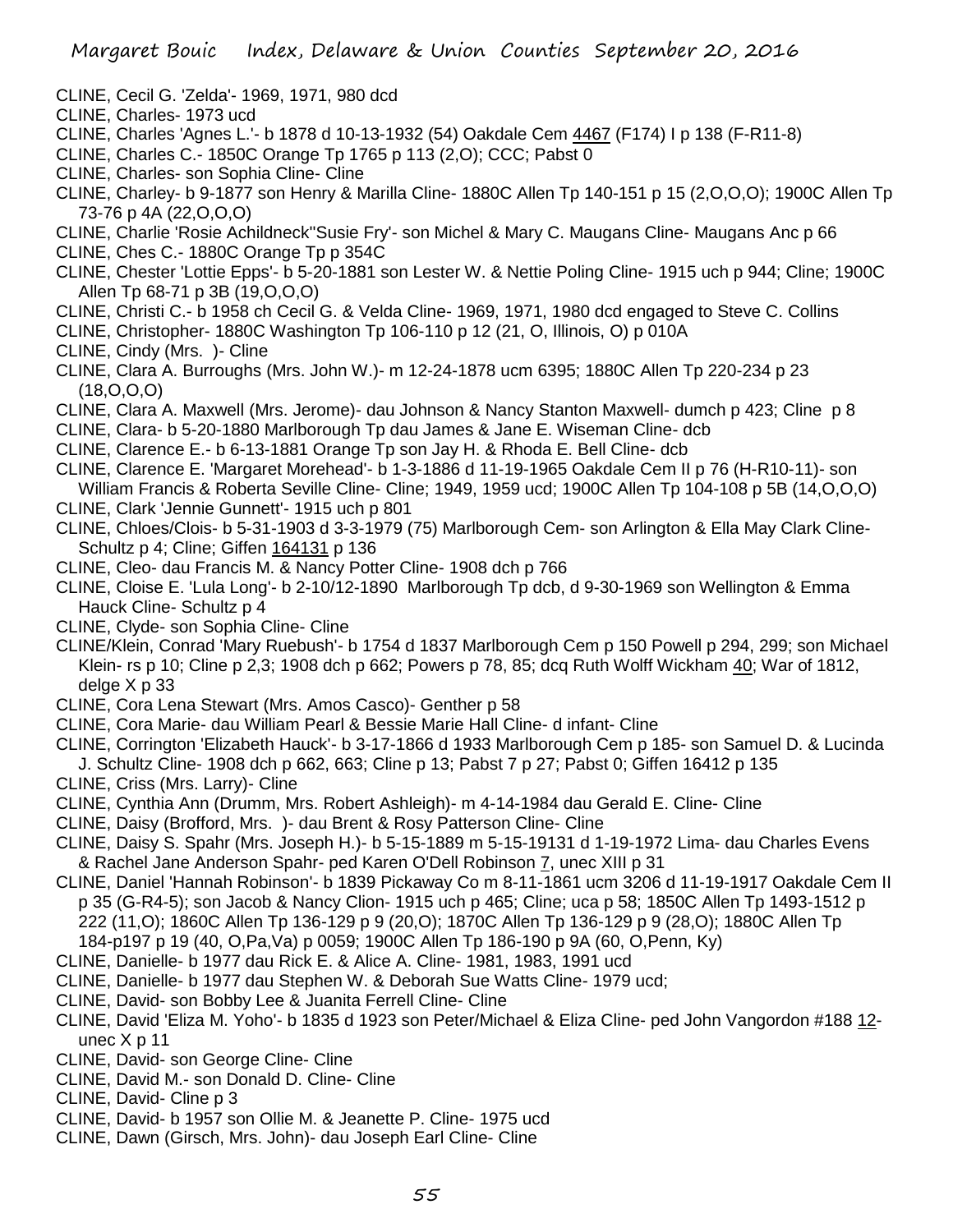- CLINE, Debby (Mrs. )- Cline
- CLINE, Deborah- b 1965 dau Kenneth & Patricia Cline- 1969 dcd
- CLINE, Deborah Sue Watts (Mrs. Stephen W.)- m 6-26-1976 Cline; 1979, 1983 ucd
- CLINE, Delilah Emeline Willis (Mrs. John)- b 1871 d 1932 ped John Vangordon #188 7- unec X p 11
- CLINE, Della- b 1878 dau Coit Allen & Dora Farrington Foreman- 1985 uch p 52
- CLINE, Dennis- son Bobby Lee & Juanita Ferrell Cline- Cline
- CLINE, Dennis- b 1966 son Pearl Jr. & Sandra Cline- 1971, 1973, 1975, 1979, 1981, 1983 ucd
- CLINE, Donald D. 'Helen D.'- d 5-1-1963- Cline; 1961 dcd
- CLINE, Dora Belle (Heister, Mrs. Forrest Raymond)- b 11-20-1895 d 6-8-1950 bur Lithopolis- Weiser p 666
- CLINE, Dorothy E. (Mrs. Leo W.)- 1967, 1971, 1973, 1975, 1979, 1991 ucd
- CLINE, Dorothy (Mrs. Rogglo D.)- 1980 dcd
- CLINE, Dorothy (Younghams, Mrs. Stuart)- dau Ervin & Eunice Brokaw Cline- Schultz p 4
- CLINE, Douglas W.'Kimberly J. Napier'- b 1969 m 10-26-1991 son Howard E. & Violet Cline- Cline 1971, 1980 dcd
- CLINE, Earl- b 4-6-1903 Berkshire Tp son Geo. L. & O. A. Cole Cline- dcb
- CLINE, Earl- son Sophia Cline- Cline
- CLINE, Edith Claypool (Mrs. Orin)- Schultz p 4
- CLINE, Edith M. Eagon- b 1894 d 1969 dau Isaac G. & Ruannah G. Parry Eagon- dcc Herbert Eagon 1
- CLINE, Edna (Hatfield, Mrs. )- dau Sophia Cline- Cline
- CLINE/Klein- Elderick- Cline p 1
- CLINE, Eliza M. Yoho (Mrs. David)- d 1866 ped John Vangordon #188 13- unec X p 11
- CLINE, Eliza (Mrs. Peter/Michael)- ped John Vangordon #188 25- unec X p 11
- CLINE, Elizabeth- 1870C Allen Tp 205-197 p 13 (42,O)
- CLINE, Elizabeth- b Champaign Co d 11-16-1913 (82y3m) Oakdale Cem 2604 (D132)
- CLINE, Elizabeth (Adams, Mrs. Charles)- 1915 uch p 714, 722
- CLINE, Elizabeth (Crowe, Mrs. )- sister George Cline- Cline
- CLINE, Elizabeth Downing (Mrs. Henry)- b 3-22-1811 d 3-3-1873 (61-11-11) Marlborough Cem p 161, Powell p 287- dau Samuel & Mary Elizabeth Giffin Downing- dcq Ruth Wolff Wickham 11; 1880 dch p 190, 766; 1908 dch p 640; Cline p 4, 7; Giffen 164 p 135; 1850C Marlborough Tp 85 p 185 (39, Va)
- CLINE, Elizabeth Hauck (Mrs. Corrington)- d 10-1953 Marlborough Cem p 185 dau Peter Hauck- 1908 dch p 663; Schultz p 4; dg 10-2-1953; mt 3 p 21
- CLINE, Elizabeth Ware (Mrs. Jonas C.)- b 1-24-1831 Champaign Co m 1-11-1848 d 11-16-1913 Oakdale Cem O p 10 (D-R9-19); dau Lester Ware- 1883 uch V p 474; 1915 uch p 944; 1860C Allen Tp 815-824 p 112 (27,O); 1870C Allen Tp 62-61 p 5 (39,O); 1880C Allen Tp 95-103 p 11 (49,O,Pa,O); 1900C Allen Tp 220- 226 p 10B (68,O,Penn,O)
- CLINE, Elizabeth (Wolff, Mrs. Franklin A.)- b 1-22-1842 m 4-15-1862 dcm d 10-29-1922 dau Henry Jr. & Elizabeth Downing Cline- 1880 dch p 766; Cline p 5; dcq Ruth Wolff Wickham 5
- CLINE, Elizabeth (Wolford, Mrs. Moses)- m 10-23-1873 ucm 5360
- CLINE, Eliza P.- dau Joshua & Mary M. Cline- 1850C Delaware Tp 1404 p 98 (2,O)
- CLINE, Ella G. (McGonigle, Mrs. Rodney D.)- dau Henry Jr. & Elizabeth Downing Cline- 1880 dch p 766; 1908 dch p 640; Cline p 5
- CLINE, Ella May Clark (Mrs. Arlington)- b 1870 m 5-10-1899 d 1947 Marlborough Cem p 173; Schutlz p 4; Cline p 3, 12; Giffen p 136
- CLINE, Elvira Poling 9Mrs. Marion)- 1865 m consent unec IV p 65
- CLINE, Emma Hauck (Mrs. Wellington)- b 1862 d 1942 Marlborough Cem p 173; Schultz p 4; Giffen (16411)
- CLINE, Emma Heffner (Mrs. Alva)- b 1-18-1856 m 12-21-1881 d 12-8-1947 dau Danniel & Mary Heilman Jeffner- ped Karen O'Dell Robinson 3; unec XIII p 31
- CLINE, Erin- son Larry & Lyndy Cline- Cline
- CLINE, Erma (Savage, Mrs. William)- b 8-28-1907 dau Corrington & Elizabeth Hauck Cline- Schultz p 4; Cline p 8; Giffen 164128 p 136; 1908 dch p 663
- CLINE, Erwin C. 'Eunice Brokaw'- b 12-28-1888 m 2-19-1928 dau Corrington & Elizabeth Hauck Cline- Schultz p 4; Cline p 8; 1908 dch p 663; dcb Marlborough Tp
- CLINE, Eugene 'Betty Joan White''Rosemary'- son Mearle & Helen Hershover Cline- Schultz p 4; 1961 dcd; Cline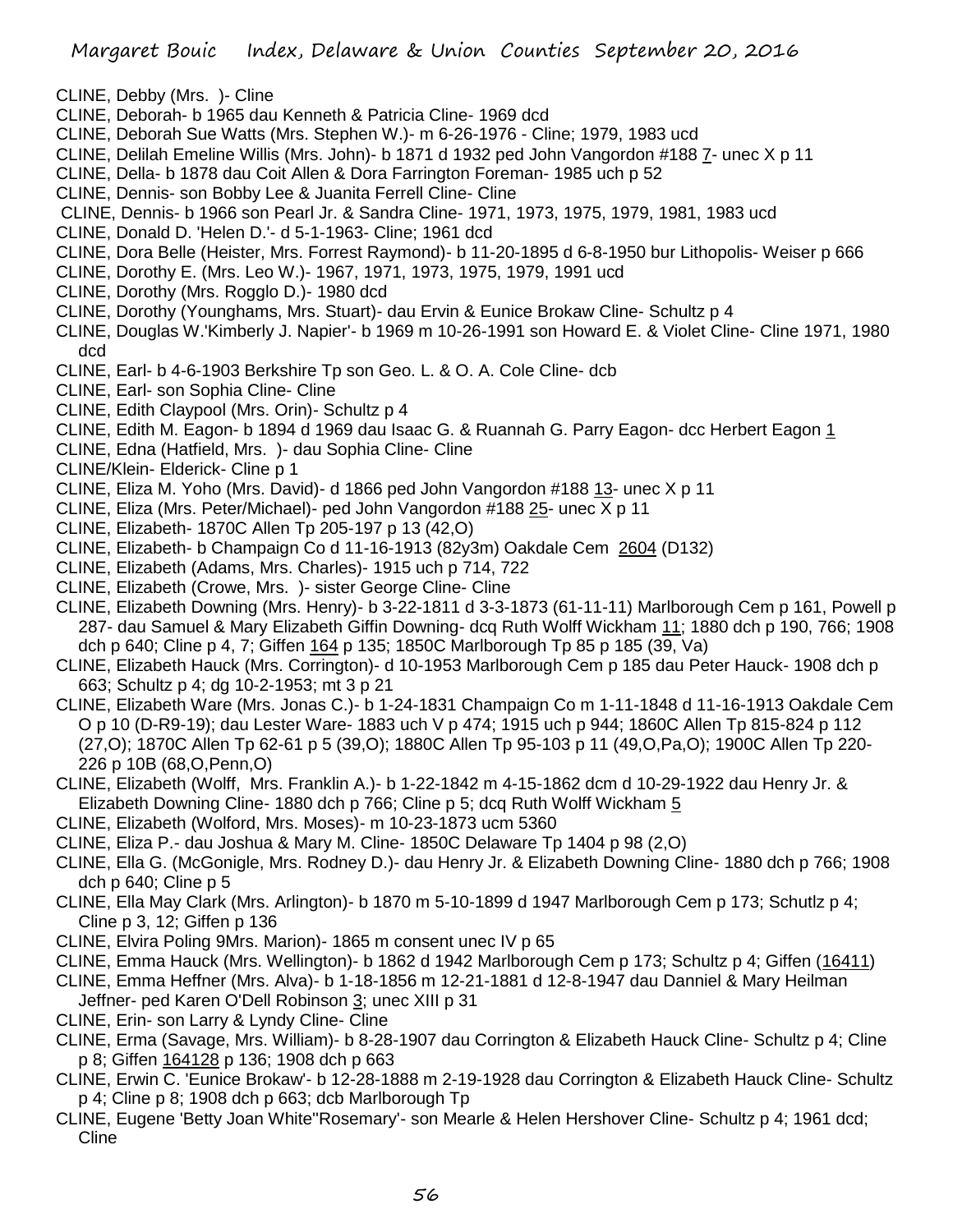- CLINE, Eunice Brokaw (Mrs. Ervin)- Schultz p 4
- CLINE, Evelyn J. (Mrs. Jerry N.)- 1971 dcd
- CLINE, Evelyn Ruth (O'Dell, Mrs. Charles Henry)- b 2-14-1915 m 12-24-1938 dau Joseph H. & Daisy S. Spahr Cline- ped Karen O'Dell Robinson 3; unec XIII p 31
- CLINE, F.- uca p 100
- CLINE, Fanny Winders (Mrs. George)- m 12-29-1813 Madison Co unec IV p 22
- CLINE, Fidelia- dau Jonas & Elizabeth A. Ware Cline- 1860C Allen Tp 815-824 p 112 (6/12,O); 1870C Allen Tp 62-61 p 5 (10,O)
- CLINE, Flossie- dau Charlie 7 Rosie Acheldneck Cline- Maugans Anc p 66
- CLINE, F. M.- uca p 97, 100
- CLINE, Francis M./Frank 'Nancy Potter'- b 6-10-1843 d 1-22-1918 Marlborough Cem p 172 son Henry Jr. & Elizabeth Downing Cline- 1880 dch p 766; Cline p 5,7,8,11; 1880C Marlborough Tp p 342C
- CLINE, Frank C. 'Gertrude'- d 11-25-1961 (78) bur Sunbury- Cline
- CLINE, Frank 'Meta'- 1949 ucd
- CLINE, Frederick- 1883 uch IV p 507
- CLINE, George- 1820C Union Tp 205; Cline p 2; 1915 uch p 516; 1883 uch V p 67
- CLINE, George son Earl Cline- Cline
- CLINE, George 'Mary'- b 9-1-1922 Ky d 8-20-1989 bur Kingwood Mem. Park- Cline
- CLINE, George 'Fanny Winders'- m 12-29-1813 Madison Co unec IV p 22
- CLINE, George T.- uca p 101
- CLINE, George W.- son Clarence F. Cline- Cline
- CLINE, Gerald- son Homer & Vausie Cline- Cline
- CLINE, Amy Gertrude (Mrs. Frank C.)- Cline; 1961 dcd
- CLINE, Glenn L. 'Ivo White' b 5/3-7-1886 d 11-8-1958- son Lester W. & Anna E. Lary Cline- 1915 uch p 944; White (220); 1949 ucd; Cline; 1900C Allen Tp 68-71 p 3B (14,O,O,O)
- CLINE, Godfrey- Cline p 2
- CLINE, Grace- dau Charlie & Rosie Acheldneck Cline- Maugans Anc p 66
- CLINE, Grace E. Brook (Mrs. Thaddeus M.)- m 4-1-1868 ucm 4365
- CLINE, Grace Thompson (Mrs. Burl W.)- m 6-5-1909 d 2-22-1944- Cline
- CLINE, Gus- son Brent & Rosy Patterson Cline- Cline
- CLINE, Guy- son Charlie & Rosie Acheldneck Cline- Maugans Anc p 66
- CLINE, Hale- son Chester & Loitte Epps Cline- Cline
- CLINE, Hannah Robinson (Mrs. Daniel)- b 1841 Canada m 8-11-1861 ucm 3206 d 9-4-1936 Oakdale Cem II p 35 (G-R4-5); 1870C Allen Tp 136-129 p 9 (28,O); 1880C Allen Tp 184-197 p 18 (38, Can, Irel,Irel); 1900C Allen Tp 186-190 p 9A (38, Can, Irel,Irel)
- CLINE, H. Harold 'Belva Taylor'- Cline
- CLINE, Harold Gay- son H. Harold Cline- Cline
- CLINE, Harold- son Sophia Cline- gs
- CLINE, Harry- son Clark & Jennie Gunnett Cline- 1915 uch p 801
- CLINE, Hazel- dau Frank C. & Amy Gertrude Wheeler Cline- Cline
- CLINE, Helen D. (Mrs. Donald D.)- 1961, 1971, 1980 dcd
- CLINE, Helen E. Mapes (Gould, Mrs. Edward P.)(Mrs. Joseph E.)- b 9-4-1917 m 1952 d 5-12-1990 (72) Broadway Cem- dau Burl & Margaret Hubmann Mapes- Cline; 1971, 1973, 1975, 1979, 1981, 1983 ucd
- CLINE, Helen Hershoner (Mrs. Mearle)- b 7-6-1918 d 10-23-1997 dau Robert & Jenny Hershoner- Cline;
- Schultz p 4; Giffen (1641121); 1961, 1969, 1971, 1980 dcd
- CLINE, Henry- 1880 dch p 196, 520, 528, 536; 1908 dch p 280, 471, 492; 1835 men 43 # 192 p 78 Marlborough Tp
- CLINE, Henry H. 'Josephine'- b 1851 Knox Co d 5-15-1917 Oakdale Cem I p 138(F-R11-8)
- CLINE, Henry K.- d 7-19-1840 (1-1-3) Marlborough Cem p 151 Powell p 288- son Henry Jr. & Elizabeth Downing Cline- 1880 dch p 766; Cline p 5
- CLINE, Henry Jr. 'Elizabeth Downing'- b 1-6-1807 m 1832 d 11-6-1885 Marlborough Cem p 161 Powell p 287 son Henry Cline Sr. 1880 dch p 766; 1908 dch p 640, 662; Cline p 2,3,6,7,8,9 - dcq Ruth Wolff Wickham 10; Pabst Pion II p 207; Pabst 0; 1840C Marlborough Tp (30-40) p 249; 1850C Marlb. Tp 85 p 185 (42,O); 1880C Mlb. Tp p 342C; dcw Bk 4 p 49(7); Giffen p 135 (164)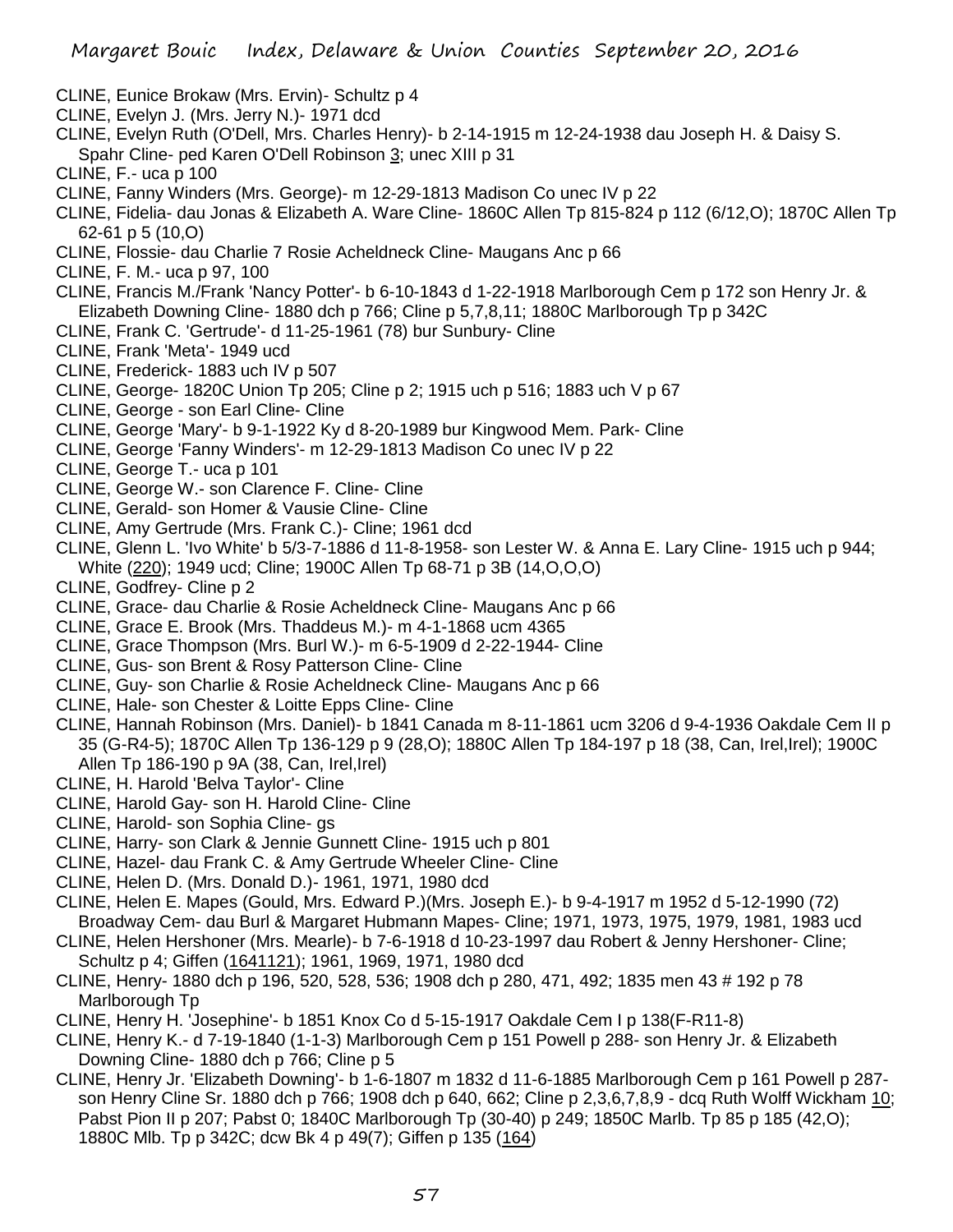- CLINE, Henry Sr. 'Susanna'- b 4-21-1785 d 2-3-1875 Marlborough Cem p 160 Powell p 288; son Conrad Kline-1820C Troy Tp; 1850C Troy Tp 2600 p 137 (55, Pa); hadc p 38, 56; Pabst 7 p 4; 1835 men 61 # 41 p 114 Troy Tp; dcq Ruth Wolff Wickham 20; Cline p 2,8,13; 1880 dch p 766; 1908 dch p 380;delge VI p 22, VII p 21, 61
- CLINE, Henry 'Marilla'- 1880C Allen Tp 140-151 p 15 (25,O,O,O) p 0057; 1900C Allen Tp 73-76 p 4A (49,O,O,O) m 26y
- CLINE, Henry Jr. 'Rachel'- 1850C Troy Tp 2601 p 137 (33,O)
- CLINE, Herman- Cline p 1
- CLINE, Herman- son Charlie &Rosie Acheldneck Cline- Maugans Anc p 66
- CLINE, Holly Elizaeth- b 3-17-1993 dau William & Kim Cline- Cline
- CLINE, Homer E. 'Vausie F. Gardner''Ruth Pyles'- b 5-27-1915 WVa d 2-22-1997 (81) Oakdale Cem II p 111 (K-R1-18)- son Brent & Rosy Patterson Cline- Cline; 1959, 1967, 1971, 1973, 1975 ucd
- CLINE, Howard- son Clark & Jennie Gunnett Cline- 1915 uch p 801
- CLINE, Howard E. 'Violet M.'- d 11-18-1989 (70) bur Africa Cem- son Frank C. & Amy Gertrude Wheeler Cline-Cline; 1961, 1969, 1971, 1980 dcd
- CLINE, Howard L. 'Mary Epps'- b 8-1-1889 m 1913 d 10-13-1970 bur Maple Grove, N. Lewisburg- son Lester W. & Anna E. Lary Cline- 1915 uch p 945; Cline; 1949 ucd; 1900C Allen Tp 68-71 p 3B (10,O,O,O)
- CLINE, Howard b 9-1879 son John & Clara Burroughs Cline- 1880C Allen Tp 220-234 p 23 (9/12,O,O,O)
- CLINE, Ira B.- son Jonas C. & Elizabeth Ware Cline- 1915 uch p 944; 1883 uch V p 474; 1860C Allen Tp 815-824 p 112 (2,O); 1870C Allen Tp 62-61 p 5 (12,O)
- CLINE, Ira Richard 'Anna Belle Comer'- b 3-19-1911 m 1932 d 3-19-1963- son Burl W. & Grace Thompson Cline- Cline
- CLINE, Irma (Savage, Mrs. )- sister Irwin C. Cline- Cline
- CLINE, Irwin C.'Eunice;- d 8-8-1974 (86) bur Ind.- son Corrington & Elizabeth Hauck Cline- Cline
- CLINE, Isabella- dau Joshua & Mary M. Cline- 1850C Delaware Tp 1404 p 98 (13,O)
- gaIva- dau Charlie & Rosie Acheldneck Cline- Maugans Anc p 66
- CLINE, Ivo White (Mrs. Glenn)- b 11-29-1889 d 6-16-1964 bur Maple Grove- dau Jacob & Josephine Hurd White- White 220; 1949 ucd
- CLINE, Jacob- adm of James Cooper- uccp p 36
- CLINE, Jacob- 1870C Liberty Tp Un Co 161 p 19 (17,O)
- CLINE, Jacob- 1870C Allen Tp 135-125 p 9 (16,O); 1880C Allen Tp 195-208 p 20 (26,O,O,O) p 059A
- CLINE, Jacob- Cline p 2,3; 1883 uch V p 474
- CLINE, Jacob B. 'Adaline Phinney'- m 3-18-1845 dcm; Pabst 0
- CLINE, Jacob C.- b Washington Co Pa d 8-14-1909 (83y8m) Oakdale Cem I p 101 (D-R9-19) 2215; (1329); 1883 uch IV p 499, 500; uca p 21, 46, 97
- CLINE, Jacob 'Caroline'- 1870C Jerome Tp 238-228 p 31 (55,O)
- CLINE, Jacob 'Gerdrutte Morlich'- Cline p 2
- CLINE, Jacob L.- son Joshua & Mary M. Cline- 1850C Delaware Tp 1404 p 480 (10,O)
- CLINE, Jacob 'Mary Ann Amrine'- m 8-11-1838 ucm 501
- CLINE, Jacob 'Nancy'- unec XII p 52, 56; 1850C Allen Tp 1493-1512 p 222 (55, Pa); 1860C Allen Tp 753-760 p 104 (65, Pa); 1870C Allen Tp 135 (75, Pa)
- CLINE, James (blind)- 1976 dch p 265 (Ashley)
- CLINE, James Edward- b 8-6-1949 d 5-12-1970 bur Maple Grove, N. Lewisburg, son William Pearl & Bessie Hall Cline- Cline; 1967 ucd
- CLINE, James- son Jacob & Nancy (Clion)- 1850C Allen Tp 1493-1512 p 222 (14,O); 1860C Allen Tp 754-761 p 104 (24,O)
- CLINE, James 'Jennie Wiseman'- b 5-17-1848 d 10-3-1938 Marlborough Cem p 193- son Henry Jr. & Elizabeth Downing Cline- 1880 dch p 766; Cline p 5; delge X p 29; 1850C Marlborough Tp 85 p 185 (12,O); 1880C Mlb Tp p 343A
- CLINE, James Lee- son Kenneth & Mary Ann Holloway Cline- 1985 uch p 26, 76; Cline
- CLINE, James 'Cerepta Holycross' m 1-19-1858 ucm 2672; 1870C Allen Tp 134-127 p 9 (34,O); 1880C Allen Tp 92-100 p 10 (44, O,Penn,Ky) p 054A; uca p 58; m consent unec IV p 65, XI p 29
- CLINE, Jane (Frederick, Mrs. William)- m 8-29-1845 dcm
- CLINE, Jane M.- dau Henry Jr. & Elizabeth Downing Cline- 1880 dch p 766; 1850C Marlborough Tp 85 p 185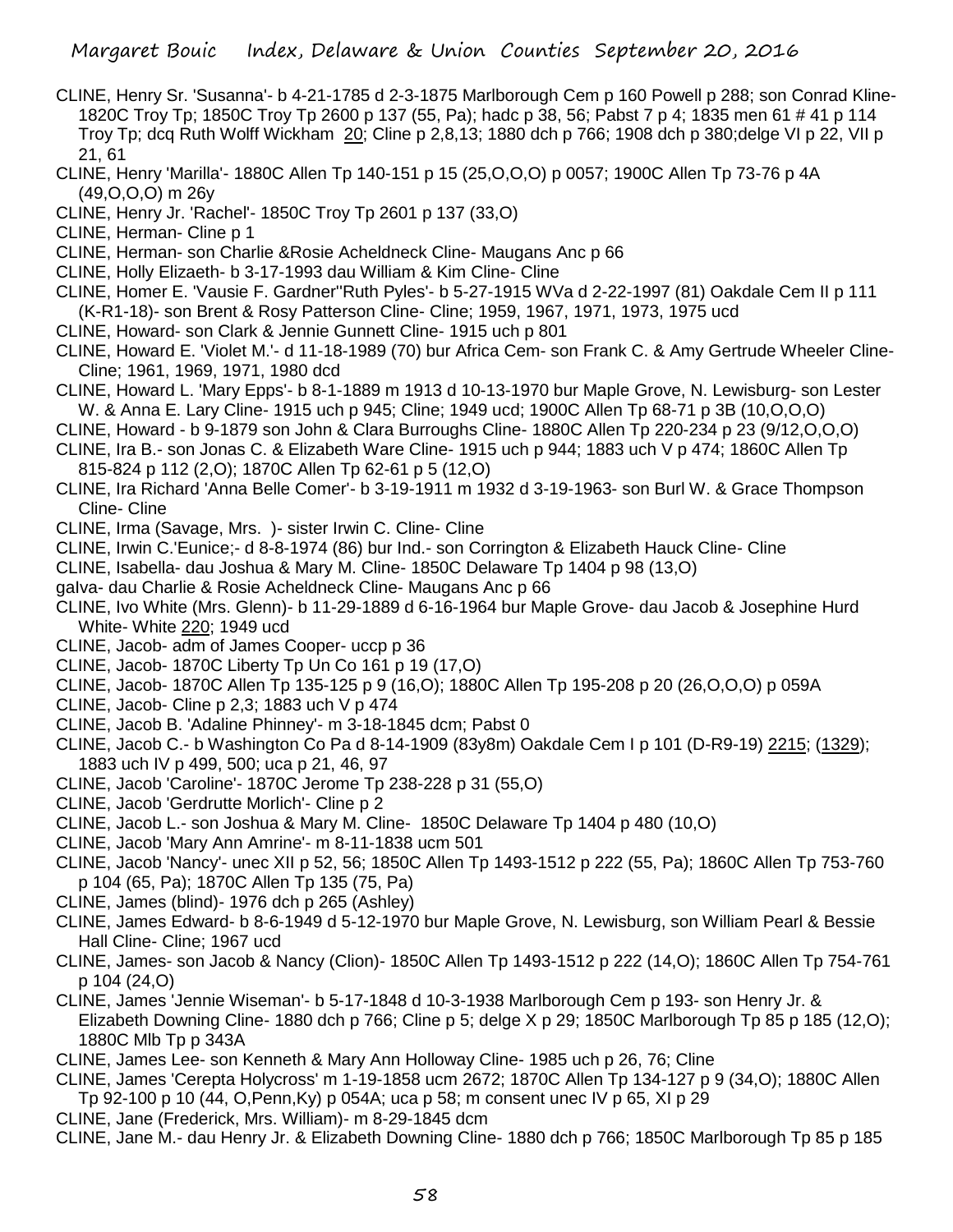$(14, 0)$ 

- CLINE, Jane (Ray, Mrs. Claude)0 Nash p 251
- CLINE, Janet Ackerman (Mrs. Terry L.)- m 12-22-1960- dau Guy & Gladys Bauman Ackerman- Ackerman
- CLINE, Janet- dau George Cline- Cline
- CLINE, Jared Michal- b 7-28-1986 son Lenny & Lyndy Cline- Cline
- CLINE, Jeanette P. (Mrs. Ollie M.)- 1975 ucd
- CLINE, Jeffrey Paul 'Tracie Lee Gay'- m 4-19-1997 son Larry & Criss Cline- Cline
- CLINE, Jennie Gunnett 9Mrs. Clark)- 1915 uch p 801
- CLINE, Jennie Wiseman (Mrs. James)- b 6-19-1853 d 2-27-1904 Marlborough Cem p 193
- CLINE, Jerome 'Clara A. Maxwell'- dumch p 423
- CLINE, Jerry N.'Evelyn J.'- son Howard E. & Violet M. Cline- Cline; 1961 (14), 1971 dcd
- CLINE, Jessica Jean- b 12-17-1974 dau Jerry Cline- Cline
- CLINE, Jo Ann (Conkle, Mrs. Robert)- dau Homer Cline- Cline
- CLINE, Joan Elyse- dau George F. Cline- Cline engaged to Danny Wayne Daum
- CLINE, Joey- son Bill & Patton Cline- Cline
- CLINE, Johannes (John Klyn)- son Elderick- Cline p 1
- CLINE, John- Cline p 3
- CLINE, John- 1870C Allen Tp 135-128 p 9 (13,O)
- CLINE, John D.-Pabst 0
- CLINE, John 'Delilah Emeline Willis'- b 1869 d 1926 son David & Eliza M. Cline- ped John Vangordon #188 6 unec X p 11
- CLINE, John- son Ervin & Eunice Brokaw Cline- Schultz p 4
- CLINE, John W. 'Clara A. Burroughs'- m 12-24-1878 ucm 6395- 1880C Allen Tp 220-234 p 23 (23,O,O,O) p 0061
- CLINE, Capt.Jonas G. 'Elizabeth Ware'- b 11-1-1824 m 1-11-1848- son Michael Cline- 1915 uch p 464, 465, 944; 1883 uch V p 467, 474; 1860C Allen Tp 815-824 p 112 (35,O); 1870C Allen Tp 62-61 p 5 (45, Pa); 1880C Allen Tp 95-103 p 11 (55, O,Ger,Pa) p 0055; 1900C Allen Tp 220-226 p 10B (74,Penn,Ger,Eng); uca p 19, 58, 96; mt 3 p 8, 10, 21
- CLINE, Joseph E.'Helen E. Mapes' b 3-20/2-1895 m 1952 d 2-18-1973 Army WWII Broadway Cem lptw p 81 son Lester W. & Anna E. Lary Cline- 1915 uch p 945; Cline; 1971 ucd; 1900C Allen Tp 68-71 p 3B  $(5, O, O, O)$
- CLINE, Joseph H. 'Daisy S. Spahr'- b 1-31-1890 m 5-15-1913 d 12-17-1967 son Alva & Emma Heffner Cline; ped Karen O'Dell Robinson 6; unec XIII p 31
- CLINE, Joseph 'Sarah Mix'- b 1828 m 5-16-1857 d 1860 ped Karen O'Dell Robinson 24, unec XIII p 31
- CLINE, Josephine (Mrs. Henry H.)- b 1857 Un Co d 3-16-1928 (70y) Oakdale Cem I 4007 p 138 (F-R11-8)
- CLINE, Josephine Epps (Mrs. Lester Hale)- m 7-15-1934 d 5-1-1987 (76) Maple Grove Cem- dau Eli & Amanda Organ Epps- Cline
- CLINE, Joshua 'Mary M.'- 1850C Delaware Tp 1404 p 98 (38, Pa)
- CLINE, Joyce A. Weaver (Mrs. Ronald L.)- dau Virgil Weaver- Cline; 1979, 1983, 1991 ucd
- CLINE, Juanita Ferrell (Mrs. Bobby Lee)- d 12-8-1984 (40) bur Glen Rest Cem dau Mrs. Bestie Ferrell- Cline CLINE, Juliana (Dugan, Mrs. William)- m 5-10-1865 ucm 3727
- CLINE, Julie Ann Lane (Mrs. Lenneth)- m 2-27-1982 dau Charles W. Lane- Cline
- CLINE, Julie Elizabeth Van Meter (Mrs. Stephen Eugene)- m 9-4-1993 dau James & Susan Van Meter-**Cline**
- CLINE, Cathie (Mrs. Larry)- 1991 ucd
- CLINE, Kathleen Nicole- b 9-21-1987 dau
- CLINE, Kathryn- b 1973 son Lary J. & Pamela Cline- 1973 ucd
- CLINE, Kayley Marie- b 9-7-1996 dau Ronald & Joyce Cline- Cline
- CLINE, Kelly Dawn- d 7-29-1873 Oakdale Cem I p 60 (O-R1-1)
- CLINE, Kenneth 'Mary'- 1975 ucd
- CLINE, Kenneth- son Mearl Cline- Cline
- CLINE, Kenneth L.- b 1953 son Pearl William & Bessie Marie Hall Cline- Cline; 1967, 1971, 1973 ucd
- CLINE, Kenneth 'Patricia'- 1969 dcd
- CLINE, Kenneth William 'Luella F.'- d 8-6-1988 bur Forest Grove- son Roy J. & Clara B. Cline- Cline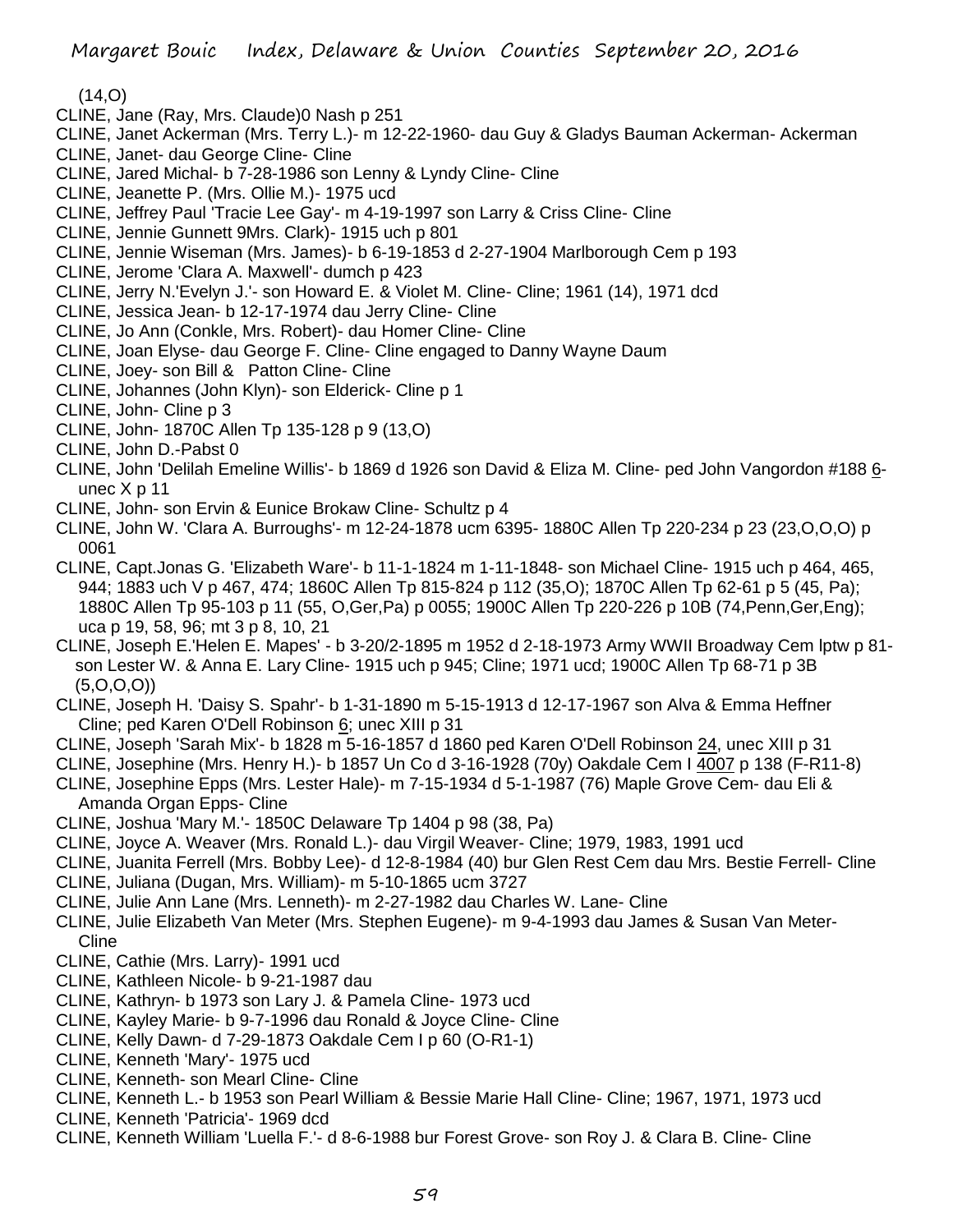CLINE, Kenneth W. 'Ruth Hill'- m 12-5-1943 son Cloise & Lula Long Cline- Schultz p 4; Cline; Giffen p 135 1641122

- CLINE, Kim (Mrs. William)- Cline
- CLINE, Kimberly J. Napier (Mrs. Douglas W.)- m 10-26-1991 dau James & Jean Napier- Cline
- CLINE, Kyle- son Bill & Patton Cline- Cline
- CLINE, Larry E.-b 1959 son Howard E. & Violet M. Cline- 1961, 1969, 1971, 1980 dcd
- CLINE, Larry J.- d 12-14-1980 (40) bur Marengo- son H. Harold Cline- Cline
- CLINE, Rev. Larry J. son Larry J. Cline- Cline
- CLINE, Larry 'Kathy'- son Joe Cline- Cline; 1991 ucd
- CLINE, Larry M.'Bonnie L.'- b 1954 son Homer E. & Vausie F. Cline- Cline; 1971, 1973, 1975, 1979 ucd
- CLINE, Larry 'Criss'- son Mearle & Helen Hershover Cline- Cline; Schultz p 4; 1961 dcd (15); 1980 dcd
- CLINE, Lary J. 'Pamela'- b 1954 son Joseph E. & Helen E. Mapes Cline- 1959, 1967, 1971, 1973 ucd
- CLINE, Lavada Dell(McKitrick, Mrs. Charles Warren)- b 1880 d 1959- McKitrick p 89
- CLINE, Leah (Bradshaw, Mrs. )- dau Homer & Vausie Cline- Cline
- CLINE, Leila/Lela (Ashbaugh, Mrs. Harvey)- dau Corrington & Elizabeth Hauck Cline- Schultz p 4; Giffen 164127 p 136; 1908 dch p 663; Cline p 8
- CLINE, Lena- b 3-18-1893 Marlborough Tp dau James & Jennie E. Wiserman Cline- dcb
- CLINE, Lenneth 'Julie Ann Lane'- m 2-27-1982 son Kenneth W. Cline- Cline
- CLINE, Lenny 'Lyndy'- son Kenneth & Ruth Hill Cline- Cline
- CLINE, Leo W. 'Dorothy E. Pfarr'- b 1-15-1934 m 12-20-1954 d 9-7-1987 son Homer & Vausie Clonch Cline-Cline; 1967, 1971, 1973, 1975, 1979, 1981, 1983 ucd
- CLINE, Leora (Myers, Mrs. Earl)(Lawson, Mrs. )- b 10-5-1884 m 10-18-1917 dau Wellington & Emma Hauck Cline- Cline p 8; Shcultz p 4
- CLINE, Leota P.- b 4-15-1884 dau Wellington & Emma Hauck Cline- Cline
- CLINE, Lester- son Joseph Earl Cline- Cline; 1967 ucd
- CLINE, Lester 'Nettie Poling''Anna Lary'- b 9-29-1853 m 12-3-1878 ucm 6382 Un Al p 86- son Jonas C. & Elizabeth Ware Cline- Cline; 1883 uch V p 474; 1915 uch p 133, 944, 945 picture; 1860C Allen Tp 815-824 p 112 (6,O); 1870C Allen Tp 62-61 p 5 (16,O); 1880C Allen Tp 60-65 p 7 (26,O,O,O) p 0053; 1900C Allen Tp 68-71 p 3B (46,O,O,O) m 15y; mt 3 p 8
- CLINE, Lester Hale 'Josephine Epps'- b 6-4-1906 m 7-15-1934 d 10-4-1967 son Chester & Lottie Cline- Cline CLINE, Lillie Elberta Seville (Mrs. William Francis)- 1985 uch p 36
- CLINE, Lottie Epps (Mrs. Chester)(Denlinger, Mrs. Rev. Arthur)- m(2) 10-8-19--- Cline
- CLINE, Loyd- son Charles & Rosie Acheldneck Cline- Maugans Anc p 66
- CLINE, Lucinda S.- b 1884 d 1951 Broadway Cem III R 12 lptw p 80
- CLINE, Lucinda Jane Schultz (Mrs. Samuel D.)- b 1-31-1837 m 3-6-1859 dcm d 7-5-1922 Marlborough Cem p 160 Powell p 289 dau John & Susannah Gingerich Schultz; 1908 dch p 662, 663; Cline p 7,8; Schultz p 4; Giffen (1641) p 135; 1880C Marlborough Tp p 343A
- CLINE, Ludwig Kline- dcq Ruth Wolff Wickham 160; Cline p 2
- CLINE, Luella F. (Mrs. Kenneth William)- Cline
- CLINE, Lula Long (Mrs. Cloise)- d 4-12-1964 Marlborough Cem- Schultz p 4; Cline; Giffen (164112)
- CLINE, Luther- 1908 dch p 390
- CLINE, Lyndy (Mrs. Larry)- Cline
- CLINE, Mabel (Shadrich, Mrs. )- sister George Cline- Cline
- CLINE, Marcella- b 1968 dau Kenneth & Patricia Cline- 1969 dcd
- CLINE, Margaret A.- dau Henry J. & Elizabeth Downing Cline- Cline p 5; 1880 dch p 766; 1850C Marlborough Tp 85 p 185 (16,O)
- CLINE, Margaret Ann (Foust, Mrs. Jacob)- m 5-19-1858 dcm
- CLINE, Margaret (Epps, Mrs. Lyne S.)- m 6-13-1852 ucm 1816 m slip; unec VII p 58
- CLINE, Margaret- dau Jacob & Nancy Clion- 1850C Allen Tp 1493-1512 p 222 (16,O)
- CLINE, Margaret L. Dodson (Mrs. Clarence F.)- b 8-18-1885 d 10-1-1974 (89) Oakdale Cem II p 76 (H-R10-11) dau William & Lucy Shaffer Dodson - Cline
- CLINE, Margaret (Monroe, Mrs. Charles)- dau Clarence F. & Margaret L. Dodson Cline- Cline
- CLINE, Margaret Morehead (Mrs. Clarence F.)- Cline; 1949, 1959 ucd
- CLINE, Margaret Stanton (Mrs. Thomas)- m 3-11-1855 dcm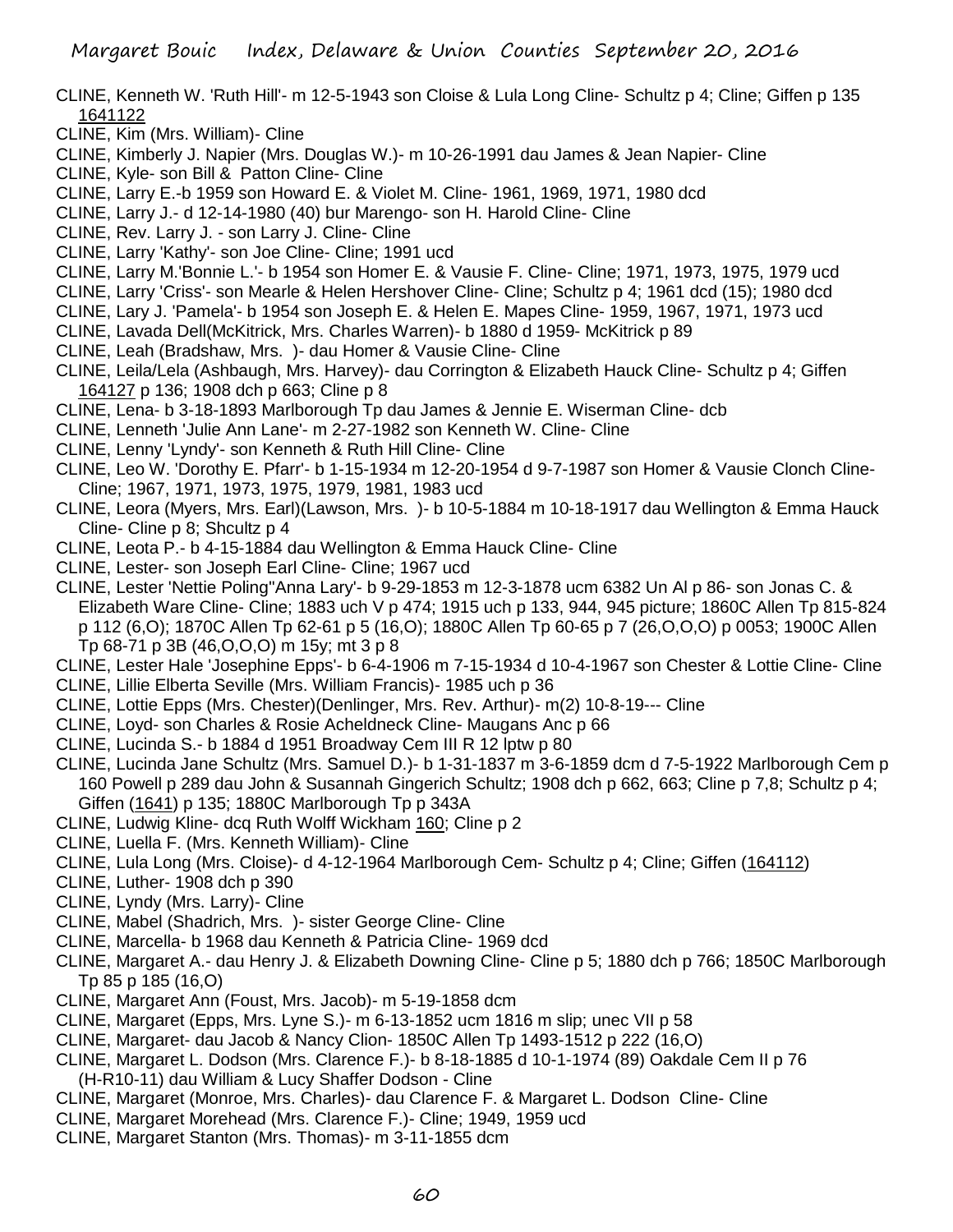- CLINE, Maria- dau Jacob & Nancy Clion- 1850C Allen Tp 1493-1512 p 222 (18,O)
- CLINE, Maria (Warner, Mrs. Bisha)- m 10-18-1850 ucm 1586; unec VIII p 3; XIV p 18
- CLINE, Marie- dau Clark & Jennie Gunnett Cline- 1915 uch p 801
- CLINE, Marie (Taylor, Mrs. Oscar)- Taylor (1142) Mitchell (1121842); Genther p a12
- CLINE, Marietta/Etta M.- dau James & Sarepta Holycross Cline- 1870C Allen Tp 134p127 p 9 (3,O); 1870C Allen Tp 92-100 p 10 (13,O,O,O)
- CLINE, Marilla (Mrs. Henry)- 1880C Allen Tp 140-151 p 15 (24,O,O,O); 1900C Allen Tp 73-76 p 4A (43,O,O,O,) m 26y, 2 ch
- CLINE, Marion 'Elvira Poling'- m 9-10-1865 ucm 3786 m consent unec IV p 65
- CLINE, Marion- son James & Sarepta Holycross Cline- 1870C Allen Tp 134-127 p 9 (7,O); 1880C Allen Tp 92-100 p 10 (17,O,O,O)
- CLINE, Martha (Palmer, Mrs. John)- dau Michel & Mary C. Maugans Cline- Maugans Anc p 66
- CLINE, Mary- uca p 87; 1880C Paris Tp 302-331 p 21, p 0096
- CLINE, Mary A.- 1967 ucd
- CLINE, Mary A.- dau Daniel & Hannah Robinson Cline- 1880C Allen Tp 184-197 p 19 (7,O,O,Canada)
- CLINE, Mary (Adams, Mrs. Charles)- 1883 uch V p 535
- CLINE, Mary Ann (Fleck, Mrs. Sydenlam)- m 9-2-1880 ucm 6781
- CLINE, Mary Ann Amrine (Mrs. Jacob)- m 8-11-1838 ucm 501
- CLINE, Mary Ann Holloway (Mrs. Kenneth)- d 11-7-1979 (27) dau John Edward & Dorothea Mae McCrary Holloway- 1985 uch p 76
- CLINE, Mary Ann dau Ira Richard & Anna Belle Comer Cline- Cline
- CLINE, Mary Ann (Williams, Mrs. Cassius M.)- m consent 1890 unec IV p 17
- CLINE, Mary Annis (Vangordon, Mrs. Charles Francis)- b 1898 d 1980 dau John & Delilah Emeline Willis Cline- ped John Vangordon #188 3- unec X p 11
- CLINE, Mary C. Maugans (Mrs. Michel)- b 12-26-1849 d 5-3-1934 dau Jacob & Rebecca Grossnickle Maugans- Maugans Anc p 66
- CLINE, Mary (Cooper, Mrs. James)- lic 1-14-1844 ucm 941; unec VI p 15
- CLINE, Mary Elizabeth- dau Ervin & Eunice Brokaw Cline- Schultz p 4
- CLINE, Mary Epps (Mrs. Howard L.)- m 12-23-1913- 1915 uch p 945
- CLINE, Mary (Mrs. George)- Cline
- CLINE, Mary (Mrs. Howard)- 1949 ucd
- CLINE, Mary (Mrs. Kenneth)- 1975 ucd
- CLINE, Mary Lou (Downing, Mrs. Howard)- dau Kenneth William & Luella F. Cline Cline- Cline
- CLINE, Mary M. (Mrs. Joshua)- 1850C Delaware Tp 1404 p 98 (45, Pa)
- CLINE, Mary (Northrup, Mrs. William W.)- m 10-25-1866 ucm 4072
- CLINE, Mary Ruebush (Mrs. Conrad)- b 1776/1777- Powers p 85
- CLINE, Matthew- b 1977 son Pearl Jr. & Sandra L. Cline- 1983, 1991 ucd
- CLINE, Maynard- son Clark & Jennie Gunnett Cline- 1915 uch p 801
- CLINE, Mearle C. 'Helen Hershoner'- b 2-8-1917 son Cloise & Lula Long Cline- Schultz p 4; Giffen 1641121 p 135; 1961, 1969, 1971, 1980 dcd
- CLINE, Melba (Ritzman, Mrs. )-dau Roscoe & Becky Maugans Cline- Maugans Anc p 66
- CLINE, Merlin- b 1909 d 1910 Marlborough Cem p 173- son Arlington & Ella May Clark Cline- Schultz p 4; Giffen 164132 p 136
- CLINE, Meta (Mrs. Frank)- 1949 ucd
- CLINE, Michael- son Phebe Cline- 1915 uch p 944; mt 3 p 10
- CLINE, Michael 'Lovina Clutter''Phoebe Condit'- b 3-8-1789 m(1) 1813 (2) 1817 d 1866 son William & Margaret Kline- 1883 uch V p 474
- CLINE, Michael Klein- son Ludwig Clein- dcq Ruth Wolff Wickham 80; Cline p 2
- CLINE, Michael L.- son Larry J. Cline- Cline
- CLINE, Michael- b 1971 son Pearl Jr. & Sandra Cline- 1973, 1975, 1979, 1981, 1983 ucd
- CLINE, Michael 'Susanna'- 1850C Delaware Tp 1451 p 100 (62, Pa)
- CLINE, Michael (10-1997)- son Timothy & Pamela Joyce Thompson Cline- Cline
- CLINE, Michel 'Mary C. Maugans'- Maugans Anc p 66
- CLINE, Minerva (Brooks, Mrs. Charles)- m 10-5-1865 ucm 3810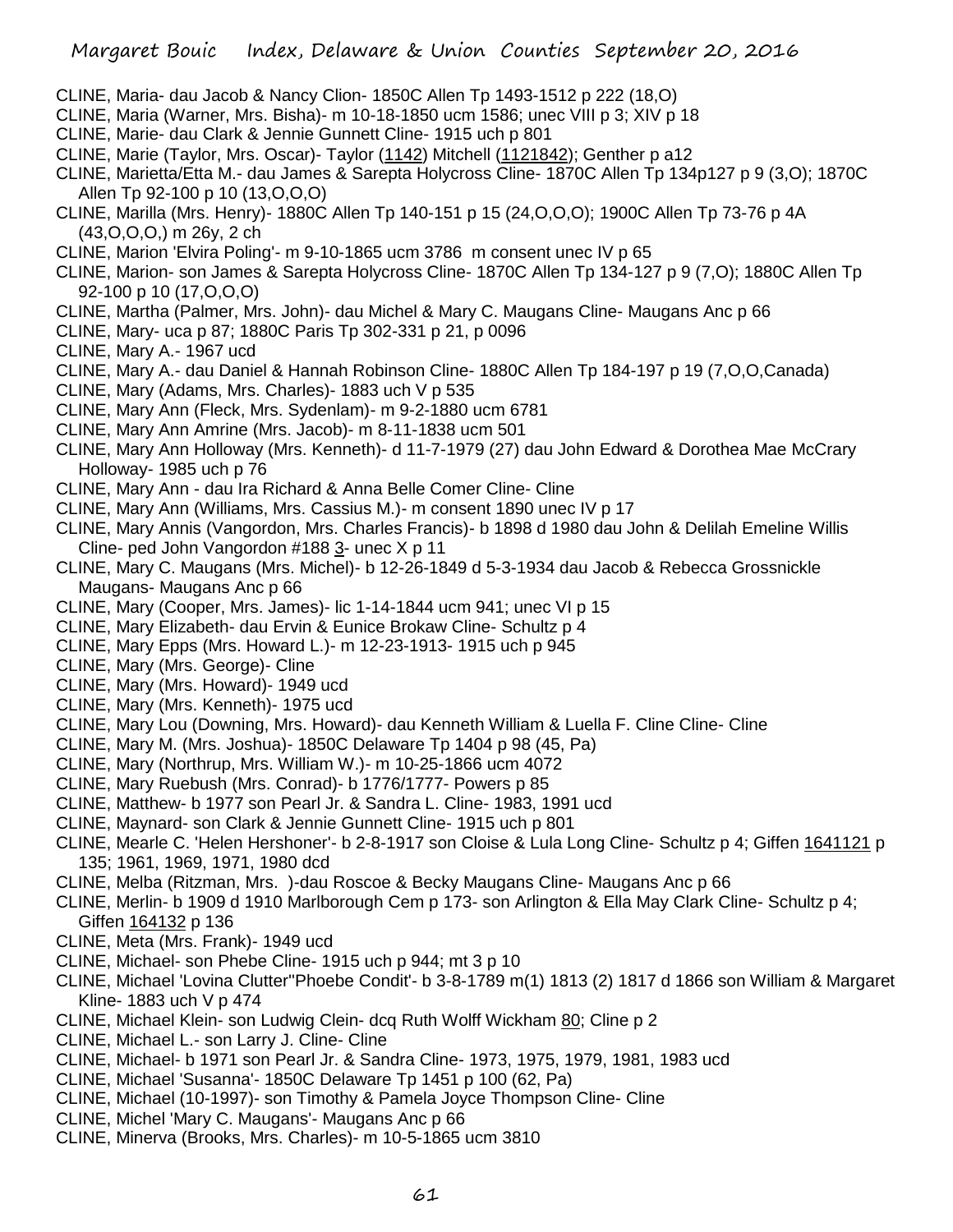- CLINE, Minnie/Mintie (Rittenhouse, Mrs. Memphis)- 1915 uch p 1021
- CLINE, Minta- dau Henry & Marilla Cline- 1850C Allen Tp 140-151 p 15 (5,O,O,O)
- CLINE, Mus-- infant Maskill Cem lptw p 97
- CLINE, Nancy (Mrs. Jacob)- d 1875 (79) mt 3 p 29- 1915 uch p 219; 1883 uch V p 565; 1850C Allen Tp 1493-1512 p 222 (45, Tenn); 1860C Allen Tp 753-760 p 104 (64, Tenn); 1870C Allen Tp 135 (74, Tenn); unec XIV p 51
- CLINE, Nancy J. dau James & Sarepta Holycross Cline- 1870C Allen Tp 134 p 127 (9,O); 1880C Allen Tp 92-100 p 10 (13,O,O,O)
- CLINE, Nancy Potter (Mrs. Francis M.)- b 1-15-1842 d 7-10-1907 Marlborough Cem p 172; Cline p 8; 1880 dch p 766
- CLINE, Nellie Marie (Taylor, Mrs. Oscar Zenis)- b 1888 d 1955 dau William Francis & Lillie Elberta Seville Cline- 1985 uch p 36; Taylor; 1900C Allen Tp 104-108 p 5B (0,O,O,O)
- CLINE, Nettie Poling (Mrs. Lester W.)- m 12-3/5-1878 ucm 6381 d 4-27-1882 (24-11-5) Broderick Cem Un Al p 86- dau Henry Poling- 1880c Allen Tp 60-65 p 7 (23,O,Va,O)
- CLINE, Nicholas Aaron- b 10-27-1997 son Timothy & Pamela Joyce Thompson Cline- Cline
- CLINE, Orey- b 9-23-1900 Berkshire Tp dau G. L. Cline- dcb
- CLINE, Ollie M. 'Jeanette P.'- 1975 ucd
- CLINE, Orrin Iden (Oren)'Edith Claypool' b 4-28-1893 m 10-31-1925 son Corrington & Elizabeth Hauck Cline-Cline; Giffen 164122 p 135; 1908 dch p 663; Schultz p 4; dcb
- CLINE, Otis- 1969 dcd
- CLINE, Pamela Joyce Thompson (Mrs. Timothy Allen)- dau Jesse L. Thompson- Cline
- CLINE, Pamela (Hitchcock, Mrs. William Kermit)- b 1956 m 2-6-1993- dau Leo W. & Dorothy E. Pfarr Cline-Cline; 1967, 1971, 1973, 1979, 1991 ucd
- CLINE, Pamela (Mrs. Lary L.)- 1973, 1975 ucd
- CLINE, Patricia (Mrs. Kenneth)- 1969 dcd
- CLINE, Patricia- dau Kenneth & Ruth Hill Cline- Cline
- CLINE, Patty- b 1963 dau Roggio D. & Dorothy Cline- 1980 dcd
- CLINE, Pearl, Jr. 'Sandra'- son William Pearl & Bessie Marie Hall Cline- Cline; 1971, 1973, 1975, 1979, 1983, 1991 ucd
- CLINE, William Pearl 'Bessie M. Hall'- 1967, 1971 ucd; Cline
- CLINE, Peter/Michael 'Eliza'- ped John Vangordon #188 24- unec X p 11
- CLINE, Phebe (Mrs. )- d 2-20-1875 (75) mt 3 p 10- mother Jonas & Michael Cline
- CLINE, Phebe Condit (Mrs. Capt. Jonas C.)- m 1817 d 1877 dau Jonas & Eunice Condit- 1883 uch V p 474
- CLINE, Philena- dau Daniel & Hannah Robinson Cline- 1870C Allen Tp 136-129 p 9 (8,O)
- CLINE, Phillelia A. (Burr, Mrs. George)- m 3-13-1880 ucm 6673- dau Jonas C. & Elizabeth A. Ware Cline-1883 uch V p 474
- CLINE, Phillip- Cline p 1
- CLINE, Priscilla J.- dau Henry Jr. & Rachel Cline- 1850C Troy Tp 2601 p 137 (4/12,O)
- CLINE, Rachel Darst (Mrs. William H.)- m 6-24-1850 dcm
- CLINE, Rachel (Mrs. Henry Jr.)- 1850C Troy Tp 2681 p 137 (23,O)
- CLINE, Rebecca (Blickenstiff, Mrs. Harry)- dau Michel & Mary C. Maugans Cline- Maugans Anc p 66
- CLINE, Richard- North Union School Supt.- Cline
- CLINE, Richard 'Anna Belle Comer'- b 1911 d 1963 Broadway Cem lptw p 81
- CLINE, Richard Eugene- son Ira Richard & Anna Belle Comer Cline- Cline
- CLINE, Rick E. 'Rose M.''Alice'- son Homer Cline- Cline; 1973, 1975, 1979, 1981, 1983, 1991 ucd
- CLINE, Ricky- b 1952 son Homer E. & Vausie F. Cline- 1959, 1967, 1971, 1983 ucd
- CLINE, Rillie (Younger, Mrs. )- dau Brent & Rosy Patterson Cline- Cline
- CLINE, Robert- 1969 dcd
- CLINE, Robert Dean 'Sharon Lynn Karshner'- m 8-2-1969 son Howard E. & Violet M. Cline- 1961 (12), 1971 dcd
- CLINE, Robert Eugene- son William Pearl & Bessie marie Hall Cline- Cline
- CLINE, Robert- son Orin & Edith Claypool Cline- Schultz p 4
- CLINE, Roggio D. 'Dorothy'- 1980 dcd
- CLINE, Rolla J.- b 10-12-1871 dau Jas. & Mary Bialey Cline- dcb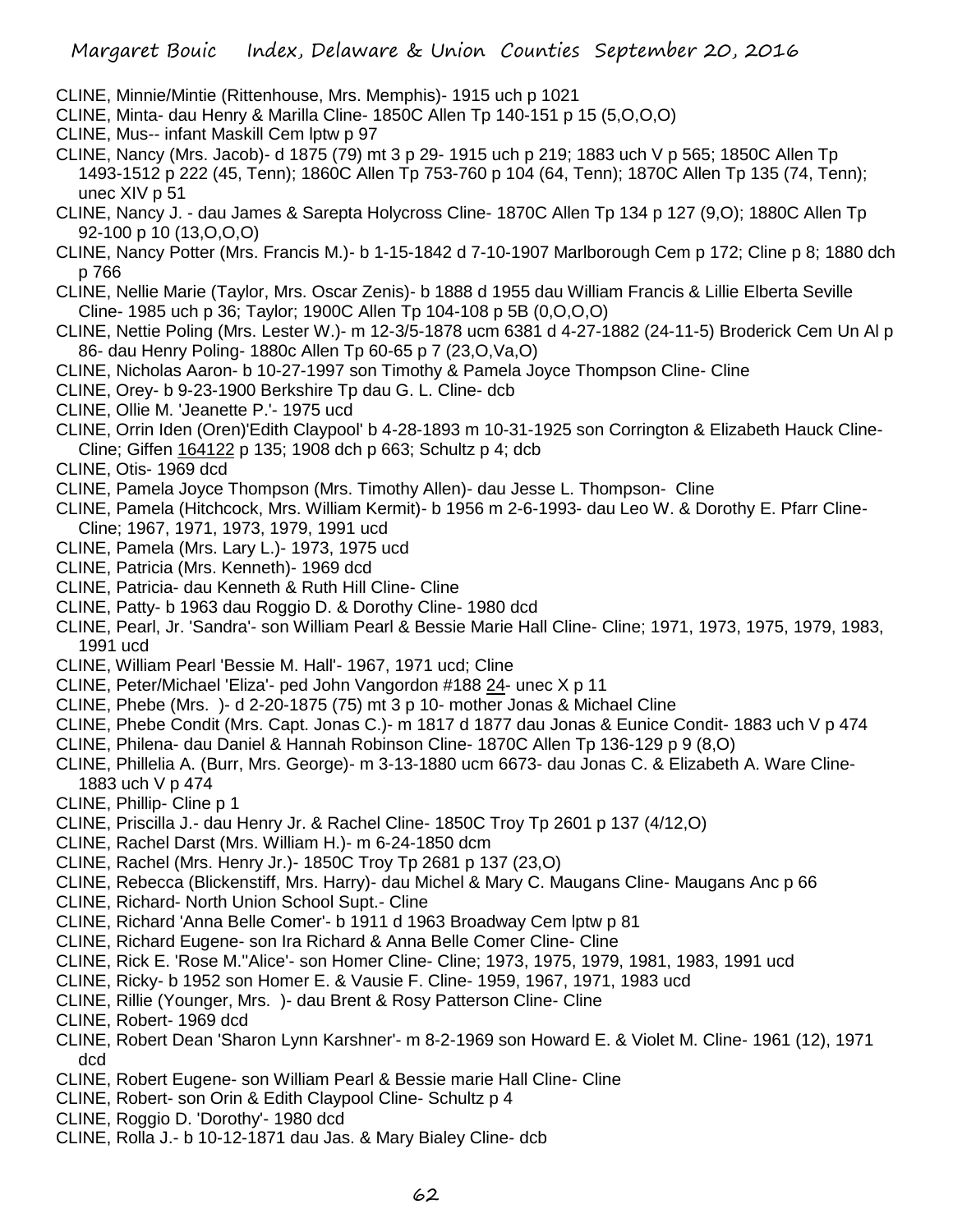- CLINE, Ron- son Kenneth William & Luella F. Cline- Cline
- CLINE, Ronald L. 'Joyce A.'- b 1955 son Leo W. & Dorothy E. Pfarr Cline- 1967, 1971, 1973, 1975, 1979, 1981, 1983, 1991 ucd
- CLINE, Ronda T.- b 1964 ch Howard E. & Violet Cline- 1969, 1971, 1980 dcd
- CLINE, Roscoe 'Becky Maugans- Maugans Anc p 66
- CLINE, Rose M. (Mrs. Rick E.)- 1973, 1975 ucd
- CLINE, Rosella/Rozella J. (Caryl, Mrs. William S.)-b 6-16-1851 Un Co m 1-26-1871 d 1-10-1876 (24-6-24) Oakdale Cem I p 155 (C-3) (infant also)- dau Jonas & Elizabeth A. Ware Cline- 1860C Allen Tp 815-824 p 112 (9,O); 1870C Allen Tp 62-61 p 5 (18,O)
- CLINE, Rosemary (Mrs. Eugene)- Cline
- CLINE, Rosie Acheldneck (Mrs. Charlie)- Maugans Anc p 66
- CLINE, Rosy Patterson (Mrs. Brent)- Cline
- CLINE, Roy J. 'Clara B.'- Cline
- CLINE, Rudolf- 1969 dcd
- CLINE, Ruth Alberta (McKitrick, Mrs. Forest Lynn)- b 8-3-1916 m 9-21-1935- McKitrick p 287
- CLINE, Ruth Hill (Mrs. Kenneth)- m 12-5-1943 Schultz p 4; Giffen (1641133)
- CLINE, Ruth Pyles (Mrs. Homer)- Cline
- CLINE, Ruth- dau Roy J. & Clara B. Cline- Cline
- CLINE, Sally Ann (Thomas, mrs. Edgar)- dau Lester Hale & Josephine Epps Cline- Cline
- CLINE, Samuel D.'Lucinda Jane Schultz'- b 3-16/15-1833 m 3-6-1859 dcm d 1-5-1875/6 Marlborough Cem p 160; Powell p 289 son Henry Jr. & Elizabeth Downing Cline- Cline p 5,7; 1880 dch p 766; 1908 dch p 662; Schultz p 4; Giffen 1641 p 135; 1850C Marlborough Tp 85 p 185 (17,O)
- CLINE, Samuel- son James & Serepta Holycross Cline- 1880C Allen Tp 92-100 p 10 (8,O,O,O)
- CLINE, --- b 11-1-1867 Marlborough Tp son Samuel & Lucinda Cline- dcb
- CLINE, Sandra (Mrs. Pearl, Jr.)- 1971, 1973, 1975, 1979, 1981, 1983, 1991 ucd
- CLINE, Sarah Ann (Brooks, Mrs. Hiram)- m 5-8/1-1838 Logan Co unec VI p 49, VII p 44, XII p 14
- CLINE, Sarah Mix (Mrs. Joseph)- b 7-31-1840 m 5-16-1857 d 1-20-1862 ped Karen O'Dell Robinson 25, unec XIII p 31
- CLINE, Sarah S.- d 2-13-1859 (11m)- dau T. & M. J.- Galena Cem Powell p 19
- CLINE, Sepreta/Sarepta Holycross (Mrs. James)- m 1-19-1858 ucm 2672- 1860C Allen Tp 754-761 p 104 (21,O); 1870C Allen Tp 134-127 p 9 (32,O); 1880C Allen Tp 92-100 p 10 (41,O,O,O); unec XII p 29
- CLINE, Scott- b 1964 son Cecil G. & Zelda A. Cline- 1961, 1969, 1980 dcd
- CLINE, Sharon Lynn Karshner (Mrs. Robert Dean)- Cline; 1971 dcd
- CLINE, Siantha Weiser (Mrs. William H.)- m 11-16-1867- Marlborough Cem p 161
- CLINE, Sondra Jo (Barker, Mrs. )- dau Lester Hale & Josephine Epps Cline- Cline
- CLINE, Sondra Sue (Ball, Mrs. Jeffrey Glen)- m 7-20-1985 dau Howard & Violet Cline- 1969, 1971, 1980 dcd; Ball; Cline
- CLINE, Sophia- d 11-5-1981 (88) bur Greenlawn- Cline
- CLINE, Stephanie (18-1997)- dau Timothy & Pamela Joyce Thompson Cline- Cline
- CLINE, Stephen Eugene 'Julie Elizabeth Van Meter'- m 9-4-1993 son Eugene & Betty Cline- Cline
- CLINE, Stephen W. 'Deborah S. Watts'- b 1957 m 6-26-1976 son Leo W. & Dorothy E. Pfarr Cline- Cline; 1967, 1971, 1973, 1975, 1979, 1981, 1983 ucd
- CLINE, Susannah- dau Conrad & Mary Ruebush Cline- Powers p 78
- CLINE, Susanna (Mrs. Henry Sr.)- d 2-6-1873 (85-1-13)- Marlborough Cem p 160 Powell p 288; 1850C Troy Tp 2600 p 137 (61,Pa)
- CLINE, Susanna -dau Henry Jr. & Elizabeth Downing Cline- Cline p 5; 1880 dch p 766; 1850C Marlborough Tp 85 p 185 (4,O)
- CLINE, Susanna (Mrs. Michael)- 1850C Delaware Tp 1451 p 100 (62, Pa)
- CLINE, Susie Fry (Mrs. Charlie)- Maugans Anc p 66
- CLINE, Tammy Marie- b 11-28-1975 dau Ronald L. & Joyce A. Cline- Cline; 1979, 1991 ucd
- CLINE, Terri- b 1962 ch Mary A. Cline- 1967 ucd
- CLINE, Terry L. 'Janet Ackerman'- m 12-22-1960- son William Cline- Ackerman
- CLINE, Thaddeus M. 'Grace E. Brook'- m 4-1-1868 ucm 4365
- CLINE, Thelma Margaret (Bushong, Mrs. Burnis Harvey)- m 6-9-1946 dau Amos Casco & Cora Lena Stewart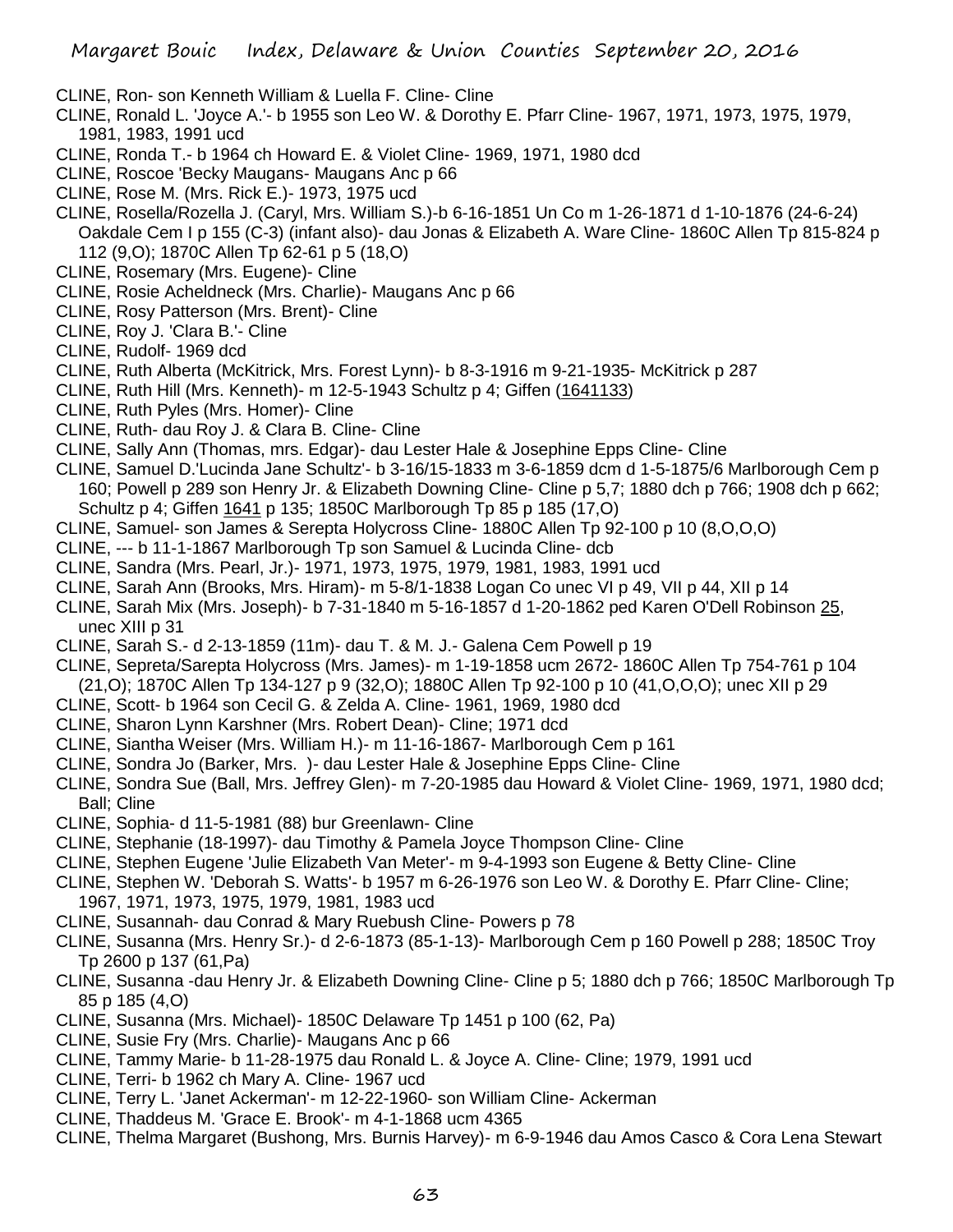Cline- Genther p 58

- CLINE, Thomas- 1908 dch p 431
- CLINE, Thomas 'Margaret Stanton'- m 3-11-1855 dcm- 1880C Orange Tp p 358C
- CLINE, Timothy 'Pamela Joyce Thompson'- b 1959 son Leo W. & Dorothy E. Pfarr Cline- engaged to Pamela Joyce Thompson- 1971, 1973, 1975, 1979, 1981 ucd
- CLINE, Toura- ch Corrington & Elizabeth Hauck Cline- Cline p 1; 1908 dch p 663
- CLINE, Tracy Lee Gay (Mrs. Jeffrey Paul)- m 4-19-1997 dau Tom & Linda Hupp Gay- Gay
- CLINE, Ursa- ch Charlie & Rosie Acheldneck Cline- Maugans Anc p 66
- CLINE, Vausie E. Clonch (Mrs. Homer E.)- b 9-5-1910 Mason Co, W. Va m 1949 d 11-21-1976 (66) Oakdale Cem II p 111 (K-R1-18)dau Edward & Mary Gardiner Clonch- Cline; 1959, 1967, 1971, 1973, 1975, 1979, 1981, 1983 ucd
- CLINE, Velva b 112-8-1891/2 dcb Marlb. Tp or b 11-1897 d 3-2-1898 Marlborough Cem p 186; dau Corrington & Elizabeth Hauck Cline- Schultz p 4; Giffen 164125 p 136
- CLINE, Verner- b 3-17-1898 Berkshire Tp son Geo. & Ollie Cole Cline- dcb
- CLINE, Vernon- brother George Cline- Cline
- CLINE, Vickie Lynn- dau Gerald E. Cline- engaged to William Newton Ramsey- Cline
- CLINE, Violet C. (Mrs. William P.)- 1991 ucd
- CLINE, Violet M. (Mrs. Howard E.)- Cline; 1961, 1969, 1971, 1980 dcd
- CLINE, Wade- son Brent & Rosy Patterson Cline- Cline
- CLINE, Ward- son Michel & Mary C. Maugans Cline- Maugans Anc p 66
- CLINE, Wellington 'Emma Hauck'- b 4-22-1860 m 2-15-1883 d 1946 Marlborough Cem p 173- son Samuel & Lucinda Jane Schultz Cline- 1908 dch p 663; Cline p 3; Schultz p 4
- CLINE, Weyntje (Wayne) son John & Cobes Cline- Cline p 1
- CLINE, Wilbur- son Charlie & Rosie Acheldneck Cline- Maugans Anc p 66
- CLINE, William- Cline p 3
- CLINE, William Chester- son William Pearl & Bessie Marie Hill Cline- Cline
- CLINE, William E.- Pabst 0
- CLINE, William Francis 'Lillie Elberta/Bertie Seville'- b 1-7-1864 d 2-2-1964 Oakdale Cem II p 77 (H-R11-12) son Daniel & Hannah Robinson Cline- Cline; 1870C Allen Tp 136 72 p 9 (4,O) 1880C Allen Tp 184-197 p 19 (15,O,O,Canada); 1900C Allen Tp 104-108 p 5B (36, O,O,Can); 1985 uch p 36; (94-1958) uninf p 32
- CLINE, William H. 'Rachel Darst'- m 6-24-1850 dcm
- CLINE, William 'Kim'- son Pearl Jr. & Sandra Cline- Cline; 1971, 1973, 1975, 1979, 1981 ucd
- CLINE, William Pearl 'Bessie Marie Hall''Violet D. Newman'- b 4-4-1908 m(2) 12-28-1991 Maple Grove Cemson Chester & Lottie Epps Cline- Cline; 1973, 1975, 1979, 1981, 1983 ucd
- CLINE, Worthy- son Brent & Rosy Patterson Cline- Cline
- CLINE, Youra (McGonigle, Mrs. Worth J.)- b 2-13-1896 m 12-24-1919 dau Corrington & Elizabeth Hauck Cline- Weiser p 134; Cline p 8; Cline; dcb, Marlborough Tp
- CLINE, Zelda/Velda A. (Mrs. Cecil G.)- 1969, 1971, 1980 dcd
- CLINEFELTER, David 'Pam' (29-1979)- Clinefelter
- CLINEFELTER, Jeremy (6-1979)- son David & Pam Clinefelter- Clinefelter
- CLINEFLETER, Megan (4-1979)- dau David & Pam Clinefelter- Clinefelter
- CLINEFELTER, Molly (2-1979)- dau David & Pam Clinefleter- Clinefelter
- CLINEFELTER, Pam (Mrs. David)- Clinefelter
- CLINER, Fredrica (Shider, Mrs. Christopher)- unec XIV p 6
- CLINES, Abraham 'Mary'- 1860C Claibourne Tp 693-674 p 91 (35, Ger)
- CLINES, Caroline- dau Abraham & Mary Clines- 1860C Claibourne Tp 693-674 p 91 (9,O)
- CLINES, Catherine- dau Abraham & Mary Clines- 1860C Claibourne Tp 693-674 p 92 (3/12,O)
- CLINES, Jacob- son Abraham & Mary Clines- 1860C Claibourne Tp 693-674 p 91 (5,O)
- CLINES, James- son Abraham & Mary Clines- 1860C Claibourne Tp 693-674 p 92 (7,O)
- CLINES, Lewis- son Abraham & Mary Clines- 1860C Claibourne Tp 693-674 p 92 (6,O)
- CLINES, Margaret- dau Abraham & Mary Clines- 1860C Claibourne Tp 693-674 p 92 (3,O)
- CLINES, Mary (Mrs. Abraham)- 1860C Claibourne Tp 693-674 p 91 (34,O)
- CLINES, Mary- dau Abraham & Mary Clines- 1860C Claibourne Tp 693-674 p 91 (12,O)
- CLINGAL, Mr. Downing reunion- delge X p 48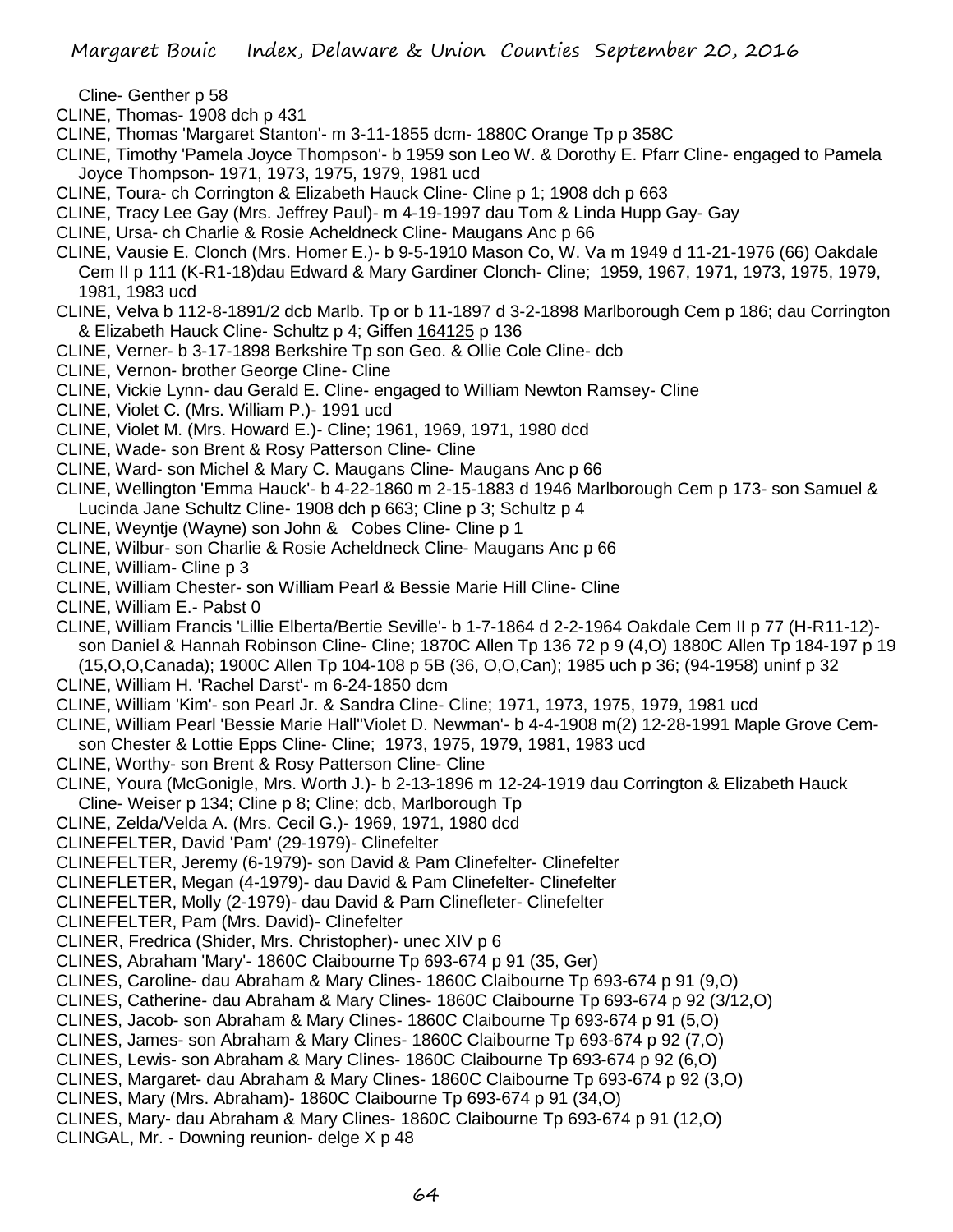- CLINGAN, Ann Laura- b 9-2-1882 Delaware Town dau James & Mary Finney Clingan- dcb
- CLINGAN, Anna, Miss- cookbook- 1896- delge X p 37
- CLINGAN, Anna (Clark, Mrs. David)- dau James A. & Frances Pugh Clingan- dcq Anna Clingan Clark 1 CLINGAN, Annie Louise (Brooks, Mrs. Edward)- b 3-1864 d 9-1935- Weiser p 187
- CLINGAN, Bell S.- b 3-22-1871 Delaware Town dau James & Frances A. Pugh Finney Clingan- dcb CLINGAN, C. H.- hmp p 326
- CLINGAN, Clarice- b 8-19-1888 Delaware Town dau J. harmony & Mathe Marsh Clingan- dcb
- CLINGAN, David- Pabst 0
- CLINGAN, Donald H.- b 9-13-1882 son John H. & Mathe Marsh Clingan- dcb
- CLINGAN, Elizabeth- Pabst 0
- CLINGAN, Forest E.- Pabst 0
- CLINGAN, Frances Pugh (Mrs. James A.)- dcq Anna Clingan Clark 3; delge X p 37
- CLINGAN, Hannah- Pabst 0
- CLINGAN, James A. 'Frances Pugh'- son Sophia Mooney Clingan- dcq Anna Clingan Clark 2; 1880C Delaware Town p 510C; Pabst 0
- CLINGAN, Mrs. J. H.- dpc p 41, 42, 99, 100
- CLINGAN, John- d 7-30-1861 (41-9-26) Radnor Cem Powell p 229 Pabst 0
- CLINGAN, John H.- Pabst 0
- CLINGAN, Mrs. J. S.- cookbook 1896- delge X p 37
- CLINGAN, Lizzie A.- d 1-22-1873 (23y) Radnor Cem Powell p 229
- CLINGAN, Lulu Bell- Oak Grove Cem Powell p 429
- CLINGAN, Margareta- b 8-17-1880 Delaware Town dau J. A. & Frankie Pugh Clingan- dcb
- CLINGAN, Mary E.- Pabst 0
- CLINGAN, Mayme- delge VII p 23, dg 1-3-1902
- CLINGAN, Minerva J.- d 6-5-1862 (9y18d) dau J. & S. Radnor Cem Powell p 229
- CLINGAN, Samuel- Pabst 0
- CLINGAN, Samuel W.- Pabst 0
- CLINGAN, Sophia Mooney (Mrs.John)- b 1823 d 1917 Radnor Cem Powell p 229- dau John & Abagail Cunningham Mooney- dcq Anna Clingan Clark 5; 1880C Delaware Town p 511A
- CLINGEL/CLINGAL- 1840C Marlborough Tp p 251 (50-60)
- CLINGENPEEL, Linda- 1969, 1971 dcd
- CLINGER, -- (Snyder, Mrs. Clarence0- Weiser p 550
- CLINGER, Cleo L.- son Noah Hildreth Clinger- Clinger
- CLINGER, Dwight- brother Noah Hildreth Clinger- Clinger
- CLINGER, Rev. Elaine- Clinger
- CLINGER, Elizabeth K.- 1880C Orange Tp p 357A
- CLINGER, Evelyn (Williams, Mrs. Ray J.)- dau Noah Hildreth Clinger- Clinger
- CLINGER, Grace (Smith, Mrs. Carroll K.)- dau Noah Hildreth Clinger- Clinger
- CLINGER, Homer 'Mary'- 1961, 1969, 1971 dcd
- CLINGER, Lewis- 1880C orange Tp p 357A
- CLINGER, Mary (Mrs. Homer)- 1961, 1969, 1971 dcd
- CLINGER, Noah Hildreth- d 2-13-1973 (77) Oak Grove Cem -Clinger; 1961, 1969 dcd
- CLINGER, Pearl (Waggle, Mrs. Thomas)- dau Noah Hildreth Clinger- Clinger
- CLINGERMAN, Betty L. Baker (Toth, Mrs. Zoltan)(Mrs. Richard H.)- b 11-27-1929 d 1-18-1990 (60)- dau George & Elva Evilsizor Baker- Baker; Clingerman
- CLINGERMAN, Darla Lee- dau Edward & Marylin Bailey Clingerman- Clingerman
- CLINGERMAN, Dayna Lyn- b 9-16-1955 d 10-23-1966 bur East Liberty-dau Edward & Marylin Bailey Clingerman- Clingerman
- CLINGERMAN, Durzelle/Druzelle (Carr, Mrs. William W.)- m 8-25-1861 ucm 3208; consent John Clingermanunec IV p 17
- CLINGERMAN, Edward 'Marylin Bailey'- son L. K. Clingerman- Clingerman
- CLINGERMAN, inf son of E. J. & M. E.- Price Cem djlm p 24
- CLINGERMAN, Gary Lee- son Richard H. & Betty L. Baker Clingerman- Clingerman
- CLINGERMAN, Horace 'Lucy'- 1860C Jackson Tp 1172-1184 p 155 (26,O)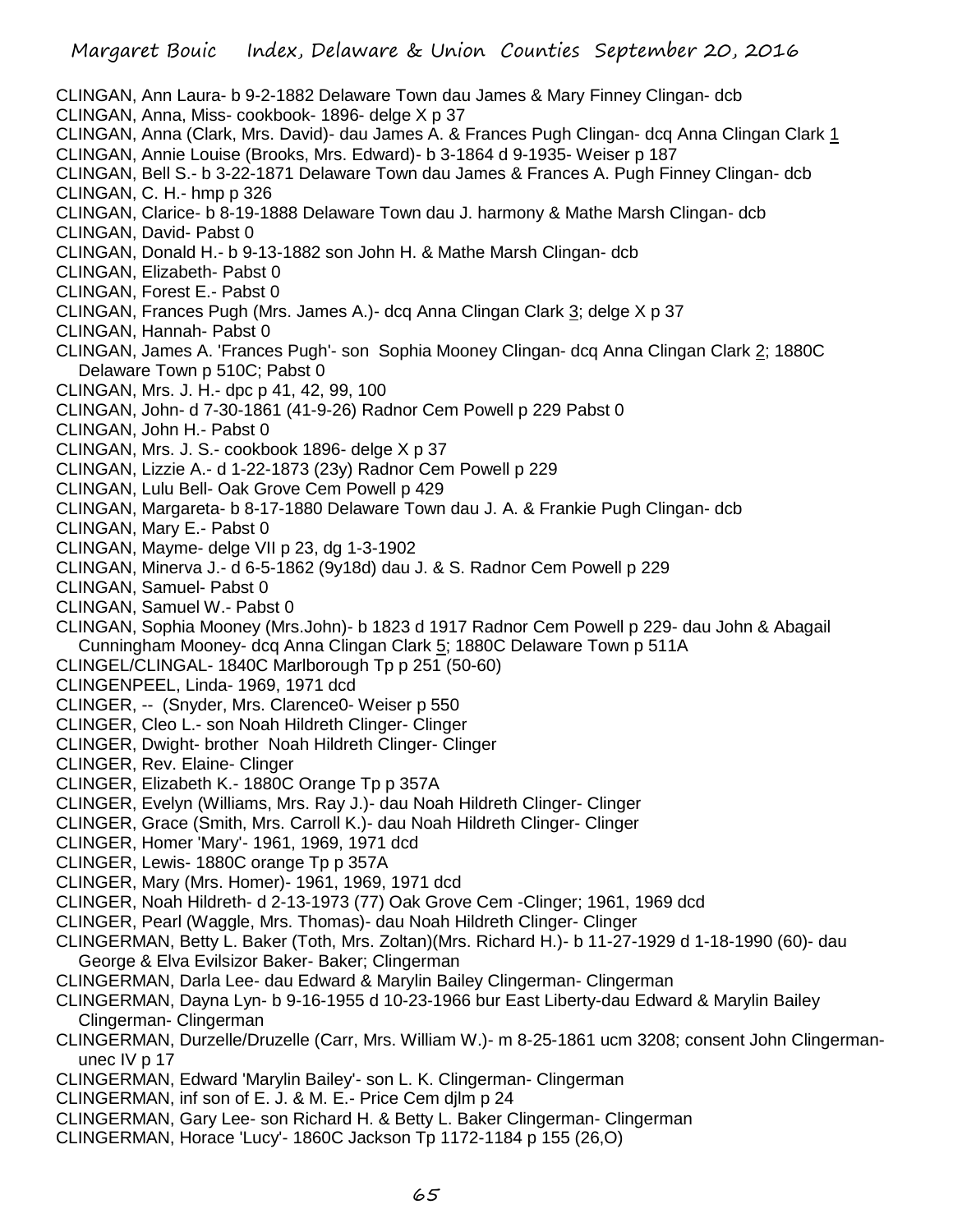CLINGERMAN, Jeremy- son Gary Lee Clingerman- Clingerman

- CLINGERMAN, Jo Anne (Harmon, Mrs. )- sister Richard H. Clingerman- Clingerman
- CLINGERMAN, John- Clingerman
- CLINGERMAN, John- son John Clingerman- Clingerman
- CLINGERMAN, Lucy (Mrs. Horace)- 1860C Jackson Tp 1172-1184 p 155 (20,O)
- CLINGERMAN, John 'Matilda Clingerman'- m 7-10-1853 ucm 1976 mt 8-3-1853; unec IV p 17, VIII p 10; Clingerman
- CLINGERMAN, Mary (Bushong, Mrs. Isaac)- 1915 uch p 1083
- CLINGERMAN, Marylin Bailey (Mrs. Edward)- dau Erwin Bailey- Clingerman
- CLINGERMAN, Matilda Clingerman (Mrs. John)- m 7-10-1853 ucm 1976 mt 8-3-1853; unec VIII p 10
- CLINGERMAN, Nita Lou- granddau Charles Worstell, dau John Clingerman- Clingerman
- CLINGERMAN, Richard H. 'Betty'- d 5-16-1979 bur Zanesfield Cem- son John Clingerman- Clingerman
- CLINGERMAN, Robert Rae- son Edward & Marylin Bailey Clingerman- Clingerman
- CLINGHAM, Andrew J. 'Elizabeth A. Clark'- m 2-17-1842 Madison Co unec IX p 56
- CLINGHAM, Elizabeth A. Clark (Mrs. Andrew J.)- m 2-17-1842 Madison Co unec IX p 56
- CLINGING, infant b 3-21-1871 Delaware Town dau James M. & Frances Clinging- dcb
- CLINGLER, Edgar 'Margie'- 1971 ucd
- CLINGLER, Margie (Mrs. Edgar)- 1971, 1973 ucd
- CLINK, John W.- b 3-29-1871 Brown Tp ---------dcb
- CLINK, R. B.- 1908 dch p 390
- CLINKENBEARD, Burlie R. (Freshwater, Mrs. george Washington)- m 9-15-1891- Freshwater p 158
- CLINTON, Gen George- Pabst 1 p 1
- CLINTON, Gov. George- Powers Pat p 147
- CLINTON, Gladys M. (Kelley, Mrs. Harry E.)- b 2-24-1905 m 10-1932 Oak Grove Cem -dau Glenn & Mary Evans Clinton- Kelley; Clinton
- CLINTON, Glenn 'Mary Evans'- Clinton
- CLINTON, Mary Evans (Mrs. Glen)- Clinton
- CLINTON, Mary Jane (Wharton, Mrs. Thomas)- m 12-4-1844 d 3-1896 mt 3-25-1896
- CLINTS, James F.- b 2-9-1872 Orange Tp son R. H. & Malissa Evans Clints- dcb
- CLIPNER, Bertha (Carruthers, Mrs. )- sister David C. Clipner- Clipner
- CLIPNER, Beulah (Hayes, Mrs. )- sister David C. Clipner- Clipner
- CLIPNER, David C. 'Wilma Roberts'- d 10-8-1984 (67) Fla- bur Sunset Cem- Clipner
- CLIPNER, David 'Mildred'- 1961 dcd; lpc p 24
- CLIPNER, Edith (Bowes, Mrs. )- sister David C. Clipner- Clipner
- CLIPNER, Garry A. 'Kathryn'- son David & Mildred Clipner- Clipner;1961 dcd (17)
- CLIPNER, James- brother David C. Clipner- Clipner
- CLIPNER, Kathryn (Mrs. Garry A.)- Clipner
- CLIPNER, Larry- son David & Mildred Clipner- 1961 dcd (17)
- CLIPNER, Mary Jane (Pierson, Mrs. )- sister David C. Clipner- Clipner
- CLIPNER, Mildred (Mrs. David)- 1961 dcd; lpc p 24
- CLIPNER, Richard- brother David C. Clipner- Clipner
- CLIPNER, William- brother David C. Clipner- Clipner
- CLIPNER, Wilma Roberts (Mrs. David C.)- Clipner
- CLIclippcliIPPENGER, Abbey Brooke- b 1-20-1991 dau Brad & --Harding Clippenger- Clippenger
- CLIPPENGER, Ashley- dau Brad & ---Harding Clippenger; Clippenger
- CLIPPENGER, Charles- 1976 dch p 260 (Delaware Chair Co)
- CLIPPENGER, Elizabeth- b 12-29-1896 Delaware Town dau E. T. & R. Slaughterback Clippenger- dcb
- CLIPPINER, --dg 2-4-1908, delge VIII p 12
- CLIPPINGER, Anna Elizabeth (Wall, Mrs. Charles Howard)- b 3-18-1914 m 1-17-1941 dau Charles Hamsher & Beulah Crilly Snyder Clippinger- Weiser p 113
- CLIPPINGER, Belle- 1869 wsc p 13; Pabst 8 p 25
- CLIPPINGER, Beulah Crilly Snyder (Mrs. Charles Hamsher)- b 12-13-1880 m 4-15-1909 dau Alber & Michael Anna Easton Snyder- Weiser p 113
- CLIPPINGER, Brad '---Harding'- b 1963 son Carlton E. & Martha J. Clippinger- 1973, 1975, 1979, 1981 ucd;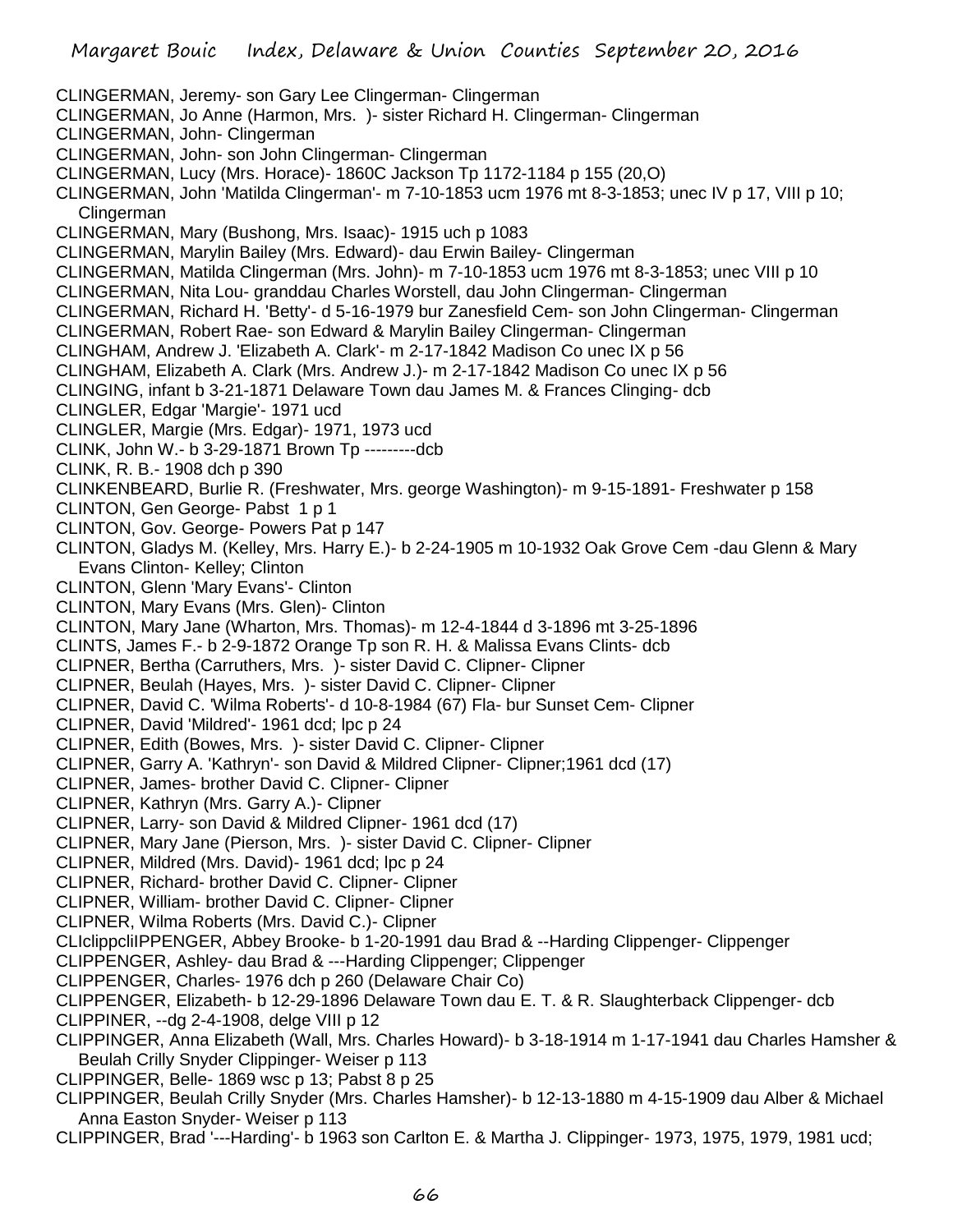**Clippinger** 

- CLIPPINGER, Carlton E. 'Martha J.'- 1973, 1975, 1979, 1981 ucd
- CLIPPINGER, Charles Hamsher 'Beulah Crilly Snyder'- b 7-16-1879 m 4-15-1909- Weiser p 113
- CLIPPINGER, Charles L.- 1869 wsc p 4; Pabst 8 p 15
- CLIPPINGER, Charles W.- 1880 dch p 356; 1908 dch p 136
- CLIPPINGER, Charley- b 1845 d 1876 Oak Grove Cem Powell p 430
- CLIPPINGER, D.- b 1848 d 1850 Oak Grove Cem Powell p 430
- CLIPPINGER, H. C.- 1908 dch p 117, 161; Sand p 1; dpc p 77
- CLIPPINGER, Mrs. H. C.- 1908 dch p 178; Sand p 2
- CLIPPINGER, Hugh J. 'Shirley N.'- 1961 dcd
- CLIPPINGER, Hugh- son Hugh J. & Shirley N. Clippinger- 1961 dcd (5)
- CLIPPINGER, John A.- 1908 dch p 120, 137, 255; 1880 dch p 404, 406; Powell p 103; 1976 dch p 260; 1880C Delaware Town p 497C
- CLIPPINGER, Julia A.- b 1821 d 1879 Oak Grove Cem Powell p 430; Pabst 0
- CLIPPINGER, Katherine- dau Hugh J. & Shirley N. Clippinger- 1961 dcd (4)
- CLIPPINGER, Lori- b 1959 ch Carlton E. & Martha J. Clippinger- 1973, 1975, 1979 ucd
- CLIPPINGER, Martha J. (Mrs. Carlton E.)- 1973, 1975, 1979, 1981, 1983 ucd
- CLIPPINGER, Martha (Newbeck, Mrs. Beman)- m 4-1913 dau H. C. Clippinger- Clippinger
- CLIPPINGER, Mayor- 1908 dch p 215
- CLIPPINGER, Nellie E.- Pabst 0
- CLIPPINGER, Patricia- dau Hugh J. & Shirley Clippinger- 1961 dcd (8)
- CLIPPINGER, Richard- son Hugh J. & Shirley Clippinger- 1961 dcd (2)
- CLIPPINGER, Scott- b 1965 son Carlton E. & Martha J. Clippinger- 1973, 1975, 1979 ucd
- CLIPPINGER, Shirley N. (Mrs. Hugh J.)- 1961 dcd
- CLIPPINGER, Sue- 1908 dch p 233
- CLIPPINGER, Traci- b 1966 ch Carlton E. & Martha J. Clippinger- 1975, 1979, 1981 ucd
- CLIPPINGER, W. C.- 1908 dch p 390, 426
- CLIPPINGER, Will- b 1847 d 1888 Oak Grove Cem Powell p 229; delge VIII p 25
- CLIPSE, Debra- dau Edgar J. & Joan G. Clise- 1959 ucd (10)
- CLIPSE, Edgar J. 'Joan G.'- 1959 ucd
- CLIPSE, Joan G. (Mrs. Edgar J.)- 1959 ucd
- CLIPSON, Capt. Charles, Jr.'Harriet Imbler'- d 12-9-1964 (33) son Charles R. Clipson- Clipson
- CLIPSON, Bruce- son Charles Jr. & Harriet Imbler Clipson- Clipson
- CLIPSON, Harriet Imbler (Mrs. Charles Jr.)- Clipson
- CLIPSON, Nancy Elizabeth (Starkweather, Mrs. Robert Kent)- m 6-11-1960 dau Charles Clipson Sr.0 Clipson
- CLIPSON, Robin- son Charles Jr. & Harriet Imbler Clipson- Clipson
- CLISE, Rev. John- 1883 uch V p 431
- CLISH, -- b 2-6-1870 Oxford Tp son Jacob M. Clish- dcb
- CLISHAM, Margaret Marcella (Hutchisson, Mrs. James Thomas III)- Hutchisson p 58
- CLIVER ?- see Kleiber
- CLOAK, Ellie B.- b 1-1882 stepdau John J. & Sarah C. Lewis- 1900c jackson tp 151-152 p &a (18,O,O,O)
- CLOAK, Nilter? D.- stepdau John J. & Sarah C. Lewis- 1900C Jackson Tp 151-152 p 7A (18,O,O,O)
- CLOAKE, Esther (Mrs. Nicholas)- Maugans Anc p 188
- CLOAKE, Mary (Bailey, Mrs. William)- m c 1819 d 4-9-1846 dau Nicholas & Esther Cloake- Maugans Anc p 186, 188, 193
- CLOAKE, Nicholas 'Esther'- Maugans Anc p 188
- Clock- Abigail (Mrs. Joseph)- 1850C Claibourne Tp 206 p 32 (28, Penn)
- CLOCK, Joseph 'Abigail'- 1850C Claibourne Tp 206 p 32 (38, Va)
- CLOCK, Lou (Barker, Mrs. Milt)- m 6-10-1950- Barker
- CLOCK, Louisa- dau Joseph & Abigail Clock- 1850C Claibourne Tp 206 p 32 (10,O)
- CLOCK, Samantha- dau Joseph & Abigail Clock- 1850C Claibourne Tp 206 p 32 (5,O)
- CLOCK, Sarah- dau Joseph & Abigail Clock- 1850C Claibourne Tp 206 p 32 (7,O)
- CLOCK, William H.- son Joseph & Abigail Clock- 1850C Claibourne Tp 206 p 32 (3,O)
- CLODFELDER, Larry- 1967 ucd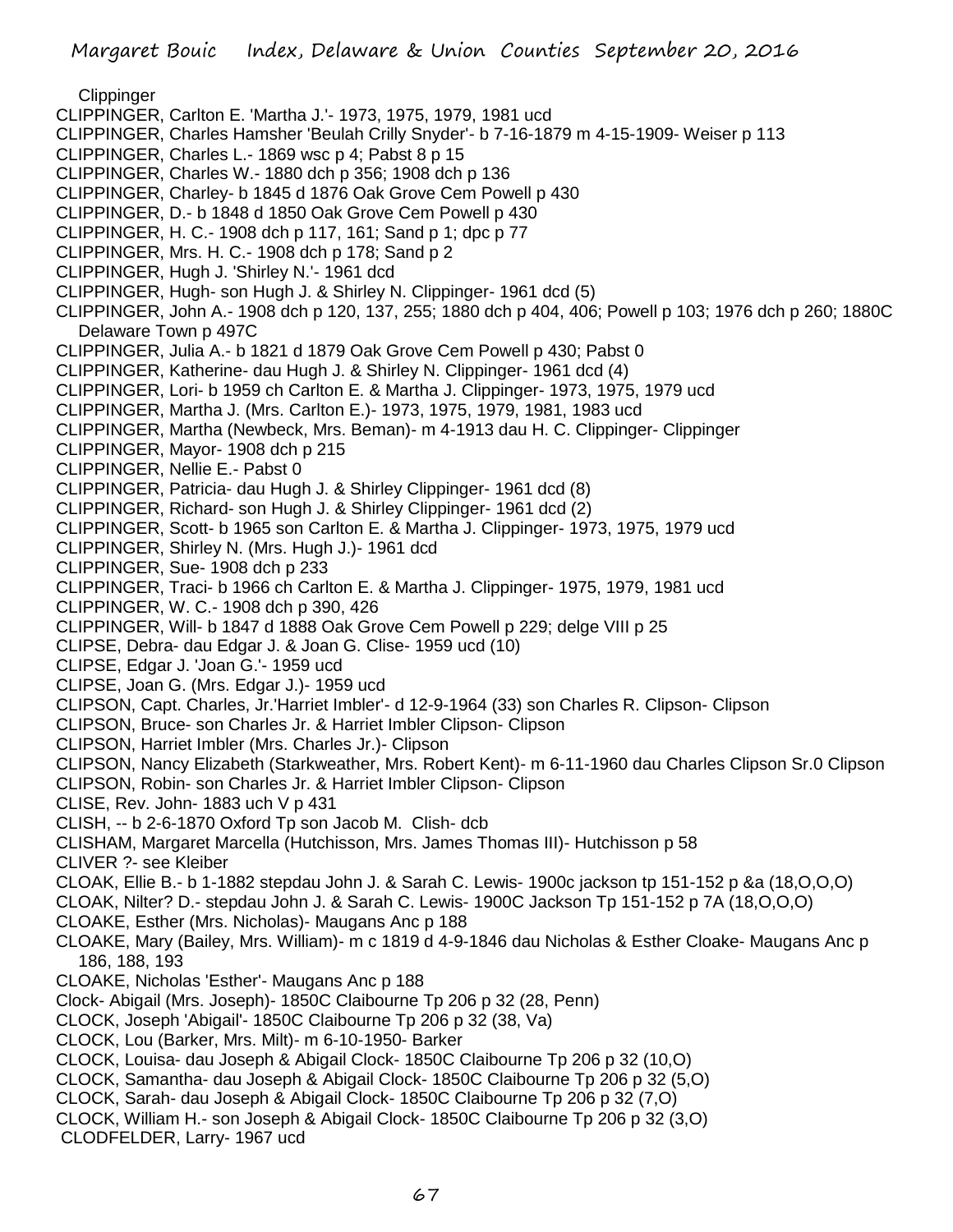- CLODFELTER, Mary R. (Mrs. Harvey M. Jr.)- 1980 dcd
- CLODFETTER, Harvey M. Jr. 'Mary Robb'- 1980 dcd
- CLODFETTER, Mary Robb (Mrs. Harvey M. Jr.)- 1980 dcd
- CLODFELTER, Scott- son Harvey & Mary Robb Clodgelter- Clodfelter
- CLOE, Ashby 'Mary Lee Weedon'- Howison (412)
- CLOE, Mary Lee Weedon (Mrs. Ashby)- b 11-28-1870 dau George Milton & Jennie Clark Weedon- Howison 412
- CLOKEY, A.- Powers p 306
- CLOKY, Dr. A. W.- dpc p 42
- CLONCH, Alan Barton 'Barbara Ann Conkle' b b 5-18-1947 m 10-12-1973 son Harold E. & Helen Elizabeth Goodman Clonch- Clonch; Milligan V, VI p 13
- CLONCH, Barbara Ann Conkle (Mrs. Alan Barton)- b 5-12-1947 m 10-12-1973 Milligan VI p 13
- CLONCH, Cathy Jo (Glaza, Mrs.Robert Olsen)- b 1-3-1954 m 8-1-1987 dau Harold E. & Helen Elizabeth Goodman Clonch- Clonch; Milligan VI p 13
- CLONCH, Christian Beth- b 11-25-1986 dau David Bruce & Diana Wiley Clonch- Milligan VI p 13
- CLONCH, Christopher Alan- b 12-7-1977 son Alan Barton & Barbara Ann Conkle Clonch- Milligan VI p 13
- CLONCH, David Bruce 'Diana Wiley'- b 11-10-1951 son Harold E. & Helen Clonch- Clonch; Milligan VI p 13
- CLONCH, Diana Wiley (Mrs. David Bruce)- b 5-22-1960
- CLONCH, Edward 'Mary Gardener'- Clonch
- CLONCH, Harold E. 'Helen Elizabeth Goodman' b 5-15-1917 m 6-18-1943 d 7-27-1991 (74) bur Green Lawn son George & Mary Gilchrist Clonch- Clonch
- CLONCH, Helen Elizabeth Goodman (Mrs. Harold Emel)- b 4-12-1923 m 6-18-1943 dau Ben & Mary Elizaaeth Milligan Goodman- Milligan V p 5
- CLONCH, John 'Zoah Gardner'- Clonch
- CLONCH, Karen Eileen (Markley, Mrs. Robert Jane)(Ueckert, Mrs.Alan Ray)- b 5-25-1949 m(1) 12-26-1969 dau Harold E. & Helen Elizabeth Goodman Clonch- Clonch; Milligan
- CLONCH, Mary Beth (White, Mrs. David)- b 2-18-1944 m 1963 dau Harold E. & Helen Elizabeth Goodman Clonch- Clonch; Milligan
- CLONCH, Mary Gardener (Mrs. Edward)- Clonch
- CLONCH, Nellie M. (Vance, Mrs. George)- b 9-28-1904 d 8-6-1994 dau John & Zoah Gardneer Clonch-Clonch
- CLONCH, Steven Neil- b 2-12-1981 son Alan Barton & Barbara Ann Conkle Clonch- Milligan VI p 13
- CLONCH, Vausie (Cline, Mrs. Homer)- b 9-5-1910 W. Va m 1949 d 11-21-1976 dau Edward & Mary Gardener Clonch- Cline; Clonch
- CLONCH, Zoah Gardner (Mrs. John)- Clonch
- CLONE, Daniel- 1883 uch IV p 433
- CLOONAN, Joan M.- 1980 dcd
- CLOONEY, Adelia- b 1960 dau Nick J. & Nina Clooney- 1969 dcd
- CLOONEY, George- b 1961 son Nick J. & Nina Clooney- 1969 dcd
- CLOONEY, Nick J. 'Nina'- 1969 dcd
- CLOONEY, Nina (Mrs. Nick J.)- 1969 dcd
- CLOORE, Mima Florence Umbaugh (Mrs. Robert)- b 1-13-1882 dau J. h. & Mary Ann Fisher Umbaugh-Weiser p 297
- CLOORE, Robert 'Mima Florence Umbaugh'- Weiser p 297
- CLOPHAM, John L.- 1880C Harlem Tp p 440A
- CLOPINE, Alan (15-19720- son Robert William & Betsy Barker Clopine- McKitrick p 258
- CLOPINE, Betsy Barker (Mrs. Robert William)- m 7-14-1957- McKitrick p 258
- CLOPINE, Betty Donahue (Mrs. Walter Gordon)- b 1-12-1909 m 8-31-1930 dau John & Clara Speicher Donahue-McKitrick p 258
- CLOPINE, Billy (12-1972) son Gordon Alan & Margaret Umbach Clopine- McKitrick p 258
- CLOPINE, Celia Regina Hudson (Mrs. William Edward)- b 7-9-1875 m 1900 d 1935- McKitrick p 257
- CLOPINE, Charles William 'Emma Rudolph''Laura'- McKitrick p 257
- CLOPINE, Cindy- (3-1972) dau Gordon Alan & Margaret Umbach Clopine- McKitrick p 258
- CLOPINE, Dana (6-1972) ch Robert William 7 Betsy Barker Clopine- McKitrick p 258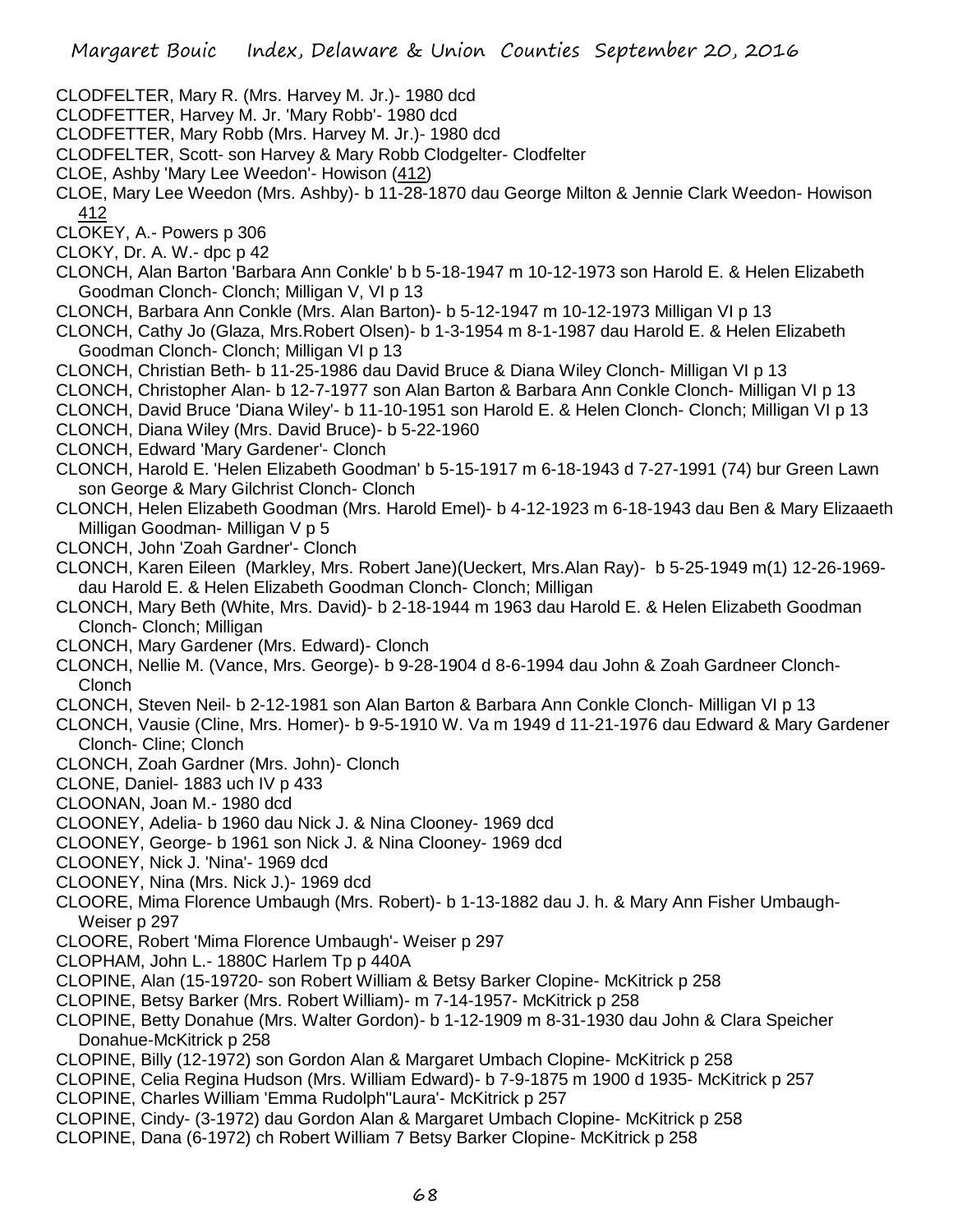- CLOPINE, Edward- cousin Edward Rudolph- McKitrick p 251, 252
- CLOPINE, Emma Rudolph (Mrs. Charles William)- b c 1843 dau Christine Bartell Rudolph- McKitrick p 257
- CLOPINE, Gordon Alan 'Margaret Umbach'- b 11-28-1936 m 1-27-1959 son Walter Gordon & Betty Donahue Clopine- McKitrick p 258
- CLOPINE, Laura (Mrs. William Edward)- McKitrick p 257
- CLOPINE, Margaret Louise (Barker, Mrs. )- dau Willard Edward & Celia Regina Hudson Clopine- McKitrick p 257
- CLOPINE, Margaret Umbach (Mrs. Gordon Alan)- m 1-27-1959- gm258
- CLOPINE, Marion Cecelia (Rimpau, Mrs. )- dau Willard Edward & Celia Regina Hudson Clopine- McKitrick p 257
- CLOPINE, Rich (13-1972) son Robert William & Betsy Barker Clopine- McKitrick p 258
- CLOPINE, Robert William 'Betsy Barker'- b 6-9-1932 son Walter Gordon & Betty Donahue Clopine- McKitrick p 258
- CLOPINE, Russell Hudson 'Vega Vance'- b 1902 m 1933 son William Edward & Celia Regina Hudson Clopine-McKitrick p 257
- CLOPINE, Rusty (7-1972) son Gordon Alan & Margaret Umbach Clopine- McKitrick p 258
- CLOPINE, Susie (10-1972) dau Gordon Alan & Margaret Umbach Clopine- McKitrick p 258
- CLOPINE, Todd (9-1972) son Robert William & Betsy Barker Clopine- McKitrick p 258
- CLOPINE, Vega Vance (Mrs. Russell Hudson)- m 1933- McKitrick p 257
- CLOPINE, Walter Gordon 'Betty Donahue'- b 4-16-1904 m 8-31-1930 d 4-13-1975 son Willard Edward & Celia Regina Hudson Clopine- McKitrick p 257
- CLOPINE, Willard Edward 'Celia Regina hudson'- b 3-30-1875 m 1900 d 12-16-1966 son Charles William & Emma Rudolph Clopine- McKitrick p 257
- CLOPPER, Alice (Kinsel, Mrs. )(Summers, Mrs. )- dau William H. & Anna Florence Maugans Clopper-Maugans Anc p 32
- CLOPPER, Anna Florence Maugans (Mrs. William H.)- b 3-10-1857 d 8-22-1908 dau Jacob T. & Barbara A. Creager Maugans- Maugans Anc p 32
- CLOPPER, Anna Jane- b 7-4-1934 dau Marshall Roy & Lola Love Lolice McNamus Clipper- Maugans Anc p 62
- CLOPPER, Daniel Harvey- b 4-29-1936 son Melvin Maxine & Violet Henson Clipper- Maugans Anc p 66
- CLOPPER, Fay (Mrs. Herman)- Maugans Anc p 32
- CLOPPER, Herman 'Fay'- son William H. & Anna Florence Maugans Clopper- Maugans Anc p 32
- CLOPPER, Jim Emmert- son William H. & Anna Florence Maugans Clipper- Maugans Anc p 32
- CLOPPER, Kenneth Lee- b 6-25-1937 son Melvin Maxine & Violet Henson Clopper- Maugans Anc p 66
- CLOPPER, Lillie Gertrude Hause (Mrs. Welty)- b 3-12-1883 dau William & Nancy E. Boward Hause- Maugans Anc p 62
- CLOPPER, Lola Love Nolice McNamus (Mrs. Marshall Roy)- Maugans Anc p 62
- CLOPPER, Loraine Genevie (Turner, Mrs. Herman)- b 5-1912 dau Welty & Lillie Gertrude Hause Clopper-Maugans Anc p 62
- CLOPPER, Lottie (Yost, mrs. )- dau William H. & Anna Florence Maugans Clipper- Maugans Anc p 32
- CLOPPER, Marshall Roy 'Lola Love Nolice McNamus'- b 2-14-1914 son Welty & Lillie Gertrude Hause Clopper- Maugans Anc p 62
- CLOPPER, Marvin- b 3-12-1935 son Melvin Maxine & Violet Henson Clopper- Maugans Anc p 62
- CLOPPER, Melvin Maxine 'Violet Henson'- b 4-16-1908 son Welty & Lillie Gerturde Hause Clopper- Maugans Anc p 62
- CLOPPER, Mildred Jeraldine- b 4-13-1904 dau Welty & Lillie Gertrude Hause Clopper- Maugans Anc p 62
- CLOPPER, Viola Gertrude (Stevenson, Mrs. Owen Richard)- b 6-18-1917 dau Welty & Lillie Gertrude Hause Clopper- Maugans Anc p 62
- CLOPPER, Violet Henson (Mrs. Melvin Maxine)- b 3-9-1912- Maugans Anc p 62
- CLOPPER, Welty 'Lillie Gertrude Hause'- b 6-1865 d 5-8-1935- Maugans Anc p 62
- CLOPPER, William H. 'Anna Florence Maugans'- b 11-10-1833 d 12-24-1933- Maugans Anc p 32
- CLORCH, Alan Barton- son Harold Emil & Helen E. Goodman Clorch- Milligan 92
- CLORCH, David Bruce- son Harold Emil & Helen E. Goodman Clorch- Milligan 94
- CLORCH, Harold Emil 'Helen Elizabeth Goodman'- Milligan (59)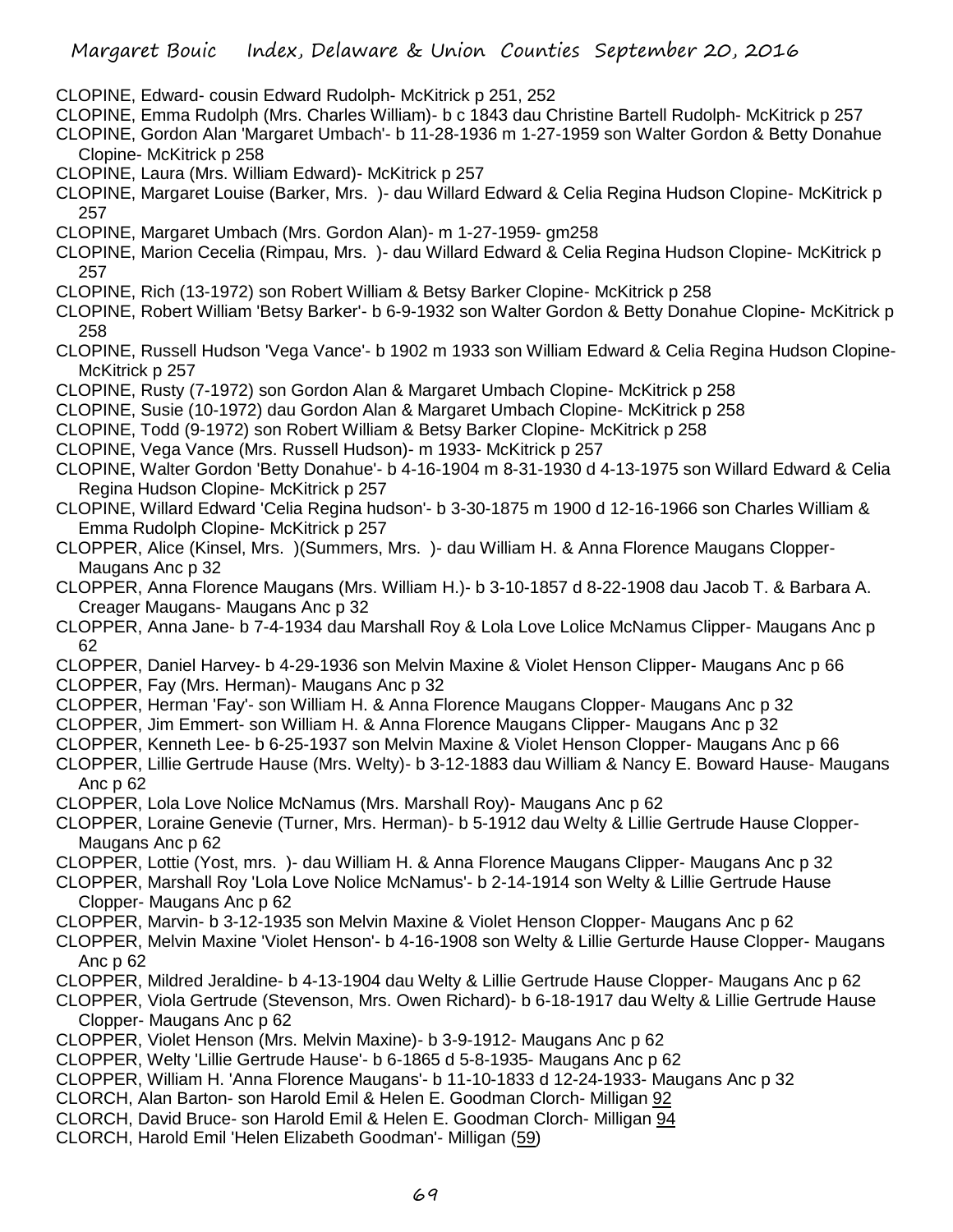- CLORCH, Helen Elizabeth Goodman (Mrs. Harold Emil)- dau Benjamin Tracy & Elizabeth Milligan Goodman-Milligan 59
- CLORCH, Karen Eileen- dau Harold Emil & Helen E. Goodman Clorch- Milligan 93
- CLORCH, Mary Bety- dau Harold Emil & Helen E. Goodman Clorch- Milligan 91
- CLOSE, Aaron- b 1967 son Earl D. & Lucretia Close- 1971 dcd
- CLOSE, Arney Reynolds (Mrs. Henry)- Asp p 109
- CLOSE, Arthur H. 'Peggy J.'- 1971 dcd
- CLOSE, Caroline M. Ziegler (Mrs. Wesley M.)- b 1834 d 1922 dau John & Susanman Rebecca Duval Zieglerped Ellsworth Close 9 #11 unec II p 44
- CLOSE, Catherine Arney (Maine, Mrs. Abraham Pasha)- b 3-11-1829 m 7-2-1849 d 9-18-1899 dau Henry & Arney Reynolds Close- Asp (871); Powell p 220
- CLOSE, Charles L. 'Elnora R. Riegle'- b 1885 d 1935 son William O. & Maleva E. Ripley Close- unec II p 44 ped Ellsworth Close 2#11
- CLOSE, Christine (Mrs. Judge Michael L.)- Close
- CLOSE, Cindy- dau Ronald E. & Lois Close- 1980 dcd
- CLOSE, Connie- b 1962 dau Earl D. & Lucretia Close- 1971 dcd
- CLOSE, Dale 'Kathy Myford'- son Earl & Patty Close- Close
- CLOSE, Earl- b 1961 son Earl D. & Lucretia Close- 1971 dcd
- CLOSE, Earl D. 'Lucretia'- 1971 dcd
- CLOSE, Ellsworth L. 'Faye Bowman' m 10-1834 d 1985 son Charles L. & Elnora R. Riegle Close- unec II p 44 ped Ellsworth Close 1 #11- 1973, 1975, 1979, 1981, 1983 ucd; Close
- CLOSE, Elnora R. Riegle (Mrs. Charles L.)- b 1883 d 1951 ped Ellsworth Close 3 #11 unec II p 44
- CLOSE, Faye Bowman (Mrs. Ellsworth L.)- m 10-1934 d 9-6-1991 (77) bur Dunkirk- dau Harry Orland & Rosa Christina Pfeifer Bowman- ped Faye Bowman Close 1 unec II p 44; 1973, 1975, 1979, 1981, 1983 ucd; Close
- CLOSE, Hattie (Murphy, Mrs. Otho)- lic 2-17-1880 ucm 6664
- CLOSE, Helen (Wells, Mrs. Albert D.)- Hutchisson p 50
- CLOSE, Henry 'Arney Reynolds'- Asp p 109
- CLOSE, James M. 'Mary Franc Hayward'- m 10-19-1891- Asp (1925)
- CLOSE, Jane (Mrs. Tom)- Close
- CLOSE, Jay F.- 1880C Delaware Town p 523C
- CLOSE, Kathy Myford (Mrs. Dale)- dau Duncan & Linda Myford- Close
- CLOSE, Lois (Mrs. Ronald E.)- 1980 dcd
- CLOSE, Lucretia (Mrs. Earl D.)- 1971 dcd
- CLOSE, Maleva E. Riley (Mrs. William O.)- b 1860 d 1940 dau Franklin & Christina Higgins Ripley- ped Ellsworth Close  $5#11$  unec II p 44
- CLOSE, Margaret Farber (Mrs. William C.)- b 1810 d 1872 ped Ellsworth Close 17 #11 unec II p 44
- CLOSE, Mary Franc (Maine, Mrs. James M.)- b 1-19-1866 m 10-19-1891 dau Edward W. & Mary J. Maine Hayward- Asp 1925
- CLOSE, Michael L. 'Christine'- son Ellsworth L. & Faye Bowman Close- Close
- CLOSE, Nina Painter (Karch, Mrs. Charles Mathias)- Pounds 4,5
- CLOSE, Peggy b 1964 dau Earl D. & Lucretia Close- 1971 dcd
- CLOSE, Peggy J. (Mrs. Arthur H.)- 1971 dcd
- CLOSE, Ronald E. 'Lois'- 1980 dcd
- CLOSE, Sara Jean (Knapp, Mrs. Paul O.)- dau Ellsworth L. & Faye Bowman Close- Close
- CLOSE, Sharon Ann (McCallister, Mrs. J. D.)- dau Ellsworth L. & Faye Bowman Close- Close
- CLOSE, Terri- b 1971 ch Arthur H. & Peggy J. Close- 1971 dcd
- CLOSE, Thomas N.'Jane'- son Ellsworth L. & Faye Bowman Close- Close
- CLOSE, Toni Erin- b 6-6-1997 son Dale & Kathy Myford Close- Close
- CLOSE, Wesley M. 'Caroline M. Ziegler'- b 1833 d 1890 son William C. & Margaret Farber Close- ped Ellsworth Close 8 #11 unec II p 44
- CLOSE, William C. 'Margaret Farber'- b 1805 d 1885 ped Ellsworth Close 16 #11 unec II p 44
- CLOSE, William E.- son Ellsworth I. & Faye Bowman Close- Close
- CLOSE, William O. 'Maleva E. Ripley'- b 1858 d 1928 son Wesley M. & Caroline M. Ziegler- b 1834 d 1922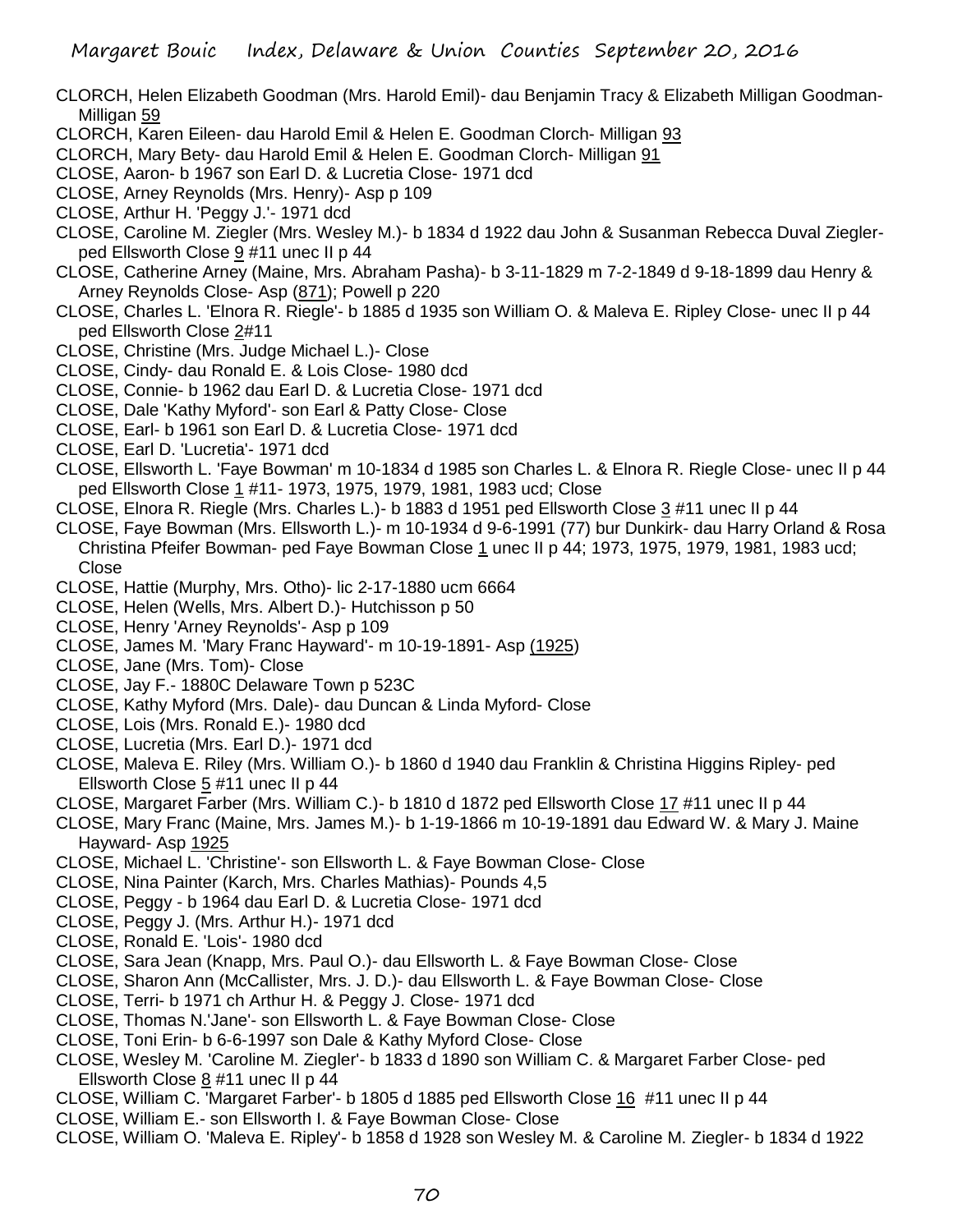ped Ellworth Close 4 #11

- CLOSEN, Cornelius R.- hadc p 14 (1849 Benninton Tp; unec II p 44
- CLOSON, John 2nd- 1835 men 29 #134 p 49 Genoa Tp
- CLOSON, Lucinda (Kirk, Mrs. Philip)- m 11-26-1848 dcm
- CLOSIN, Garcia- 1880C Harlem Tp p 443C
- CLOSSAN, b 9-29-1867 Genoa Tp son Burns Clossan- dcb
- CLOSSEN, Wayman- 1880C Harlem Tp p 443C
- CLOSSER, Earl 'Muriel'- d 1974- Closser
- CLOSSER, Muriel (Mrs. Earl)- d 11-11-1976 (76) Oak Grove Cem Closser
- CLOSSIN, --- b 12-19-1867 Harlem tp dau James & Elizabeth Clossin- dcbCLOSSON, see also Clawson,

Clauson, Clososn

- CLOSSON, ---dg 2-14-1908, delge VIII p 12
- CLOSSON, Aaron- 1835 men 28 #117 p 48 Genoa Tp
- CLOSSON, Aaron 'Charlotte A. James'- m 12-25-1860 dcm
- CLOSSON, Aaron 'Julia A. Boston'- m 12-29-1839 dcm; 1835 men 28 #117 p 48 Genoa Tp; 1840C Berkshire Tp p 186 (20-30); 1850C Genoa Tp 289 p 30 (35,O)
- CLOSSON, Adelaide- dau George & Bertha Thornton Closson- 1850C Berkshire Tp 48 p 5 (11,O)
- CLOSSON, Alfend- 1835 men 27 #65 p 46 Genoa Tp
- CLOSSON, Amanda (Weeks, Mrs. Stephen)- m 5-8-1836 dcm
- CLOSSON, Anthony C.- d 6-22-1846 (17y4m) Berlin Tp House Cem Powell p 46 son Luther & Eliza Closson
- CLOSSON, Barbara (Mrs. Jacob)- d 12-13-1859 (79y11m) Burnside Cem Powell p 104; 1850C Genoa Tp 383 p 40 (69, NJ)
- CLOSSON, Benj. C.- b 9-10-1872 Berlin Tp son Benj, & Jane Closson- dcb
- CLOSSON, Benjamin 'Jane Goodrich'- m 11-4-1865 dcm; 1850C Harlem Tp 531 p 51 (17,O)
- CLOSSON, Birthey/Bertha Thornton (Mrs. George)- m 2-15-1838 dcm; 1850C Berkshire Tp 48 p 5 (31,O)
- CLOSSON, Blance- b 8-7-1879 Genoa Tp dau W. & Carolin Tippey Closson, dcb
- CLOSSON, Blanche- b 12-7-1875 Genoa Tp dau Mayrian & Viola Closson dcb
- CLOSSON, Blendena Elizabeth (Mrs. harry W.)- d 12-15-1984 Oak Grove Cem Closson
- CLOSSON, C.- 1908 dch p 431; Pabst Pion II p 259
- CLOSSON, Catherine (Sterns, Mrs. William)- m 12-25-1860 dcm
- CLOSSON, Charity- 1850C Genoa Tp 480 p 47 (33, Pa)
- CLOSSON, Charity (Mrs. Richard)- d 3-17-1826 (69y) Burnside Cem Powell p 107; delge VIII p 32
- CLOSSON, Charles W.- son Aaron & Julia A. Boston Closson- 1850C Genoa Tp 289 p 30 (6,O)
- CLOSSON, Charley- b 1-13-1870 Genoa Tp --son Delia Closson- dcb
- CLOSSON, Charlotte A. James (Mrs. Aaron)- m 12-25-1860 dcm
- CLOSSON, Clara (Slack, Mrs. Harry/Harvey)- m 11-6-1851 dcm
- CLOSSON, Clarissa- dau Richard & Vannedia Closson- 1850C Genoa Tp 472 p 47 (24,O)
- CLOSSON, Cornelius 'Sarah A. Wooden'- m 10-9-1845 dcm; 1840C Berkshire Tp p 186 (20-30); 1850C
- Genoa Tp 384 p 40 (34,O); Pabst Pion II p 213; Pabst 0
- CLOSSON, Daniel b 10-19-1794 Pabst Pion I p 230
- CLOSSON, Daniel- 1835 men 27 #68 p 46 Genoa Tp; 1840C Genoa Tp, delge IV p 67; 1850C Genoa Tp 480 (35, Pa)
- CLOSSON, Daniel O.- 1850C Genoa Tp 480 (21,O)
- CLOSSON, Daniel- son Richard & Charity Closson- delge VIII p 32
- CLOSSON, Daniel W.- d 1-19-1843 (33-2-14) Galena Cem Powell p 20
- CLOSSON, Daniel W. 'Margaret Williams'- m 11-20-1836 dcm; 1850C Genoa Tp 381 p 40 (31,O) son John & Esther Closson; hadc p 26
- CLOSSON, Delia P. dau Aaron & Julia A. Boston Closson- 1850C Genoa Tp 289 p 30 (9,O)
- CLOSSON, Dwight L.- b 1867 d 1930 Burnside Cem Powell p 107; Pabst 8 p 72
- CLOSSON, Edgar- son George & Bertha Thornton Closson- 1850C Berkshire Tp 48 p 5 (7,O)
- CLOSSON, Edith J.- b 5-15-1870 Genoa Tp dau R. M. & Mary Badger Closson- dcb
- CLOSSON, Eliza Armstrong- dau Jesse & Sylvia Armstrong Closson- Pabst Pion II p 157
- CLOSSON, Eliza (Mrs. Luther)- d 9-10-1848 (37-5-19) Berlin Tp House Cem Powell p 46
- CLOSSON, Elizabeth (Freeman, Mrs. Charles)- b 1813 Genoa Tp d 11-12-1892- delge V p 74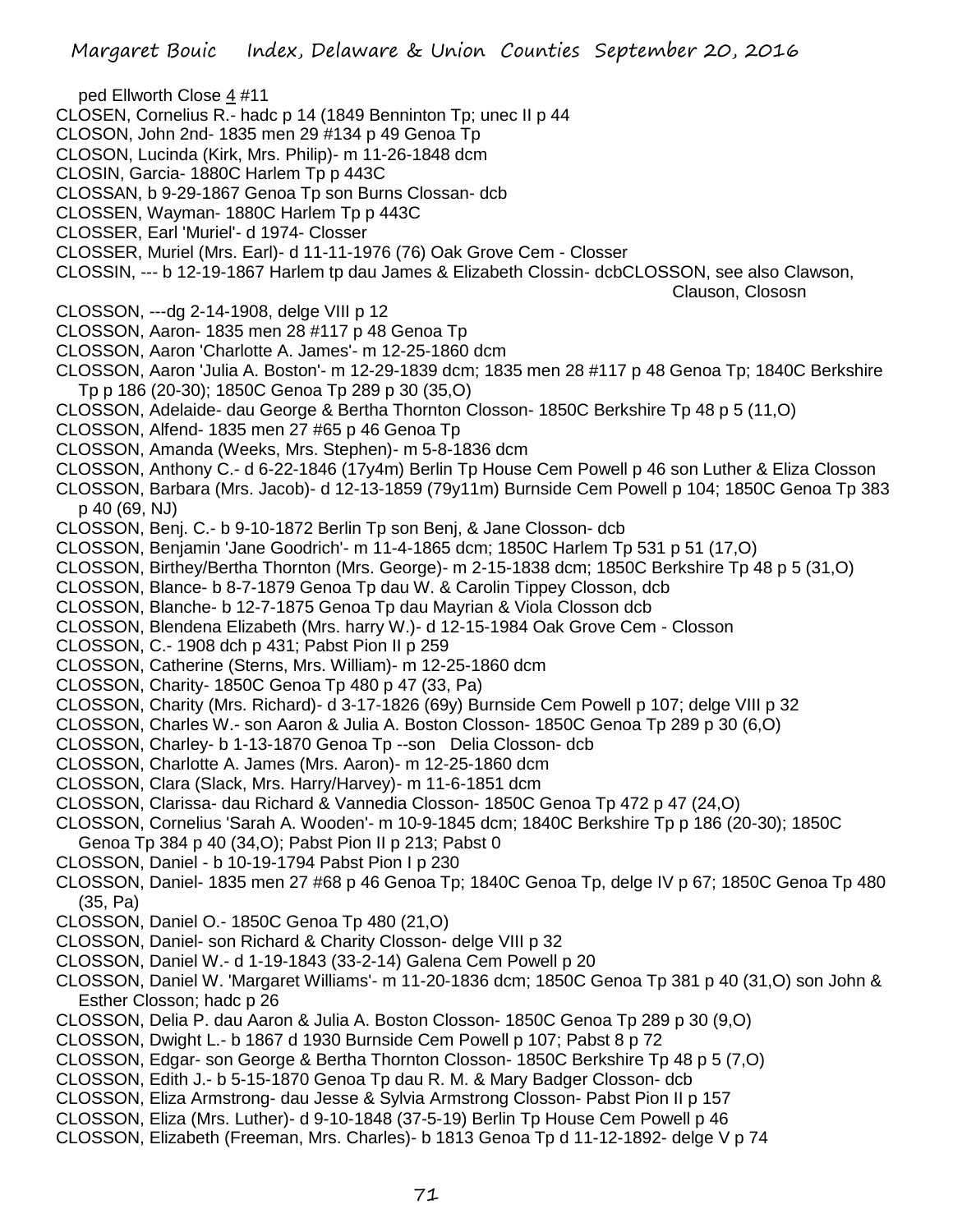CLOSSON, Ellen- 1880C Genoa Tp p 403C

- CLOSSON, Elmer E.- son C. & S. A.- d 11-2-1864 (3y3m) Galena Cem Powell p 20
- CLOSSON, Emila A. Merrill (Mrs. John F.)- m 5-8-1864 dcm
- CLOSSON, Emely R.- d 9-14-1845 (14-4-1) Berlin Tp House Cem Powell p 46 dau Luther & Eliza Closson
- CLOSSON, Esther (Mrs. John)- 1850C Genoa Tp 381 p 40 (71, Pa)
- CLOSSON, Eugene Floyd- b 6-2-1886 Brown Tp son A. H. & Elizabeth Herroon Closson- dcb
- CLOSSON, Frank E.- b 8-6-1873 Genoa Tp son Richard M. & Mary L. Badger Closson- dcb
- CLOSSON, George- 1840C Berkshire Tp p 179 (20-30)
- CLOSSON, George- 1880C Genoa Tp p 403C
- CLOSSON, George 'Bertha Thornton'- m 2-15-1838 dcm; 1850C Berkshire Tp 48 p 5 (34,O)
- CLOSSON, inf son of G. W. & B.- d 7-28-1848 Galena Cem Powell p 18
- CLOSSON/CLOSSEN, Gratia/Grace Bennet (Mrs. Robert)- m 3-23-1843 dcm d 9-25-1887 (70-5-18) Harlem Cem Powell p 137; 1850C Genoa Tp 377 p 40 (38, Vt)
- CLOSSON, Greiber- b 1-1-1870 Genoa Tp son Delia Closson- dcb
- CLOSSON, Harriet Delano (Mrs. Isaac0- m 5-28-1848 dcm; 1850c Genoa Tp 36 p 38 (24,O)
- CLOSSON, Harry W. 'Blendena Elizabeth Closson'- d 1957- Closson
- CLOSSON, Henrietta- dau Richard & Vannedia Closson- 1850C Genoa Tp 472 p 47 (25,O)
- CLOSSON, Henrietta (Rammelsburg, Mrs. William)- m 10-31-1850 dcm
- CLOSSON, Homer- son Isaac & Harriett Delano Closson- 1850c Genoa Tp 361 p 38 (1,O)
- CLOSSON, Howard- son Harry W. & Blendena Elizabeth Closson- Closson
- CLOSSON, Isaac 'Harriet Delano'- m 5-28-1848 dcm; 1850C Genoa Tp 36 p 38 (30,O)
- CLOSSON, Jacob B.- son Richard & Vannedia Closson- 1850C Genoa tp 472 p 47 (18,O)
- CLOSSON, Jacob 'Barbara'- d 1866 (87y) Burnside Cem Powell p 104; 1835 men 27 #42 p 45 Genoa Tp;
- 1840C Genoa Tp, delge IV p 67; 1850C Genoa Tp 384 p 40 (69, NJ)
- CLOSSON, Jacob E.- delge X p 33; War of 1812
- CLOSSON, Jacob H.- d 6-17-1848 (3y) son Luther & Eliza Closson- Berlin Tp House Cem Powell p 46
- CLOSSOn, Jacob- son Richard & Charity Closson- delge VIII p 32
- CLOSSON, Jacob- Sungury Tp, 1810
- CLOSSON, James- 1880C Berlin Tp p 369C
- CLOSSON, James- son Robert & Grace Bennet Closson- 1850C Genoa Tp 377 p 40 (3,O)
- CLOSSON, James 'Ruth Davy'- m 9-7-1850 dcm
- CLOSSON, Jane (Filbrick, Mrs. Harrison)- m 10-31-1839 dcm; delge V p 38
- CLOSSON, Jesse- 1850C Harlem Tp 531 p 51 (16,O)
- CLOSSON, Jesse 'Sylvia Armstrong'- Pabst Pion II p 157
- CLOSSON, John- d 4-30-1835 (33y) Burnside Cem Powell p 106
- CLOSSON, John- 1820C Genoa Tp; 1835 men 27 #49 p 45 Genoa Tp; 1840C Genoa Tp, delge IV p 67; 1850C Genoa Tp 381 p 40 (73, Pa); hadc p 26 CLOSSON, John 3rd- 1835 men 27 #50 p 45 Genoa Tp
- CLOSSON, John F. 'Emila A. Merrill'- m 5-8-1864 dcm
- CLOSSON, John- son richard & Charity Closson- delge VIII p 22
- CLOSSON, John- son Wesley & Sally Fairchilds Closson- 1850C Genoa Tp 530 p 51 (9,O)
- CLOSSON, Julia A. Boston (Mrs. Aaron)- m 12-29-1839 dcm d 8-27-1860 (47y1m13d)- Galena Cem Powell p 20; 1850C Genoa Tp 289 p 30 (30, Md)
- CLOSSON, Lee II 'Pam Gorman'- 1980 dcd
- CLOSSON, Letcher 'Melissa M. Scott'- m 6-10-1849 dcm
- CLOSSON, Lovinia- dau Cornelius & Sarah Anne Wooden Closson- 1850C Genoa Tp 384 p 40 (3,O)
- CLOSSON, Lucy A.- b 4-7-1847 d 3-5-1854 Burnside Cem Powell p 105 dau Richard & Vannedia/Vinelia Closson- 1850C Genoa Tp 472 p 47 (9,O)
- CLOSSON, Luther 'Melissa'- 1840C Berlin Tp p 202 (30-40); 1850C Harlem Tp 531 p 51 (44, Pa); Pabst 6 p 42, 43; Pabst Pion I p 43, 50, 51; 1835 men 47 #90 p 85 Orange Tp
- CLOSSON, Margaret Williams (Mrs. Daniel W.)- m 11-10-1836 dcm
- CLOSSON, Marilda Louisa- or Julia louisa- adopted by Wesley Closson- dcw Bk 3 p 263
- CLOSSON, Martha- 1850C Genoa Tp 486 p 47 (59,Md)
- CLOSSON, Mary- Pabst 6 23; 1850C Berkshire Tp 33 p 4 (36,O)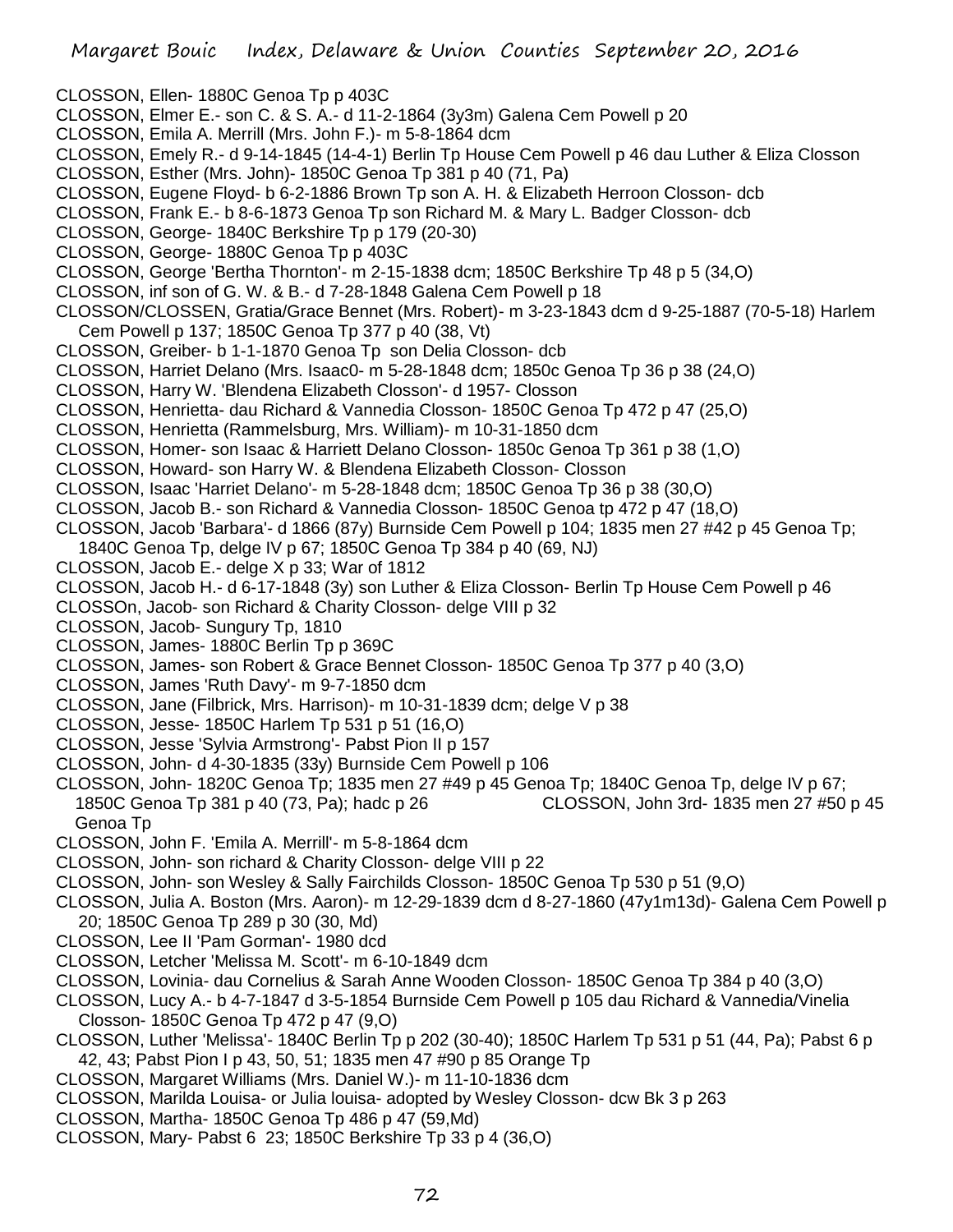- CLOSSON, Mary Badger (Mrs. Richard Milo)- b 1839 m 10-14-1861 dcm d 1905 Burnside Cem Powell p 107
- CLOSSON, Mary- dau George & Bertha Thornton Closson- 1850c Berkshire Tp 48 p 5 (8,O)
- CLOSSON, Melissa M. Scott (Mrs. Letcher)- b 9-27-1806 d 3-10-1873 Cheshire Cem Powell p 59m 6-10-1849 dcm
- CLOSSON, Melissa (Mrs. Luther)- 1850C Harlem Tp 531 p 51 (44, Ct)
- CLOSSON, Milo- 1880C Genoa Tp p 403C
- CLOSSON, M. J. (Mother)- b 7-21-1845 d 6-27-1903 Old Liberty Chyd Powell p 48
- CLOSSON, Neil- b 8-9-1886 Orange Tp son Wayman W. & Viola Tiffie Closson- dcb
- CLOSSON, Olive- 1850C Genoa Tp 486 p 47 (31,O)
- CLOSSON, Olive Jane- b 12-19-1837 d 3-5-1854 Burnside Cem Powell p 107 dau Richard & Vannedia/Vinelia Closson- 1850C Genoa Tp 381 p 40 (41, Pa)
- CLOSSON, Pam Gorman (Mrs. Lee II)- Closson
- CLOSSON, Phebe- d 9-23-1828 (2y) Burnside Cem Powell p 107 dau Daniel & Martha Closson
- CLOSSON, inf dau Daniel & Martha d 9-23-1824 (9d) Burnside Cem Powell p 107
- CLOSSON, Pierce- son John & Esther Closson- 1850C Genoa Tp 381 p 40 (41, Pa)
- CLOSSON, Polly- 1850C Genoa Tp 382 p 40 (35, Pa)
- CLOSSON, Rachel- 1850C Porter Tp 3094 p 167 (65, Pa)
- CLOSSON, Richard- 1820C Genoa Tp; rs p 5; Pabst ; 1835 men 27 #64 p 46 Genoa Tp; 1840C Gneoa Tp, delge IV p 67
- CLOSSON, Richard 'Charity'- d 8-7-1831 (83) Burnside Cem Powell p 107
- CLOSSON, Richard Milo 'Mary Badger'- b 1834 m 10-14-1861 dcm d 1913 Burnside Cem Powell p 197-son Richard & Vannedia Closson- 1850C Genoa Tp 472 p 47 (15,O)
- CLOSSON, Richard- son Richard & Charity Closson- delge VIII p 32
- CLOSSON, ---b 5-13-1870 Genoa Tp dau R. M. & Mary Closson- dcb
- CLOSSON, Richard 2nd 'Vannedia/Vinelia'- b 10-12-1799 d 2-14-1875 Burnside Cem Powell p 105- 1850C Genoa Tp 472 p 47 (49, Pa); 1835 men 27 #44 p 45 Genoa Tp; 1840C Genoa Tp, delge IV p 67
- CLOSSON, inf son Richard & Vinela Closson d 4-26-1823 Burnside Cem Powell p 107
- CLOSSON, Ruth Davy (Mrs. James)- m 9-7-1850 dcm
- CLOSSON, Sally Fairchilds (Mrs. Wesley)- m 5-1-1839 dcm; d 7-6-1881 (86) Fancher Cem Powell p 122; 1850C Harlem Tp 530 p 51 (36,O)
- CLOSSON, Sarah Ann Wooden (Mrs. Cornelius)- m 10-9-1845 dcm; 1850c Genoa Tp 384 (25, Va)
- CLOSSON, Sarah J. (Mrs. William E.)- 1850C Porter Tp 3095 p 167 (25, Pa)
- CLOSSON, Sarah (Rogers, Mrs. Samuel)- dau Daniel Closson- dcq Monna Rodgers 9; 1908 dch p 741
- CLOSSON, Sylvia Armstrong (Mrs. Jesse)- Pabst Pion II p 157
- CLOSSON, Thankful- ch Robert & Grace Bennet Closson- 1850C Genoa Tp 377 p 40 (6,O)
- CLOSSON, Travis Lee- b 1-20-1981 son Lee II & Pam Gorman Closson- Closson
- CLOSSON, Vannedia/Vinelia (Mrs. Richard)- b 5-27-1801 d 1-16-1876 Burnside Cem Powell p 105- 1850C Genoa Tp 472 p 47 (49, Pa)
- CLOSSON, --- b 7-1-1889 Orange Tp son Waymen & Viola Tippy Closson- dcb
- CLOSSON, Wesley 'Sally Fairchilds'- m 5-1-1839 dcm; 1835 men 29 #135 p 49 Genoa Tp; 1850C Harlem Tp 530 p 51 (35,O); will dcw Bk 3 p 263
- CLOSSON, inf dau of Wesley & Sally b d 9-29-1846 Fancher Cem Powell p 125
- CLOSSON, William- 1850C Genoa Tp 487 p 48 (17,O)
- CLOSSON, William E. 'Sarah J.'- 1850C Porter Tp 3095 p 167 (23, Pa)
- CLOTTS, Carl- lived with Embert & Rebecca Langley- 1949 ucd
- CLOTTS, James- lived with Embert & Rebecca Langley- 1949 ucd
- CLOUD, Carol (Schrote, Mrs. )- dau Francis H. & Jean Cloud- Cloud
- CLOUD, Francis H. "Jack"'Jean''Irene Maxwell'- b 10-16-1921 m(2) 2-3-1990 d 4-30-1997 (75) bur Athens Co- son Harold L. & Garnet C. McMillin Cloud- Cloud
- CLOUD, Garnet G. McMillin(Mrs. Harold L.)-d 10-28-1985 (88) bur Prospect- Cloud
- CLOUD, George Wesley 'Joann'- d 3-20-1979 (43,Ky)- Cloud
- CLOUD, Harold L.'Garnet G. McMillin'- Cloud
- CLOUD, Irene Maxwell (Mrs. Francis H.)- m 2-3-1990- Cloud
- CLOUD, Jack 'Jean'- son Harold L. & Garnet G. Cloud- Cloud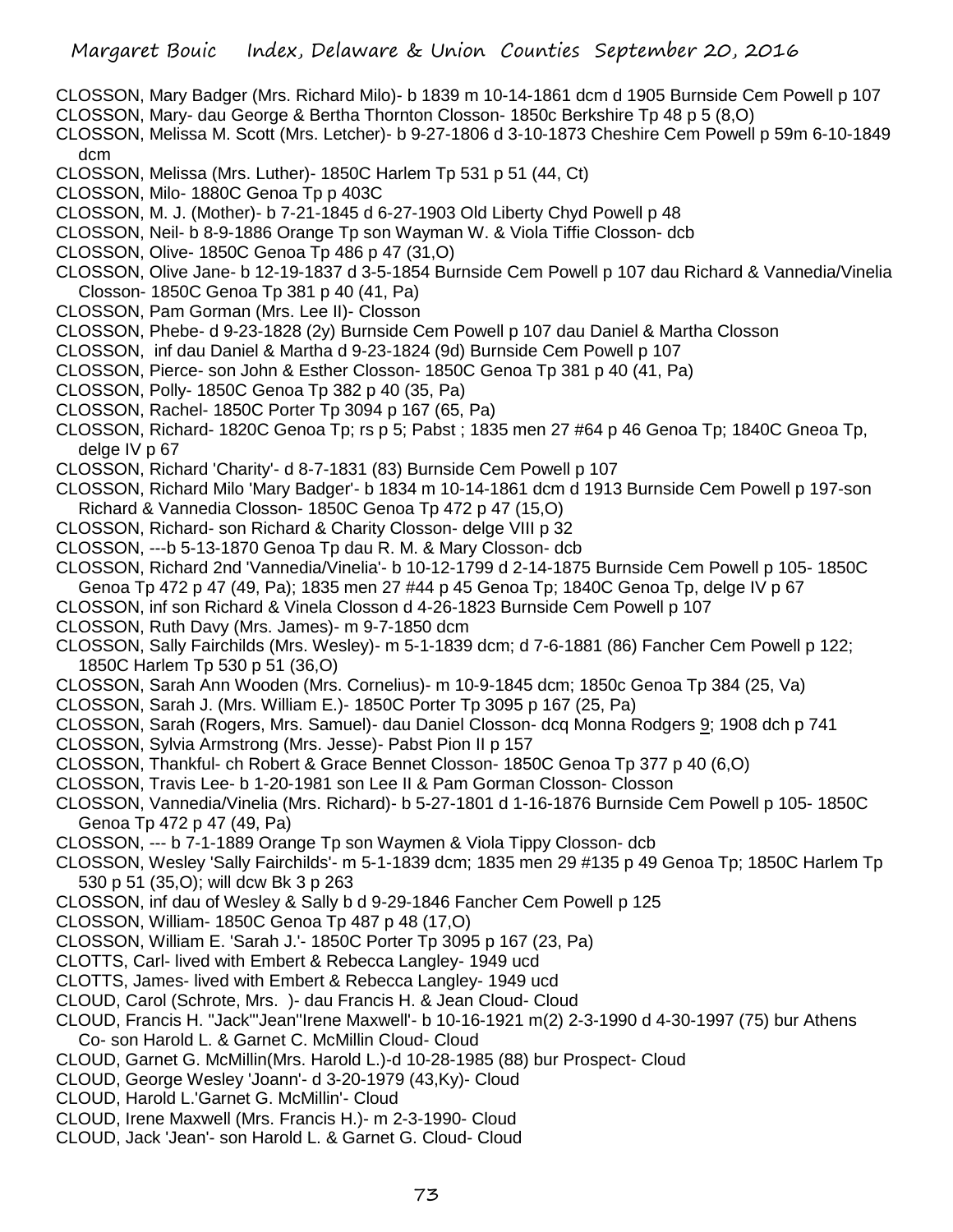- CLOUD, James- son Francis H. "Jack" & Jean Cloud- Cloud
- CLOUD, Jean (Mrs. Francis H. "Jack")- d 11-10-1975 (59)- Cloud
- CLOUD, Joann (Mrs. George W.)- Cloud
- CLOUD, Lois (Mitchell, Mrs. )- dau Harold L. & Garnet G. McMillin Cloud- Cloud
- CLOUD, Margaret (Harlan, Mrs. Caleb)- b 6-17-1766 d 9-3- ped Dwight Park Marshall 23, by Lulu Mae Keathly #322, unec XIII p 11, XIV p 21
- CLOUD, Phyllis (Watkins, Mrs. Roger Johnson)- Cloud; Watkins
- CLOUD, Rev.Robert- wsc Grah p 12, 13, 60; 1880 dch p 485, 486; 1976 dch p 151
- CLOUD, Robert- 1820C Union Tp 15
- CLOUD, Robert S.- son Harold L. & Garnet G. McMillin Cloud- Cloud
- CLOUD, Robin- dau Francis H. & Jean Cloud- Cloud
- CLOUD, Rose Ann (Long, Mrs. )- dau Harold L. & Garnet G. McMillin Cloud- Cloud
- CLOUGH, Albert 'Lois Maine'- Asp (542)
- CLOUGH, Clarissa (Dix, Mrs. Clark)- m 1837 d 1890- MR-DAR p 12
- CLOUGH, Lois Maine (Mrs. Albert)- dau Gardner & Martha Davis Maine- Asp 542
- CLOUGH, Robert- Genther p 30
- CLOUGH, Susan Joy (Grumblatt, Mrs. David L.) m 12-12-1964 dau Stanley J. Clough- Clough
- CLOUSE, Betty A. (Miller, Mrs. Frank C. III)(Jolliff, Mrs. John R.)- b 3-15-1918 d 2-26-1989 dau Harry Peter & Helen Ingram Clouse- Clouse; Miller; Jolliff
- CLOUSE, Cecil 'Ona'- son Chester & Mary Jane Brock Clouse- Clouse
- CLOUSE, Chester 'Mary Jane Brock'- Clouse
- CLOUSE, Christine Ann (Blue, Mrs. James Adam)- 1985 uch p 12
- CLOUSE, Clark- son Dr. & Smantha Todd Clouse- Maugans Anc p 207
- CLOUSE, Clinton- Clouse
- CLOUSE, Cyrus- son John & Sarah Clouse- 1850C Liberty Tp Union Co 993-1010 p 149 (1,O)
- CLOUSE, Dale- 1980 dcd
- CLOUSE, Dr. 'Samantha Todd'- Maugans Anc p 207
- CLOUSE, Edgar- son Chester & Mary Jane Brock Clouse- Clouse
- CLOUSE, Elisa J.- dau John & Sarah Crouse- 1850C Liberty Tp Union Co 993-1010 p 149 (5,O)
- CLOUSE, Elizabeth (Mrs. James)- b 11-1866- 1900C Marysville 3rd ward 90-95 p 4A (33,O,Ger,O); m 11y, 3 ch, 2 living
- CLOUSE, Esther Warner (Mrs. Harry P.)- m 1955- Clouse
- CLOUSE, Fannie W. (Hoffman, Mrs. J. H.)- b 12-1-1853 d 10-31-1897- Weiser p 744
- CLOUSE, Florence (Mrs. Robert)- Clouse
- CLOUSE, George 'Martha Reinhard'- Clouse
- CLOUSE, George son John & Sarah Clouse- 1850C Liberty Tp Union Co 993-1010 p 149 (14,O)
- CLOUSE, Harry Peter 'Helen Ingram''Esther Warner'- b 10-28-1886 d 2-17-1965 bur Milford- Un Al 7 5 son George & Martha Reinhard Clouse- Clouse
- CLOUSE, Helen Ingram (Mrs. Harry Peter)- d 1952 Milford Cem Un Al 7 6- Clouse
- CLOUSE, Jacob- son John & Sarah Crouse- 1850C Liberty Tp Union Co 993-1010 p 149 (10,O)
- CLOUSE, James 'Elizabeth'- b 9-1852 1900C Marysville 3rd ward 90-95 p 4A (47,Ky,Ky,Ky) m 11y
- CLOUSE, James E.- b 5-1890 son James & Elizabeth Clouse- 1900C Marysville 3rd ward 90-95 p 4A (7,O,Ky,O)
- CLOUSE, John- son John & Sarah Crouse- 1850C Liberty Tp Union Co 993-1010 p 149 (12,O)
- CLOUSE, John O. 'Josephine'- 1961 dcd
- CLOUSE, John 'Sarah'- 1850C Liberty Tp Union Co 993-1010 p 149 (37,O)
- CLOUSE, Josephine (Mrs. John O.)- 1961 dcd
- CLOUSE, Karen- dau Mark D. & Mary Clouse- 1961 dcd (4)
- CLOUSE, Linda- dau John O. & Josephine Clouse- 1961 dcd
- CLOUSE, Linda M. Ison (Higgins, Mrs. Max)- b 4-14-1924 d 3-14-1997 (72) Huntsville Cem- dau Chester & Mary Jane Brock Clouse- Clouse
- CLOUSE, Lucinda- dau Robert & Florence Clouse- Clouse
- CLOUSE, Margaret E.- b 8-1890 dau James & Elizabeth Clouse- 1900C Marysville 3rd ward 90-95 p 4A (10,O,Ky,O)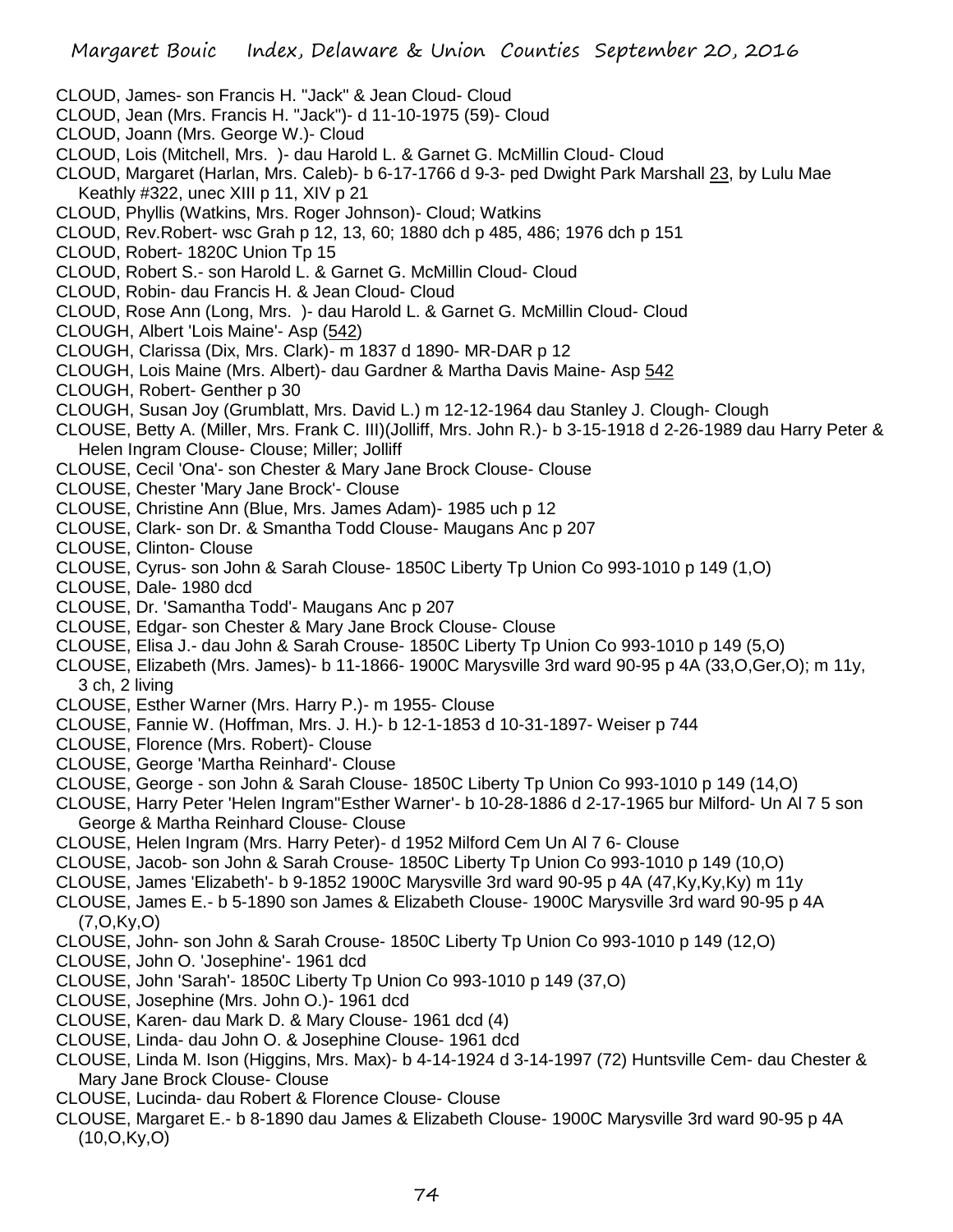- CLOUSE, Mark D. 'Mary'- 1961 dcd
- CLOUSE, Martha Reinhard (Mrs. George)- Clouse
- CLOUSE, Mary A.- dau John & Sarah Clouse- 1850C Liberty Tp Union Co 993-1010 p 149 (9,O)
- CLOUSE, Mary Gail- dau Robert & Florence Clouse- Clouse
- CLOUSE, Mary Jane Brock (Mrs. Chester)(Doseck, Mrs. )- Clouse
- CLOUSE, Mary (Mrs. Mark D.)- 1961 dcd
- CLOUSE, May (Strayer, Mrs. Arthur)- dau Dr. & Samantha Todd Clouse- Maugans Anc p 207
- CLOUSE, Naome- dau Clinton Clouse- Clouse
- CLOUSE, Ona (Mrs. Cecil)- Clouse
- CLOUSE, Robert 'Florence'- d 9-13-1970 (56) bur Worden Cem son Clinton Clouse- Clouse
- CLOUSE, Samantha Todd (Mrs. Dr.)- dau James & Phoebe Sarch Todd- Maugans Anc p 207
- CLOUSE, Sarah J.- dau John & Sarah Crouse- 1850C Liberty Tp Union Co 993-1010 p 149 (3,O)
- CLOUSE, Sarah (Mrs. John)- 1850C Liberty Tp Union Co 993-1010 p 149 (42,O)
- CLOUSE, Virgie Mae (Poff, Mrs.)-dau Chester & Mary Jane Brock Clouse- Clouse
- CLOUSE, William- son John & Sarah Clouse- 1850C Liberty Tp Union Co 993-1010 p 149 (7,O)
- CLOUSER, Carolyn Ruth Eppley (Mrs. William Harold)- b 10-20-1927 m 3-18-1949 dau Harold Webb &
- Marcella Edith Simonton Eppley- Weiser p 467
- CLOUSER, Dora Elmire (Salada, Mrs. Artie Foster)- m 9-8-1885 d 12-23-1938- Weiser p 339
- CLOUSER, William Harold 'Carolyn Ruth Eppley'- b 1-31-1925 m 3-18-1949- Weiser p 467
- CLOUSTON, Esther Miller (Mrs. James)- dau Hiel & Mary Warrick Miller- 1908 dch p 529
- CLOUSTON, James 'Esther Miller'- 1908 dch p 529
- CLOUTER, Aloah Harrison (Mrs. Clifford David)(Bird, Mrs. Kenneth Lyndon)- b 3-31-1940 dau William Duke & Flora Mamie Kidd Harrison- McKitrick p 140
- CLOUTER, Clifford David 'Aloah Harrison'- div- McKitrick p 140
- CLOUTER, Marva- b 4-3-1961 dau Clifford David & Aloah Harrison Clouter- McKitrick p 140
- CLOVER, -- family of Loraine Hieder #106 unec VII p 2
- CLOVER, Aaron- Pabst 0
- CLOVER, Addie E.- b 1889 d 1911 Oller Cem p 22; Powell p 88
- CLOVER, Catharine Ann (Foley, Mrs. James)- m 7-8-1842 Madison Co unec IX p 56
- CLOVER, Catherine Hazel (Mrs. Henry)- m 3-21-1825 Madison Co unec V p 15
- CLOVER, Clarence- Oller Cem p 9
- CLOVER, D. T. 'Flora Minter'- unec VIII p 29
- CLOVER, Effie Widener (Mrs. Solomon)- m 5-6-1824 Madison Co unec IV p 64
- CLOVER, Elizabeth Elln (Kinarey, Mrs. Albert)- Maugans Anc p 19
- CLOVER, Flora Minter (Mrs. D. T.)- unec VIII p 19
- CLOVER, Frederick William- b 3-18-1891 dcb Concord Tp d 1-12-1967(75) bur Oller Cem- son S. W. & Mary L. Oller Clover
- CLOVER, Hannah- DJ p 119C
- CLOVER, Henry 'Catherine Hazel'- m 3-21-1825 Madison Co unec V p 15
- CLOVER, Ida E.- b 8-29-1889 dau S. W. & --Oller Clover- dcb
- CLOVER, Lenora- b 1855 d 1922 Oller Cem Powell p 88
- CLOVER, Lucy M.- uca p 98
- CLOVER, Margie (Collans, Mrs. )- dau Frederick William Clover- Clover
- CLOVER, Nancy (Dunlap, Mrs. )- d 10-25-1917 (79-11-22) Oller Cem p 21
- CLOVER, Solomon 'Effie Widener'- m 5-6-1824 Madison Co unec IV p 64
- CLOVER, Solomon W.- Pabst 0; 1908 dch p 449
- CLOVER, S. Wesley- b 1860 d 1932 Oller Cem p 21 Powell p 88
- CLOVER, W.- dg 2-7-1908, delge VIII p 12
- CLOWARD, Vida (Burns, Mrs. Burnice John)- McKitrick p 149
- CLOWDUS, George E., Jr 'Susan Kern'- Clowdus
- CLOWDUS, Jeffrey- son George E. Jr. & Susan Kern Clowdus- Clowdus- engaged to Jennifer O'Dell
- CLOWDUS, Susan Kern (Mrs. George E.,Jrl)- Clowdus
- CLOWSE, Lulu M.- b 7-11-1886 Trenton Tp dau Wm. H. & Jane Ross Clowse- dcb
- CLOWSON, Jesse A.-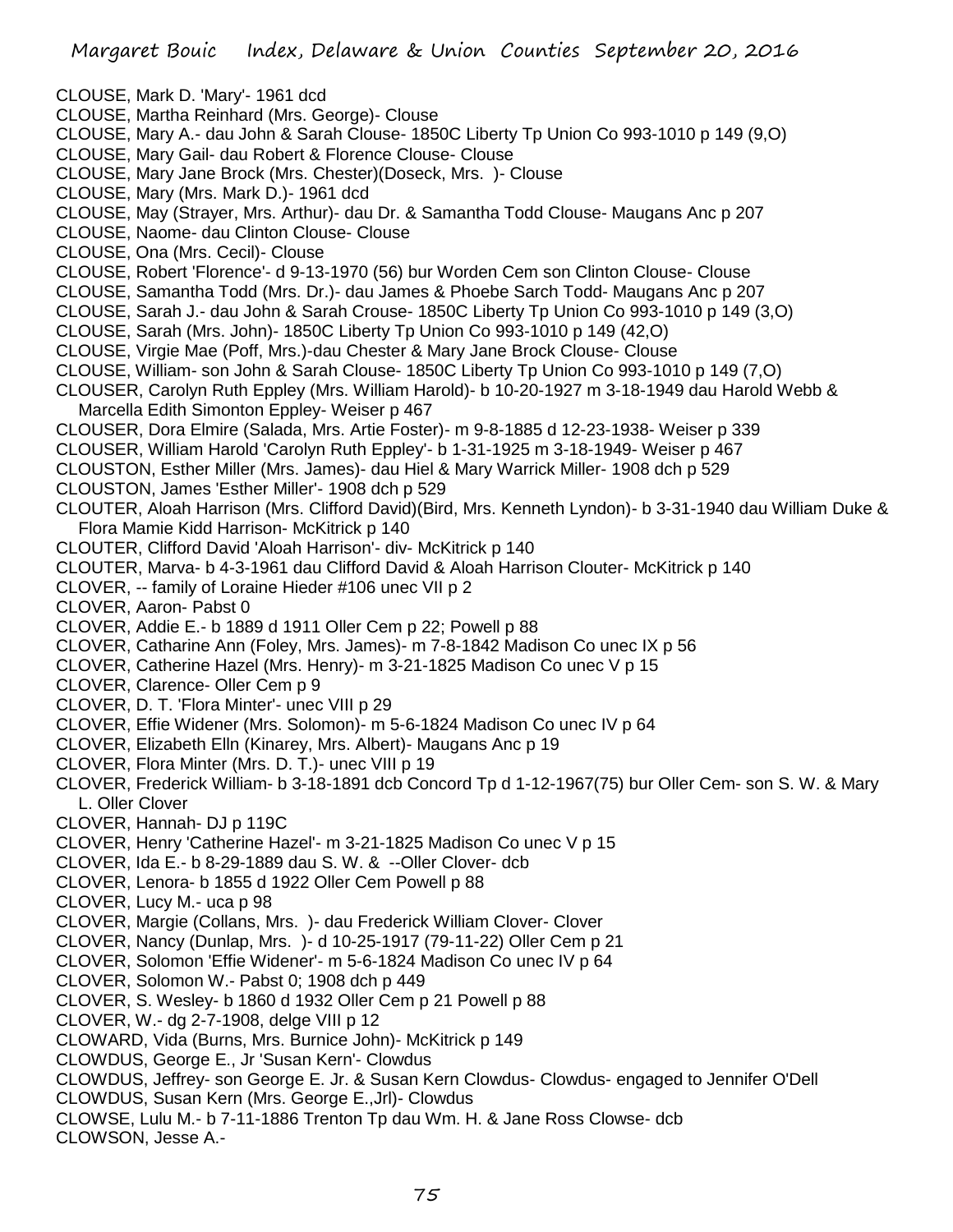- CLOYD, Cecil A. Drumm (Mrs. Lee M.)- Oakdale Cem II p 104 CLOYD, Elizabeth (Knott, Mrs. Gustavas)- d 1893/6 (91) unec XII p 38 CLOYD, Lee M. 'Cecil A. Drumm'- b 1901 d 1959 Oakdale Cem II p 104 (H-RH-15) CLUAGEGES, ---hmp p 88 CLUCI, Barbara Sue (Mrs. Michael E.)- Cluck CLUCK, Buelah (Rogers, Mrs. )- sister James A. Cluck- Cluck CLUCK, Carol I. (Shuster, Mrs. )- dau James A. & Cleta Lucille Cluck- Cluck CLUCK, Ellen Lucille (Mrs. Jack E.)- 1961, 1969, 1980 dcd CLUCK, Gloria E. (Geshwilm, Mrs. )- dau James A. & Cleta Lucille Cluck- Cluck CLUCK, Jack E. 'Ellen Lucille'- son James A. & Cleta Lucille Cluck- Cluck; 1961, 1969, 1971, 1980 dcd CLUCK, James E.- son James A. & Cleta Lucille Cluck- Cluck; 1961 dcd (16) CLUCK, James A. 'Cleta Lucille' -d 6-3-1987 (76) bur Sunbury Mem.- Cluck; 1961, 1969, 1971, 1980 dcd CLUCK, James W.- son James A. & Cleta Lucille Cluck- Cluck CLUCK, J. J.- son Michael E. & Barbara Sue Cluck- Cluck CLUCK, Judith Ann (Griffith, Mrs. )- dau James A. & Cleta Lucille Cluck- Cluck 1961 dcd CLUCK, Cleta Lucille (Mrs. James A.)- d 10-31-1980 (65) bur Sunbury Mem. 1961, 1969, 1980 dcd CLUCK, Mark Arthur- twin d 8-22-1988 son Michael E. & Barbara Sue Cluck- Cluck CLUCK, Matthew Eugene- twin d 8-22-1988 son Michael E. & Barbara Sue Cluck- Cluck
- CLUCK, Michael 'Barbara Sue'- son Jack E. & Ellen Lucille Cluck- Cluck; 1961 (6), 1969, 1971 dcd
- CLUCK, Pamela- b 1957 dau Jack E. & Lucille Cluck- 1961, 1969, 1971 dcd
- CLUCK, Patricia (Adkins, Mrs. )- dau James A. & CLeta Lucille Cluck- Cluck
- CLUCK, William- b 1962 son Jack E. & Ellen Lucille Cluck- 1969, 1971, 1980 dcd
- CLUFF, Adam A.- son Scott A. & Jackeye S. Williams Cluff- Cluff
- CLUFF, Angela M.- dau Scott A. & Jackeye S. Williams Cluff- Cluff
- CLUFF, Jackye S. Williams (Mrs. Scott A.)- Cluff; 1991 ucd
- CLUFF, James- b 5-18-1977 d 11-5-1994 Caledonia Cem- son Scott A. & Jackye S. Williams Cluff- Cluff
- CLUFF, Mary (Mrs. Ralph)- Cluff
- CLUFF, Ralph 'Mary'- Cluff
- CLUFF, Scott A. 'Jackye S. Williams'- son Ralph & Mary K. Cluff- Cluff; 1991 ucd
- CLUGAGE, Goul N.- unclaimed letter- unec X p 54
- CLUGAGE, James- 1880C Scioto Tp 217; uccp p 18; unec XI p 29
- CLUGAGE, Joseph- unclaimed letter- unec XI p 67
- CLUGGAGE, Miss-Oakdale Cem 118
- CLUGGAGE, Mr.- Oakdale Cem 119, 120, 121,122
- CLUGGAGE, Emiline- dau James & Jane Cluggage- 1850C Leesburg Tp 311-316 p 48 (24,O)
- CLUGGAGE, Frances (Mrs. James)- b 1816 Hunting Co Pa d 7-31(8-1)1892 (76y1m)- Oakdale Cem 740 (C-1)p 142
- CLUGGAGE, Francis- son James & Jennette Cluggage- 1860C Leesburg Tp 354 (38, Pa);1870C Marysville-Paris Tp 118 p 13 (48, Pa)
- CLUGGAGE, Harriet (Sherman, Mrs. Jesse)- m 12-11-1851 ucm 1742 dau James & Jane Cluggage- unec XIV p 66; 1850C Leesburg Tp 311-316 p 48 (22,O)
- CLUGGAGE, James- 1835 men 17 #87 p 26 Brown Tp
- CLUGGAGE, James 'Frances'- b 1817 d 5-8/7-1886 (68y5m) Oakdale Cem 260 I p 142 (C-1); unec X p 54, XII p 21, 63
- CLUGGAGE, James- 1880C Scioto Tp p 287C
- CLUGGAGE, James- son James & Jennette Cluggage- 1860C Leesburg Tp 354 (36, Pa)
- CLUGGAGE, James 'Jane/Jeanette'- d 5-10-1860 (82y1m) Oakdale Cem I p 142 (C-1)- 1840C Leesburg Tp 164 (50-60); 1850C Leesburg Tp 311-316 p 48 (69,O); 1860C Dover Tp 354 (86, Pa); 1883 uch V p 374; mt 3-5-1856
- CLUGGAGE, Jane (Soucerman, Mrs. Barnet)- m 1-2-1852 ucm 1906; dau James & Jane Cluggage- 1850C Leesburg Tp 311-316 p 48 (26,O); 1883 uch V p 365
- CLUGGAGE, Jennette/Jane (Mrs. James)- d 1-17/27-1856 (70-3-27)/&70-9) Sexton Rec. Oakdale Cem I p 142; mt 3-5-1856; 1840c Leesburg Tp 164 (50-60); 1850C Leesburg Tp 311-316 p 48 (63,O)
- CLUGGAGE, Mary A./C- b 1830 Delaware Co d 6-20-1916 (86y1m) Oakdale Cem Sext. Record Oakdale Cem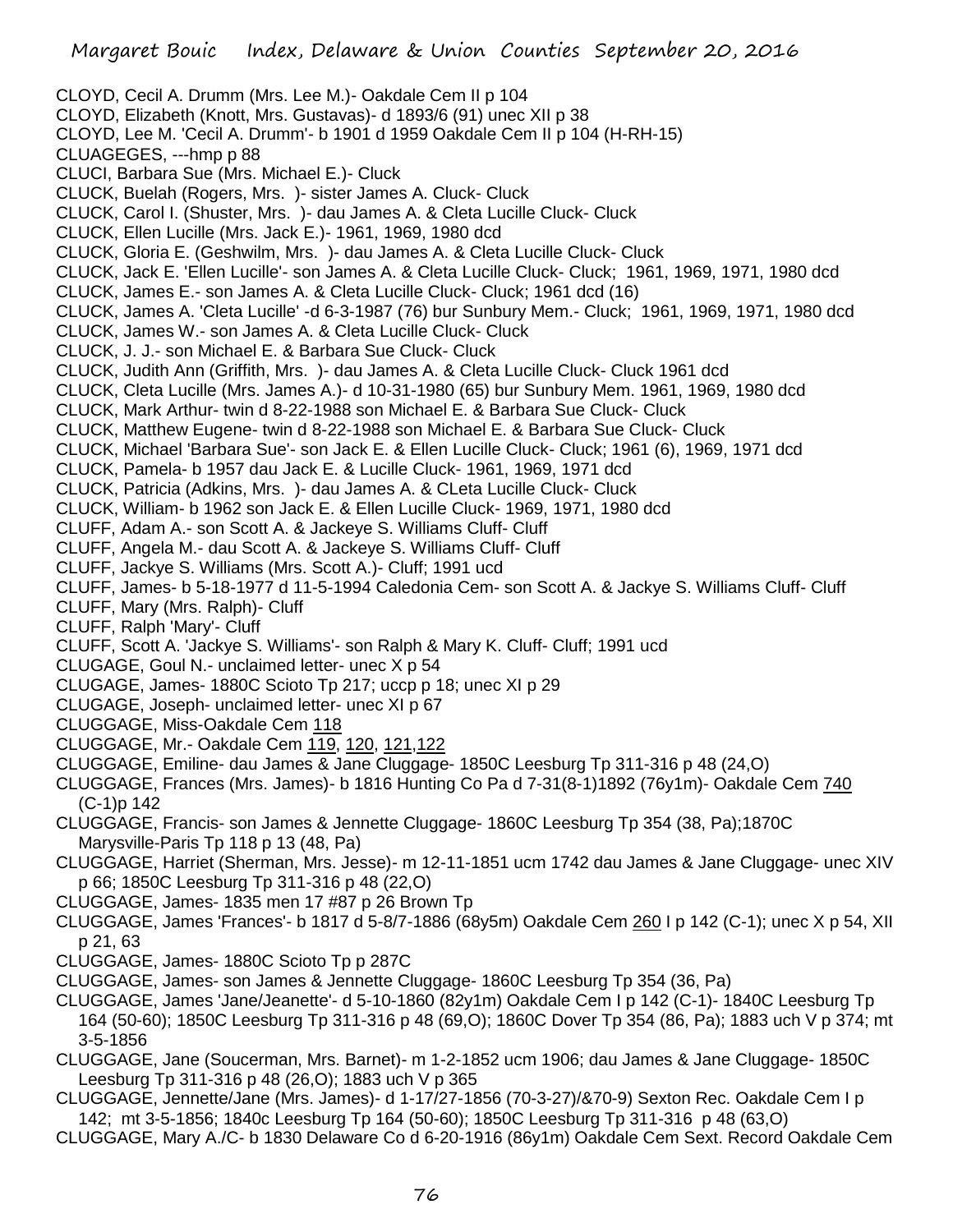- I p 42-dau James & Jane Cluggage- 1850C Leesburg Tp 311-316 p 48 (19,O)
- CLUGGAGE, Mary Ann Scott (Mrs. Russel)- license 7-12-1849 ucm 1439 unec VI p

46, XIII p 20

- CLUGGAGE, Matilda- d 3-8-1880 (66y3m) Oakdale Cem I p 142 (C-1)-dau James & Jane Cluggage- 1850C Leesburg Tp 311-316 p 48 (32,O); 1860C Leesburg Tp/ 354 (41, Pa); 1870C Marysville, Paris Tp 118 (52, Pa)
- CLUGGAGE, Mollie A. (Miller, Mrs. Jeremiah)- b 5-18-1834 m 9-26-1872 ucm 5138; d 6-20-1916 (86)- 1883 uch V p 374 (Clugage); mt 7-6-1984 & 8-3-1984 History of Cluggage family
- CLUGAGE, Capt. Robert- McKitrick p 171
- CLUGGAGE, Russel 'Mary Ann Scott'- lic 7-12-1849 ucm 1439 unec VII p 46, XIII p 20
- CLULOE, Mr.- 220
- CLUM, Alfred- 1908 dch p 234

CLUM, John P. 'Mary Dennison Ware''Florence Baker'- m 11-8-1876 d 5-2-1932- dg 11-21-1977 by H. C. Reed CLUM, Katharine Shoup (Mrs. Samuel)- m 1-31-1831 Holmes County

- CLUM, Mary Dennison Ware (Mrs. John P.)- m 11-8-1876 d 12-18-1880 dg 11-21-1977 by H. C. Reed
- CLUM, Samuel 'Katharine Shoup'- m 1-31-1831 Holmes County
- CLUM, Susan L. (Clunk, Mrs. Ricky James)- Clunk
- CLUMER, Erwin E.- b 3-17-1873 Orange Tp son J. C. & Alabama Stanforth Clumer- dcb
- CLUMER, Freddie- b 7-9-1882 Orange Tp son W. D. & Delphina Case Clumer- dcb
- CLUNCK, W. H.- 1961 dcd
- CLUNG,  $-$  JP- unec V p 37
- CLUNK, Alma Rengert (Mrs. James Earl)- Clunk; 1961, 1969, 1971, 1980 dcd
- CLUNK, Ammazetta A.- b 1872 d 1932 Claibourne Cem p 46
- CLUNK, Diana (Cumston, Mrs. Patrick)- dau James Earl & Alma Rengert Clunk- Clunk; 1961 dcd(12)
- CLUNK, Eileen Sue- b 1953 dau James Earl & Alma Rengert Clunk- Clunk; 1969, 1971 dcd; engaged to Randall Hall
- CLUNK, Harold- son William Henry Clunk- Clunk
- CLUNK, James Earl 'Alma Rengert'- d 12-1-1968 (41) bur Waldo Cem- Clunk; 1961 dcd
- CLUNK,----(Cumston, Mrs. Patrick)- dau James Earl & Alma Rengert Clunk- Clunk
- CLUNK, James M.- b 1859 d 1944 Claibourne Cem p 46
- CLUNK, James- brother William Henry Clunk- Clunk
- CLUNK, Joshua Tyler Robert- b 7-24-1989 son Ricky James & Susan L. Crum Clunk- Clunk
- CLUNK, Linda May- dau James Earl & Alma Rengert Clunk- Clunk; 1961 dcd (9), 1969, 1971 dcd engaged to Robert Lee Mermann
- CLUNK, Nancy Ann (Mead, Mrs. Michael M.)- dau James Earl & Alma Rengert Clunk- Clunk; m 8-26- 1961 dcd(10), 1969, 1971 dcd
- CLUNK, Nicholas James- b 8-24-1994 son Ricky James & SUsan L. Crum Clunk- Clunk
- CLUNK, Ricky James 'Susan L. Crum'- b 1958 son James Earl & Alma Rengert Clunk- Clunk; 1961, 1969, 1971, 1980 dcd
- CLUNK, Susan L. Crum (Mrs. Ricky James)- dau Thomas & Lillie Crum- Clunk
- CLUNK, William Henry- d 8-5-1965 bur Waldo- Clunk
- CLUNK, --- (Trihaft, Mrs. William)- dau William Henry Clunk- Clunk
- CLUNK, ---(Hachten, Mrs. Albert)- dau William Henry Clunk- Clunk
- CLUNK, ---(McInnes, Mrs. Milton G.)- dau William Henry Clunk- Clunk
- CLUNK, ---(Briggs, Mrs. Robert)- dau William Henry Clunk- Clunk
- CLUNK, --- (Rinehart, Mrs. Walter, Jr.)- dau William Henry Clunk- Clunk
- CLUNK, William J.- son William Henry Clunk- Clunk
- CLUTE, Alfarata- 1883 uch V p 48
- CLUTE, Amelia- 1850C Delaware Town 1123 p 86 (26, Pa)
- CLUTE, Ellen- 1850C Delaware Town 1123 p 86 (2,O)
- CLUTE, Dr. William T.-1880 dch p 238; 1880C Delaware Town p 534A
- CLUTTER, Agnes McKenzie- d 9-30-1970 (56) bur Utica- Clutter
- CLUTTER, Betty Radel (Mrs. Willis)- m 10-14-1940 -Clutter; 1961, 1969, 1971, 1980 dcd
- CLUTTER, Bruce Allen 'Laura Frances Shelton'- m 8-10-1994 son Charles L. Clutter- Clutter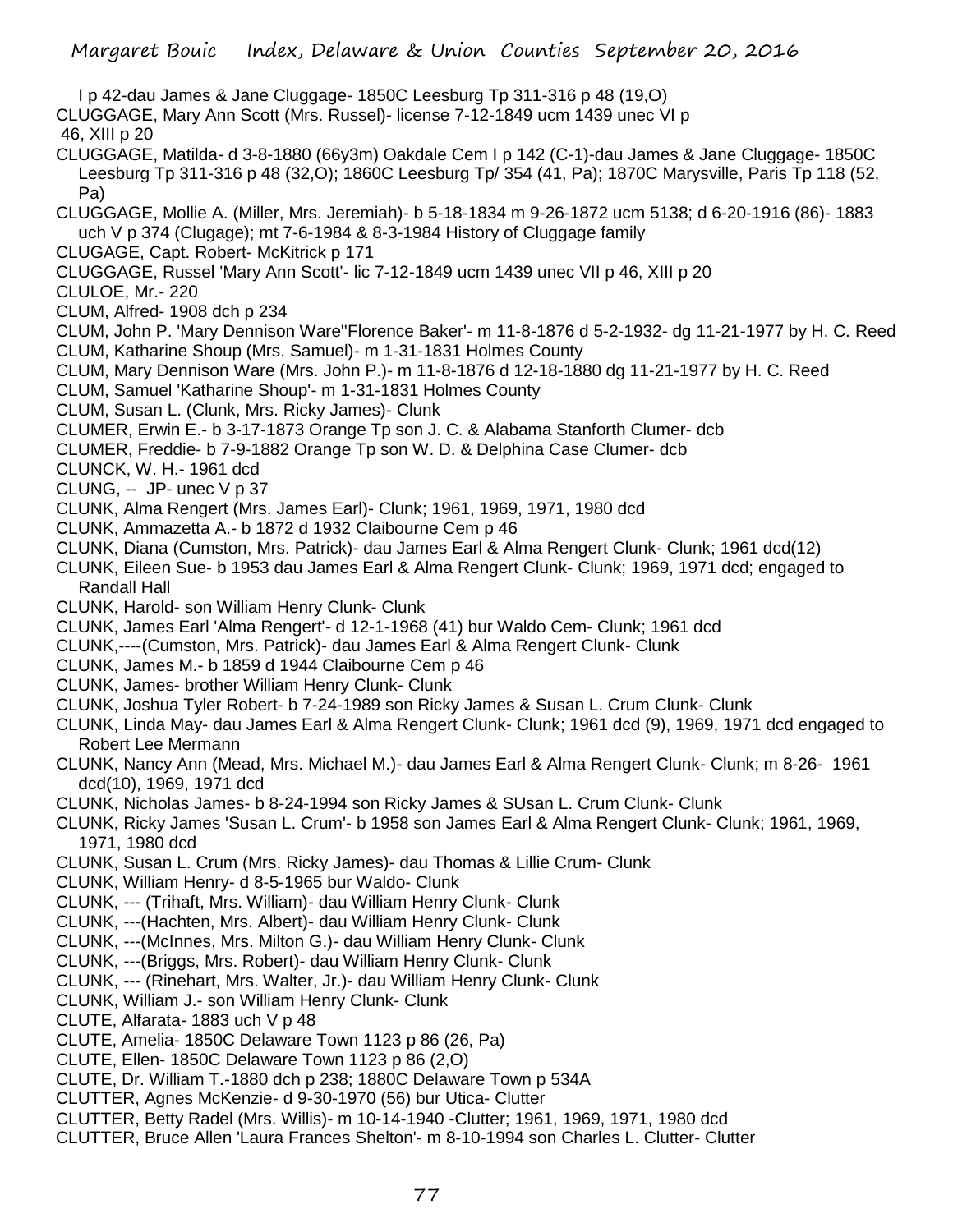- CLUTTER, Calmer C.- brother Paul L. Clutter- Clutter
- CLUTTER, Charles L.- Clutter
- CLUTTER, Charles 'Vera Bright'- m 7-24-1910 d 4-13-1961 bur Thurston; 1949 ucd
- CLUTTER, Cornelia (Miller, Mrs. John B.)- dau Samuel Clutter- dumch p 135CLUTTER, Denzel 'Mary Keller'- **Clutter**
- CLUTTER, Edna Foos (Mrs. Paul L.)- b 1-20-1899 d 10-11-1993 (94) Caledonia Cem- dau Elmore E. & Frances Della Likens Foos- Clutter
- CLUTTER, Emanuel- b 1855 York Tp Cem p 80
- CLUTTER, Geraldine (Long, Mrs. Lewis)- dau Paul L. & Edna Foos Clutter- Clutter
- CLUTTER, Ivan- son Paul L. & Edna Foos Clutter- Clutter
- CLUTTER, John- 1880C Harlem Tp p 442C; Pabst 0
- CLUTTER, Katherine- b 1844 d 1-19-1924 York Tp Cem p 80
- CLUTTER, Kensel- son Paul L. & Edna Foos Clutter- Clutter
- CLUTTER, Laura (Copper, Mrs. A. A.)- dau Van & Mary Marriott Clutter- Pabst 0' 1880 dch p 840
- CLUTTER, Laura Frances Shelton (Mrs. Bruse Allen)- m 8-10-1994 dau A. Dennis Shelton- Clutter
- CLUTTER, Mary Keller (Mrs. Denzel)- Clutter
- CLUTTER, Patricia Ann (Tuggle, Mrs. Randall)- b 1956 m 2-27-1982 dau Willis E. & Betty Clutter- Clutter; 1961, 1969, 1971 dcd
- CLUTTER, Paul L. 'Edna Foos'- d 3-22-1981 (80) bur Caledonia Cem- Clutter
- CLUTTER, Ralph- brother Paul L. Clutter- Clutter
- CLUTTER, Ruth O. (Reynolds, Mrs. Gerald D.)- b 4-27-1924 m 10-21-1945 d 10-4-1994 (70) Green Camp, Cem- dau Denzel & Mary Keller Clutter- Reynolds; Clutter
- CLUTTER, Samuel- dumch p 135
- CLUTTER, Van 'Mary Marriott'- 1880 dch p 840
- CLUTTER, Vera Bright (Mrs. Charles)- b 12-20-1891 m 7-24-1910 d 8-4-1973 bur Thurston- 1949, 1967, 1971 ucd
- CLUTTER, Willis E.'Betty Radel'- m 10-14-1990 son Paul L. & Edna Foos Clutter- Clutter; 1961, 1969, 1971, 1980 dcd
- CLYBORN, Garris 'Sally'- son Richard E. & Ruth E. Clyborn- 1959 ucd (12), 1973 ucd
- CLYBORN, Jeffrey W.- b 12-9-1953 d 11-26-1955 Byhalia Cem lptw p 129
- CLYBORN, John- son Richard E. & Ruth E. Clyborn- 1959 ucd (9)
- CLYBORN, Rhonda Kay- b 10-31-1975 dau Ronnie & Christian Clyborn- Clyborn
- CLYBORN, Richard E. 'Ruth E.'- 1959 ucd
- CLYBORN, Ronald- son Richard E. & Ruth E. Clyborn- 1959 ucd (11)
- CLYBORN, Ruth E. (Mrs. Richard E.)- 1959 ucd
- CLYBOURN, Susan- b 1963 dau Garris & Sally Clybourn- 1973 ucd
- CLYBOURN, Trennisa- b 1972 dau Garris & Sallyt Clybourn- 1973 ucd
- CLYMER, Abraham 'Almeda Reese'- Clymer
- CLYMER, Afton- b d 1914 son Clyde B. & Flora Maud Chambers Clymer- Maugans Anc p 137
- CLYMER, Albina- Pabst 8 p 7
- CLYMER, Allie Beatrice- b 4-29-1902 Orange Tp dau Chas. A. & Mercie Simmons Clymer- dcb
- CLYMER, Almeda Reese (Mrs. Abraham)- Clymer
- CLYMER, Bobby- lived with Delbert & Ruth Arnold- 1961 dcd (11)
- CLYMER, Clyde B. 'Flora Maud Chambers'- b 1877 m 2-21-1901 d 1938 bur Cheshire Cem
- CLYMER, Davis- son William S. & Eliza McComb Clymer- 1880 dch p 709
- CLYMER, Dell- Pabst 8 p 70
- CLYMER, Effie- Pabst 8 p 70
- CLYMER, Eliza- b 12-22-1876 Orange Tp twin dau J.O. & Albina Stanforth Clymer- dcb
- CLYMER, Eliza McComb (Mrs. William S.)- b 4-10-1817 m 12-20-1842 dau Jonathan & Lucretia Beter McComb- 1880 dch p 708
- CLYMER, Elizabeth (Smith, Mrs. )- 1880 dch p 709
- CLYMER, Flora Maud Chambers (Mrs.Clyde B.)- b 1-10-1877 m 2-21-1901 d 5-24-1960 (83) bur Cheshire Cem dau octavius Cicero & Mary Jane Havens Chambers- Maugans Anc p 137
- CLYMER, Frances Herriott (Mrs. Lester L.)- dau Frank & Retta Tossey Herriott- Herriott; Clymer; Tossey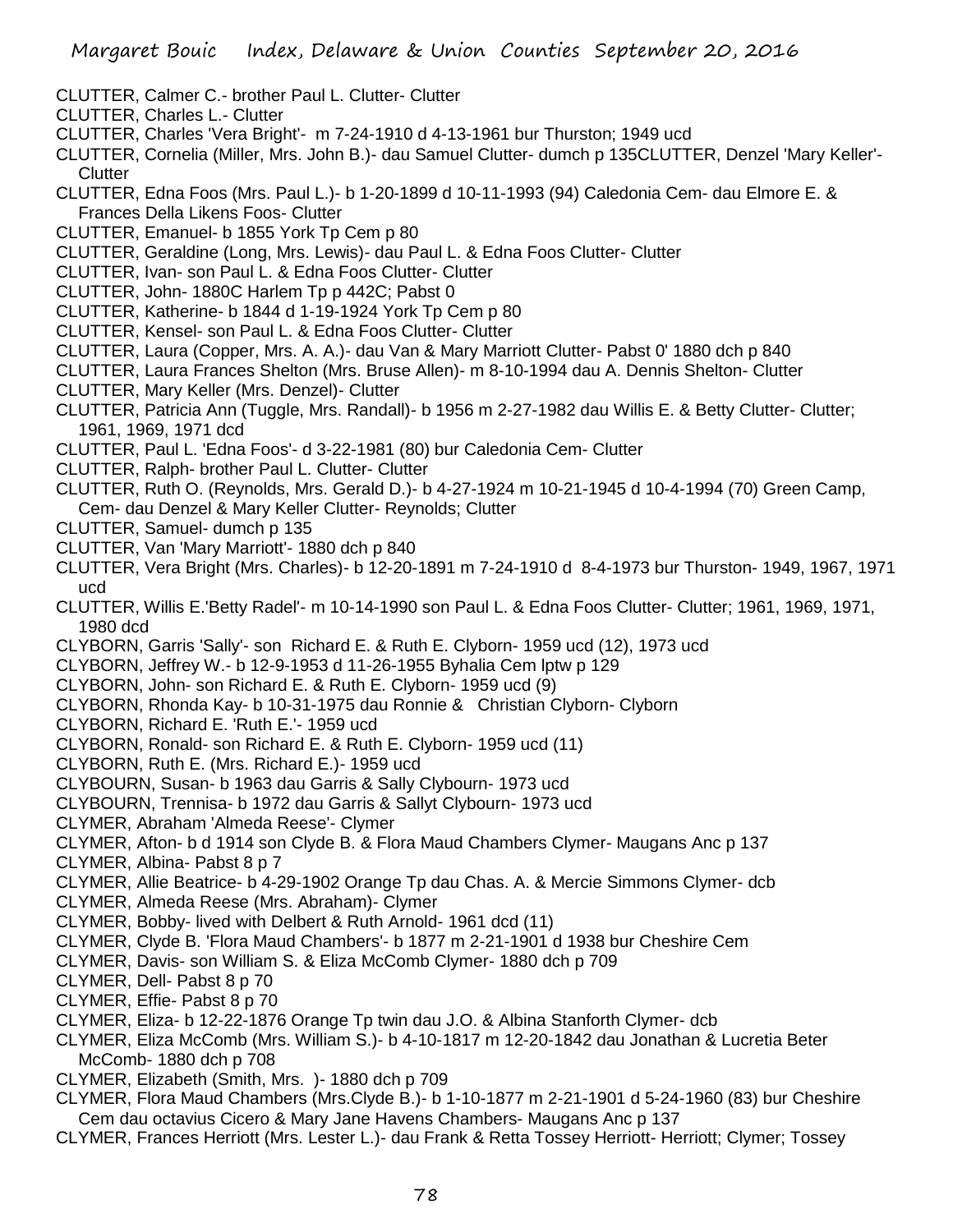- CLYMER, Francis,2nd- delge VI p 10
- CLYMER, Francis- delge VII p 21, 44 (1843)
- CLYMER, Rev. Francis- son John & Mary Harris Clymer- 1880 dch p 708' delge V p 34
- CLYMER, Frank- son William S. & Eliza McComb Clymer- 1880 dch p 709; 1880C Orange Tp p 355A
- CLYMER, Freda- b 5-30-1889 Orange Tp dau W. D. & Delphina Case Clymer- dcb
- CLYMER, infant b 1-25-1877 Orange Tp son W. D. & Delphina Case Clymer- dcb
- CLYMER, Iranus- 1835 men #81 p 121 Westfield Tp
- CLYMER, Jane- dau William S. & Eliza McComb Clymer- 1880 dch p 709
- CLYMER, Jay P. 'Naomi Arnold'- m 1-8-1919- Weiser p 747
- CLYMER, Jay P. Jr. 'Jeanette Arnold'- b 7-31-1923- son Jay P. & Naomi Arnold Clymer- Weiser p 747
- CLYMER, Jay . III- b 6-23-1951 son Jay P.jr. & Jeanette Arnold Clymer- Weiser p 747
- CLYMER, Jeanette Arnold (Mrs. Jay P. Jr.)- b 11-21-1925- Weiser p 747
- CLYMER, John- dumch p 353
- CLYMER, John 'Mary Harris'- 1880 dch p 708
- CLYMER, John 'Mary Martha Shaw'- Pabst Pion II p 225; dumch p 353
- CLYMER, John Oscar- Pabst 8 p 70
- CLYMER, Jonathan O.- son William S. & ELiza McComb Clymer- 1880 dch p 709; 1880C Orange Tp p 355A
- CLYMER, Joseph- b 9-4-1875 Orange Tp son J. Ol & Albina Stanforth Clymer- dcb
- CLYMER, Julia b 9-22-1953 dau Jay P. Jr. & Jeanette Arnold Clymer- Weiser p 747
- CLYMER, Lester L. 'Frances Herriott'- b 4-25-1895 d 1-29-1974 bur Marion- son Abraham & Almeda Reese Clymer- Clymer; Herriott; Tossey
- CLYMER, Linda- lived with Delbert & Ruth Arnold- 1961 dcd (13)
- CLYMER, Louise Patricia- b 10-10-1927 dau Jay P. & Naomi Arnold Clymer- Weiser p 747
- CLYMER, Lula Ola- b 9-13-1887 Orange Tp dau W. D. & Delphina Case Clymer- dcb
- CLYMER, Mark A.- son William S. & Eliza McComb Clymer- 1880 dch p 709
- CLYMER, Mary Elizabeth (Ayers, mrs. John d.)- b 7-28-1929 dau Jay P. & Naomi Arnold Clymer- Weiser p 747
- CLYMER, Mary Harris (Mrs. John)- 1880 dch p 708
- CLYMER, Mary Martha Shaw (Mrs. John)- dau John & Parmelia Messenger Shaw- dumch p 353; Pabst Pion II p 225
- CLYMER, Naomi Arnold (Mrs. Jay P.)- b 4-6-1898 m 1-8-1919- Weiser p 747
- CLYMER, Ophelia- dau William & Eliza McComb Clymer- 1880 dch p 709
- CLYMER, Ophie- Pabst 8 p 70
- CLYMER, Owen N. (Niemi, Mrs. Arthur M.)- b 2-2-1920 dau Jay P. & Naomi Arnold Clymer- Weiser p 747
- CLYMER, Reeta (Rannebarter, Mrs. Roy)- adopted dau Clyde B. & Flora Maud Chambers Clymer- Maugans Anc p 137
- CLYMER, Roea Cordelia- b 6-9-1880 Orange Tp dau J. F. & Lusy A. Park Clymer- dcb
- CLYMER, Roxie A.- ch William S. & Eliza McComb Clymer- 1880 dch p 709
- CLYMER, Sallie Alice- b 4-28-1926 d 1-25-1927 dau Jay P. & Naomie Arnold Clymer- Weiser p 747
- CLYMER, S. S.- Pabst 8 p 48
- CLYMER, Wes A.- 1880C Orange Tp p 355A
- CLYMER, William Davis- Pabst 8 p 70
- CLYMER, William E.- b 12-22-1876 Orange Tp twin son J. O. & Albina Stanforth Clymder- dcb
- CLYMER, William S. 'Eliza McComb'- b 7-18-1818 son John & Mary Harris Clymer- 1880 dch p 708, 709; CCC 1975 Orange Tp; 1880c Orange Tp p 355A
- CLYMER, Willie- b 1-1-1884 Orange Tp son W. D. & Ella Case Clymer- dcb
- CLYMER, Zetta B. (Mrs. )- d 2-1970 (87) bur Africa Cem- Clymer; 1961, 1969 dcd
- CLYMER, ---(Myers, Mrs. Robert)- dau Zetta B. Clymer- Clymer
- CLYMER, ---(Bagley, Mrs. Edgar)- dau Zetta B. Clymer- Clymer
- CLYMER, ---(Gooding, mrs. Charles)- dau Zetta B. Clymer- Clymer
- CLYMER, ---(Showers, Mrs. Harlan)- dau Zetta B. Clymer- Clymer
- CLYDE, Isabella (Douthet, Mrs. William)- Powers Pat p 87
- CLYNE, 1880C York Tp p 0024
- CLYNE, Jacob 'Mary Ann Amrine'- m 8-6-1838 ucm 501 unec III p 37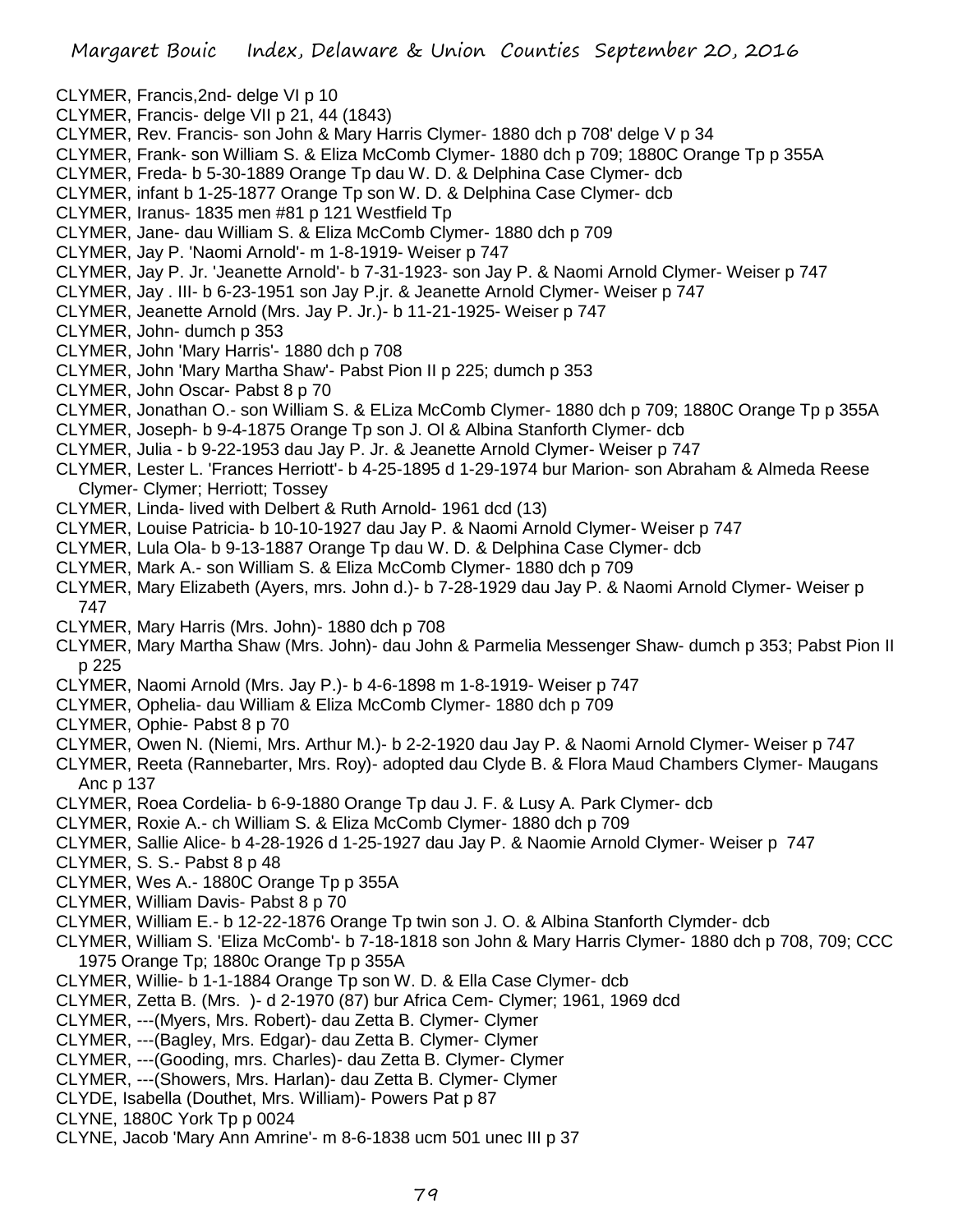- CLYNE, Mary Ann Amrine- m 8-6-1838 ucm 501 unec III p 37
- CNOW, George- 1840C Paris Tp 867 p 40 (50-60)
- COADY, Martha 9Hager, Mrs. Jo0- m 6-4-1921 Marysville- Genther p 208
- COAGHEY, Harriet Hall (Mrs. Samuel)- m 3-20-1823 Madison Co unec IV p 64
- COAGHEY, Samuel 'Harriet Hall'- m 3-20-1823 Madison Co unec IV p 64
- COAKE, Roswell- Rev. War- delge VIII p 25
- COAKLEY, Ada Marie- dau Homer Coakley- Coakley
- COAKLEY, Alice (Mrs. Paul W.)- b 1923 Byhalia Cem lptw p 126; 1949, 1959, 1967, 1971, 1973, 1975, 1979, 1981, 1983 ucd
- COAKLEY, Barbara- dau Paul W. & ALice E. Coakley- 1949, 1959 ucd
- COAKLEY, Benjamin 'Elizabeth Ballard'- Coakley
- COAKLEY, Cheryl McCarty (Mrs. James R.)- m 4-8-1967 dau Walter McCarty- Coakley; 1985 uch p 101; 1973 ucd
- COAKLEY, Christopher- b 1972 son James R. & Cheryl McCarty Coakley- 1985 uch p 101; 1973 ucd
- COAKLEY, Clarence- son Benjamin & Elizabeth Ballard Coakley- Coakley
- COAKLEY, Darlene V. (Ferryman, Mrs. )- dau Roy & Minnie Eby Coakley- Coakley
- COAKLEY, David A.- b 5-23-1960 d 6-3-1988 (28) Millcreek Cem,Raymond- son Kenneth L. & Melba Skidmore Coakley- Coakley; 1971, 1973, 1975, 1979, 1981, 1983 ucd
- COAKLEY, Deanna Sue (Dotson, Mrs.Paul E.)(Anderson, Mrs. Robert S.)- b 5-3-1943 m 6-10-1962 d
- 6-26-1985 Raymond Cem- dau Neil R. & Marilyn J. Engle Coakley- Coakley
- COAKLEY, Elizabeth Ballard (Mrs. Benjamin)- Coakley
- COAKLEY, Erickia Raie- b 5-3-1975 dau Raymond Coakley- Coakley
- COAKLEY, ---(Justice, Mrs. Carl)- dau Homer Coakley- Coakley
- COAKLEY, Flossie (Weston, Mrs. )- sister Homer L. Coakley- Coakley
- COAKLEY, Gladys (Layman, Mrs. )- sister Homer L. Coakley- Coakley
- COAKLEY, Glenn 'Marjorie'- 1967, 1971, 1973, 1975 ucd
- COAKLEY, Homer L.- m 7-19-1937 d 3-22-1977 (69)-- Coakley
- COAKLEY, Jack- son Roy & Minnie Eby Coakley- Coakley
- COAKLEY, James R. 'Cheryl McCarty'- m 4-8-1967- son Neil & Marilyn I. Coakley; Coakley; 1985 uch p 101; 1973 ucd
- COAKLEY, Joanne (Predmore, Mrs. Robert)-m 7-1943 dau Roy & Minnie Eby Coakley- Coakley
- COAKLEY, Kenneth A.'Patricia Sweeney'- son Kenneth L. & Melba Skidmore Coakley- 1967, 1971, 1973, 1981, 1983 ucd
- COAKLEY, Kenneth L. 'Melba S.'- son Roy & Minnie Eby Coakley- Coakley; 1971, 1973, 1975, 1979, 1981, 1983, 1991 ucd
- COAKLEY, Lester- brother Homer L. Coakley- Coakley
- COAKLEY, Louise (Mrs. Roy)- 1949 ucd
- COAKLEY, Lydia Morgan (Mrs. )- dau Benjamin & Elvia Ralph Morgan- Appleman
- COAKLEY, Margaret (Smith, Mrs. )- sister Homer L. Coakley- Coakley
- COAKLEY, Marilyn I. (Mrs. Neil R.)- m 12-15-1942, Coakley- 1967, 1971 ucd
- COAKLEY, Marjorie (Mrs. Glenn)- 1967, 1971, 1973, 1975 ucd
- COAKLEY, Mark- b 1968 son James R. & Cheryl McCarty Coakley- 1985 uch p 101; 1973 ucd
- COAKLEY, Maxine T. (Miller, Mrs. Lowell)- m 5-28-1941 dau Roy & Minnie Eby Coakley- Coakley
- COAKLEY, Melba Skidmore (Mrs. Kenneth L.)- Coakley; 1967, 1971, 1973, 1975, 1979, 1981, 1983, 1991 ucd
- COAKLEY, Minnie Eby (Mrs. Roy)- b 1-9-1896 Canada d 2-9-1973 York Cem p 90- dau Solomon & Jeanette Puttick Eby- Coakley
- COAKLEY, Neil R. 'Marilyn I.'- m 12-15-1942 son Roy & Minnie Eby Coakley- Coakley; 1967, 1971 ucd
- COAKLEY, Patricia (Calnan, Mrs. Daniel)- dau Kenneth & Melba Skidmore Coakley- Coakley
- COAKLEY, Patricia Sweeney (Mrs. Kenneth A.)- dau Thomas Sweeney- Sweeney; 1983 ucd
- COAKLEY, Paul W. 'Alice'- b 11-18-1919 d 6-7-1971 Byhalia Cem lptw p 126; son Roy & Minnie Eby Coakley; 1949, 1959, 1967, 1971 ucd
- COAKLEY, Penny- dau Homer Coakley- Coakley
- COAKLEY, Raymond Leonard- son Homer Coakley- Coakley
- COAKLEY, Ronald P. 'Ruth Ann Wolfe'- m 9-21-1974 son Paul W. & Alice E. Coakley- Coakley; 1949,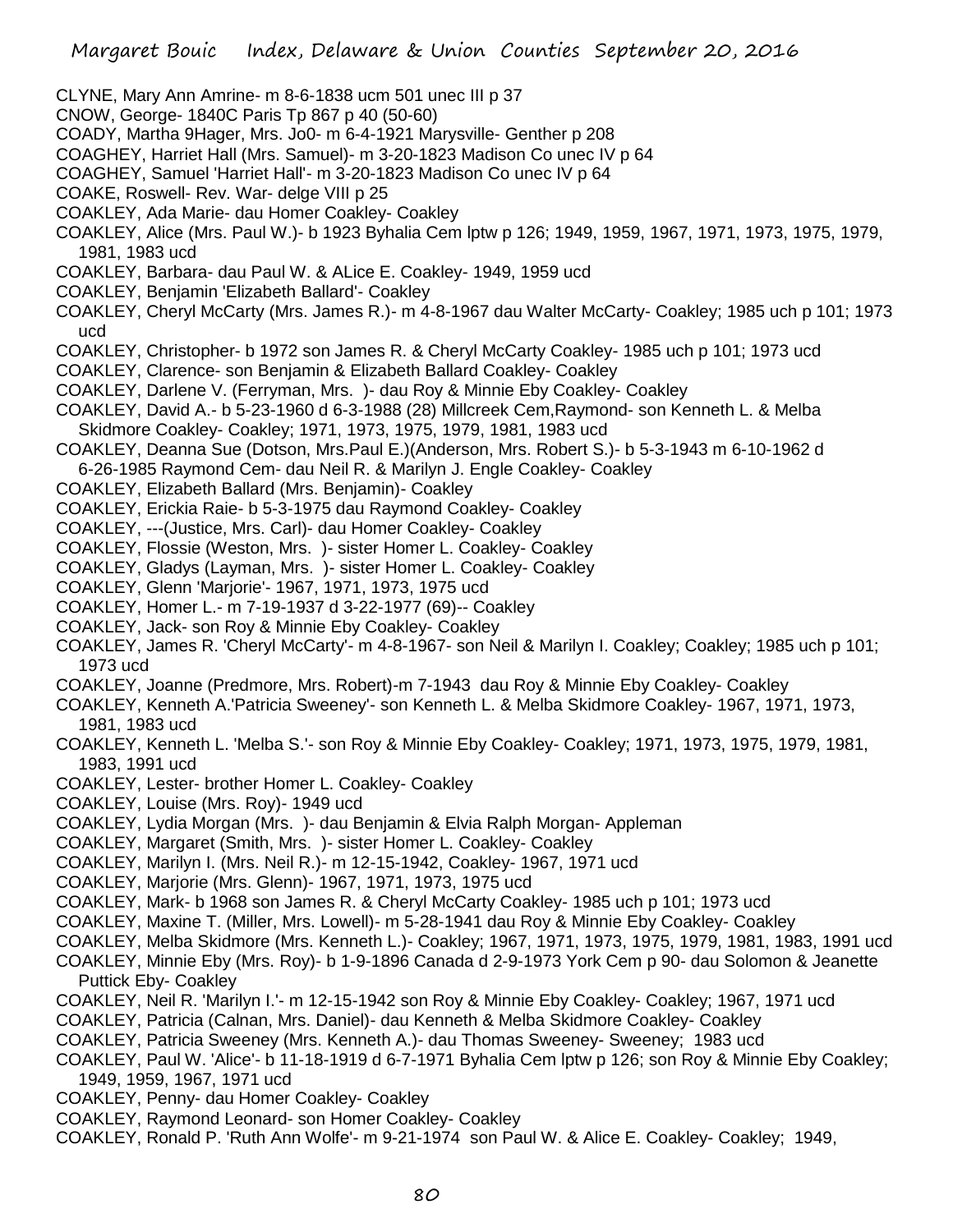- 1959(11), 1967, 1971 ucd
- COAKLEY, Roy 'Louise'- 1949 ucd
- COAKLEY, Roy 'Minnie Eby'- b 10-19-1891 d 2-10-1980 York Tp Cem p 90 son Benjamin & Elizabeth Ballard Coakley- Coakley
- COAKLEY, Ruth Ann- dau Homer Coakley- Coakley
- COAKLEY, Ruth Ann Wolfe (Mrs. Ronald P.)- m 9-21-1974 dau Lawrence E. Wolfe
- COAKLEY, Thomas L.- b 1951 son Kenneth L. & Melba Skidmore Coakley- 1967, 1971, 1975 ucd
- COAL, infant b 4-24-1879 Harlem Tp dau Jacob & Leda Dolbert Coal- dcb
- COAL, Joseph C.- 1880C Troy Tp p 341A
- COALE, Minna Coffin Howison (Mrs. Dr. R. Dorsey)- b 7-14-1873 m 1892- dau John Worden & Ridie M. Coffin Howison- Howison 613
- COALE, Dr. R. Dorwey 'Minnie Coffin Howison'- m 1892 Howison (613)
- COALES- see Cowles Caroline Columber (Mrs. James)- m 2-7-1852 ucm 1768; unec XIV p 66
- COALES, James 'Caroline Columber'- m 2-7-1852 ucm 1768; unec XIV p 66
- COALHAZE, Elizabeth (Warner, Mrs. Mathias Maurice)- b 10-5-1818 m 4-15-1838 d 1-28-1880- 1883 uch V p 692; 1985 uch p 142
- COALMAN, Augustine- son Samuel & Frances Coalman- 1870C Leesburg Tp 18 p 3 (7,O)
- COALMAN, Frances (Mrs. Samuel)- 1870C Leesburg Tp 18 p 3 (24,O)
- COALMAN, Rollie- b Nov. 1869 son Samuel & Frances Coalman- 1870C Leesburg Tp 18 p 3 (6/12,O)
- COALMAN, Samuel 'Frances'- 1870c Leesburg Tp 18 p 3 (33,O)
- COALS, Joel-- dcga p 32 Delaware Pat & Frank. Chron 11-10-1825
- COALTER, Wm. B.- unec X p 53
- COAN- see CONE
- COAN, Hannah (Lumbert or Lombard, Mrs. Israel)- m 3-25-1800- Powers Pat p 115
- COANER, Carolyn- query Segner, Danforth, Roach, Yantis
- COTAM, Cat- Thomas- Powers p 52
- COATES, ----Pabst 0
- COATES, Anna Gray (Mrs. John)- m 12-14-1749- Asp p 79
- COATES, Carolyn C. (Michel, Mrs. )- dau Max S. & Vera W. Coates- Coates
- COATES, Catharine P. Vastine (Mrs. John B.)- see Coats
- COATES, Catherine (Hager, Mrs. Daniel Dewey)- m 1842- Genther p 171
- COATES, Charles 'Prudence M. Maine'- Asp (836)
- COATES, Chris W.- b 1972 ch William F. & Diane R. Coates- 1973, 1975, 1979, 1981, 1983, 1991 ucd
- COATES, Cleora (Wallace, Mrs. James)- dau Wilbur & Iva Hatcher Coates- Coates
- COATES, ---(Cocker, Mrs. Jack)- dau James I. Coates- Coates
- COATES, Constant- ch George W. & Maria Coates- 1850C Thomson Tp 36 p 187 (1,O)
- COATES, David 'Polly Brown'- b 12-17-1766 m 6-29-1788 son John & Anna Gray Coates- Asp p 79
- COATES, Diane R. (Mrs. William F.)- 1973, 1975, 1979, 1981, 1983, 1991 ucd
- COATES, Emily C. (Collier, Mrs. John K.)- b 1969 m 11-23-1990 dau William F. & Diane R. Coates- Coates; Collier; 1973, 1975, 1979, 1981, 1983 ucd
- COATES, Fred 'Josephine Beck'- son S. R. & Mary E. Glending Coates- Bean 215c ; Coates
- COATES, George W. 'Maria'- delge VII p 44; 1850C Thomson Tp 36 p 187 (37, Mass)
- COATES, Hannah Bill (Mrs. William)- m 6-9-1714- Asp p 79
- COATES, Hannah Wilson (Mrs. Milo Thomas)- Coates
- COATES, Iva Hatcher(Mrs. Wilber)- d 10-23-1975 (83)- Kenton- bur Hale Cem, Mt. Victory- Coates
- COATES, Jack- son Wilbur & Iva Hatcher Coats- Coates
- COATES, James I.- d 12-20-1961- Coates
- COATES, Jane (Taylor, Mrs. William)- Genther p 239
- COATES, Janice (Mrs. Max M.)- Coates
- COATES, John 'Anna Gray'- b 7-8-1723 m 12-14-1749 son William & Hannah Bill Coates- Asp p 79
- COATES, John B.- 1850C Thomson Tp 36 p 187 (65, Vt)
- COATES, John B. Sr.- b 12-25-1785 d 3-24-1866- 1883 uch V p 27, 57
- COATES, Judge John B.- son John B. Sr.- 1883 uch V p 27; see Coats
- COATES, Josephine Beck (Mrs. Fred)- dau Thomas M. & Priscilla Cratty Beck-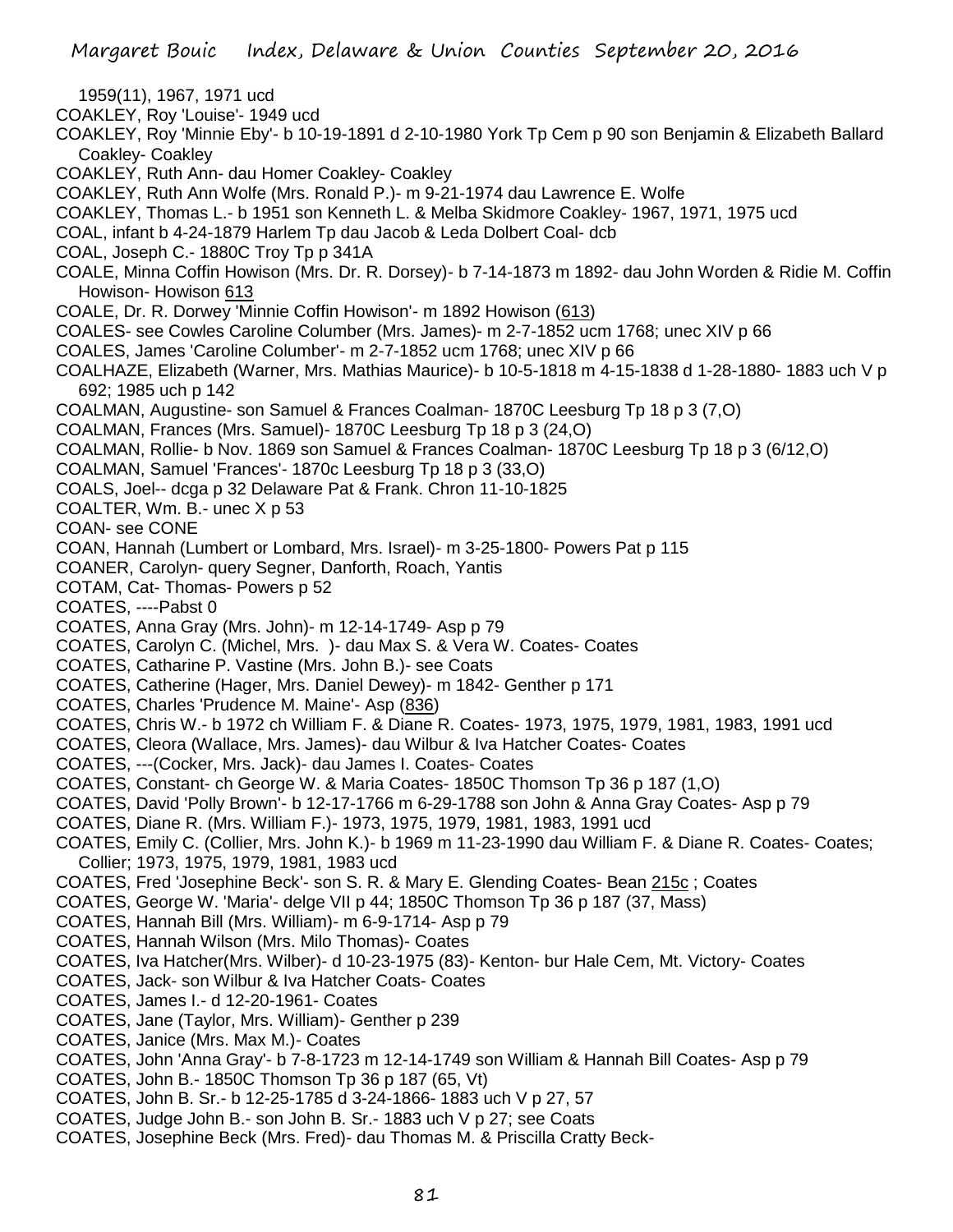Bean 215c; Coates

- COATES, Margaret Comer (Mrs. Robert P.)- Coates
- COATES, Maria (Mrs. George W.)- 1850C Thomson Tp 36 p 187 (28,O)
- COATES, Maary (Williams, Mrs. )- dau Fred & Josephine Beck Coates- Coates
- COATES, Max M. 'Janice'- son Dr. Max S. & Vera W. Durnell Coates- Coates
- COATES, Dr. Max S. 'Vera W. Durnell' b 2-11-1906 m 4-11-1934 d 8-1-1985 (79) bur Maple Grove Cem dau Matt M. & Eva Spain Durnell- Coates
- COATES, Milo Thomas 'Hannah Wilson'- Coates
- COATES, Molly Brown (Mrs. David)- b 8-29-1766 m 6-29-1788 dau Christopher & Margaret Holmes Brown-Asp p 79
- COATES, Nita Grace (Carpenter, Mrs. Charles)- b 10-1-1895 d 7-16-1980 bur Maple Dell- dau Milo Thomas & Hannah Wilson Coates- Coates
- COATES, Prudence M. Maine (Mrs. Charles)- b 9-26-1827 dau Rufus & Sabra Wells Maine- Asp 836
- COATES, Ruby (Mrs. Donald)- interested in Spearman family
- COATES, Ruth E. (Gibson, Mrs. )- b 6-11-1912 d 4-14-1993 (80) bur Maple Grove dau Fred & Josephine Beck Coates- Coates; Gibson
- COATES, Sandra Craig- d 7-11-1969- dau Dr. Max S. & Vera W. Durnell Coates- Coates
- COATES, Sibley- ch George W. & Maria Coates- 1850C Thomson Tp 36 p 187 (3,O)
- COATES, Robert P. 'Margaret Comer'- Coates
- COATES, Thala A.- b 7-23-1917 d 4-16-1985 bur Hale Cem- dau Wilbur & Iva Hatcher Coates- Coates.
- COATES, Thurman- son Wilber & Iva Hatcher Coats- Coats
- COATES, Vera W. Durnell (Mrs. Max S.)- b 2-11-1906 m 4-11-1934 d 8-1-1985 bur Maple Grove- dau Matt M. & Eva Spain Curnell- Coates
- COATES, Wanda (Marquis, Mrs. George)- dau Wilbur & Iva Hatcher Coats- Coats
- COATES, Wilbur R.'Iva Hatcher'- b 10-18-1891 m 11-8/7-1911 d 2-18-1980 Hale Cem -son Robert P. & Margaret A. Comer Coates- Coates
- COATES, Dr. William F.'Diane R.;- son Dr. Max & Vera W. Durnell Coates- Coates; 1973, 1975, 1979, 1981, 1983, 1991 ucd
- COATES, William 'Hannah Bill'- m 6-9-1714- Asp p 79
- COATS,--- (Willeke, Mrs. Todd)- Coats
- COATS, A. K. 'Alma L. Maine'- Asp (1105)
- COATS, Alma L. Maine (Mrs. A. K.)- b 12-7-1828 dau Milton Maxson & Theda C. Carpenter Maine- Asp 1105 COATS, Arthella Bodily (Mrs. Sherman Monroe)(Rich, Mrs. Gene)(Eby, Mrs. Paul R.)- b 5-6-1941 m(3)
- 3-8-1966 dau Robert Dallas & Althea Rogers Bodily- McKitrick p 149
- COATS, Beth Ann Frey (Mrs. Stephen)- m 9-26-1992 dau Bill & Helen Frey- Coats
- COATS, Catharine (Palmer, Mrs. Joseph)- Asp p 81
- COATS, Catharine P. Vastine (Mrs. John B.)- m 4-20-1854 dcm dau John & Catharine Hetrick Vastine- 1883 uch V p 87; 1870C Marysville 15 p 2 (45,O)1880C Marysville 211-228 p 11 (55,O,Pa,?)
- COATS, Charles N.- son John B. & Catharine Vastine Coats- 1883 uch IV p 557; 1870C Marysville 15 p 2 (8,O)1880C Marysville 211-228 p 11 (18,O,Vt,O)
- COATS. Cheryl Lynn- dau Rex Coats- engaged to Todd Aaron Willeke- Coats
- COATS, Clarisa- 1860C Claibourne Tp 633-605 p 84 (40, Vt)
- COATS, Daniel 'Susan Maine'- b 1-4-1789 m 10-14-1824 d 12-18-1834- Asp (499)
- COATS, Elizabeth (Wheeler, Mrs. Ephraim)- b 7-28-1832 m 12-29-1852 dau Daniel & Susan Maine Coats-Asp 1269
- COATS, Frances D.- b 10-19-1856 dau John B. & Catharine Vastine Coats- 1883 uch V p 87; 1870C Marysville 15 p 2 (13,O); 1880C Marysville 211-228 (23,O,Vt,O)
- COATS, Frank- d 1-9-1891 (34y) Oakdale Cem 630 (133D)I p 96 (D-R8-8)
- COATS, Freda (Fillinger, Mrs. )(Mrs. Thurman)- m(2) 2-14-1974 Coats
- COATS, Henry- 1883 uch IV p 505, 506; hjt p 135
- COATS, John B.- b Vt. 12-25-1785 d 3-25-1866 (80y3m) Oakdale Cem |163D) I p 91 (D-R7-9); 1860C Claibourne Tp 633-605 p 84 (73, Vt)
- COATS, John B. 'Catharine P. Vastine'- b 9-5-1821 m 4-20-1854 dcm d 4-29-1892 (70y8m) Oakdale Cem 724 (63F) I p 134; dumch p 7; 1915 uch p 135, 136, 158, 182, 185, 189, 192, 193, 347, 348, 355; 1883 uch III p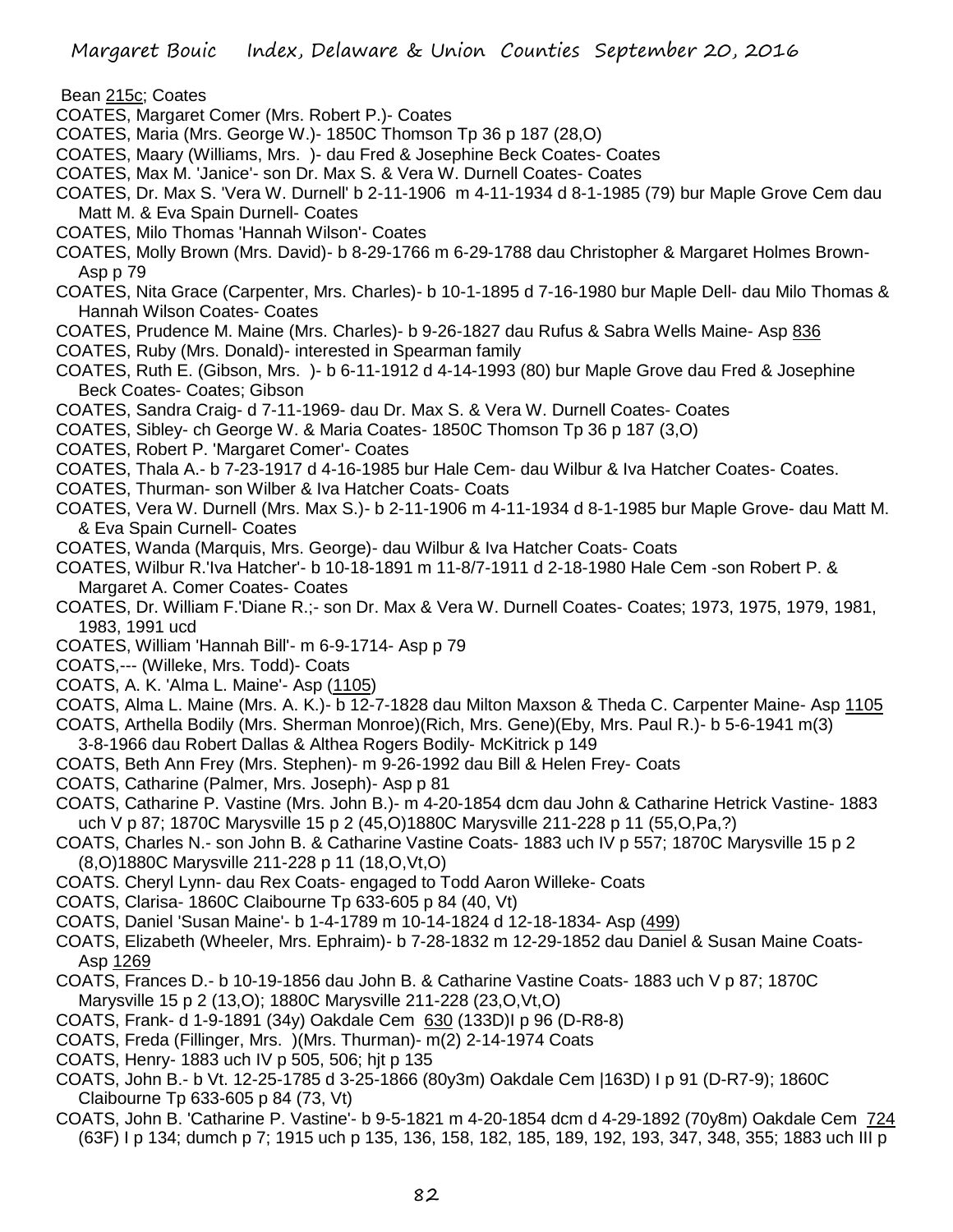Margaret Bouic Index, Delaware & Union Counties September 20, 2016

- 322, 337, 364, 367, 368, 370, 373, 379, 380, 381, 383, 384, 388, 389, 400, IV p 437, V p 51, 52, 74, 87,643; 1850C Marysville 506 (28, Vt); 1870C Marysville 15 p 2 (48, Vt);1880C Marysville 211-228 p 11 (58, Vt,Mass,Vt) p 0091; mt 3 p 24 uca p 24, 64; unec II p 29, 46, III p 10, 39, 61, IV p 8, 20, 34, 59, 60, V p 30, VII p 5, 17, X p 43
- COATS, Mrs. John O.- unec VI p 43
- COATS, John Wilbur- d 1872 (17-2-14) Oakdale Cem(163D) I p 91 (D-R7-9) son John B. & Catharine Vastine Coats- 1883 uch V p 87; 1870C Marysville 15 p 2 (14,O)
- COATS, Juanita Belle Clapsaddle (Mrs. Thurman W.)- b 5-8-1921 m 1941 d 11-17-1969 bur Byhalia Cem lptw p 120 -dau Harley & Gertie May Moore Clapsaddle- Coats; 1949 ucd
- COATS, Linda D. (Mrs. mike L.)- 1971 ucd
- COATS, Mary Ann (Wheeler, Mrs. )- b 3-24-1826 dau Daniel & Susan Maine Coats- Asp 1266
- COATS, Mary J. (Hardesty, Mrs. Robert)- dau Daivd & Mary J. Coats- McKitrick p 171
- COATS, Mary- dau William & Rose Coats- 1880C Marysville 483-530 p 38 (4,O,Irel,Irel)
- COATS, Michael Lee 'Linda D.'- son Thurman W. & Juanita Belle Clapsaddle Coats- Coats; 1949, 1971 ucd COATS, Minnie- dau A. K. & Alma L. Maine Coats- Asp 1942
- COATS, Opal (Sproul, Mrs. Nelson)- dau Thurman W. & Juanita Belle Clapsaddle Coats- Coats
- COATS, Ralph 'Sarah Crandall'- b 4-30-1828 m 5-18-1856 d 9-23-1897 son Daniel & Susan Maine Coats-Asp1267
- COATS, Rosa Bryan (Mrs. William)- lic 4-17-1872 ucm 5072; 1880C Marysville 483-530 p 37 (Scotland, Irel,Irel)
- COATS, Sandra Jo (Foster, Mrs. James P.)- m 1-28-1962 dau Thurman & Juanita Coats- Coats; 1949 ucd
- COATS, Sandy (Foster, Mrs. James)- dau Thurman W. & Juanita Belle Clapsaddle Coats- Coats
- COATS, Sarah Crandall (Miner, Mrs. John B.)(Mrs. Ralph)- m 5-18-1856- Asp (1267)
- COATS, Shauna- dau Mike L. & Linda D. Coats- 1971 ucd
- COATS, Sherman Monroe 'Arthella Bodily'- McKitrick p 149
- COATS, Stella (Jones, Mrs. Jack)- dau Thurman W. & Juanita Belle Clapsaddle Coats- Coats
- COATS, Steven 'Beth Ann Frey'- m 9-26-1993 son Mary Coats- Coats
- COATS, Susan Augusta- dau Daniel & Susan Maine Coats- Asp 1268
- COATS, Susan Maine (Mrs. Daniel)- b 5-24-1806 m 10-14-1824 d 1-28-1894 dau Amos Champlain & Susannah Wheeler Maine- Asp 499
- COATS, Thurman W. 'Juanita Belle Clapsaddle''Freda Fillinger' b 5-20-1916 m 1941- m(2) 2-14-1974 d 5-9-
- 1991 (74) Byhalia Cem lptw p 120; son Wilbur & Iva Hatcher Coats; 1949, 1971, 1973 ucd; Coats
- COATS, --(Willeke, Mrs. Todd)- Coats
- COATS, William, to US 5-1848 from Ireland, Nat. 10-5-1867, delge VIII p 59
- COATS, William 'Rosa Bryan'- lic 4-17-1872 ucm 5072; 1880C Marysville 483-530 p 37 (Irel,Irel,Irel); uca p 65
- COATS, William- son William & Rose Bryan Coats- 1880C Marysville 483-530 p 38 (7,O,Irel,Irel) p 104A
- COAWELL, Agnes Violet Lofgren (Mrs. Myron Theodore)- Cowgill p 58
- COAWELL, Marjorie Annette (Morris, Mrs. Larry James)- b 12-25-1937 m 9-21-1956 dau Myron Theodore & Agnes Violet lofgren Coawell- Cowgill p 58
- COAWELL, Myron Theodore 'Agnes Violet Lofgren'- Cowgill p 58
- COBA, Debora (Mrs. Peter)- 1850C Leesburg Tp 332-336 p 51 (23, NY)
- COBA, Peter 'Debora'- 1850C Leesburg Tp 332-336 p 51 (40, Ind)
- COBAN, David- 1880 dch p 584; 1908 dch p 481
- COBAUGH, David F. 'Iva M. Holbert'- Cobaugh
- COBART, Dr.- 1908 dch p 366; Fowler p 95; 1976 dch p 96
- COBAUGH, Carey W.- 1908 dch p 390
- COBAUGH, David- son David F. & Iva M. Holbert Cobaugh- Cobaugh
- COBAUGH, Doris J.- b 6-2-1926 d 4-7-1990 (63) cremated- dau David F. & Iva M. Holbert Cobaugh- Cobaugh
- COBAUGH, Emma Vaneta Gohl (Mrs. John J.)- b 7-6-1914 m 7-28-1934 dau Frederick Weiser & Vina Blanche Forshey Gohl- Weiser p 822
- COBAUGH, Iva M. Holbert (Mrs. David F.)- Cobaugh
- COBAUGH, John J. 'Emma Vaneta Gohl'- b 1-21-1913 m 7-28-1934- Weiser p 822
- COBAUGH, Nancy Rae (Middaugh, Mrs. James W.)- b 7-29-1935 m 5-28-1955 dau John J. & Emma Vaneta Gohl Cobaugh- Weiser p 822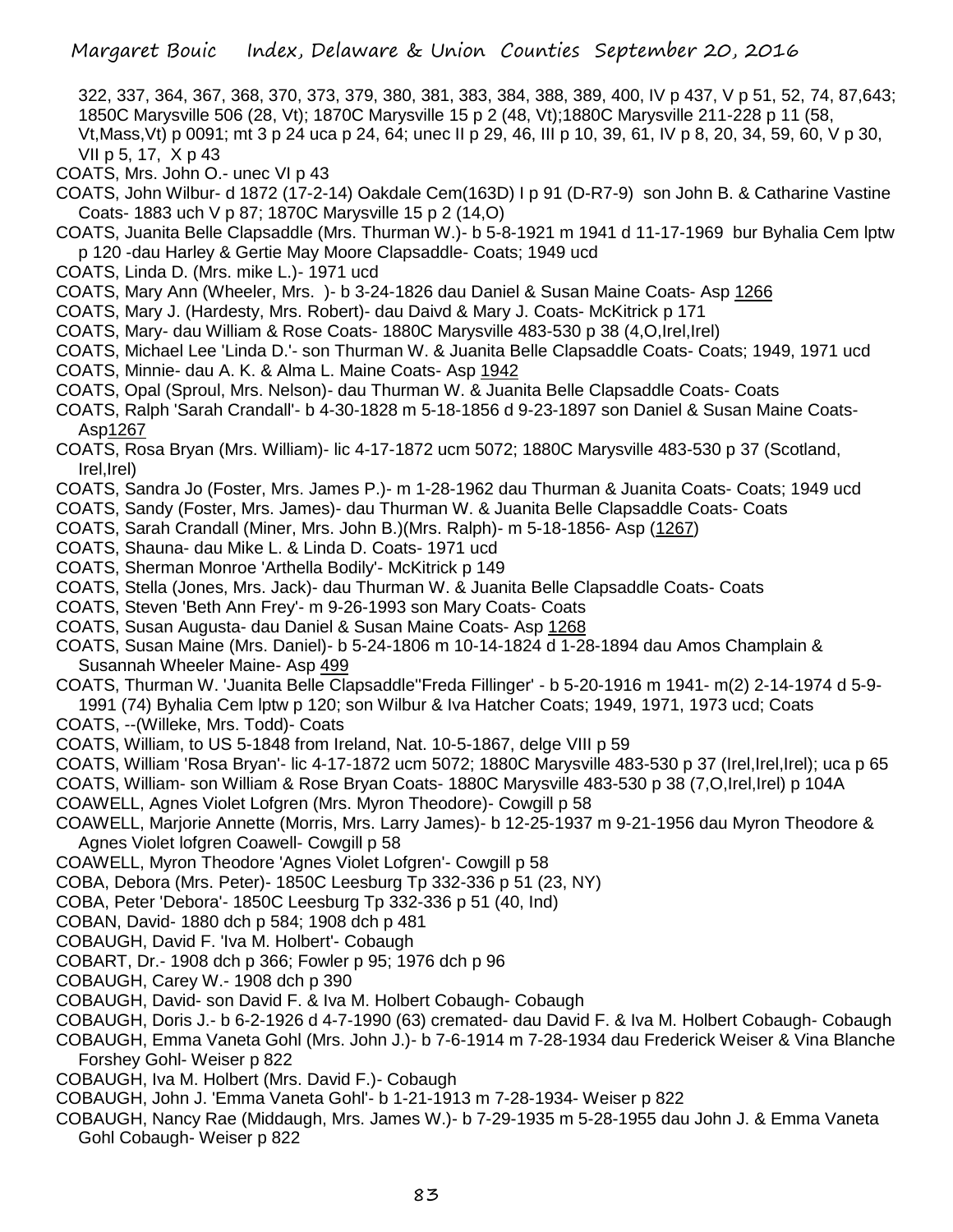- COBAUGH, Nettie (Murphy, Mrs. )- b 9-9-1915 d 12-3-1992 (77) Fairview Cem- dau David F. & Iva M. Holbert Cobaugh- Cobaugh
- COBB, Mr.- 1933- uninf p 22
- COBB, Abraham- d 11-3-1863- 1883 uch III p 456, IV p 500; uca p 97, 100
- COBB, Absalmam- hadc p 36; 1849 Lincoln Tp
- COBB, Alcinda (Vestal, Mrs. Thomas R.)- m 7-4-1882 ucm 7192
- COBB, Clara B. Merritt (Mrs. Manuel Earl)- b 1877 d 1923- Price Cem djlm p 46- Cobb
- COBB, Cynthia Rose Rae Davis (Mrs. Robert William)- dau Noah E. Davis,Jr.- grandau Mrs. Cecil Kirby- Cobb
- COBB, Daisy (Wisegarner, Mrs. Arthur D.)- m 11-1-1900- Asp (2172)
- COBB, David D. 'Mary J.'- 1971 dcd
- COBB, David- b 1966 son David D. & Mary J. Cobb- 1971 dcd
- COBB, Edward Everett 'Jacqueline Lorene Johnson'- m 1954- Freshwater p 207, 216
- COBB, Elder- Pabst 1 p 32
- COBB, E. E. (Mrs. William)- lptw p 104
- COBB, Eliza E. (Mrs. William)- 1860C Allen Tp 798-807 p 110 (27,O); 1880C Jackson Tp 7 p 19 (48,O,O,O)
- COBB, Elizabeth Ann (Jordan, Mrs. Joseph B.)- b 9-4-1828 m 4-18-1848 d after 1873- ped Alene Altenbach 29- delge V p 48
- COBB, Elizabeth E. (Mrs. William)- d 3-16-1885 (51-11-27) Price Cem djlm p 34
- COBB, Eugene 'Ruth Nolze'- d 3-1986 (77) Arkansas- Cobb
- COBB, Floyd R. 'Jo Ann L.'- 1971 dcd
- COBB, Frank V.- b 1898 d 1900 Price Cem djlm p 46
- COBB, George B.- d 8-7-1867 (1-6-19) Price Cem djlm p 34-
- COBB, George B. McClelian- d 8-7-1867 (1-6-9) lptw p 104- son William & Elizabeth E. Cobb- lptw p 104 Burnside Cem
- COBB, Gertrude (Stewart, Mrs. )- dau Manuel Earl Cobb- Cobb
- COBB, Grace I.- b 1868 d 1952- Price Cem djlm p 34
- COBB, Capt. James D.- 1908 dch p 219, 220; 1880 dch p 368
- COBB, Irene Merle Collins (Mrs. )- dcq Merle Rutherford 1
- COBB, Jacqueline Lorene Johnson (Coleman, Mrs. Richard)(Mrs. Edward Everett)- b 2-4-1931 m(2) 1954 dau Albert Henry & Elda Lorene Freshwater Johnson- Freshwater p 216
- COBB, Capt. James D.- 1976 dch p 199
- COBB, Jeanette (Mrs. Oscar D.)- 1959 ucd
- COBB, Jeanie C. (Nutter, Mrs. )- dau Eugene & Ruth Nolze Cobb- Cobb
- COBB, Jennings- brother Eugene Cobb- Cobb
- COBB, J. N.- 1880C Jackson Tp p 23A
- COBB, Jo Ann L. (Mrs. Floyd R.)- 1971, 1980 dcd
- COBB, John M.- b 4-21-1891 d 11-28-1969 (78) Price Cem R18 djlm p 43- son Thomas & Leitza Cobb- Cobb
- COBB, John N. 'Mary E. Moore'- m 2-14-1879 ucm 6428- son William & Eliza E. Cobb- 1860C Allen Tp 798-807 p 110 (4,O)
- COBB, John 'Sarah'- 1860C Jerome Tp 139 (36, Ger)
- COBB, John- b 4-21-1891 d 11-28-1969 son Thomas & Louise Leitca Cobb- Cobb
- COBB, Julie- dau Oscar D. & Jeanette Cobb- 1959 ucd (7)
- COBB, Karen Bodenhammer (Mrs. Louise)- b 12-3-1941 m 2-1959 dau Augustus & Fern Stoneking Bodenhammer- Freshwater p 216
- COBB, Kate Howison (Mrs. Manuel Earl)- Cobb
- COBB, Kate (Mrs. Merritte E.)- b 1881 d 1955 Price Cem djlm p 46
- COBB, Lavada (Hutchinson, Mrs. )- sister Eugene Cobb- Cobb
- COBB, Linda- b 1962 dau David D. & Mary J. Cobb- 1971 dcd
- COBB, Louanne- b 1964 dau David D. & Mary J. Cobb- 1971 dcd
- COBB, Louis 'Karen Bodenhammer'- m 2-1959- Freshwater p 216
- COBB, Louise F./Leitza/Leitca (Mrs. Thomas )- b 1866 d 1954 Price Cem R18 djlm p 43; Cobb
- COBB, Lucille (Hyde, Mrs. )- dau William & Eliza Borns Cobb- Cobb; 1880C Jackson Tp 7 p 19 (5,O,O,O) COBB, Malcolm- Cobb
- COBB, Manuel Earl 'Clara Merritt''Kate Howison'- b 1-20-1877 d 1-27-1960-Price Cem djlm p 46- son William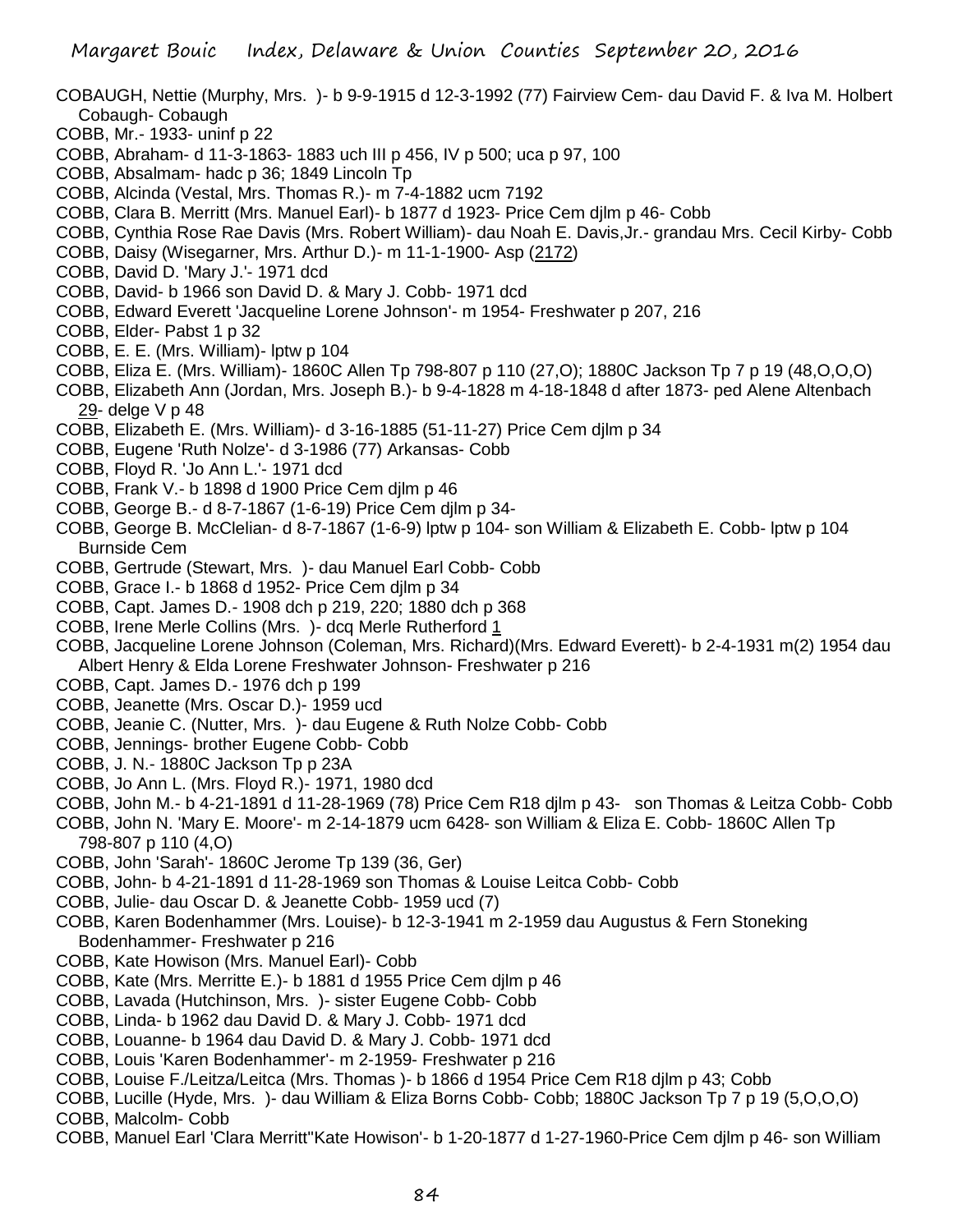Cobb- Cobb

- COBB, Margaret (Moore, Mrs. Henry)- m 5-30-1881 ucm 6968
- COBB, Marilyn (Battles, Mrs. Frederick)- b 4-14-1919 m 8-28-1944- Weiser p 522
- COBB, Mary Alcinda (Vestal, Mrs. Thomas Reuben)- b 5-1-1861 m 7-4-1882 dau William & Barns Cobbunec VI p 52; ped Martha Vestal Clarke #161 9- unec IX p 67; 1880C Jackson Tp 7 p 19 (18,O,O,O)
- COBB, Mary Beth- dau Oscar D. Cobb- Cobb engaged to Marion Francis Fogle
- COBB, Mary (Dunham, Mrs. Jonathan)- Pabst 1 p 32
- COBB, Mary E. Moore (Mrs. John N.)- m 2-14-1879 ucm 6428
- COBB, Mary J. (Mrs. David D.)- 1971 dcd
- COBB, Mary- dau Oscar D. & Jeanette Cobb- 1959 ucd (12)
- COBB, McNeli? E.- son William & ELiza E. Borns Cobb- 1880C Jackson Tp 7 p 19 (3,O,O,O)
- COBB, Merritte E.- b 1907 d 1947 Price Cem R8 djlm p 46
- COBB, M. H.- dau John & Sarah Cobb- 1860C Jerome Tp 139 (3,O)
- COBB, Michael Ray- son Irene Merle Collins- dcq Merle Collien Rutherford 1
- COBB, Mildred N. (Doland, Mrs. )- d 2-14-1981 ()84) bur Mich.- sister Malcolm Cobb- Cobb
- COBB, Millie/Mella (Mrs. William)- b 10-1846 d 12-21-1901 (55-2-18) Price Cem djlm p 34; 1900C J ackson Tp 96-95 p 5A (53,O,Pa,O) m 12y
- COBB, Nancy- dau John & Sarah Cobb- 1860C Jerome Tp 139 (5,O)
- COBB, Norman- son Manuel Earl Cobb- Cobb
- COBB, Oma C. (Rutan, Mrs. Herman c.)- m 5-27-1940- Cobb; Rutan
- COBB, Oscar D. 'Jeanette'- 1959, 1973, 1975, 1979, 1981 ucd
- COBB, Phyllis (McKittrick, Mrs. Bertram Alexander)- b 1917 m 1943- McKitrick p 435
- COBB, Rhoda (Vaughn, Mrs. James)- b 9-30-1790 m 8-29-1822 d 7-20-1877- dumch p 388
- COBB, Rilley S.- dau William & ELiza E. Borns Cobb- 1880C Jackson Tp 7 p 19 (10,O,O,O)
- COBB, Robert E.- b 8-8-1893 d 7-30-1969 Price Cem R 18 djlm p 43- son Thomas & Louise Leitca Cobb-Price Cem- Cobb
- COBB, Robert William 'Cynthia Rae Davis'- m 7-21-1973 son William R. Cobb- Cobb
- COBB, Ruth Nolze (Mrs. Eugene)- Cobb
- COBB, Sally (Treat, Mrs. Robert)- Powers Pat p 307
- COBB, Samuel D.- son William & ELiza E. Borns cobb- 1880C Jackson Tp 7 p 19 (8,O,O,O)
- COBB, Sarah (Mrs. John)- 1860c Jerome Tp 139 (35,O)
- COBB, Sarah M.- dau William & Eliza E. Cobb- 1860C Allen Tp 798-807 p 110 (3,O); 1880C Jackson Tp 7 p 19 (22,O,O,O)
- COBB, Sarilda- b 12-1869 dau William Cobb- 1900C Jackson Tp 96-98 p 5A (30,O,O,O)
- COBB, Sena (Garner, Mrs. )- sister Eugene Cobb- Cobb
- COBB, Sharlane (Ammeter, Mrs. Mark LeRoy)- b 8-29-1968 m 2-16-1991- St. Paul p 36, 110
- COBB, Simeon- son John & Sarah Cobb- 1860C Jerome Tp 139 (9,O)
- COBB, Stella Mae (Schillings, Mrs. George)- dau Thomas & Louise Leitza Cobb- Cobb
- COBB, Thomas A.'Louise Leitza'- b 1859 d 1905 Price Cem R18 djlm p 43- son William & Eliza E. Cobb-
- 1860C Allen Tp 798-807 p 110 (1,O); 1880C Jackson Tp 7 p 19 (20,O,O,O)
- COBB, Tommie (Ballew, Mrs. )- sister Eugene Cobb- Cobb
- COBB, Vicki Jo- b 3-1-1956 dau Edward Everett & Jacqueline Lorene Johnson Cobb- Freshwater p 216
- COBB, William- 1880C Jackson Tp p 230A
- COBB, William- d 5-5-1940- uninf p 24
- COBB, William 'Elizabeth E.''Millie'- Price Cem djlm p 34
- COBB, William 'Eliza E.'- 1860C Allen Tp 798-807 p 110 (25,O); 1880C Jackson Tp 7 p 19 (48,O,O,O);unec VI p 51, IX p 67; ped Martha Vestal Clarke #161 18; uca p 22, 103; lptw p 104
- COBB, William J.- son William & ELiza E. Borns Cobb- 1880C Jackson Tp 7 p 19 (16,O,O,O)
- COBBAR, Sarah- 1880C Brown Tp p 381C (61,O,O,O); delge III p 14, X p 70
- COBBERLY, Andrew 'Lucy Paubus'- m 10-25-1821 Madison Co unec IV p 63
- COBBERLY, Lucy Paubus (Mrs. Andrew)- m 10-25-1821 Madison Co unec IV p 63
- COBBLER, Philip 'Sarah J. Austin'- m 7-25-1853 dcm
- COBBLER, Sarah J. Austin (Mrs. Philip)- m 7-25-1853 dcm
- COBB(S), Rhoda (Stanley, Mrs. James)- dumch p 40, 408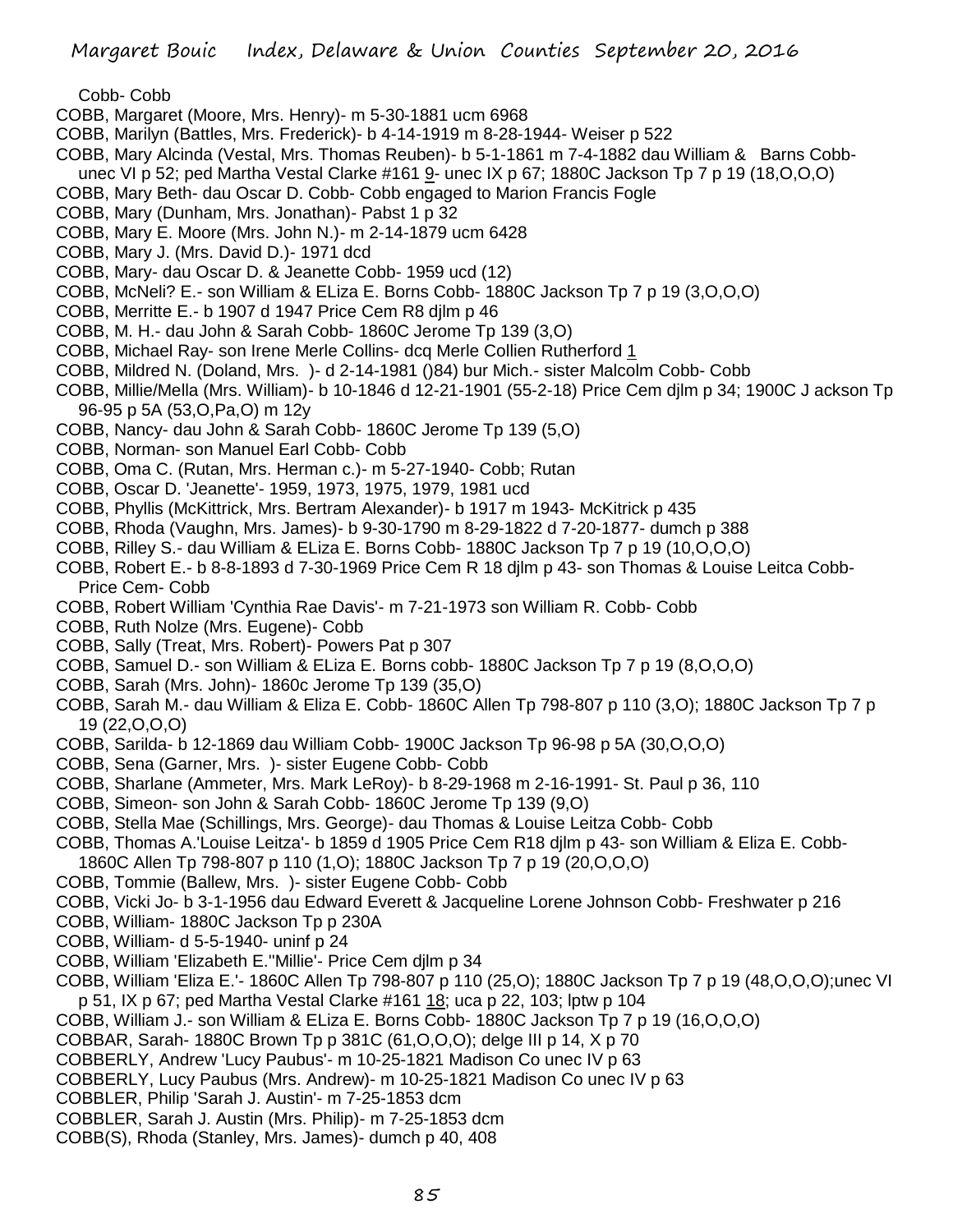COBBS, Abraham- 1860C Allen Tp 718-725 p 99 (22,O) COBBS, Belinda- Pabst 0 COBBS, Hannah- Pabst 0 COBBY/COBLY, Daniel- delge X p 52 COBERLY, see research by John Bradley Arthaud; Delaware County Library COBERLY, Adelia- dau George & Sarah Ann Bean Coberly- Arthaud letter COBERLY, Adelia (Thomas, Mrs. Benjamin)- b 7-1-1823 m 5-15-1842 dcm- dcc Harold McMillen 13; 1850C Concord Tp 2259 p 131 (27,O) COBERLY, Amanda- dau George & Sarah Ann Bean Coberly- Arthaud letter COBERLY, Amelia Green (Mrs. William)- m 8-22-1816 Madison Co unec IV p 29 COBERLY, Catharine (Willoughby, Mrs. Andrew)- m 9-26-1844 Madison Co- unec X p 8 COBERLY, Clara E.- dau E. W. Coberly- 1880C Scioto Tp 146 COBERLY, Dick 'Ella Dockery' son James & Jane Ann Garr Coberly- Arthaud letter COBERLY, Donald N. 'Lotty L.'- 1971 dcd COBERLY, E.- delge VI p 22 COBERLY, Edwin W. 'Electa M. Kent'- m 8-10-1866 ucm 4-13- 1880C Scioto Tp 146 COBERLY, Electa M. Kent (Mrs. Edwin W.)- m 8-10-1866 ucm 4013- 1880C Scioto Tp 146 COBERLY, Eliza- dau George & Sarah Ann Bean Coberly- Arthaud letter COBERLY, Elizabeth (Bery, Mrs. John)- m 9-1840 Madison Co unec IX p 31 COBERLY, Elizabeth- dau George & Sarah Ann Bean Coberly- Arthaud letter COBERLY, Elizabeth (Dawson, Mrs. James)- m 10-3-1872 ucm 5145 COBERLY, Elizabeth (Paign, Mrs. John)- m 11-3-1843 Madison Co unec IX p 66 COBERLY, Ellender Kenney (Mrs. James)- m 12-2-1830 Madison Co unec V p 47 COBERLY, Emma Francis- dau Elizabeth Wilkin Francis- Shipps p 10 COBERLY, Evi (Watson, Mrs. William)- m 10-31-1816 Madison Co unec IV p 29 COBERLY, Frank H.- b 7-24-1883 Scioto Tp son E. W. & E. M. Rent Coberly- dcb COBERLY, George 'Sarah Ann Bean''Mary Ann Mathews''Matilda Lewis'- b c 1789 W. Va m(1) Hardy Co 3-26-1811 d 7-11-1855 Hancock Col Ill.-son Dr. James Coberly- Freshwater p 188; 1830C Concord Tp; 1835 men 18 #33 p 28 Concord Tp; 1840C Concord Tp; 1850C Somerford Tp Madison Co; Arthaud letter; ped DeFro Tossey #183 22 unec X p 9; delge V p 54, VII p 21 COBERLY, George 'Frankie Stout'- son James & Jane Ann Garr Cobertly- Arthaud letter COBERLY, George- son George & Sarah Ann Bean Coberly- Arthaud letter COBERLY, George 'Joanna Salisbury'- m 8-28-1845 dcm COBERLY, George P. son E. W. Coberly- 1880C Scioto Tp 146 COBERLY, George- heir of Magdalin Harmon- dcw Bk 1 p 84 COBERLY, George 'Sarah Ann Bean Coberly''Mary Ann Mathews''Matilda Lewis'- b c 1789 WVa m(1) 3-26-1811 Hardy Co ds 7-11-1855/3 son Dr. James Coberly- Arthaud letter; 1830C Concord Tp; 1840C Concord Tp 1850C Somerford Tp, Madison Co- delge V p 54, VII p 21; ped De Fro Tossey #183 22- unec X p 9 COBERLY, Hannah (Watson, Mrs. Augustus)- m 11-30-1843 Madison Co unec X p 7 COBERLY, Horace D.- son E. W. Coberly- 1880c Scioto Tp 146 COBERLY, Dr. James- Arthaud letter COBERLY, James E.- son E. W. Coberly- 1880C Scioto Tp 146 COBERLY, James 'Ellender Kenney'- m 12-2-1830 Madison Co unec V p 47 COBERLY, James J.'Jane Ann Garr'- b 1831 m 1853- eldest child of George & Mary Ann Mathews Coberly-Arthaud letter COBERLY, James 'Sarah Evans'- m 11-14-1816 Madison Co unec IV p 29 COBERLY, Jane Ann Garr (Mrs. James)- Arthaud letter COBERLY, Jesse- unec VIII p 29 COBERLY, Jesse F.'Annie Phillips'- b 1837 m 1868 d 1923 5th ch George & Mary Ann Mathews Coberly-

- Arthaud letter
- COBERLY, Jim 'Alice Loney'- Arthaud letter
- COBERLY, Joanna Salisbury (Mrs. George)- m 8-28-1845 dcm
- COBERLY, John 'Eliza Hamilton'- m 1-9-1848 Madison Co unec X p 64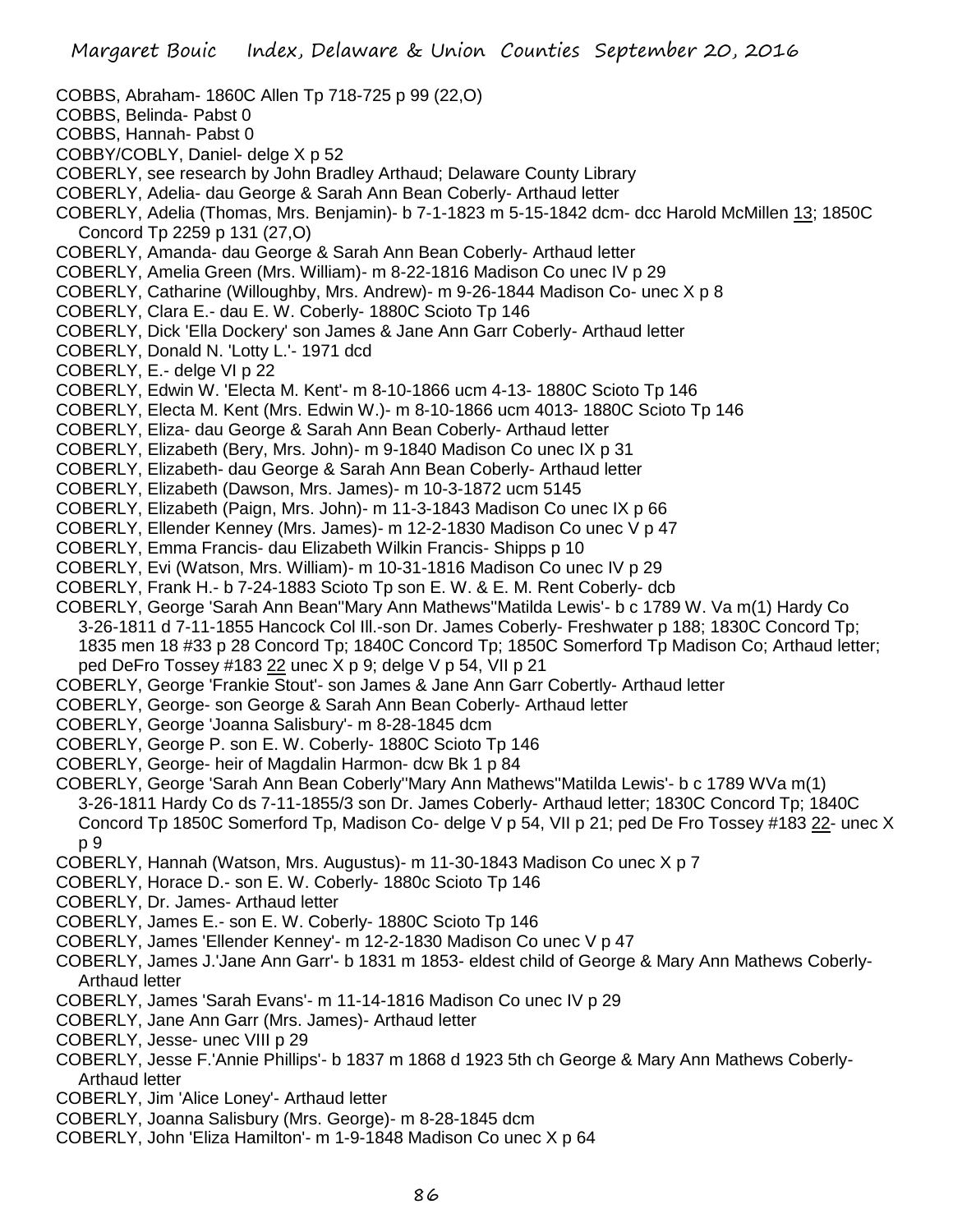- COBERLY, John 'Ollie Slentz'- son James & Jane Ann Garr Coberly- Arthaud letter
- COBERLY, Joseph- 1915 uch p 463; 1883 uch V p 461, 468; 1830C Thompson Tp delge III p 71, VII p 61; rec p 2
- COBERLY, Joseph 'Mary Elizabeth Hoyt'- b ca 1849 m 1876 8th ch George & Mary Ann Mathews Coberly-Arthaud letter
- COBERLY, Kelly- b 1969 ch Donald N. & Lotty L. Coberly- 1971 dcd
- COBERLY, Lotty L. (Mrs. Donald N.)- 1971 dcd
- COBERLY, Lue Senda/Lucinda (Dain, Mrs. Christopher)-b ca 1851 9th ch George & Mary Ann Mathews Coberly- Arthaud letter
- COBERLY, Marry- dau George & Sarah Ann Bean Coberly- Arthaud letter
- COBERLY, Mary Elizabeth Hoyt (Mrs. Joseph)- Arthaud letter
- COBERLY, Mary- dau George & Sarah Ann Bean Coberly- Arthaud letter
- COBERLY, Mary Ann- 1883 uch V p 338
- COBERLY, Mary Ann Mathews (Mrs. George)- b 3-7-1813 m c 1830 d 11-11-1901 bur Missouri- dau James & Mary Walling Mathews- Arthaud letter
- COBERLY, Mary Huber- b 1871 d 1943 Oakdale Cem I p 123 (F-R6-17)
- COBERLY, Mary Magdalene (Brown, Mrs. Robert)- b 1816 d 1893 dau George & Sarah Bean Coberly- ped DeFro Tossey #183 11- unec X p 9
- COBERLY, Mary Matilda.- dau George & Sarah Ann Bean Coberly- Oller Cem Powell p 81- Arthaud letter
- COBERLY, Mary (Mick, Mrs. John)- m 7-26-1839 Madison Co unec IX p 17
- COBERLY, Matilda Lewis (Mrs. George)- b 7-11-1798 m 10-13-1816 d 9-29-1828 Oller Cem p 5 Powell p 81, 89 "bound girl" of Lithman Homan; Arthaud letter
- COBERLY, Mollie (Wilson, Mrs. Milard)- dau James & Jane Ann Garr Coberly- Arthaud letter
- COBERLY, Nancy Minerva (Phillips, Mrs. John)- b 12-2-1844 m 1870- 7th ch George & Mary Ann Mathews Coberly- Arthaud letter
- COBERLY, Nicole- b 1967 dau Donald N. & Lotty L. Coberly- 1971 dcd
- COBERLY, Nora (Stout, Mrs. John)- dau James & Jane Ann Garr Coberly- Arthaud letter
- COBERLY, Ozella (Garr, Mrs. Richard)- b ca 1834 3rd ch George & Mary Ann Mathews Coberly- Arthaud letter
- COBERLY, Rachel (Coberley, Mrs. Jesse)- b ca 1832 m 3-21-1850 2n ch George & Mary Ann Methews Coberly- Arthaud letter
- COBERLY, Salinda Caroline (Roberts, Mrs. William N.)- b 10-26-1839 m 5-2-1860 d 8-22-1920- 6th ch George & Mary Ann Mathews Coberly- Arthaud letter
- COBERLY, Sally Hamilton (Mrs. William)- m 1-20-1825 unec V p 15 Madison Co
- COBERLY, Sammy- b unknown d infancy ch George & Mary Ann Matthews Coberly
- COBERLY, Sarah Ann Bean (Mrs. George)- b 1790 m 3-26-1811 d 1816 ped DeFro Tossey #183 23- unec X p 9; Arthaud letter
- COBERLY, Sarah- dau George & Sarah Ann Bean Coberly- Arthaud letter
- COBERLY, Sarah Evans (Mrs. James)- m 11-14-1816 Madison Co unec IV p 29
- COBERLY, Susan (Phillips, Mrs. John)- b ca 1835 m 1859- 4th ch George & Mary Ann Mathews Coberly-Arthaud letter
- COBERLY, Van 'Maggie Dockery'- son James & Jane Ann Garr Coberly- Arthaud letter
- COBERLY, Walt 'Lue Stout'- son James & Jane Ann Garr Coberly- Arthaud letter
- COBERLY, William 'Amelia Green'- m 8-22-1816 Madison Co unec IV p 29
- COBERLY, William 'Sally Hamilton'- m 1-20-1825 Madison Co unec V p 15
- COBIE, Heather Louise- dau Robert Cobie- Cobie- engged to Robert Philip Merkle

COBIE, Robert- Cobie

- COBIT, Andrew- b 12-5-1871 son A. & Charlott Lyle Cobit- dcb, col
- COBIT, John- 1883 uch IV p 535
- COBLE, Cynthia (Freshwater, Mrs. Hubert)- Freshwater p 242
- COBLE, Harold- son Jerome & Mary Estella Freshwater Coble- Freshwater p 241
- COBLE, Hazel (Bullard, Mrs. Basil)- dau Jerome & Mary Estella Freshwater Coble- Freshwater p 241
- COBLE, Henry- son Jerome & Mary Estella Freshwater Coble- Freshwater p 241
- COBLE, Jacob- d 4-20-1846 ped Orville Reed 30- delge V p 51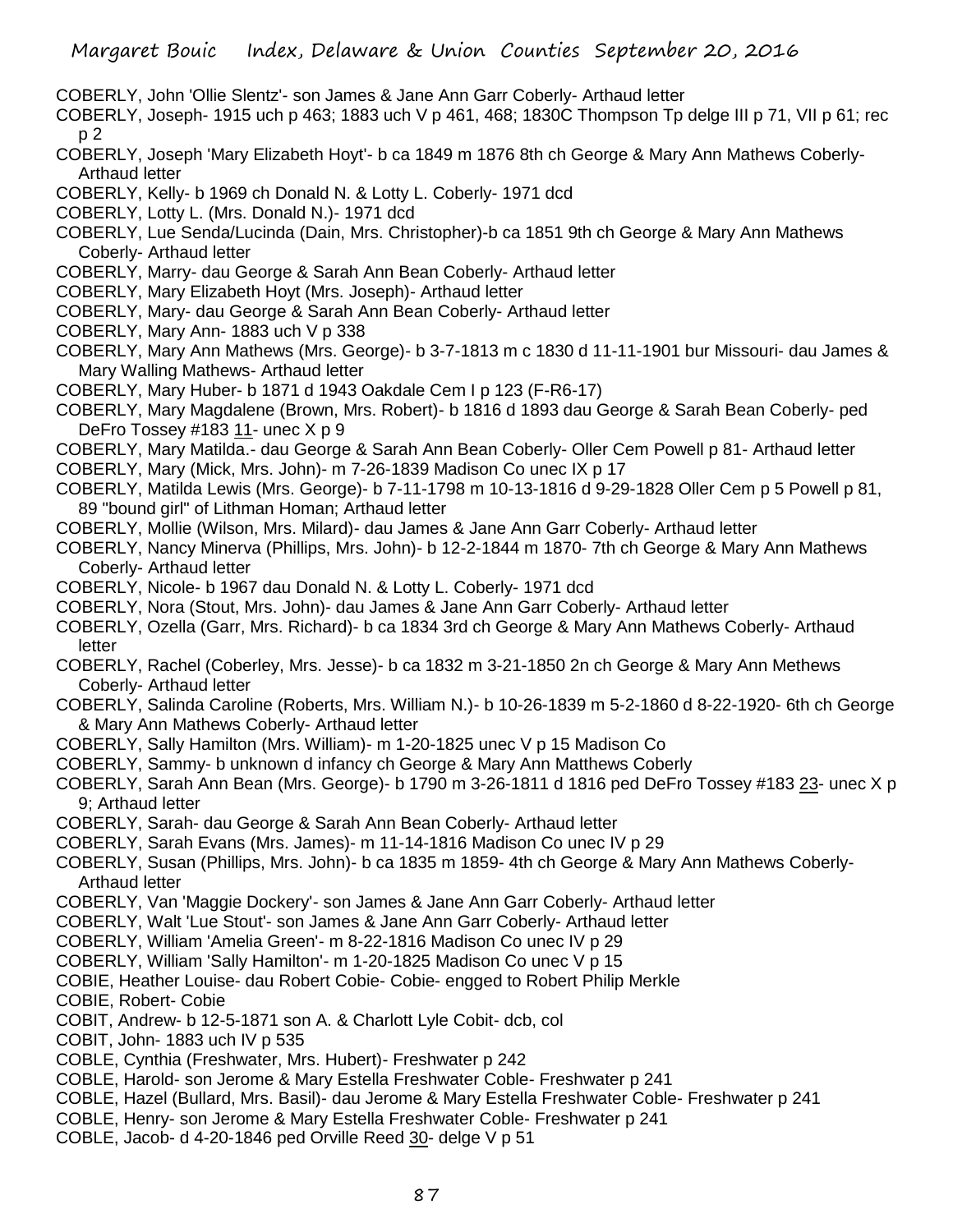- COBLE, Jerome 'Mary Estella Freshwater'- Freshwater p 241
- COBLE, Kermit- son Jerome & Mary Estella Freshwater- Freshwater p 241
- COBLE, Mary Estella Freshwater (Mrs. Jerome)- dau Henry & Isabella Forrest Freshwater- Freshwater p 241

COBLE, Sarah (Piercey, Mrs. James T.)- b 9-16-1807 m 10-16-1828 d 10-27-1891 dau Jacob Coble- delge V p 51; ped Orville Reed 15

- COBLE, Washington- 1850C Berkshire Tp 185 p 18 (19,O)
- COBLEN(?)- Mary (Mrs. Phillip)- 1850C Delaware Tp 1287 p 94 (31,O)
- COBLEN, Phillip 'Mary'- 1850C Delaware Tp 1287 p 94 (31,O)
- COBLEN, Rebecca- dau Phillip & Mary Coblen- 1850C Delaware Tp 1287 p 94 (2/12,O)
- COBLENTZ, Coyla (11-1986) dau William & Viola Beachy Coblentz- Coblentz
- COBLENTZ, John C.- unec VIII p 29
- COBLENTZ, John 'Katie Weiser'- m 1910- Weiser p 741
- COBLENTZ, Katie Weiser (Mrs. John)- b 7-10-1870 m 1910 d 3-28-1948 dau George E. & Mary Ann Grime Weiser- Weiser p 741
- COBLENTZ, Marlin 'Rita Gingerich'- son Roy & Martha Coblentz- Coblentz
- COBLENTZ, Rita Gingerich (Mrs. Marlin)- Coblentz
- COBLENTZ, Sasha Nicole- b 12-30-1989 dau Marlin & Rita Gingerich Coblentz Coblentz
- COBLENTZ, Shannon (16-1986)- ch William & Viola Beachy Coblentz- Coblentz
- COBLENTZ, Tara (14-1986)- ch William & Viola Beachy Coblentz- Coblentz
- COBLENTZ, Travis (10-1986)- dau William & Viola Beachy Coblentz- Coblentz
- COBLENTZ, Viola Beachy (Mrs. William)- dau Eli William & Barbara Beachy- Beachy
- COBLENTZ, William 'Viola Beachy'- Coblentz
- COBLENZ, Peter 'Susanna Keller'- m 5-6-1759 Frederick Co Md.- Powers p 53
- COBLENZ, Susanna Keller (Mrs. Peter)- m 5-6-1759 Powers p 53
- COBLER, Molly Kathleen Hastings (Mrs. Michael Robert)- m 7-9-1993 dau Donald & GLoria Hastings-Cobler
- COBLER, Michael Robert 'Molly Kathleen Hastings'- m 7-9-1993 son Robert & Yvonne Cobler- Cobler
- COBLER, Robert 'Yvonne'- Cobler
- COBLER, Sarah Jane- Pabst 0
- COBLER, Yvette- dau Robert & Yvonne Cobler- Cobler; engaged to Gerald L. Stoltman
- COBLER, Yvonne (Mrs. Robert)- Cobler
- COBLEY, Edwin- 1850C Concord Tp 2253 p 131 (5,O)
- COBURN, Barbara L.- b 5-26-1930 dau Dwight & Margaret May McNear Coburn- Freshwater p 56
- COBURN, Blake Adam- b 6-28-1998 son Willie,Jr. & Leslie Kanniard Coburn- Coburn
- COBURN, Clarence D. 'Emma J. Williams'- Cowgill p 52
- COBURN, Coby 'Jane'- Coburn
- COBURN, Damon Edward- d 5-5-1980 (6m) son Ed & Richmond Coburn- bur Cincinnati- Coburn
- COBURN, David 'Lisa Lucius'- m 6-27-1998 son Coby & Jane Demuth coburn- coburn
- COBURN, Dwight 'Margaret May McNear'- Freshwater p 56
- COBURN, Elma Jean Naiden (Wells, Mrs. Emory Perry)(Mrs. William L.)- b 7-28-1896 m 9-13-1915 10-27-1934 dau Henry Richard & Carrie Winifred Sanks Naiden- Weiser p 842
- COBURN, Emma J. Williams (Mrs. Clarence D.)(Baker, Mrs. Lyman Ellsworth)- b 10-24-1876 m 11-7-1916 d 7-22-1968- Cowgill p 52
- COBURN, Hattie May (Maugans, Mrs. JosephIII)- m 1885- Maugans Anc p 18
- COBURN, Jane (Mrs. Coby)(Demuth, Mrs. )- Coburn
- COBURN, John- Powers p 87
- COBURN, Kenneth J.- b 3-13-1927 son Dwight & Margaret May McNear Coburn- Freshwater p 56
- COBURN, Leslie Kanniard (Mrs. Willie,Jr.)- Coburn
- COBURN, Lisa Lucius (Mrs. David)- m 6-27-1998 dau Larry & Dottie Lucius Coburn- Coburn
- COBURN, Margaret May McNear (Mrs. Dwight)- b 9-23-1904 dau Frank N. & Manoni Mary Sanders McNear-Freshwater p 56
- COBURN, Maria (Hager, Mrs. Nathan)- m 3-16-1836 Genther p 163
- COBURN, Mildred (McKitrick, Mrs. Charles)- McKitrick p 290
- COBURN, Owen 'Susan Caroline Wade'- , 7-11-1852 dcm